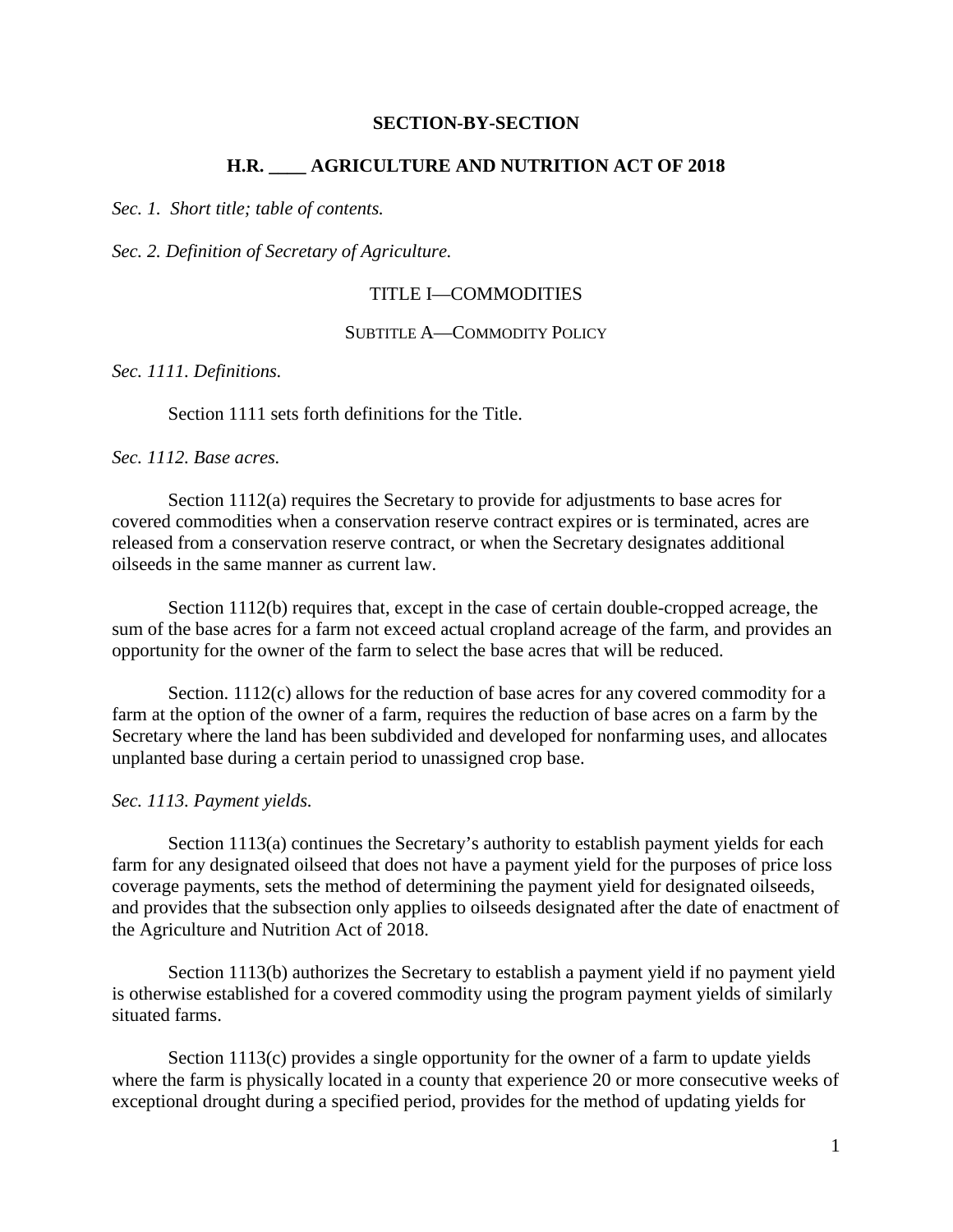covered commodities, and provides that the election must be made prior to the 2019 crop year.

*Sec. 1114. Payment acres.*

Section 1114(a) continues the establishment of payment acres for each covered commodity on the farm at 85 percent of the base acres for the covered commodity on the farm.

Section 1114(b) permits price loss coverage and agriculture risk coverage payments where the sum of the base acres on farms in which the producer has an aggregate interest of more than 10 acres across all farms.

Section 1114(c) provides for the reduction of payment acres in any crop year in which fruits, vegetables, or wild rice have been planted on base acres on a farm, except where such crops are grown for conservation purposes, or a region has a history of double-cropping.

Section 1114(d) requires the Secretary to maintain information on base acres on a farm allocated as unassigned crop base.

## *Sec. 1115. Producer election.*

Section 1115(a) requires producers to make a one-time, irrevocable election to obtain price loss coverage or agriculture risk coverage on a covered-commodity-by-covered-commodity basis.

Section 1115(b) prohibits payments under price loss coverage and agriculture risk coverage for the 2019 crop year and deems an election of price loss coverage for the 2020 through 2023 crop years where all of the producers on a farm fail to make a unanimous election under section 1115(a).

Section 1115(c) prohibits farm reconstitution to void or change an election made under section 1115.

## *Sec. 1116. Price loss coverage.*

Section 1116(a) requires the Secretary to make price loss coverage payments on a covered-commodity-by-covered-commodity basis where all of the producers on a farm have elected price loss coverage for any of the 2019 through 2023 crop years where the Secretary determines that the effective price for the crop year is less than the effective reference price.

Section 1116(b) defines the effective price for a covered commodity.

Section 1116(c) defines the payment rate.

Section 1116(d) defines the payment amount.

Section 1116(e) requires that, where required, payments be made beginning October 1 or as soon as practicable, after the end of the applicable marketing year for the covered commodity.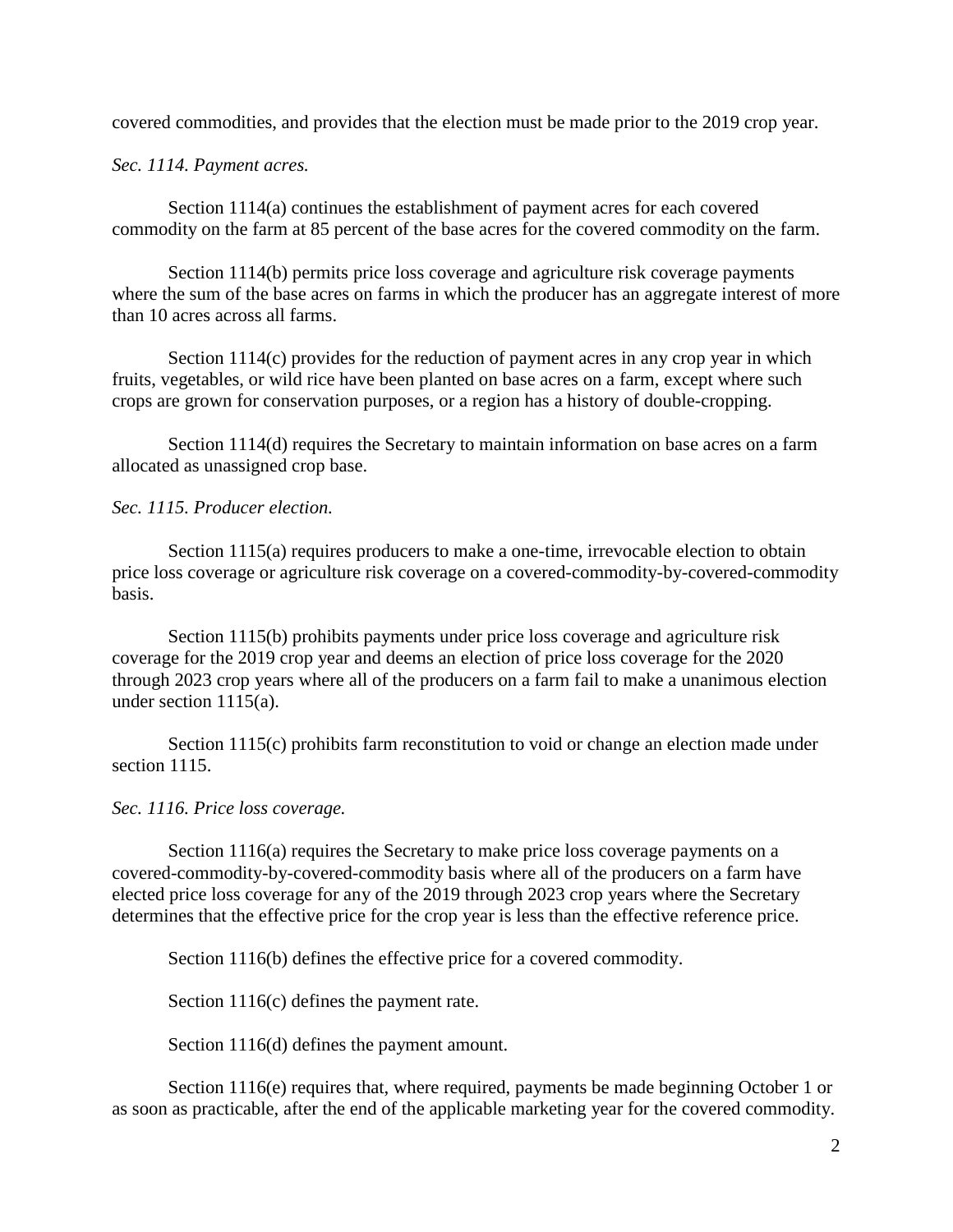Section 1116(f) defines the effective price for barley.

Section 1116(g) defines the reference price for temperate japonica rice.

*Sec. 1117. Agriculture risk coverage.*

Section 1117(a) requires the Secretary to make agriculture risk coverage payments if all of the producers on a farm have elected agriculture risk coverage for any of the 2019 through 2023 crop years where the Secretary determines that the actual crop revenue is less than the agriculture risk coverage guarantee.

Section 1117(b) defines actual crop revenue.

Section 1117(c) sets the agriculture risk coverage guarantee for a crop year for a covered commodity to 86 percent of the benchmark revenue. Further, this subsection defines benchmark revenue, requires that the Secretary use 70 percent of the transitional yield for yields in any of the five most recent crop years that is less than 70 percent, and requires the Secretary use the effective reference price where the national average market price for any of the five most recent crop years is lower than the effective reference price.

Section 1117(d) defines the payment rate.

Section 1117(e) defines the payment amount.

Section 1117(f) requires that, where required, payments be made beginning October 1 or as soon as practicable, after the end of the applicable marketing year for the covered commodity.

Section  $1117(g)$  sets forth additional duties of the Secretary, including using available information and analysis to check for anomalies in the determination of agriculture risk coverage payments; calculating a separate actual crop revenue and agriculture risk coverage guarantee for irrigated and nonirrigated covered commodities; assigning certain actual or benchmark county yields using Risk Management Agency or other data, and making payments using the payment rate of the county of the physical location of the base acres of a farm.

## *Sec. 1118. Producer agreements.*

Section 1118(a) continues the Secretary's authority to require producers agree to comply with certain provisions in exchange for receiving payments, to issue rules to ensure compliance, and to modify compliance requirements.

Section 1118(b) requires that a transfer of or change in the interest of the producers on a farm will result in the termination of payments, unless the transferee or owner agrees to assume all obligations under subsection 1118(a). This section also provides for an exception for producers who die or become incapacitated.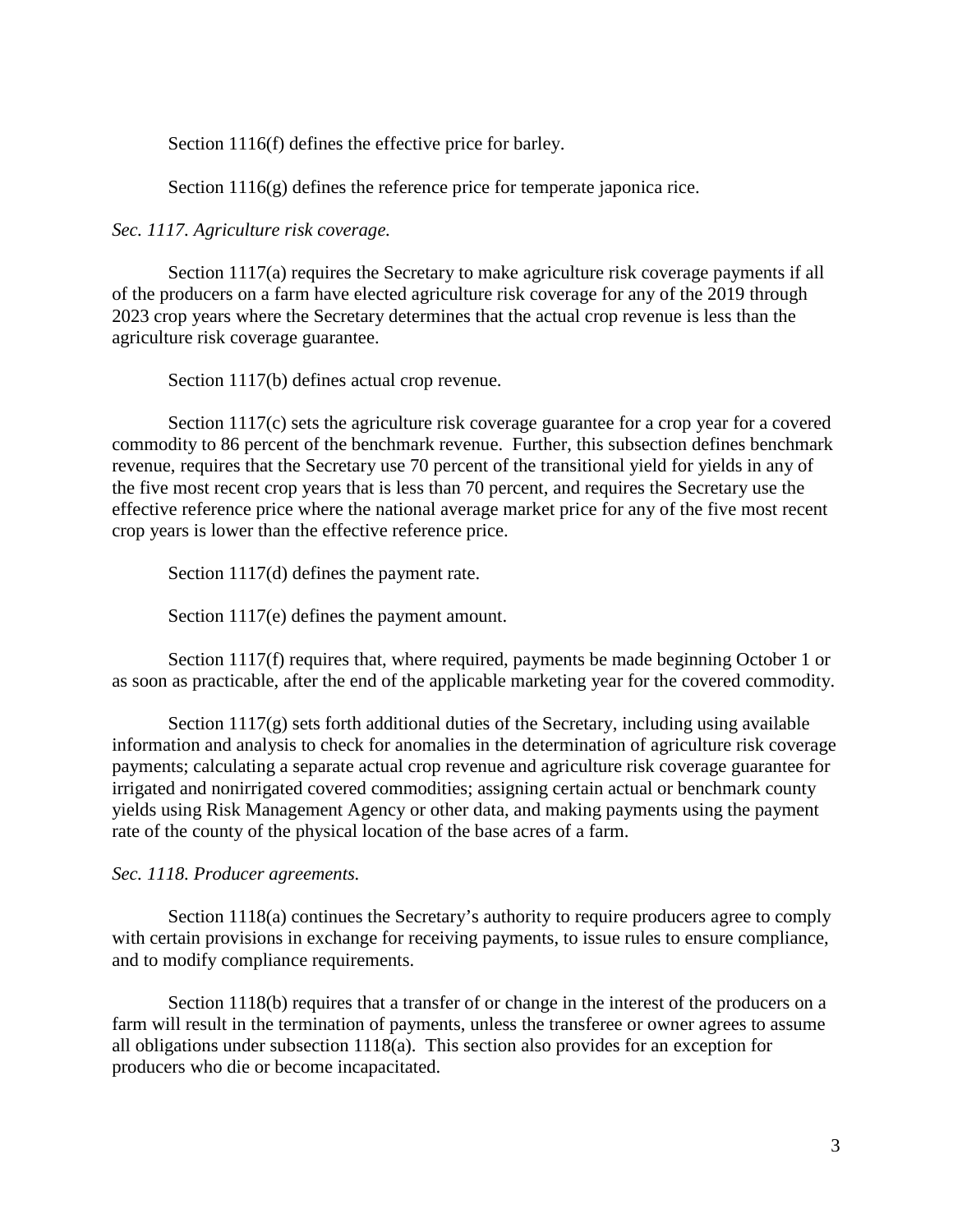Section 1118(c) requires the Secretary to require producers to submit annual acreage reports with respect to all of the cropland on the farm as a condition of receiving benefits.

Section 1118(d) requires that penalties only be assessed for inaccurate reports where the Secretary determines that the producer knowingly and willfully falsified the acreage or production report.

Section 1118(e) requires the Secretary to provide adequate safeguards to protect the interests of tenants and sharecroppers.

Section 1118(f) requires the Secretary to provide for the sharing of payments among producers on a farm.

## SUBTITLE B—MARKETING LOANS

*Sec. 1201. Availability of nonrecourse marketing assistance loans for loan commodities.*

Section 1201 authorizes nonrecourse loans for loan commodities for 2019 through 2023 crop years in the same manner as current law. It also includes a requirement that producers comply with certain conservation requirements.

*Sec. 1202. Loan rates for nonrecourse marketing assistance loans.*

Section 1202 continues the loan rates for commodities in current law for the 2019 through 2023 crop years, except for an adjustment to upland cotton and establishing a loan rate for seed cotton of \$0.25 per pound.

*Sec. 1203. Term of loans.*

Section 1203 continues the provisions of the current law on the terms of loans.

*Sec. 1204. Repayment of loans.*

Section 1204 requires the repayment of marketing assistance loans in the same manner as current law.

*Sec. 1205. Loan deficiency payments.*

Section 1205 authorizes loan deficiency payments for 2019 through 2023 crop years under same conditions as current law.

*Sec. 1206. Payments in lieu of loan deficiency payments for grazed acreage.*

Section 1206 continues the authorization for payments in lieu of loan deficiency payments for producers who have grazed acreage for the 2019 through 2023 crop years under in the same manner as current law.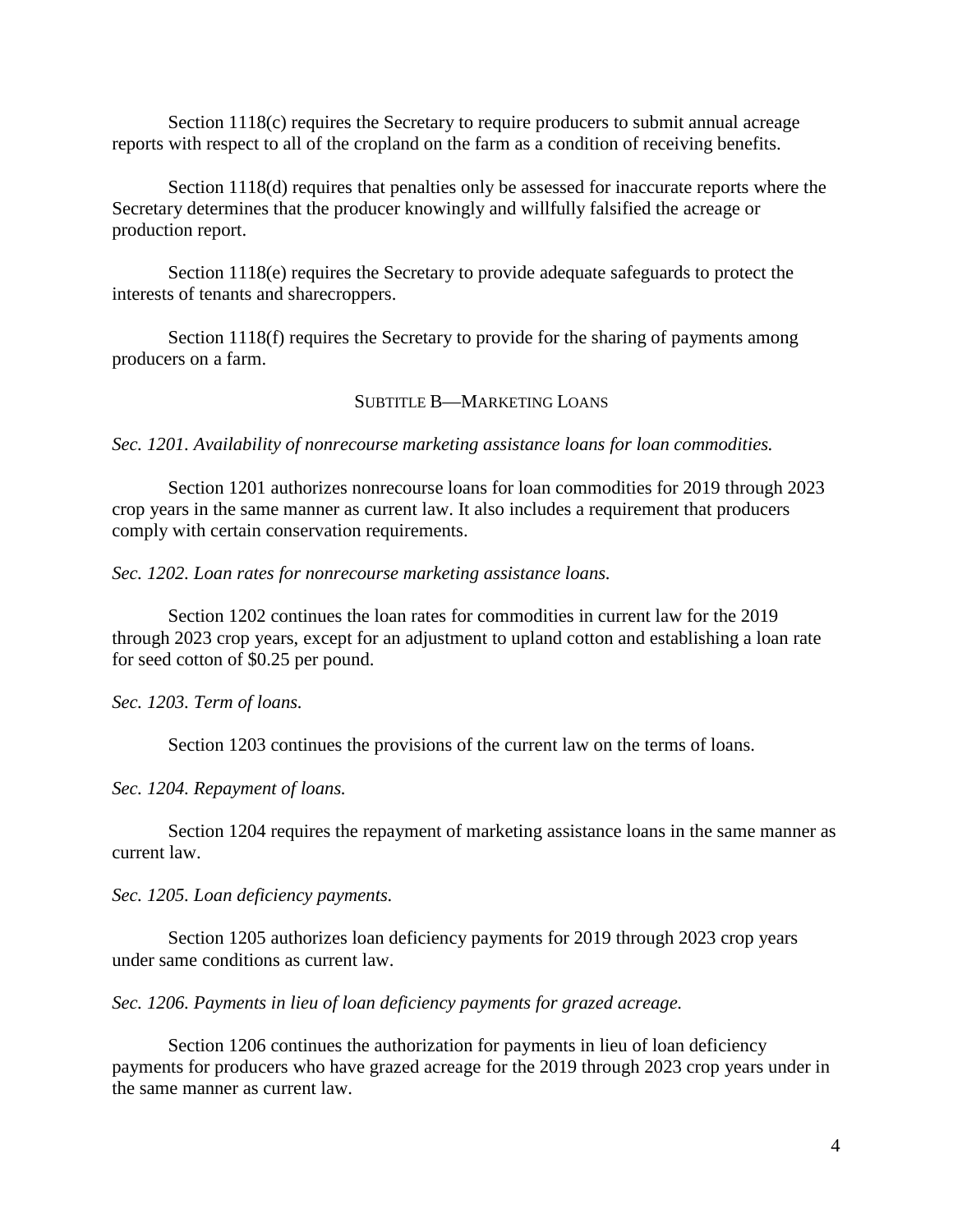### *Sec. 1207. Special marketing loan provisions for upland cotton.*

Section 1207 continues the authorization for the President to issue special import quota for the 2019 through 2023 crop years in the same manner as current law.

### *Sec. 1208. Special competitive provisions for extra long staple cotton.*

Section 1208 continues the authorization through July 31, 2024 of the special competitive provisions for extra long staple cotton in the same manner as current law, except for an adjustment to the value of assistance available to domestic users of upland cotton.

### *Sec. 1209. Availability of recourse loans.*

Section 1209 continues the authorization for recourse loans for certain crops for the 2019 through 2023 crop years in same manner as current law, except for the provision of recourse loans for commodities that are contaminated, but still merchantable.

*Sec. 1210. Adjustment of loans.*

Section 1210 authorizes the Secretary to adjust loan rates in the same manner as current law, except for the inclusion of cost saving option authority for the Secretary.

### SUBTITLE C—SUGAR

*Sec. 1301. Sugar policy.*

Section 1301 reauthorizes the sugar program through the 2023 crop year in the same manner as current law.

### SUBTITLE D—DAIRY RISK MANAGEMENT PROGRAM AND OTHER DAIRY PROGRAMS

### *Sec. 1401. Dairy risk management program for dairy producers.*

Section 1401(a) requires the Secretary to submit a report to the relevant congressional committees evaluating the accuracy of the data used by the Secretary to evaluate the average cost of feed used by a dairy operation to produce a hundredweight of milk.

Section 1401(b) requires the Secretary to submit a report to the relevant congressional committees detailing the costs incurred by dairy operation in the use of corn silage as feed and the difference between the feed cost of corn silage and the feed cost of corn.

Section 1401(c) requires the Secretary to revise monthly price survey reports to include prices for high-quality alfalfa hay in the top five milk producing States.

Section 1401(d) amends section 1404(b) of the Agricultural Act of 2014 to allow for the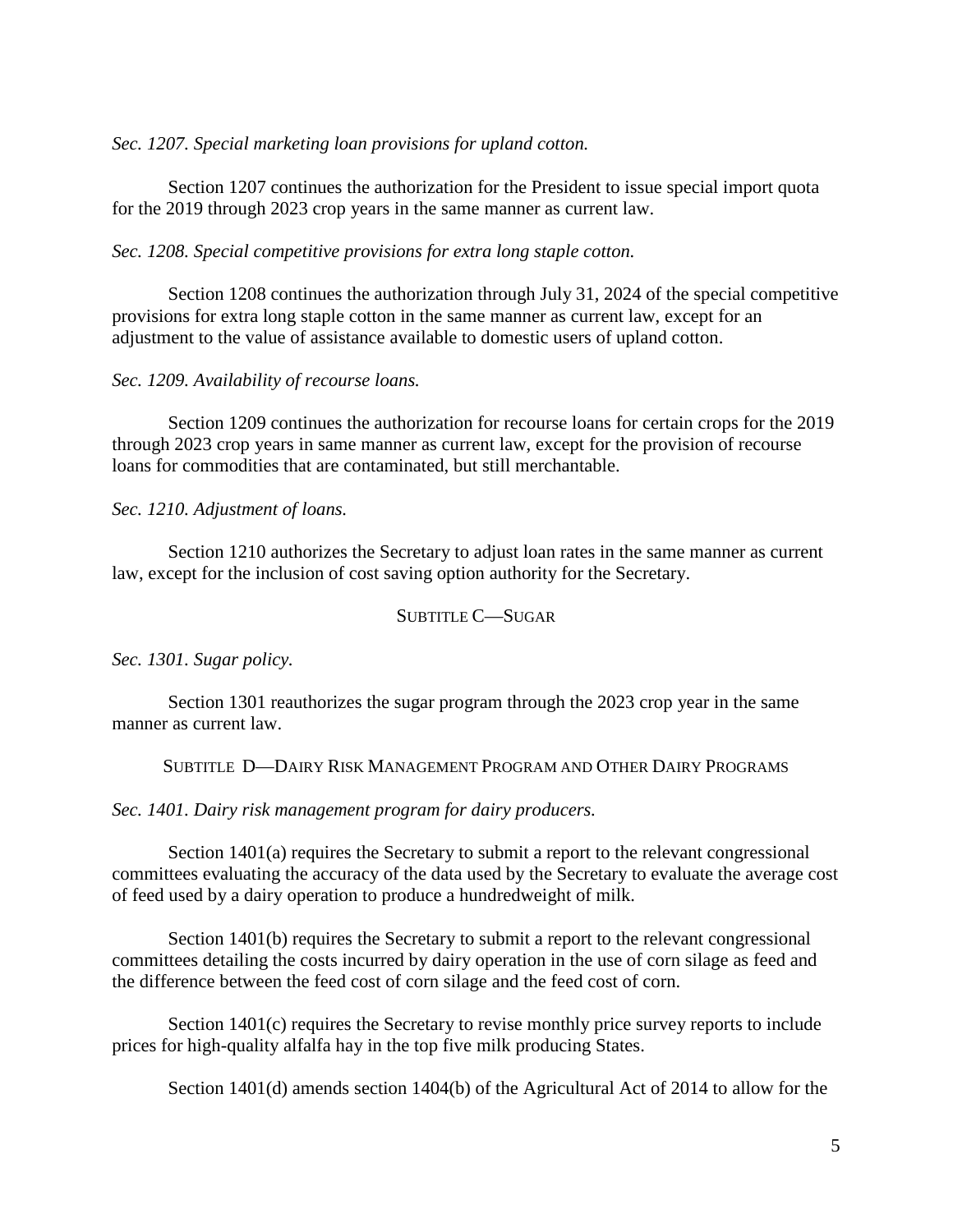exclusion of certain individual owners in multiproducer dairy operations from registration, and a corresponding reduction in payments to such operations.

Section 1401(e) amends section 1404(d) of the Agricultural Act of 2014 to allow a dairy operation to participate in both the dairy risk management program and the livestock gross margin for dairy program, but not on the same production.

Section 1401(f) amends section 1405(a) of the Agricultural Act of 2014 to provide for the use of certain annual milk marketings to determine prior dairy operation production history through 2023.

Section 1401(g) amends section 1406 of the Agricultural Act of 2014 to provide for the election of coverage level thresholds and coverage percentage for each participating dairy operation.

Section 1401(h) amends section 1407(b) of the Agricultural Act of 2014 to set forth the premiums for participation in the dairy risk management program.

Section 1401(i) makes conforming amendments related to the program name.

Section 1401(j) requires that the amendments made by this section take effect 60 days after the enactment of this Act.

Section 1401(k) authorizes the dairy risk management program through 2023.

*Sec. 1402. Class I skim milk price.*

Section 1402(a) amends section 8c of the Agricultural Adjustment Act to set out the formula for determining the prices for milk of the highest use classification for Class I milk.

Section  $1402(b)$  requires that the amendments set out in section  $1402(a)$  take effect on the first day of the first month no more than 120 days after the date of enactment of the Act.

*Sec. 1403. Extension of dairy forward pricing program.*

Section 1403 reauthorizes the dairy forward pricing program through 2023.

*Sec. 1404. Extension of dairy indemnity program.*

Section 1404 reauthorizes the dairy indemnity program through 2023.

*Sec. 1405. Extension of dairy promotion and research program.*

Section 1405 reauthorizes the dairy promotion and research program through 2023.

*Sec. 1406. Repeal of dairy product donation program.*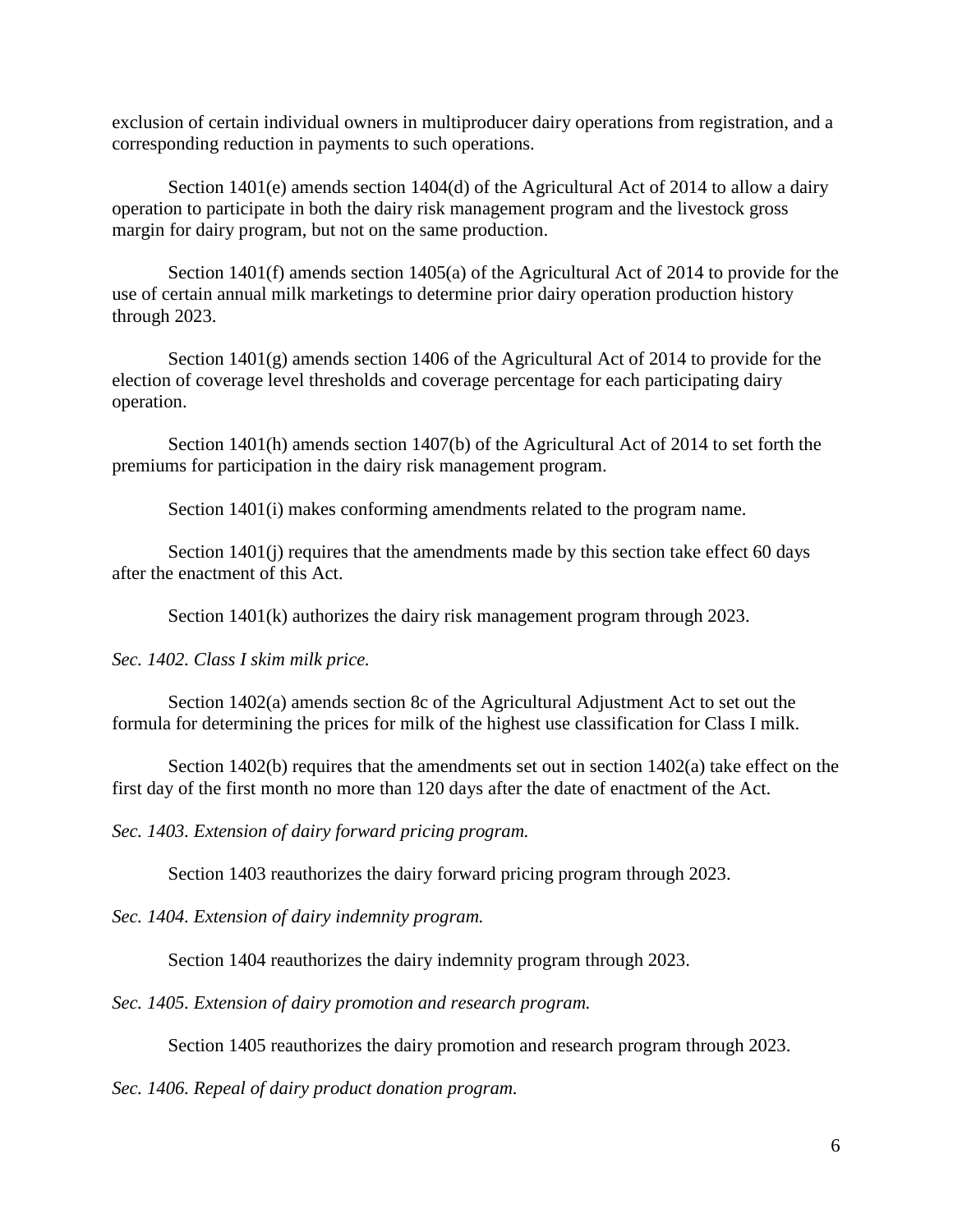Section 1406 repeals section 1431 of the Agricultural Act of 2014, the dairy product donation program.

## SUBTITLE E—SUPPLEMENTAL AGRICULTURAL DISASTER ASSISTANCE PROGRAMS

*Sec. 1501. Modification of supplemental agricultural disaster assistance.*

Subsection (a) of section 1501 amends section 1501(b) of the Agricultural Act of 2014 to expand the livestock indemnity program to cover death or sale loss as a result of diseases that are caused or transmitted by a vector and that is not able to be controlled by vaccination or other acceptable management practices.

Subsection (b) amends section 1501(f) by eliminating the payment limitation of \$125,000 per crop year for Emergency Assistance for Livestock, Honey Bees, and Farm Raised-Fish (ELAP). The subsection further excludes a person or legal entity from the AGI limitation if 75 percent or more of the average adjusted gross income of the person or legal entity comes from farming, ranching, or silviculture.

Subsection (c) applies an effective date of January 1, 2017.

## SUBTITLE F—ADMINISTRATION

*Sec. 1601. Administration generally.*

Section 1601(a) allows the Secretary to use the funds and facilities of the Commodity Credit Corporation to carry out this title.

Section 1601(b) provides that a determination made by the Secretary under this title shall be final and conclusive.

Section 1601(c) provides for an expedited implementation of this title.

Section 1601(d) provides for the Secretary's authority, to adjust expenditures under this title to ensure the United States remains in compliance with our international trade agreements, is continued in the same manner as current law.

*Sec. 1602. Suspension of permanent price support authority.*

Section 1602 continues the suspension of permanent price authority in the Agriculture Marketing Adjustment Act of 1938 and the Agricultural Act of 1949.

*Sec. 1603. Payment limitations.*

Section 1603 amends section 1001 of the Food Security Act of 1985 to limit the total amount of payments a person or a legal entity can receive under subtitle A to \$125,000. Further,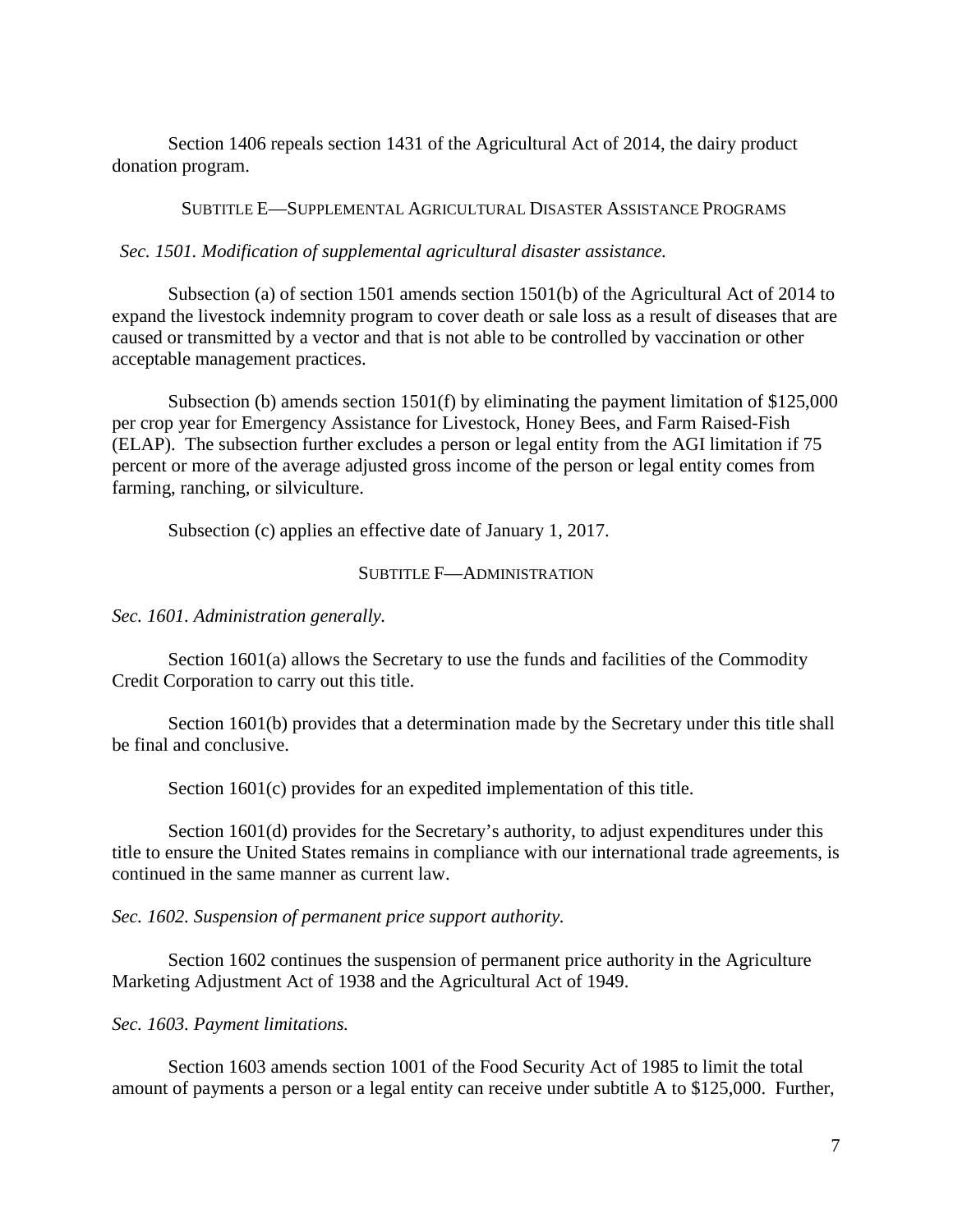section 1603 revises the definition of family member to include first cousins, nieces, and nephews. Finally, section 1603 creates a new definition of 'qualified pass through entity' to ensure that payment limits are applied to either the individual or entity, depending on where taxable revenue is recognized.

### *Sec. 1604. Adjusted gross income limitation.*

Section 1604 amends section 1001D of the Food Security Act of 1985 to ensure that the adjusted gross income limitation is applied to either the individual or entity, depending on where taxable revenue is recognized. This section also provides the Secretary the authority to provide a waiver to the adjusted gross income limitation to protect environmentally sensitive land of special significance.

*Sec. 1605. Prevention of deceased individuals receiving payments under farm commodity programs.*

Section 1605 continues the requirement that the Secretary prevent deceased individuals from receiving farm commodity program payments by reconciling the Social Security Numbers of all individuals who received payments under this title with the Commissioner of Social Security in the same manner as current law.

#### *Sec. 1606. Assignment of payments.*

Section 1606 continues the authority of a producer who receives a payment under this title to assign the payment to someone else after proper notice to the Secretary in the same manner as current law.

#### *Sec. 1607. Tracking of benefits.*

Section 1607 reauthorizes the Secretary to track the benefits provided to individuals getting payments under titles I and II in the same manner as current law.

#### *Sec. 1608. Signature authority.*

Section 1608 continues the signature authority of a producer in the same manner as current law.

#### *Sec. 1609. Personal liability of producers for deficiencies.*

Section 1609 continues the provisions of personal liability of producers for deficiencies in the same manner as current law.

#### *Sec. 1610. Implementation.*

Section 1610(a) requires the Secretary to maintain base acres and payment yields in the same manner as current law.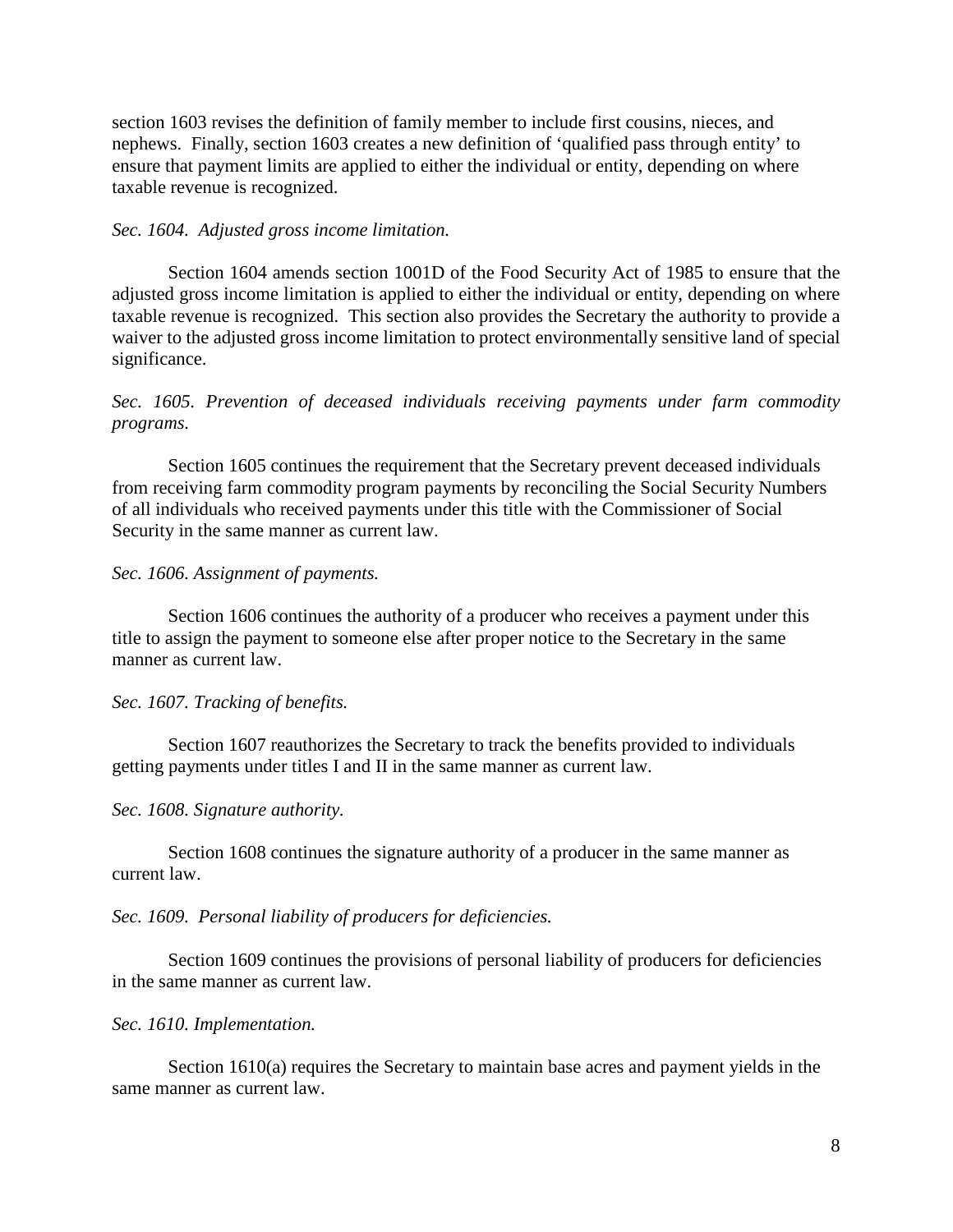Section 1610(b) requires the Secretary to continue to streamline administrative burdens and costs in the same manner as current law.

Section 1610(c) requires the Secretary to make \$25,000,000 available to implement this title.

Section 1610(d) provides for loan implementation in the same manner as current law.

*Sec. 1611. Exemption from certain reporting requirements for certain producers.*

Section 1611 exempts producers who participate in any conservation or commodity program from certain reporting requirements.

### TITLE II—CONSERVATION

## SUBTITLE A—WETLAND CONSERVATION

*Sec. 2101. Program ineligibility.*

Section 2101 amends section 1221(d) of the Food Security Act of 1985 to direct the Secretary to determine that no exemption under section 1222 of the Food Security Act of 1985 exists before determining program ineligibility.

*Sec. 2102. Minimal effect regulations.*

Subsection (a) amends section 1222(d) of the Food Security Act of 1985 to direct the Secretary to identify by regulation categorical minimal effect exemptions on a regional basis within 180 days of enactment.

Subsection (b) amends section  $1222(k)$  of the Food Security Act of 1985 to provide \$10,000,000 in Commodity Credit Corporation funds in fiscal year 2019, to remain available until expended. In addition, subsection (b) authorizes appropriations of \$5,000,000 each of the years 2019 through 2023 for establishment of mitigation banks for conservation compliance.

SUBTITLE B—CONSERVATION RESERVE PROGRAM

*Sec. 2201. Conservation reserve.*

Subsection (a) amends section 1231(a) of the Food Security Act of 1985 to reauthorize the conservation reserve program through the 2023 fiscal year.

Subsection (b) amends section 1231(d) of the Food Security Act of 1985 to increase the total CRP enrollment cap from 24,000,000 acres to 29,000,000 acres by the end of 2023 by increasing the cap 1,000,000 acres per year. In addition subsection (b) provides for a step up in acres of grassland contracts in increments of 500,000 to at least 3 million acres by 2023. The provision reserves unused grassland acres solely for grassland enrollment. The subsection also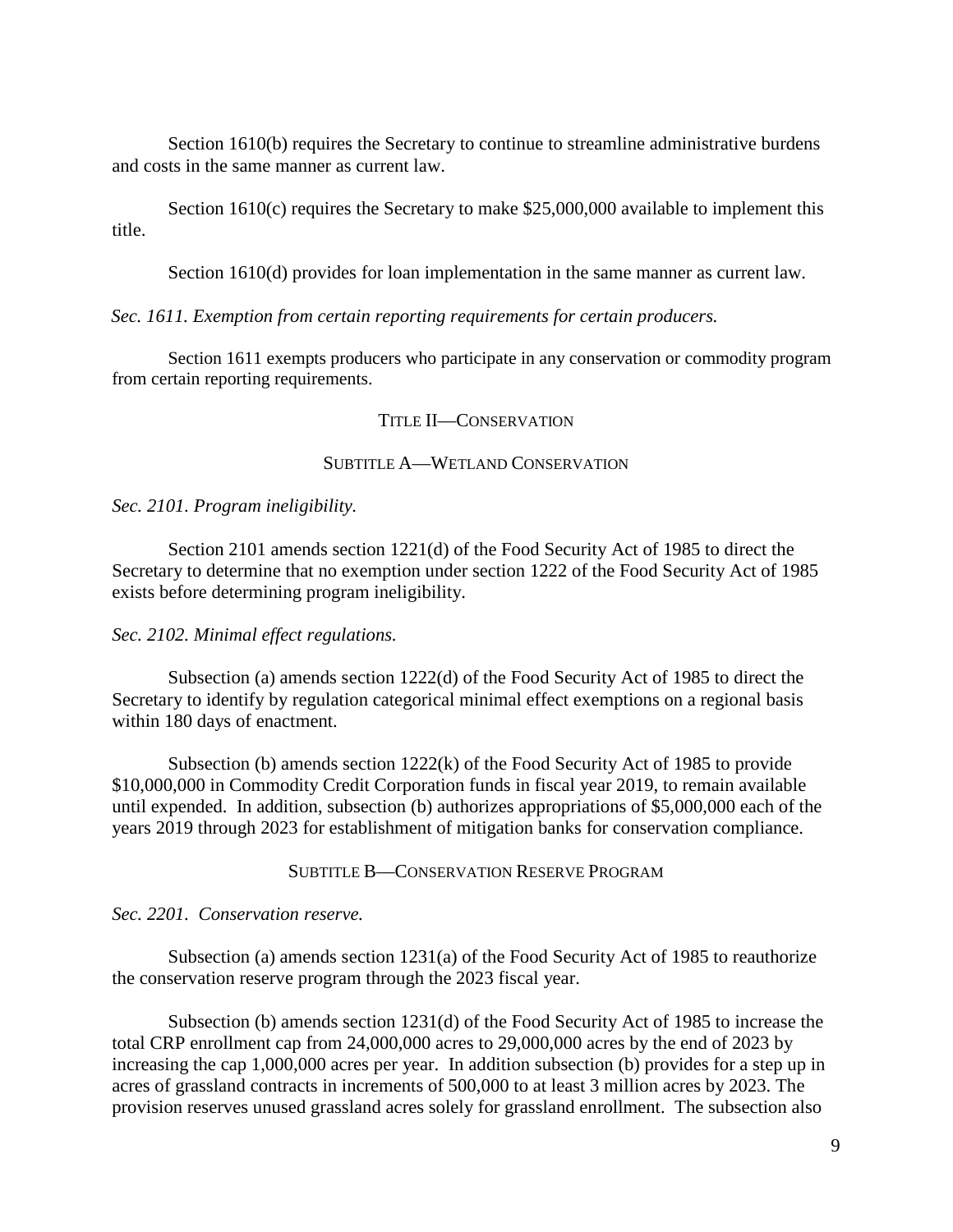requires the Secretary to maintain the distribution of enrolled acres across the states in proportion to the historic state enrollment in the program and requires general signups to be held at least every other year.

Subsection (c) amends section 1231(e) of the Food Security Act of 1985 to set a duration range for general contracts for 10–15 years and continuous signup practices at either 15 years or 30 years.

Subsection (d) amends section 1231(h) of the Food Security Act of 1985 to limit the enrollment of land with established hardwood trees to one re-enrollment.

## *Sec. 2202. Farmable wetland program.*

Subsection (a) amends section 1231B(a) of the Food Security Act of 1985 to extend the Farmable Wetlands Program through 2023.

Subsection (b) amends section 1231B(b) of the Food Security Act of 1985 to remove the wildlife buffer acreage ratio requirement for wetland buffers while retaining the three technical criteria and Secretarial discretion for determining the allowed buffer size.

Subsection (c) amends section 1231B(c) of the Food Security Act of 1985 to reduce the acreage cap for farmable wetland enrollment from 750,000 to 500,000 acres and removes discretionary authority for the Secretary to increase the cap by 200,000.

Subsection (d) amends section 1231B(e) of the Food Security Act of 1985 to remove the general prohibition for commercial use of enrolled lands.

Subsection (e) amends section 1231B(f) of the Food Security Act of 1985 to remove authority for incentive payments for farmable wetlands.

### *Sec. 2203. Duties of owners and operators.*

Subsection (a) amends section 1232(a) of the Food Security Act of 1985 to allow grazing for limited purpose of management as required by contract and specifically to direct the Secretary to include thinning and other practices, limited to management purposes, that improve the condition of the resources, promote forest management, and enhance wildlife habitat on land devoted to trees.

Subsection (b) amends section 1232(b)(2) of the Food Security Act of 1985 to create flexibility for some commercial use of enrolled lands.

### *Sec. 2204. Duties of the Secretary.*

Subsection (a) amends section 1233(a) of the Food Security Act of 1985 to establish a cross reference to the subsection for determining annual rental payment rates for the contract.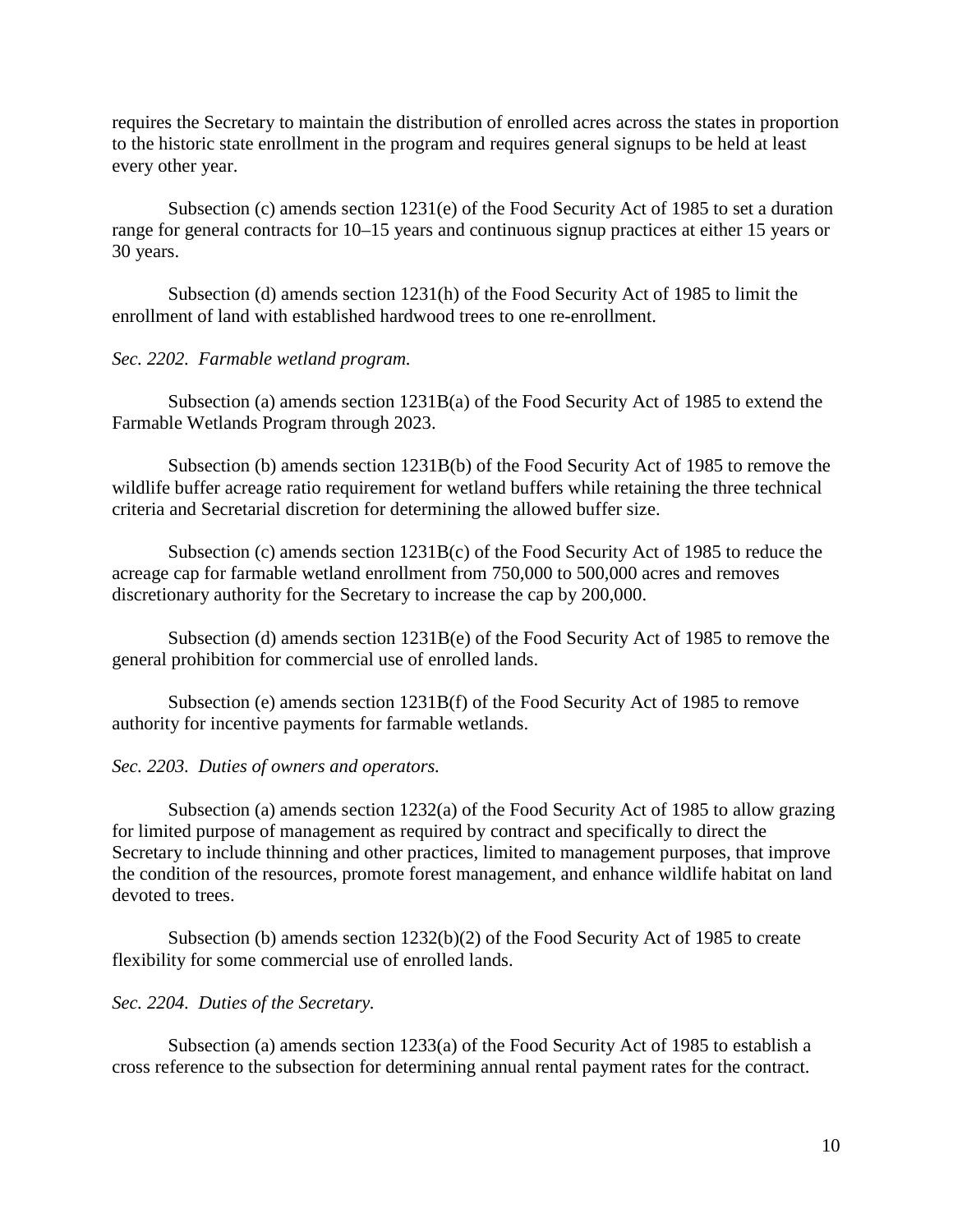Subsection (b) amends section 1233(b) of the Food Security Act of 1985 to expand the opportunities for owners and operators to use haying, grazing, and other management tools on conservation reserve acres under an approved plan by the Secretary. The subsection limits haying to no more frequently that once in every three years with not less than 25 percent of the acres remaining unharvested and includes greater flexibility for the Secretary to determine the frequency and duration for grazing of enrolled acres and fixes an upper limit on stocking rates if the grazing is to occur during the nesting season. Subsection (b) further allows intermittent or seasonal vegetative buffer practices incidental to production activity on adjacent land and provides for a 25 percent reduction in the annual rental payment for use of the land unless the activity is used to address a mid-contract management requirement which would result in no deduction. Finally, this subsection includes a provision to automatically make the Conservation Reserve Program (CRP) eligible for grazing when the livestock assistance program is engaged because of drought.

Subsection (c) amends section 1233 of the Food Security Act of 1985 to provide clearer authority for the Secretary to waive planned mid-contract management requirements when the use of the cover in response to a natural disaster or adverse weather resulted in the same effect on the cover as the planned management activity.

### *Sec. 2205. Payments.*

Subsection (a) amends section 1234(b) of the Food Security Act of 1985 to reduce practice and measure establishment cost share from 50 percent to no more than 40 percent, and limits the cost share for the seed component of the cover establishment to 25 percent of the seed cost. The subsection further places a cap on any incentive payments for installing practices to not exceed the actual cost of the practice. Finally, the language prevents the Secretary from making a cost-share payment when grazing is used as a mid-contract management practice.

Subsection (b) amends section 1234(c) of the Food Security Act of 1985 to preserve incentive payments for tree thinning and related forest stand management, but reduces the payments from 150 percent to 100 percent of the cost.

Subsection (c) amends section 1234(d) of the Food Security Act of 1985 to require USDA, in determining rental rates, to consider the impact to local farmland rental market; and to reduce the rental payment to 80 percent of the established rental rate at the time of enrollment. It further establishes a declining scale for each subsequent enrollment in the program beginning with 15 percent for the first reenrollment and 10 percent for each reenrollment thereafter. Further, the subsection increases the frequency of the rental rate estimate survey from every other year to annual, and requires the rental rates to be published by September 15 each year.

Subsection (d) amends section 1234(g) of the Food Security Act of 1985 to require agreements with States for the Conservation Reserve Enhancement Program to limit the program cost share to 50 percent of the agreement.

### *Sec. 2206. Contracts.*

Subsection (a) amends section 1235(e) of the Food Security Act of 1985 to update the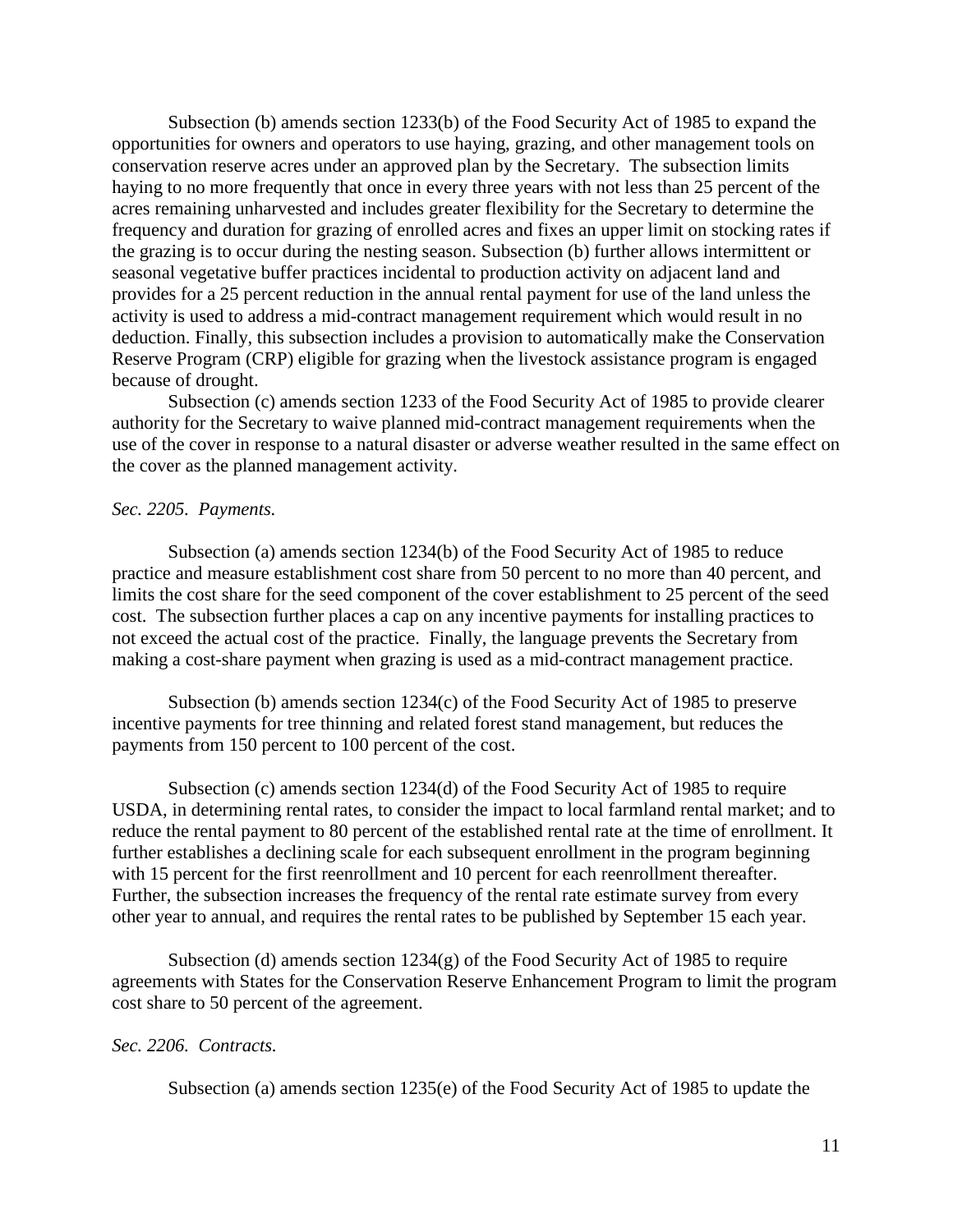authority for the Secretary to allow a one-time early termination of contracts in fiscal year 2019.

Subsection (b) amends section 1235(f) to update provisions allowing transition of land to beginning farmer or rancher (BFR) buyers of enrolled acreage to prepare land for crop use; to provide extended time for entry into Organic Foods Production Act of 1990 certification; and to ensure the Secretary provides technical and financial assistance to assist the BFR in transitioning the enrolled acreage through a conservation plan.

Subsection (c) amends section  $1235(g)$  of the Food Security Act of 1985 to allow expiring CRP contract acres to enter into an Environmental Quality Incentives Program (EQIP) contract in the final year to prepare the land for cropping or grazing after expiration, and to allow expiring CRP acreage entering into organic food production to be begin preparing for transition in the final 3 CRP years of the contract.

SUBTITLE C—ENVIRONMENTAL QUALITY INCENTIVES PROGRAM

## *Sec. 2301. Definitions.*

Subsection (a) of section 2301 amends section 1240A of the Food Security Act of 1985 to include two new conservation activities; precision conservation management planning, and cover crops and resource conserving crop rotations as eligible for the purposes of the program.

Subsections (b) and (c) provide for the additional definitions of "priority resource concern" and "stewardship practices" for the purposes of the program to support the addition of stewardship contracts made by 2302(d).

## *Sec. 2302. Establishment and administration.*

Subsection (a) of section 2302 amends section 1240B of the Food Security Act of 1985 to extend the authority for the environmental quality incentives program through fiscal year 2023.

Subsection (b) further amends section 1240B of the Food Security Act of 1985 to eliminate the 60 percent livestock allocation of funding. The subsection further extends the authorization for the at least 5 percent allocation of funding for practices benefitting wildlife habitat.

Subsection (c) amends section 1240B(h) of the Food Security Act of 1985 to expand the list of practices available for water conservation and irrigation efficiency. This subsection further adds limited eligibility of irrigation districts, associations, and acequias including waiver authority for adjusted gross income and limitations on payments.

Subsection (d) creates authority for new stewardship contracts of 5 to 10 year term within EQIP for the purposes of payments for stewardship practices that address locally established priority resource concerns. The subsection further establishes considerations for determining practice payment amounts and a payment limitation for a person or entity of \$50,000/year. The subsection provides for use of no more than 50 percent of the EQIP appropriations for these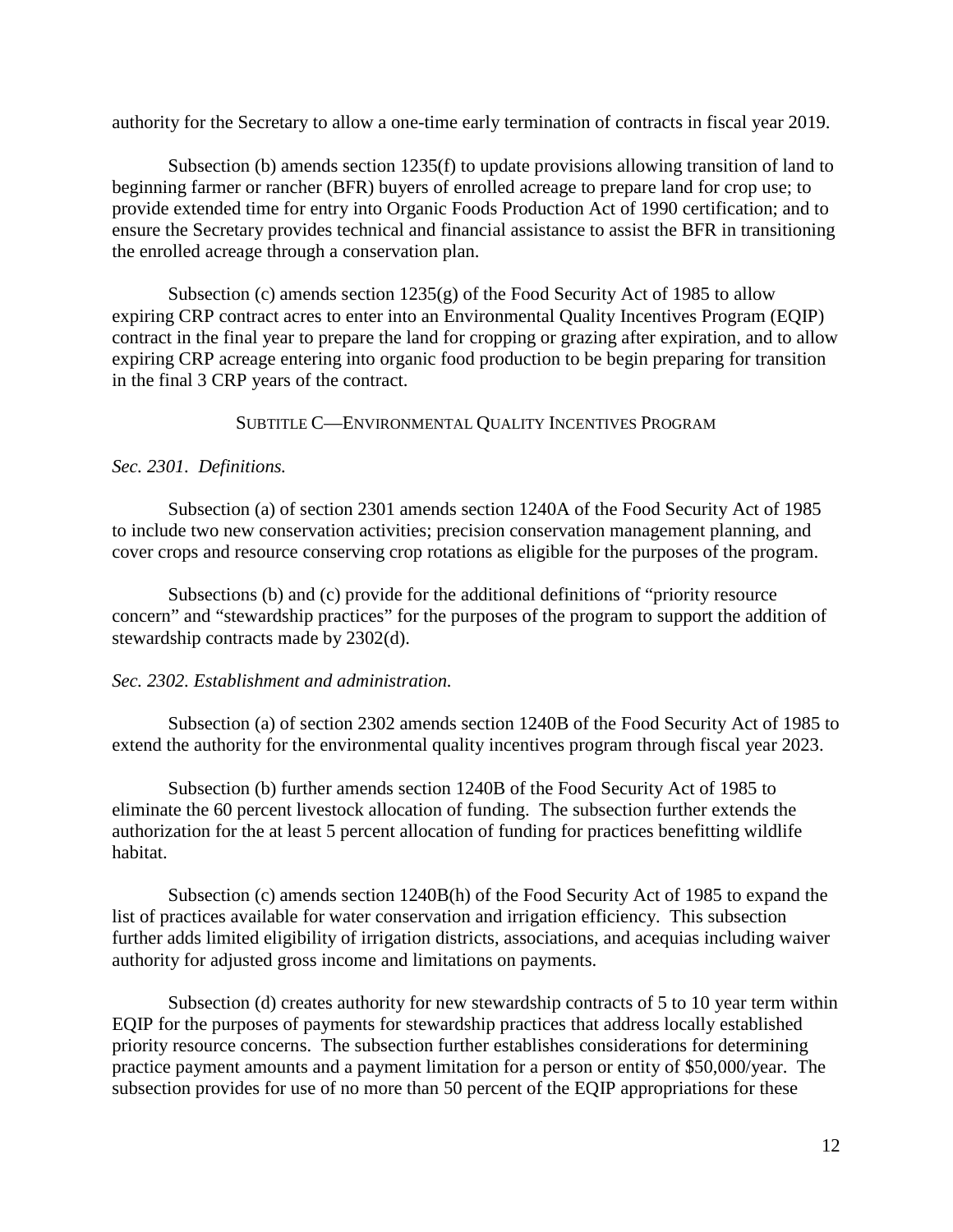contracts.

### *Sec. 2303. Limitation on payments.*

Section 2303 amends section 1240G of the Food Security Act of 1985 to extend the authority for the payment limitation of \$450,000 for all contracts entered into under the program for the period of fiscal years 2019 through 2023.

### *Sec. 2304. Conservation innovation grants and payments.*

Subsection (a) of section 2304 amends section 1240H(a) of the Food Security Act of 1985 to limit the amount of EQIP funds used for conservation innovation grants at not more than \$25 million for each fiscal year, 2019 through 2023. The subsection further extends eligibility for conservation innovation grants to persons participating in higher education on lands owned by an institution of higher education.

Subsection (b) of section 2304 amends section 1240H(b) of the Food Security Act of 1985 to increase the Air Quality Concerns from Agriculture set aside to \$37,500,000 each fiscal year 2019 through 2023.

Subsection (c) of section 2304 amends section 1240H of the Food Security Act of 1985 to authorize the Secretary to use up to \$25 million of EQIP funds for each fiscal year 2019 through 2023 to enter into agreements for on-farm conservation innovation trials. This subsection encourages the Secretary to provide payments for 3 or more years to producers, including forgone income, when adopting new and innovative conservation technology, and requires the Secretary to make the results available on a public database while protecting individual producer's information. Subsection (c) further instructs the Secretary regarding provision of technical assistance, eligible entities, and examples of new or innovative technologies to be included in on-farm trials. The Secretary is to provide compilation and analysis of the trials to encourage broader adoption of the innovative technologies.

### SUBTITLE D—OTHER CONSERVATION PROGRAMS

### *Sec. 2401. Conservation of private grazing land.*

Section 2401 amends section 1240M of the Food Security Act of 1985 to extend the authorization of appropriations for conservation of private grazing land program at the current level of \$60,000,000 a year through fiscal year 2023.

### *Sec. 2402. Grassroots source water protection program.*

Subsection (a) of section 2402 amends section 1240O of the Food Security Act of 1985 to extend the authorization of appropriations for the grassroots source water protection program at the current level of \$20,000,000 each year through fiscal year 2023.

Subsection (b) includes an additional \$5,000,000 in mandatory funding to be made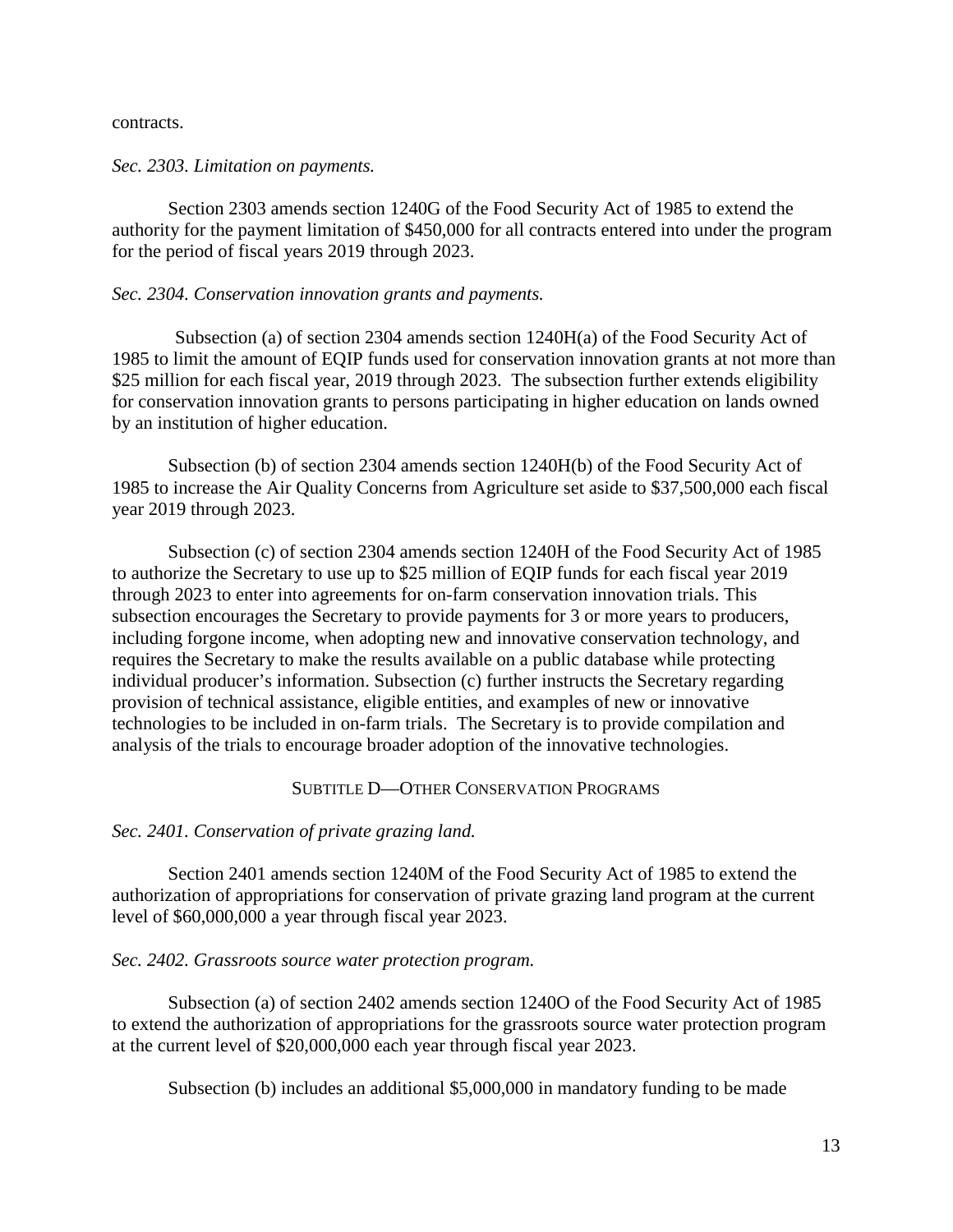available in fiscal year 2019 and remain available until expended.

*Sec. 2403. Voluntary public access and habitat incentive program.* 

Section 2403 amends section 1240R of the Food Security Act of 1985 by making \$50,000,000 available in mandatory funding for the period of fiscal years 2019 through 2023.

# *Sec. 2404. Watershed protection and flood prevention.*

Subsection (a) of section 2404 amends section 14 of the Watershed Protection and Flood Prevention Act to extend the authorization of appropriations for the small watershed rehabilitation program at the current level of \$85,000,000 a year through fiscal year 2023.

Subsection (b) amends the Watershed Protection and Flood Prevention Act to include a new section that makes an additional \$100,000,000 in mandatory money to remain available until expended for each fiscal year through 2023 for the purposes of carrying our programs under the Act.

# *Sec. 2405. Feral swine eradication and control pilot program.*

Subsection (a) of 2405 provides the Secretary the authority to establish a pilot project for eradication and control of feral swine.

Subsection (b) enumerates the duties of the Secretary in carrying out the pilot including assessment, control methods, restoration, and the provision for financial assistance to producers.

Subsection (c) enumerates the actions for which financial assistance will be provided.

Subsection (d) requires coordination between the Natural Resources Conservation Service and the Animal and Plant Health Inspection Service with State Technical Committees to determine the pilot areas for the project.

Subsection (e) provides that areas considered for the pilot will demonstrate feral swine impacts as a threat to agriculture, native ecosystems, or human or animal health.

Subsection (f) establishes the cost-share level of 75 percent and provides for in-kind contributions of materials and services.

Subsection (g) allocates \$100 million in mandatory funds for the period 2019 through 2023 and distributes the funding at 50 percent to each agency and the scope of their work. It further limits the use of these funds to no more than 10 percent for administrative expenses associated with the pilot project.

## SUBTITLE E—FUNDING AND ADMINISTRATION

*Sec. 2501. Commodity Credit Corporation.*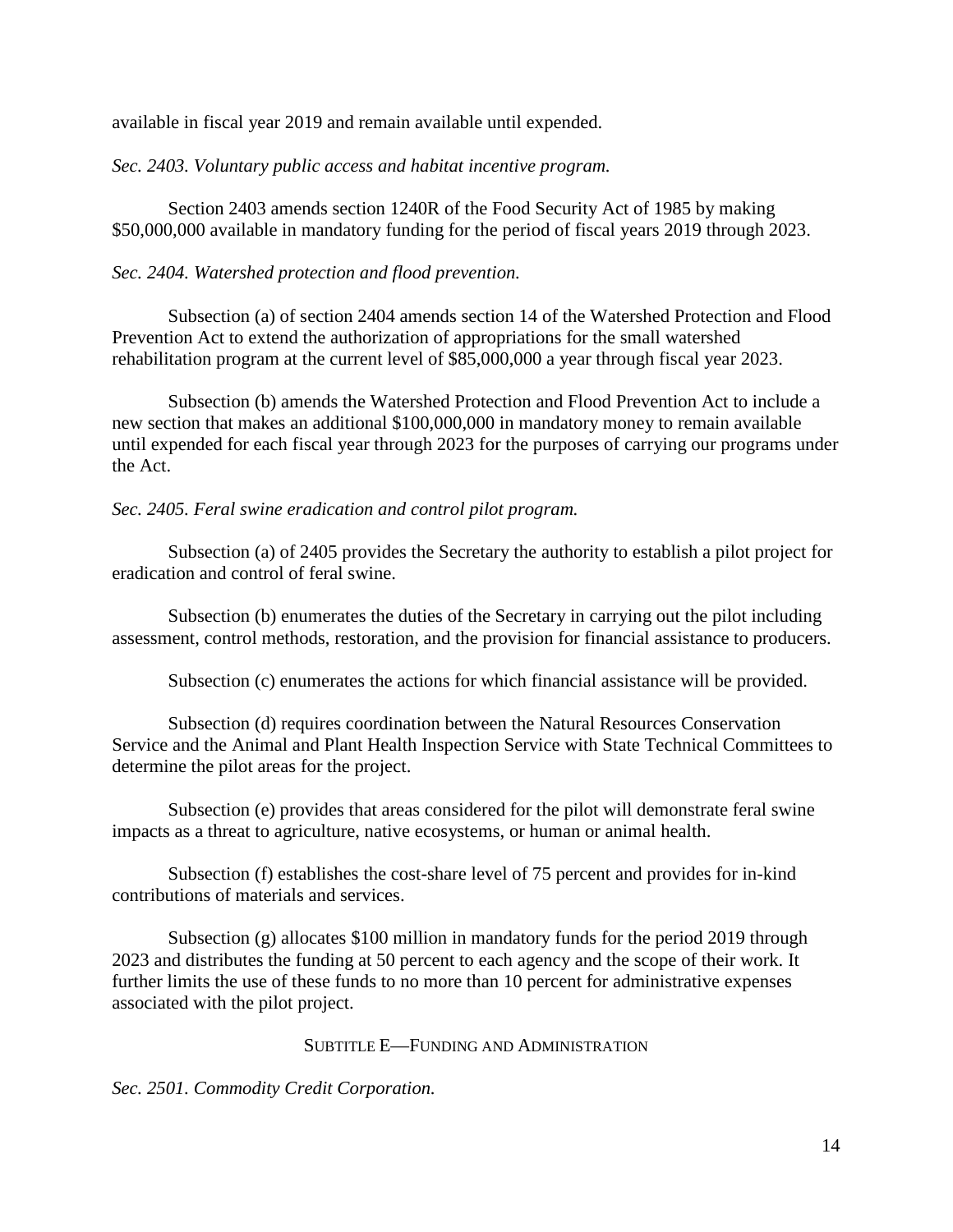Subsection (a) of section 2501 amends section 1241 of the Food Security Act of 1985 to extend the authorization and amend the funding levels for the programs under the Title.

Funding levels: CRP tree thinning incentive—\$10,000,000 set aside through fiscal year 2023 CRP-Transition Incentive Program—\$33,000,000 set aside through fiscal year 2023 Agriculture Conservation Easement Program (ACEP)—\$500,000,000 each fiscal year through 2023 EQIP—\$2,000,000,000 for fiscal year 2019; \$2,500,000,000 for fiscal year 2020; \$2,750,000,000 for fiscal year 2021; \$2,935,000,000 for fiscal year 2022; \$3,000,000,000 for fiscal year 2023.

The subsection further eliminates funding for the conservation security program which is repealed. It also provides for necessary funding to carry out conservation stewardship contracts that were entered into prior to the date of enactment of this Act.

Subsection (b) amends section 1241 of the Food Security Act of 1985 to extend the authority to make the funds provided under the Title available until expended through 2023.

Subsection (c) amends section 1241 of the Food Security Act of 1985 to repeal a report to Congress on the conservation compliance impacts to producers of the Agriculture Act of 2014 and a report on outreach to specialty crop growers.

Subsection (d) of section 2501 amends section 1241 of the Food Security Act of 1985 to repeal the regional equity distribution of funds requirement.

Subsection (e) of section 2501 amends section 1241 of the Food Security Act of 1985 extending the authority to use, to the maximum extent practicable, 5 percent of EQIP funds for beginning farmers or ranchers, and 5 percent for socially disadvantaged farmers or ranchers.

Subsection (f) updates the requirements of the annual report to Congress reflecting the amendments made by this Act.

### *Sec. 2502. Delivery of technical assistance.*

Subsection (a) of section 2502 amends section 1242 of the Food Security Act of 1985 to include new definitions for "eligible participant" and "third-party provider."

Subsection (b) amends section 1242 of the Food Security Act of 1985 to include a new subsection providing alternative certification methods for third-party providers.

*Sec. 2503. Administrative requirements for conservation programs.*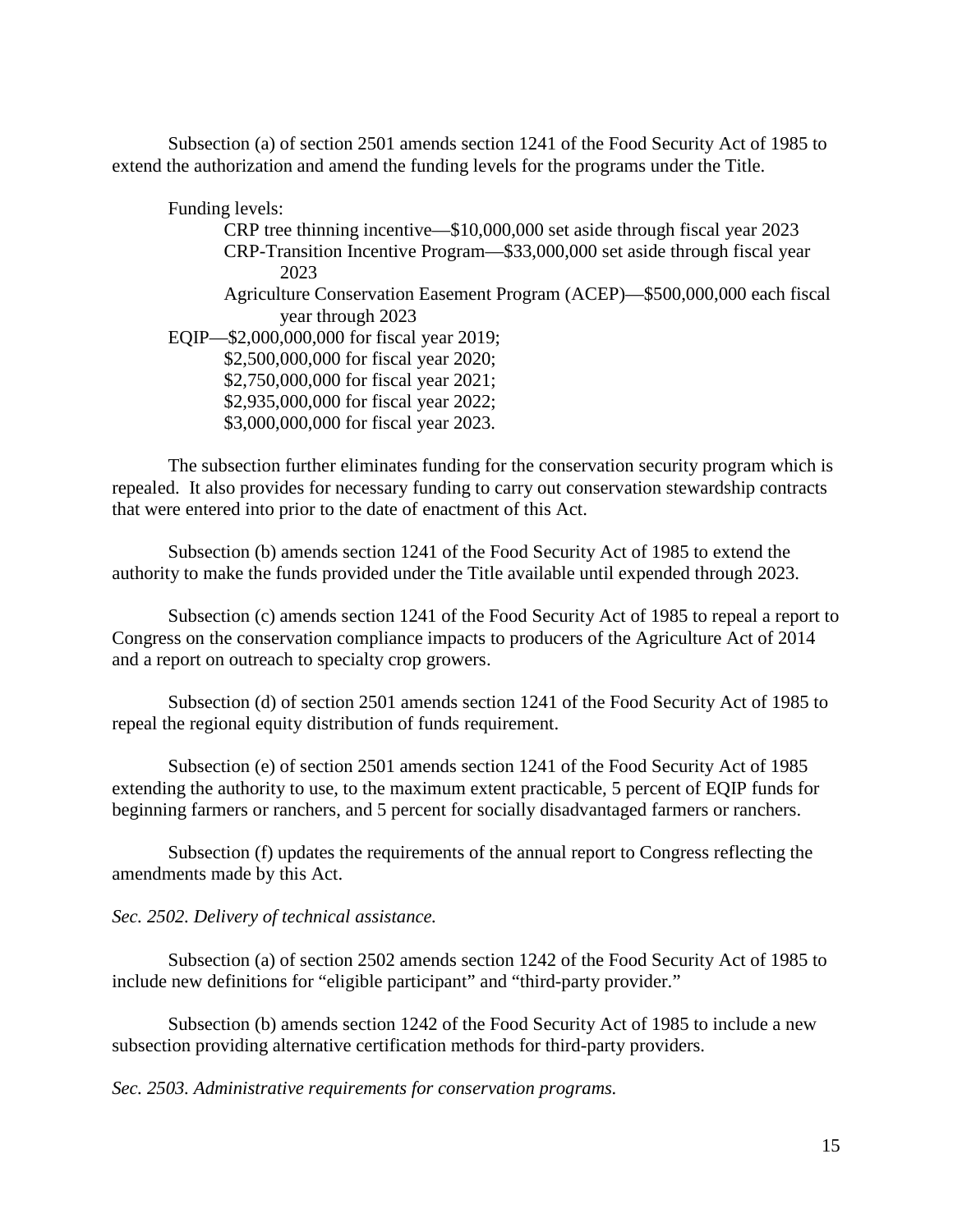Section 2503 amends section 1244 of the Food Security Act of 1985 to include a new subsection that requires the Secretary to promote water quality and water quantity practices that protect drinking water. The new subsection requires collaboration with community water systems and offers increased incentives and higher payment rates for practices that result in environmental benefits. The new subsection further reserves not less than 10 percent of Title II funds—except CRP—to carry out the subsection.

### *Sec. 2504. Establishment of State technical committees.*

Section 2504 amends section 1261(c) of the Food Security Act of 1985 to add land-grant university extension programs to the list of representatives.

SUBTITLE F—AGRICULTURAL CONSERVATION EASEMENT PROGRAM

#### *Sec. 2601. Establishment and purposes.*

Section 2601 amends section 1265 of the Food Security Act of 1985 to clarify that nonagricultural uses that do not negatively impact the agricultural operation or conservation values of the property are allowed.

### *Sec. 2602. Definitions.*

Subsection (a) of section 2602 amends section 1265A of the Food Security Act of 1985 to conform the definition of "agricultural land easement" with the elimination of the requirement for an agricultural land easement plan.

Subsection (b) amends section 1265A of the Food Security Act of 1985 to make 100 percent nonindustrial private forest land eligible if it provides significant conservation benefit. It further removes the requirement for the Secretary to consult with the Secretary of the Interior on program priorities for wetlands eligibility.

Subsection (c) amends section 1265A of the Food Security Act of 1985 to include a new definition for the term "monitoring report."

### *Sec. 2603. Agricultural land easements.*

Subsection (a) of section 2603 amends section 1265B of the Food Security Act of 1985 to conform the availability of assistance with the elimination of the requirement for an agricultural land easement plan.

Subsection (b) amends section 1265B of the Food Security Act of 1985. Paragraph (1) amends the eligible sources for the non-Federal share and describes the exception for grasslands. Paragraph (2) amends section 1265B to require the Secretary to adjust ranking and evaluation criteria for applications in order to account for geographic differences among states, as long as such adjustments continue to meet the purpose of the program and maximize the benefit to the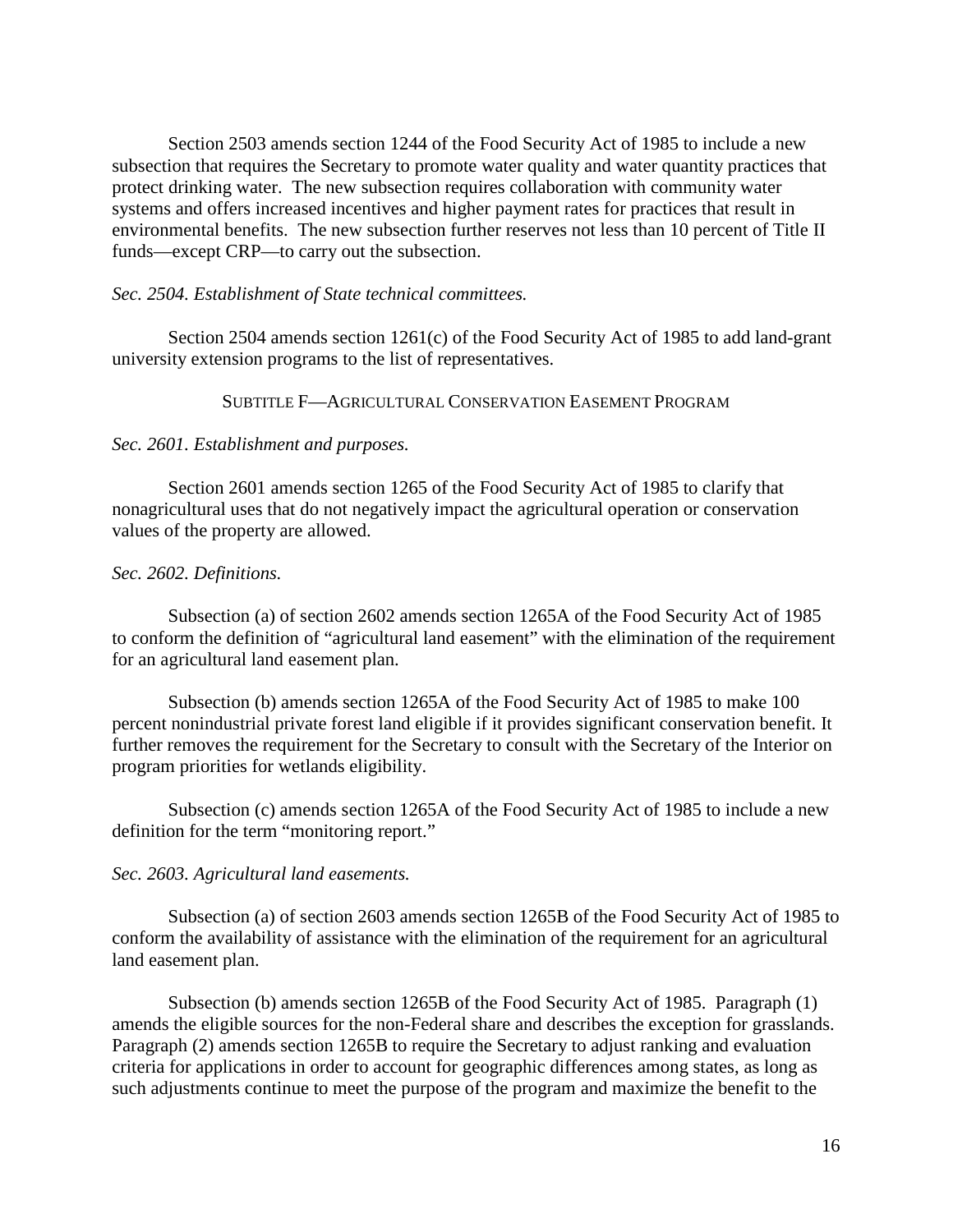Federal investment. Paragraph (3) further amends section 1265B with respect to the minimum terms and conditions of the easements. It includes the requirement that the right of enforcement does not create a right of inspection by the Secretary of an easement unless an eligible entity fails to provide monitoring reports in a timely manner. It eliminates the requirement for an agricultural land easement plan, but allows the Secretary to require a conservation plan only for highly erodible land. It limits the Secretary's ability to require a refund after a violation of the terms and conditions only in the case of fraud or negligence. The subsection further allows for limited mineral development on the easement. It also clarifies that owners of land subject to an easement may participate in environmental services markets if the purpose of the market is the facilitation of additional conservation benefits. Paragraph (4) amends section 1265B(b)(5) of the Food Security act of 1985 to allow certified eligible entities to use their own terms and conditions consistent with the purposes of the program. Paragraph (4) further allows for a land trust that has been accredited by the Land Trust Accreditation Commission, and has completed at least five acquisitions of easements under the program, to be considered certified for the purposes of the program.

Subsection (c) amends section 1265B of the Food Security Act of 1985 to conform the technical assistance authority with the elimination of the agricultural land easement requirement.

### *Sec. 2604. Wetland reserve easements.*

Section 2604 amends section 1265(b)(5)(i)(III) of the Food Security Act of 1985 to add a grazing management plan as a qualifying criteria for reservation of grazing rights consistent with the wetland reserve easement plan.

### *Sec. 2605. Administration.*

Subsection (a) amends Section 1265D(a)(4) of the Food Security Act of 1985 allowing the Secretary to exclude land for easements enrollment when permitted for infrastructure development.

Subsection (b) of section 2605 amends Section  $1265D(c)(1)$  of the Food Security Act of 1985 to allow the Secretary to subordinate or exchange any interest in land in the government's best interest and allows the Secretary to modify any interest in the land that has a neutral effect or increase in conservation values and intent of the easement. The subsection further allows the Secretary to terminate an easement if it is in the public interest and agreed to by the current land owner. It deems easements as a qualified conservation contribution for the purposes of the IRS and provides for the treatment of the contribution following an administrative action by the Secretary.

Subsection (c) of section 2605 amends Section 1265D of the Food Security Act of 1985 by adding a new subsection (f) exempting ACEP from the Adjusted Gross Income requirement in section 1001D(b)(1) of the Food Security Act of 1985.

SUBTITLE G—REGIONAL CONSERVATION PARTNERSHIP PROGRAM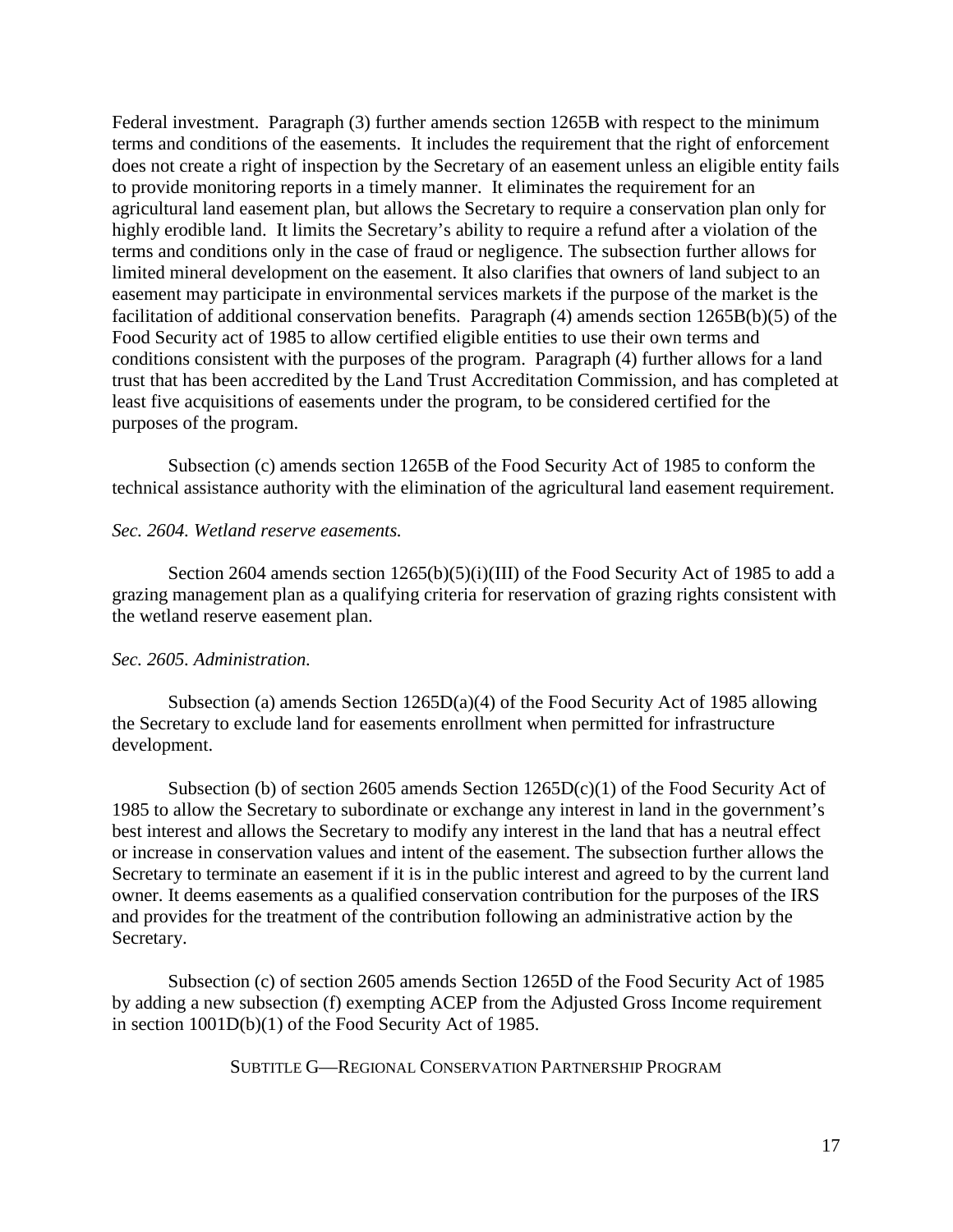### *Sec. 2701. Definitions.*

Subsection (a) of section 2701 amends section 1271A of the Food Security Act of 1985 removes the conservation stewardship program from the list of covered programs and adds the conservation reserve program and programs under the Watershed Protection and Flood Prevention Act.

Subsection (b) amends section 1271A to include "resource conserving crop rotations" and the "protection of source water for drinking water" to this list of eligible activities.

## *Sec. 2702. Regional conservation partnerships.*

Subsection (a) of section 2702 amends section 1271B of the Food Security Act of 1985 to allow for partnership agreements to exceed 5 years if it is necessary to have a longer agreement in order to meet the objectives of the program.

Subsection (b) amends section 1271B to specify that partners should quantify a project's environmental outcomes when assessing a projects effects.

Subsection (c) amends section 1271B to require the Secretary to simplify the application process. The subsection further allows for the renewal or expansion of existing projects through an expedited application process.

## *Sec. 2703. Assistance to producers.*

Section 2703 amends section 1271C to conform with the addition of longer partnership agreement terms, and expands the Secretary's waiver authority to include the ability to waive any existing payment limits in the covered programs.

## *Sec. 2704. Funding.*

Section 2704 makes \$250,000,000 of mandatory money available each fiscal year from 2019 through 2023 to carry out the program. Further, the section does not extend the availability of funds or acres from the covered programs to be used for the purposes of the program.

## *Sec. 2705. Administration.*

Section 2705 amends section 1271E of the Food Security Act of 1985 to require the Secretary to provide guidance on how to quantify and report on environmental outcomes associated with the adoption of conservation practices under the program. The section further adds a requirement to include the progress being made on quantifying and reporting of environmental outcomes to the report of the Secretary to Congress.

## *Sec. 2706. Critical conservation areas.*

Section 2706 amends section 1271F of the Food Security Act of 1985 by eliminating the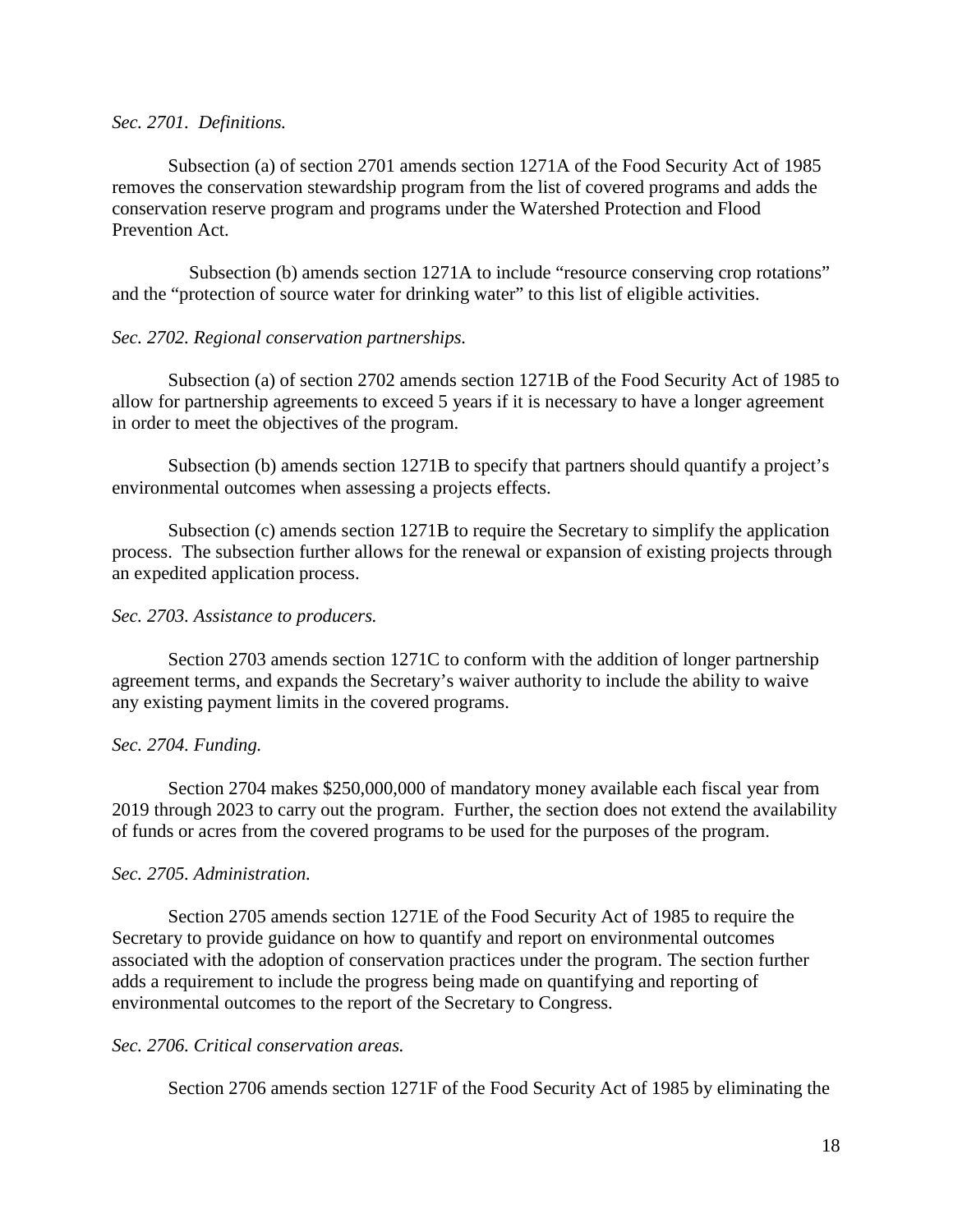restriction of watershed programs only to critical conservation areas under the regional conservation partnership program conforming to the changes made by section 2701.

SUBTITLE H—REPEALS AND TRANSITIONAL PROVISIONS; TECHNICAL AMENDMENTS

*Sec. 2801. Repeal of the conservation security and conservation stewardship programs.*

Subsection (a) of section 2801 amends the Food Security Act of 1985 to repeal the conservation security program and the conservation stewardship program.

Subsection (b) allows for transitional provisions so existing contracts may continue unaffected until expiration. Renewals under the existing contracts are explicitly prohibited.

*Sec. 2802. Repeal of terminal lakes assistance.*

Section 2802 repeals section 2507 of the Farm Security and Rural Investment Act of 2002, the desert terminal lakes program.

*Sec. 2803. Technical amendments.*

Section 2803 provides for necessary technical amendments.

### TITLE III—TRADE

## SUBTITLE A—FOOD FOR PEACE ACT

*Sec. 3001. Findings.*

*Sec. 3002. Labeling requirements.*

Section 3002 amends section 202(g) of the Food for Peace Act to require, in the case of commodities or food purchased in country, markings on the package or container and, in the case of other assistance, accompanying printed material that indicate that the assistance was furnished by the people of the United States of America.

*Sec. 3003. Food aid quality assurance.*

Section 3003 amends section 202(h)(3) of the Food for Peace Act to reauthorize the funding for food aid quality activities through fiscal year 2023.

## *Sec. 3004. Local sale and barter of commodities.*

Section 3004 amends section 203(a) of the Food for Peace Act to provide the Administrator discretion in the levels of local sales and strikes section 203(b), the minimum level of local sales for non-emergency programs.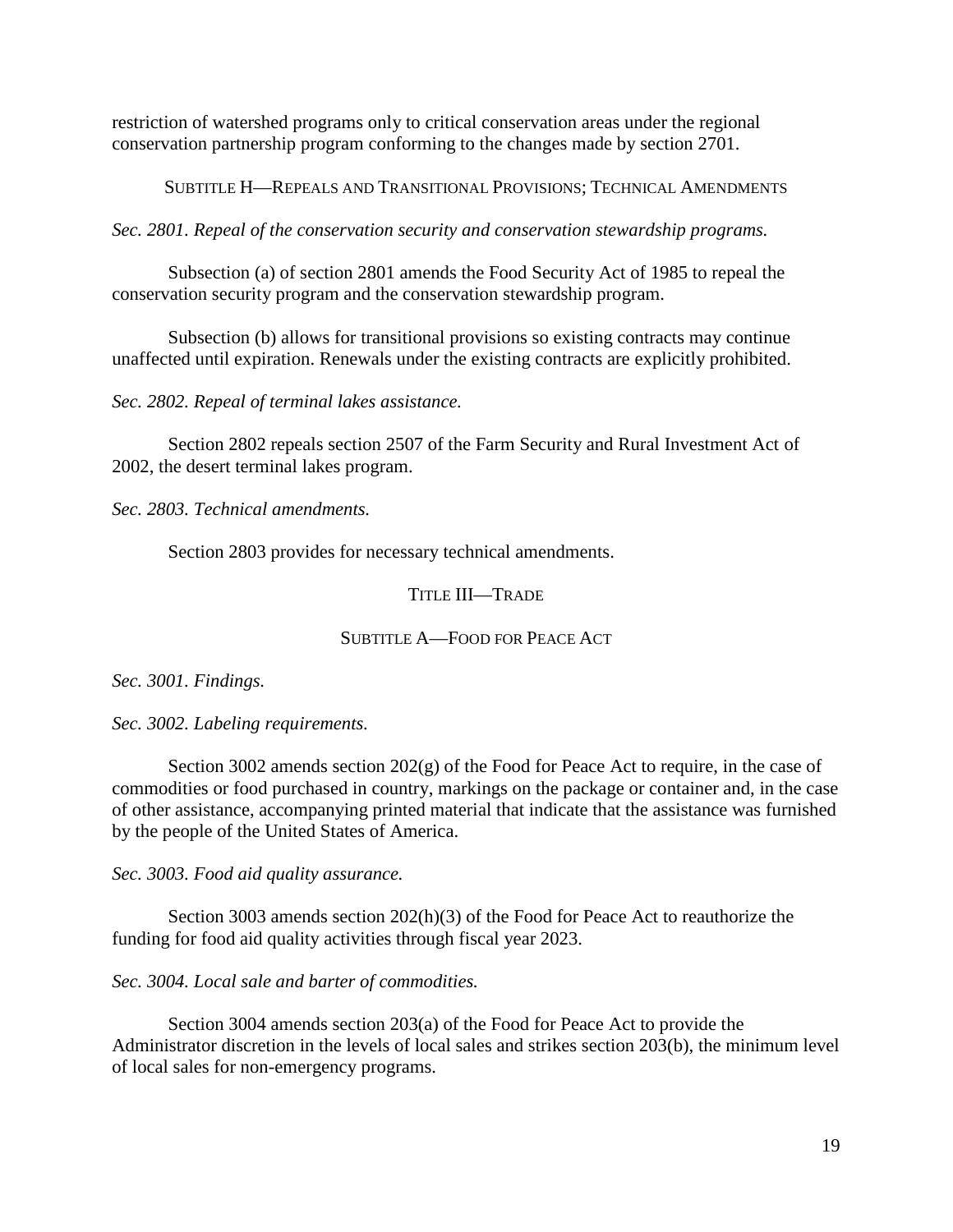#### *Sec. 3005. Minimum levels of assistance.*

Section 3005 amends section 204(a) of the Food for Peace Act to reauthorize minimum levels of commodities available for emergency and non-emergency assistance through 2023.

### *Sec. 3006. Extension of termination date of Food Aid Consultative Group.*

Section 3006 amends section 205(f) of the Food for Peace Act to reauthorize the Food Aid Consultative Group through 2023.

### *Sec. 3007. Issuance of regulations.*

Section 3007 amends section 207(c) of the Food for Peace Act to allow the Administrator 270 days after the date of enactment of the Agriculture and Nutrition Act of 2018 to issue regulations and revisions to agency guidance necessary to implement the Act.

### *Sec. 3008. Funding for program oversight, monitoring, and evaluation.*

Section 3008 amends section 207(f)(4) of the Food for Peace Act to permit the Administrator to use up to 1.5 percent of the funds made available under Title II of the Food for Peace Act for the 2019 through 2023 fiscal years for monitoring of emergency food assistance.

## *Sec. 3009. Assistance for stockpiling and rapid transportation, delivery, and distribution of shelfstable prepackaged foods.*

Section 3009 amends section 208 of the Food for Peace Act to change the section heading to "International Food Relief Partnership" and, in paragraph (f), to authorize the program until 2023.

## *Sec. 3010. Consideration of impact of provision of agricultural commodities and other assistance on local farmers and economy.*

Section 3010(a) amends section 403(a) of the Food for Peace Act to ensure that no modalities of assistance are distributed in a recipient country where distribution would create a substantial disincentive to, or interference with, domestic production or marketing.

Section 3010(b) amends section 403(b) to ensure that, like the importation of United States commodities and other activities, the distribution of food procured outside of the United States, food vouchers, and cash transfers for food will not have a disruptive impact on the farmers or local economy of a recipient country.

## *Sec. 3011. Prepositioning of agricultural commodities.*

Section 3011 amends section  $407(c)(4)(A)$  of the Food for Peace Act to reauthorize the prepositioning of agricultural commodities until 2023.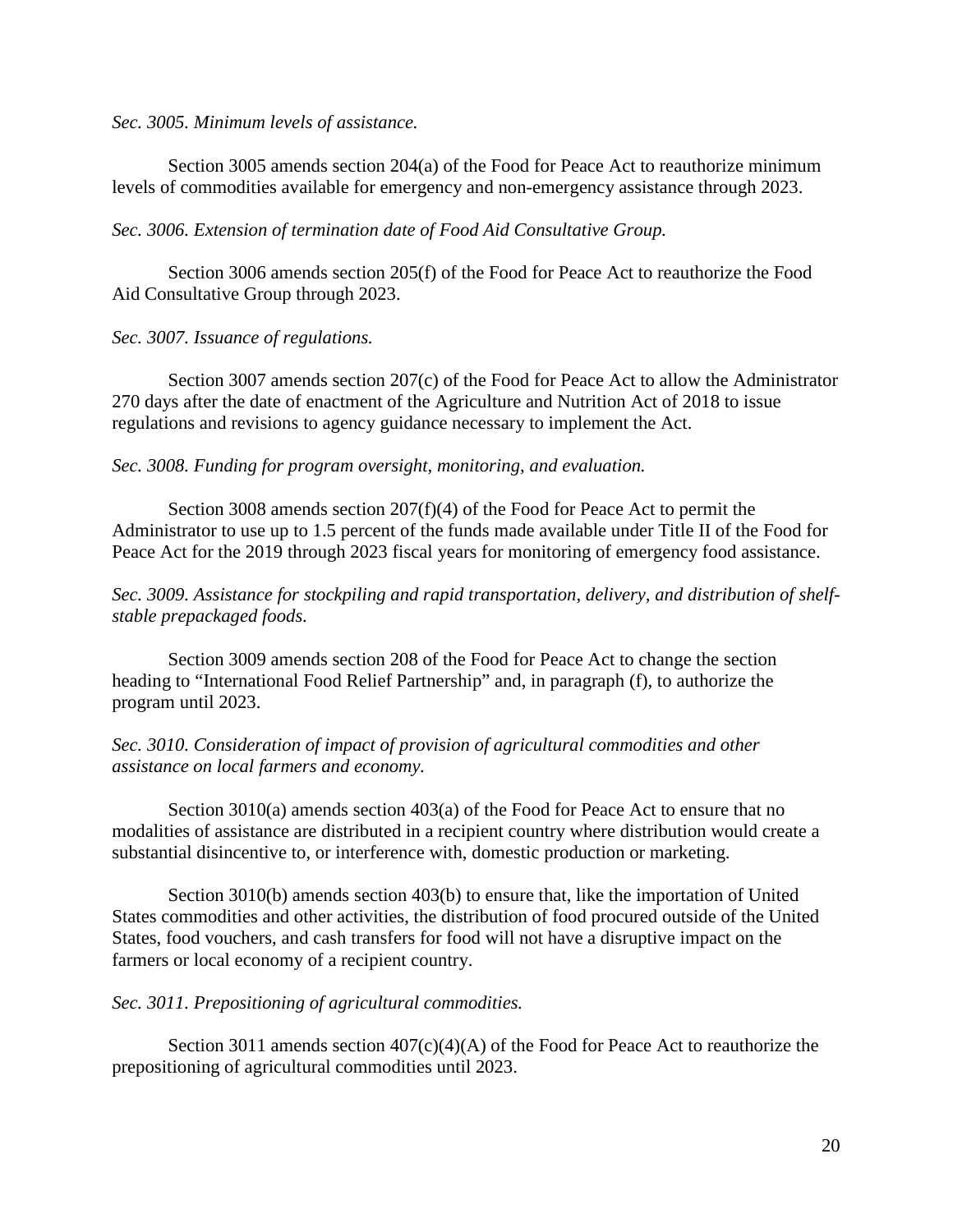### *Sec. 3012. Annual report regarding food aid programs and activities.*

Section 3012(a) amends section 407(f) of the Food for Peace Act to allow the Administrator and the Secretary to file the annual report either jointly or separately. In addition, this section requires that, where the annual report is not filed by the April 1 deadline, the Administrator and the Secretary notify the relevant congressional committees of any delay and the reasons for such delay. In addition, section 407(f) is updated to combine an existing annual report with more detailed information about the utilization of funds by eligible organizations.

Section 3012(b) repeals a duplicative report.

### *Sec. 3013. Deadline for agreements to finance sales or to provide other assistance.*

Section 3013 amends section 408 of the Food for Peace Act to extend the deadline for agreements to finance sales or to provide other assistance until December 31, 2023.

## *Sec. 3014. Minimum level of nonemergency food assistance.*

Section 3014 amends section 412(e) of the Food for Peace Act to provide not less than \$365,000,000 of the amounts made available to carry out title II of the Act, nor more than 30% of such funds, be expended for nonemergency food assistance programs. Further, section 412(e) is amended to provide that certain community development funds that are made available through certain grants or cooperative agreements and that are consistent with the goals of Title II of the Food for Peace Act may be deemed to have been expended on nonemergency food assistance programs for the purposes of this section.

## *Sec. 3015. Termination date for micronutrient fortification programs.*

Section 3015 amends section 415(c) of the Food for Peace Act to reauthorize the micronutrient fortification program until 2023.

## *Sec. 3016. John Ogonowski and Doug Bereuter Farmer-to-Farmer Program.*

Section 3016(a) amends section 501(b)(1) of the Food for Peace Act to clarify that the nature of assistance provided by the John Ogonowski and Doug Bereuter Farmer-to-Farmer Program (Farmer-to-Farmer Program) is technical assistance.

Section 3016(b) amends section 501(b)(2) of the Food for Peace Act to include retired extension staff of the Department of Agriculture in the list of entities that may work in conjunction with agricultural producers and farm organizations on a voluntary basis.

Section 3016(c) amends section 501(b) of the Food for Peace Act to reinforce that longerterm and sequenced assignments and partnerships are allowed within the Farmer-to-Farmer Program.

Section 3016(d) amends section 501(d) of the Food for Peace Act to provide, with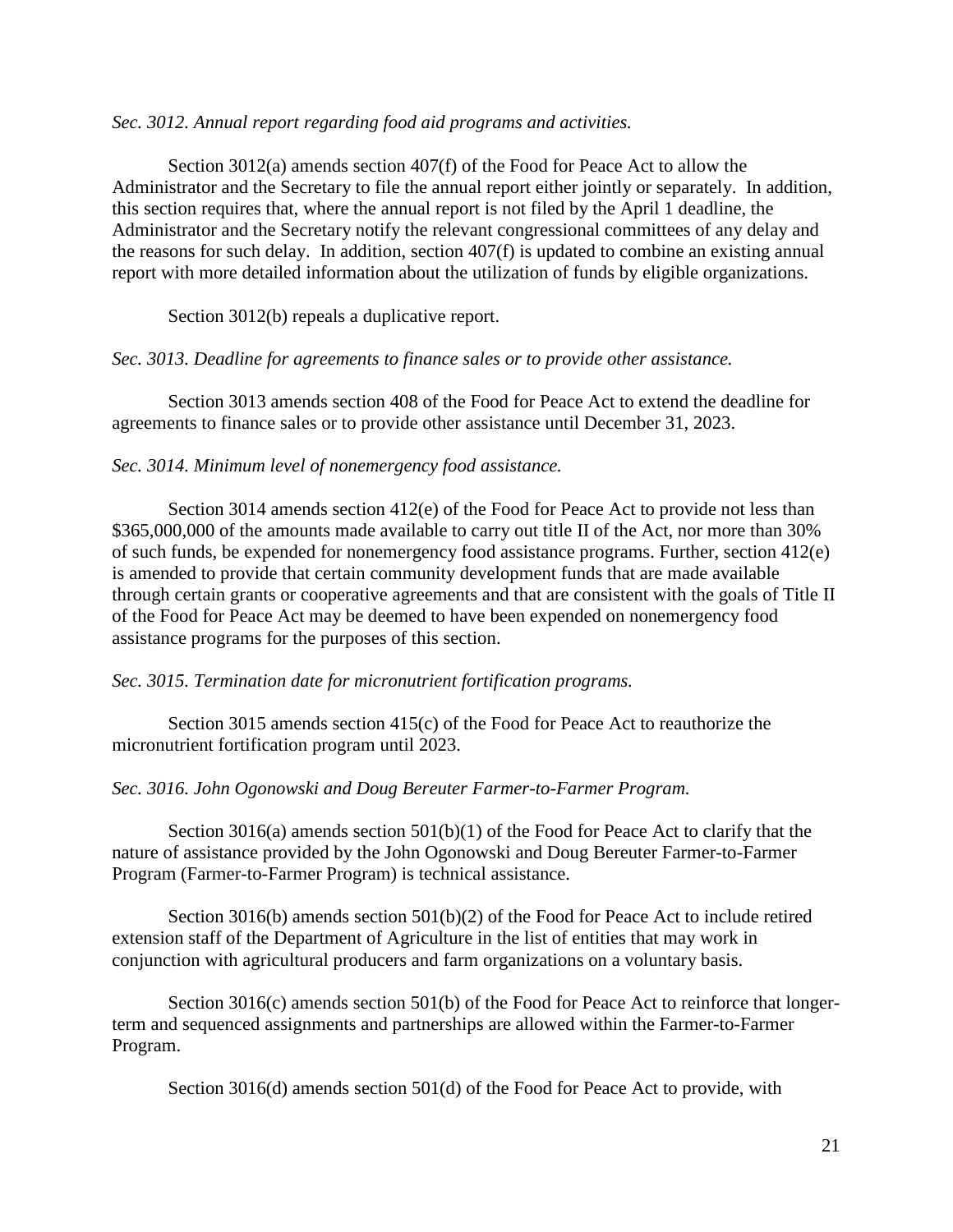continued set-asides for certain geographic locations, a minimum level of funding of not less than the greater of \$15,000,000 or 0.6% of amounts made available to carry out the Food for Peace Act for each fiscal year through 2023. Section 3017(d) also provides that funds used to carry out programs under section 501 of the Food for Peace Act shall be counted towards the minimum level of nonemergency food assistance under section 412(e) of the Food for Peace Act.

Section 3016(e) amends section 501(e) of the Food for Peace Act to reauthorize the authorization of appropriations until 2023.

## SUBTITLE B—AGRICULTURAL TRADE ACT OF 1978

*Sec. 3101. Findings.*

## *Sec. 3102. Consolidation of current programs as new International Market Development Program.*

Section 3102(a) amends section 205 of the Agricultural Trade Act of 1978 to create the International Market Development Program, a consolidation of the current Market Access Program, the Foreign Market Development Cooperator Program, the Technical Assistance for Specialty Crops Program, and the E. (Kika) De La Garza Emerging Markets Program.

Section 3102(b) amends section 211(c) to provide funding for the International Market Development Program subject to certain set-asides.

Section 3102(c) repeals the Market Access Program, the Foreign Market Development Cooperator Program, the Export Assistance Program for Specialty Crops, and the Emerging Markets Program.

Section 3102(d) makes conforming amendments.

# SUBTITLE C—OTHER AGRICULTURAL TRADE LAWS

*Sec. 3201. Local and regional food aid procurement projects.*

Section 3201 amends section 3206(e)(1) of the Food, Conservation, and Energy Act of 2008 to authorize appropriations for local and regional food aid procurements projects until 2023.

*Sec. 3202. Promotion of agricultural exports to emerging markets.*

Section 3202 amends section 1542(a) of the Food, Agriculture, Conservation, and Trade Act of 1990 to reauthorize funding for the promotion of agricultural exports to emerging markets through fiscal year 2023.

*Sec. 3203. Bill Emerson Humanitarian Trust Act.*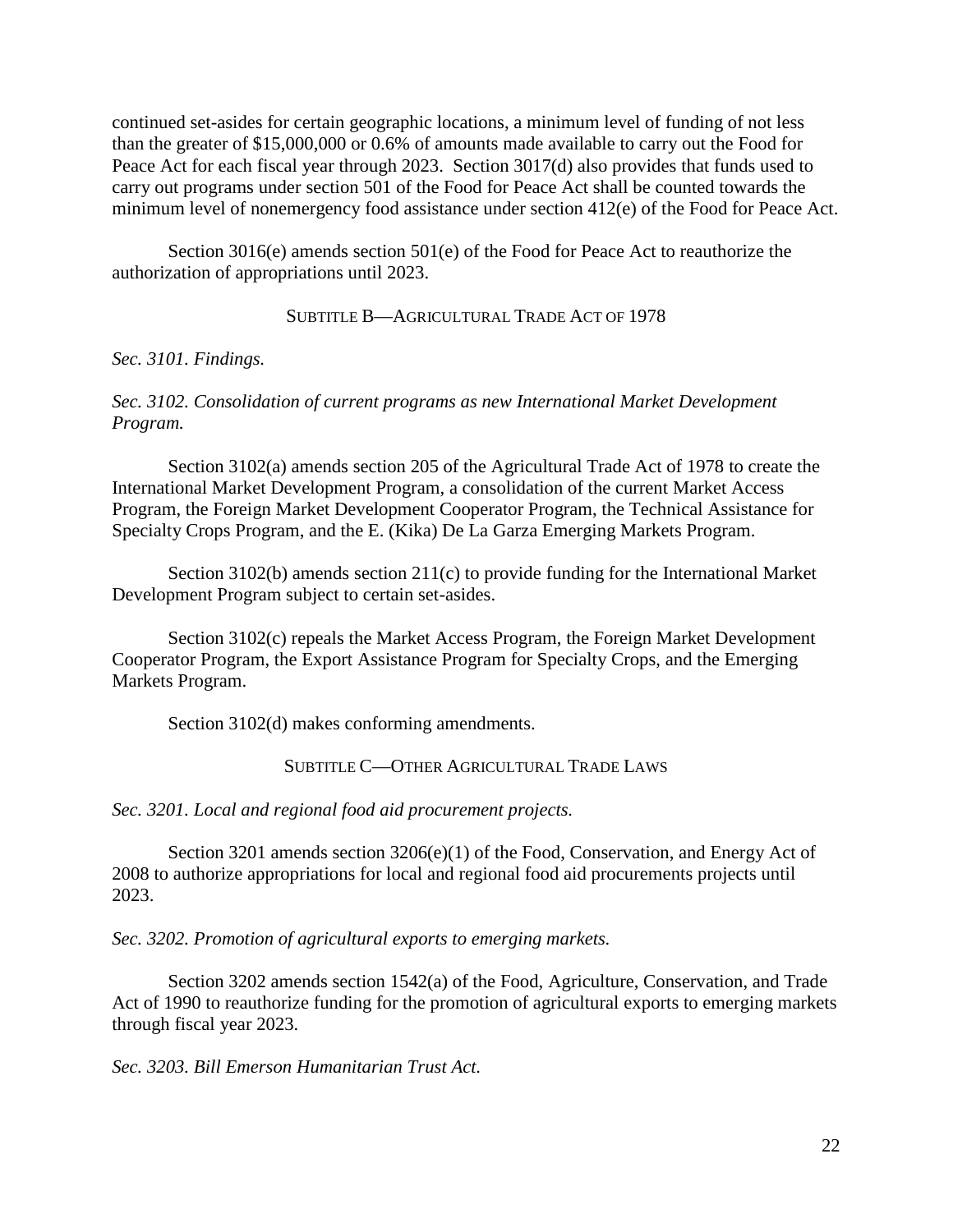Section 3203 amends section 302 of the Bill Emerson Humanitarian Trust Act to reauthorize the trust through 2023.

## *Sec. 3204. Food for Progress Act of 1985.*

Section 3204(a) amends section 1110 of the Food Security Act of 1985 to reauthorize the program until 2023.

Section 3204(b) amends section 1110(b)(5) of the Food Security Act of 1985 to include colleges and universities in the definition of "eligible entity".

Section 3204(c) amends section 1110(o) of the Food Security Act of 1985 to ensure that all eligible commodities provided for in an agreement with an eligible entity are made available.

# *Sec. 3205. McGovern-Dole International Food for Education and Child Nutrition Program.*

Section 3205(a) amends section  $3107(f)(1)(B)$  of the Farm Security and Rural Investment Act of 2002 to require that assistance coincides with the start of the school year, and is available when needed throughout the relevant school year.

Section 3205(b) amends section 3107(l)(2) of the Farm Security and Rural Investment Act of 2002 to authorize appropriations for the program through 2023.

## *Sec. 3206. Cochran fellowship program.*

Section 3206(a) amends section 1543(a) of the Food, Agriculture, Conservation, and Trade Act of 1990 to permit study in foreign colleges or universities that have met certain criteria.

Section 3206(b) amends section 1543(c) of the Food, Agriculture, Conservation, and Trade Act of 1990 to clarify that the purpose of the fellowship includes trade linkages involving regulatory systems governing sanity and phyto-sanitary standards for agricultural products.

# *Sec. 3207. Borlaug fellowship program.*

Section 3207 amends section 1473G of the Food and Agriculture Act of 1977 to permit United States citizens to receive Borlaug fellowships in order to assist eligible countries in developing school-based agriculture and youth extension programs and to permit study in foreign colleges or universities that have met certain criteria. Further, section 3207 clarifies that training or study of fellowship recipients from eligible countries outside of the United States shall occur in the United States, or at a qualified college or university outside of the United States. Finally, section 3207 authorizes appropriations of \$6,000,000 for the Borlaug fellowship program.

## *Sec. 3208. Global Crop Diversity Trust.*

Section 3208 amends section 3202(b) of the Food, Conservation, and Energy Act of 2008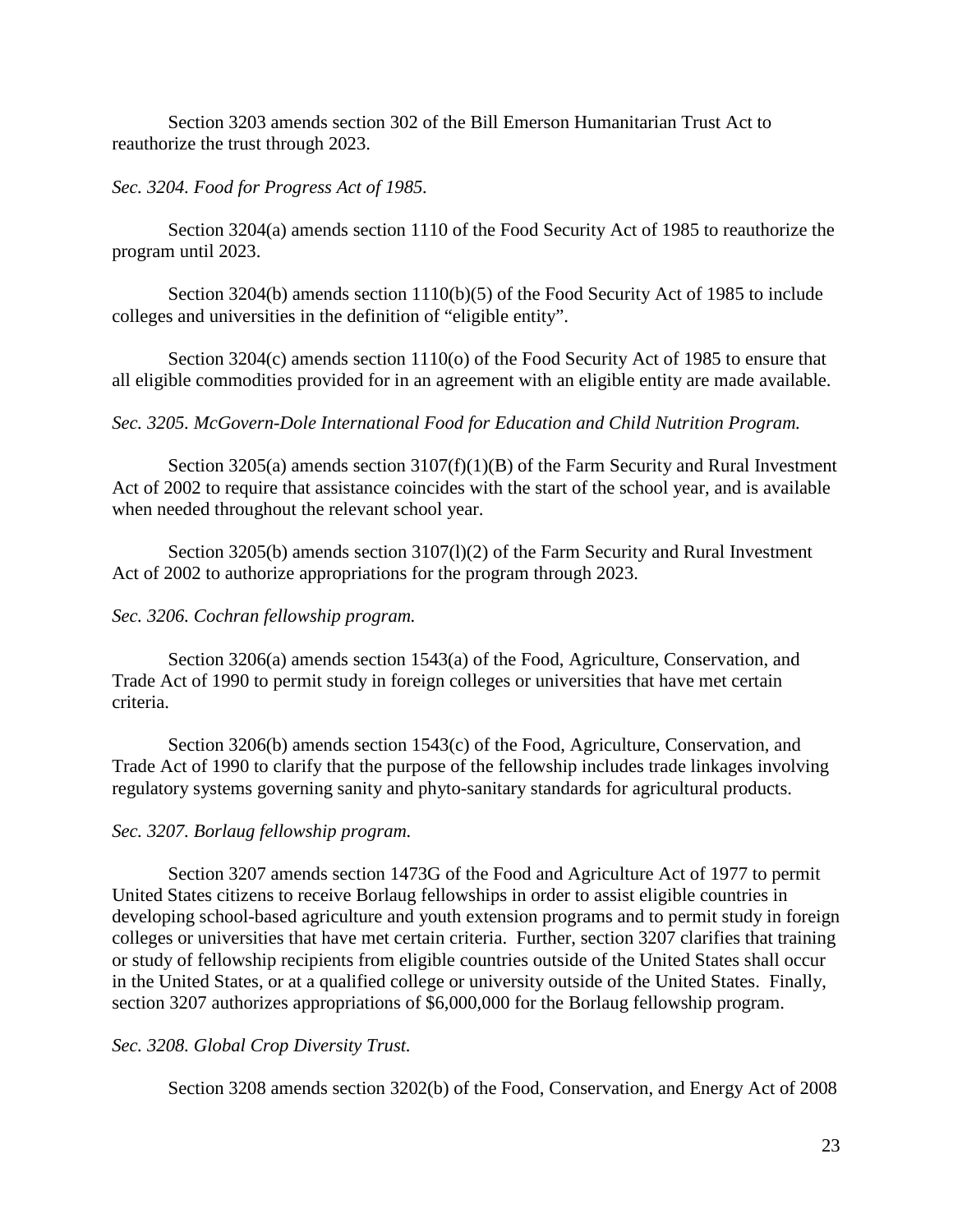to limit the aggregate contribution of funds of the Federal Government to the trust to 33% and authorizes appropriations through 2023.

### TITLE IV—NUTRITION

### SUBTITLE A—SUPPLEMENTAL NUTRITION ASSISTANCE PROGRAM

### *Sec. 4001. Duplicative Enrollment Database.*

Subsection (a) of section 4001 amends the Food and Nutrition Act of 2008 by adding at the end, section 30 to establish the Duplicative Enrollment Database to be used by States when making eligibility determinations to prevent SNAP participants from receiving duplicative benefits in multiple States. Subsection (a) also requires the Secretary to publish an annual report using data submitted to the Database that analyzes SNAP participant characteristics including tenure on the program.

Subsection (b) amends section 11(e) of the Food and Nutrition Act of 2008 to require States to collect and submit SNAP participant data to the Duplicative Enrollment Database in accordance with guidance or rules issued by the Secretary that will be used by the Secretary to generate the annual reports required under subsection (a).

## *Sec. 4002. Retailer-Funded Incentives Pilot.*

Section 4002 amends the Food and Nutrition Act of 2008 (as amended by Section 4001) by adding at the end, section 31, which establishes a pilot project through which authorized retail food stores may provide bonuses to participating SNAP households based on household purchases of fruits, vegetables, and milk. Retail food stores participating in the pilot project may be reimbursed in an amount not to exceed 25 percent of the dollar value of bonuses earned by households and used to purchase SNAP-eligible foods. Section 4002 directs the Secretary to provide no more than \$120,000,000 annually for such reimbursements.

## *Sec. 4003. Gus Schumacher Food Insecurity Nutrition Incentive Program.*

Subsection (a) amends section 4405 of the Food, Conservation, and Energy Act of 2008 to rename the program the Gus Schumacher Food Insecurity Nutrition Incentive Program. The subsection also amends the program by limiting the program incentives to financial incentives, updating program priorities, and requiring the Secretary to consult with the Director of the National Institute of Food and Agriculture to establish a training, evaluation, and information center for use by program grantees. Subsection (a) reauthorizes the program through fiscal year 2023 and provides mandatory funding levels of \$45,000,000 for fiscal year 2019; \$50,000,000 for fiscal year 2020; \$55,000,000 for fiscal year 2021; \$60,000,000 for fiscal year 2022; and \$65,000,000 for 2023 and each fiscal year thereafter.

Subsection (b) makes a conforming amendment to the table of contents of the Food, Conservation, and Energy Act of 2008 to reflect the change of the program name made under subsection (a).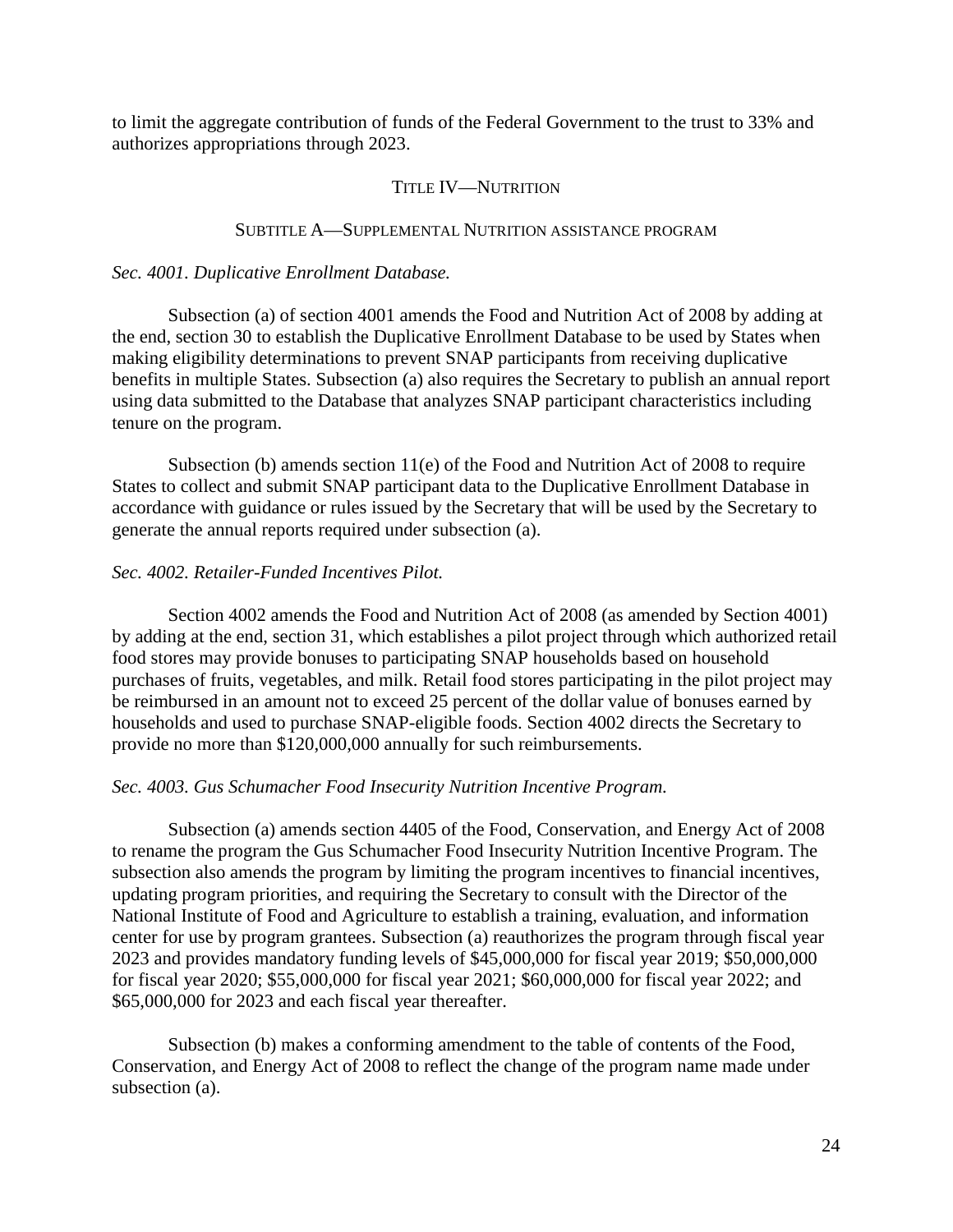### *Sec. 4004. Re-Evaluation of Thrifty Food Plan.*

Section 4004 amends section 3(u) of the Food and Nutrition Act of 2008 to, by 2022, and at five-year intervals, require a re-evaluation and publication of the Thrifty Food Plan.

## *Sec. 4005. Food Distribution Programs on Indian Reservations.*

Section 4005 amends section 4(b) of the Food and Nutrition Act of 2008 to strike surveying and reporting requirements regarding traditional foods, to include regionally-grown in addition to traditional and locally-grown foods, and to allow appropriated funds for the program to remain available for two fiscal years.

# *Sec. 4006. Update to Categorical Eligibility.*

Section 4006 amends section 5(a) and 5(j) of the Food and Nutrition Act of 2008 such that categorical eligibility may only be used in instances where a beneficiary is receiving either cash assistance or ongoing and substantial services such as transportation, childcare, counseling, or other services funded under part A of title IV of the Social Security Act with an income eligibility limit of not more than 130% (200% for elderly or disabled) of the poverty line.

## *Sec. 4007. Child support; cooperation with child support agencies.*

Subsection (a) of section 4007 amends section 5(e) of the Food and Nutrition Act of 2008, striking the State option to provide a deduction from income for child support payments, therefore requiring all states to provide an exclusion for child support payments.

Subsection (b) of section 4007 amends section  $6(1)(1)$  and  $6(m)(1)$  of the Food and Nutrition Act of 2008 to eliminate the State option of child support cooperation for custodial and noncustodial parents, thus requiring cooperation. Subsection (b) also strikes section 6(n), eliminating SNAP disqualification for child support arrears.

# *Sec. 4008. Basic allowance for housing.*

Subsection (a) amends section 5(d) of the Food and Nutrition Act of 2008 to exclude up to \$500 of a housing allowance received under section 403 of title 37 of the United States Code from any calculation of income when determining eligibility to participate in the supplemental nutrition assistance program.

Subsection (b) amends section  $5(e)(6)(A)$  of the Food and Nutrition Act of 2008 so a household that receives the allowance covered by section 403 of title 37 of the United States Code can only claim expenses in excess of that allowance when determining the household's expenses for the excess shelter deduction.

# *Sec. 4009. Earned income deduction.*

Section 4009 amends section 5(e)(2)(B) of the Food and Nutrition Act of 2008 to increase from 20 to 22 the percentage of a household's earned income that may be deducted for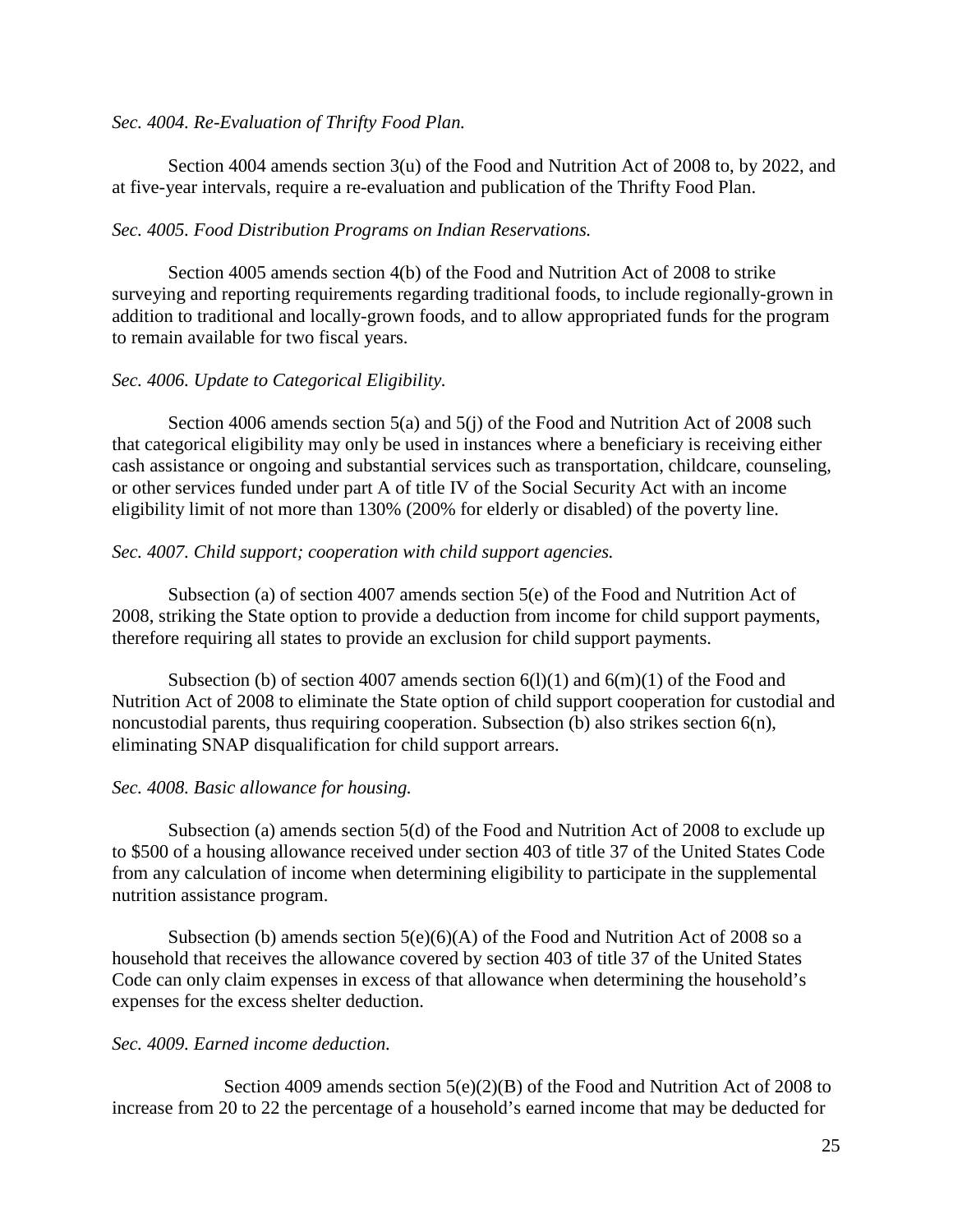purposes of calculating of income when determining eligibility to participate in the supplemental nutrition assistance program.

## *Sec. 4010. Simplified homeless housing costs.*

Section 4008 amends section 5(e)(6)(D) of the Food and Nutrition Act of 2008 to require that States provide a simplified homeless housing deduction of \$143, adjusted for inflation, for homeless individuals not receiving free housing during the month.

### *Sec. 4011. Availability of Standard Utility Allowances based on receipt of energy assistance.*

Subsection (a) of section 4011 amends section  $5(e)(6)(C)(iv)(I)$  of the Food and Nutrition Act of 2008 by limiting the availability of the Standard Utility Allowance for heating and cooling costs to those households consisting of an elderly member. Subsection (a) also makes a conforming amendment to Section 2605(f)(2)(A) of the Low-Income Home Energy Assistance Act.

Subsection (b) of section 4011 amends section  $5(k)(4)$  of the Food and Nutrition Act of 2008 so that third party energy assistance payments are considered money payable directly to households without an elderly member for purposes of calculating exclusions to income, and are no longer considered out-of-pocket expenses for such households for determination of the excess shelter expense deduction.

### *Sec. 4012. Adjustment to asset limitations.*

Section 4012 amends section  $5(g)(1)$  of the Food and Nutrition Act of 2008 by increasing from \$2,000 to \$7,000 the maximum allowable value of assets for participating households, and from \$3,000 to \$12,000 for households including an elderly or disabled member. Such levels shall be adjusted for inflation.

## *Sec. 4013. Updated vehicle allowance.*

Section 4013 amends section 5(g) of the Food and Nutrition Act of 2008 to require all States to exclude \$12,000 (adjusted annually for inflation) of the value of one vehicle per licensed driver from household asset calculations. The section also strikes the alternative vehicle allowance.

### *Sec. 4014. Savings excluded from assets.*

Section 4014 amends section 5(g) of the Food and Nutrition Act of 2008 to exclude up to \$2,000 (adjusted annually for inflation) in savings from household assets in determining eligibility for the supplemental nutrition assistance program.

*Sec. 4015. Workforce solutions.*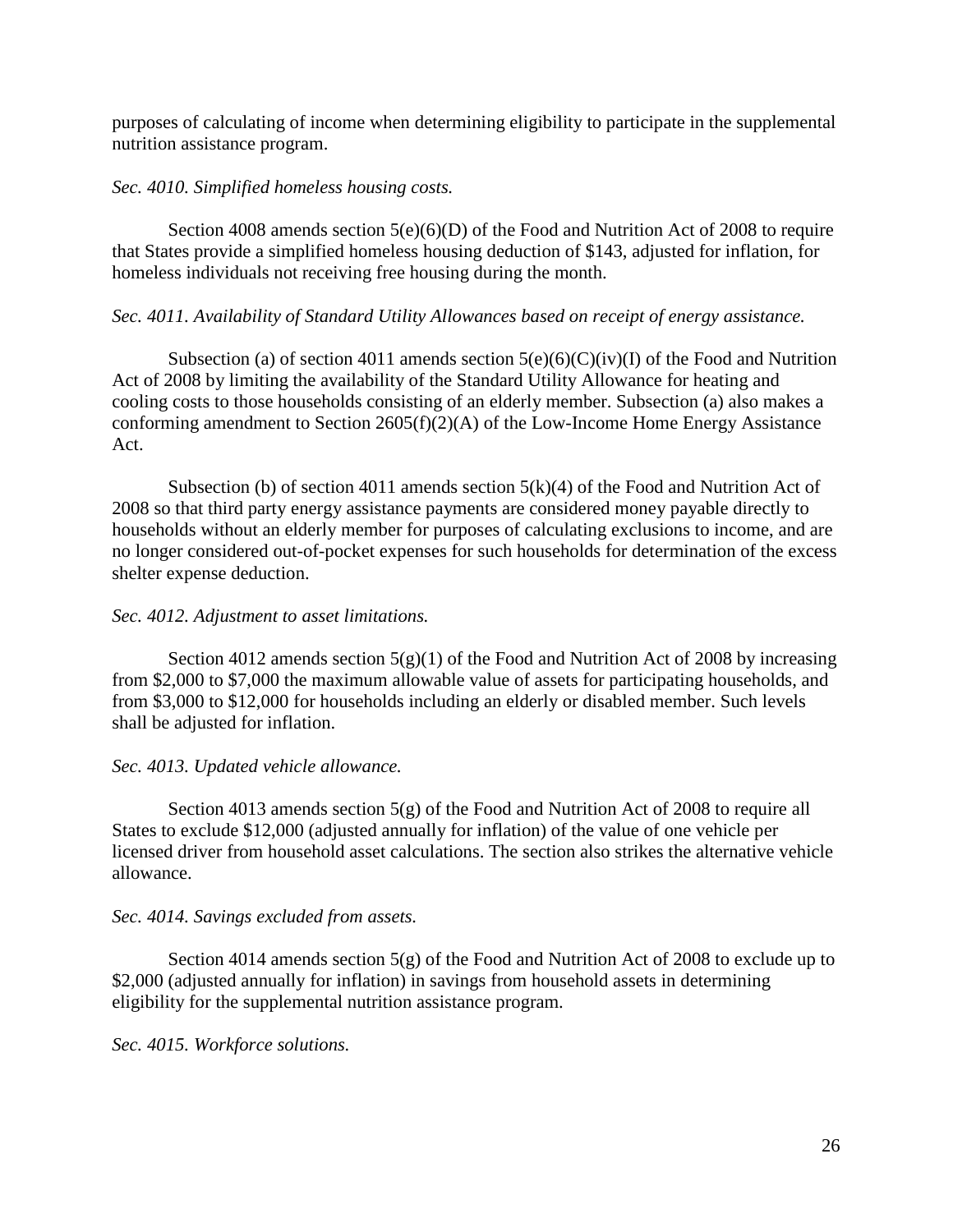Subsection (a) of section 4015 amends section 6(d) of the Food and Nutrition Act of 2008 to require individuals age 18 to 59 to work, participate in employment and training or a work program, or any combination of work, participation in employment and training or a work program a minimum of 20 hours per week in fiscal years 2021 through 2025 and 25 hours per week in fiscal year 2026 and each fiscal year thereafter. The subsection also establishes a twoyear transition period for State implementation and enforcement of the updated work requirement; establishes a revised ineligibility process allowing one month for initial compliance, requiring a 12-month ineligibility period for the first violation of the work requirement, and a 36-month ineligibility period for subsequent violations unless an individual obtains employment sufficient to meet the hourly requirement or is no longer subject to the work requirements at an earlier time; modifies the criteria that States may use to request a geographic waiver of the work requirements; updates the "15-percent" exemption criteria and process; strikes provisions related to the selection of a head of household; requires States to offer minimum services in employment and training (including offering case management services) so that every covered individual may meet the work requirements, and updates components of employment and training programs.

Subsection (b) of 4015 makes conforming amendments to section 5(d)(14) of the Food and Nutrition Act of 2008, section 51(d)(8)(A)(ii) of the Internal Revenue Code of 1986; and sections  $103(a)(2)$  and  $121(b)(2)(B)$  of the Workforce Innovation and Opportunity Act.

Subsection (c) of section 4015 amends section 6(e)(5) of the Food and Nutrition Act of 2008 to exclude from the work requirement individuals who are caretakers of a dependent child under 6 years of age or of an incapacitated person. The subsection also strikes section 6(o) pertaining to the current ABAWD time limit and accompanying waivers and exemptions.

Subsection (d) of section 4015 makes conforming amendments to Section 6 and  $7(i)(1)$  of the Food and Nutrition Act of 2008.

Subsection (e) of section 4015 amends section 11(e)(19) of the Food and Nutrition Act of 2008 to update the information required in the State plan regarding employment and training.

Subsection (f) of section 4015 amends section 16(h) of the Food and Nutrition Act of 2008 to provide \$250,000,000 in fiscal year 2020 and \$1,000,000,000 for each fiscal year thereafter for employment and training programs; adjusts the minimum allocation for each state to not less than \$100,000; and reserves up to \$150,000,000 each year for eligible providers under section 122 of the Workforce Innovation and Opportunity Act who provide services for supplemental nutrition assistance program participants to meet work requirements.

Subsections (g) and (h) of section 4015 repeals section 16(b) and section 20 of the Food and Nutrition Act of 2008, and makes related conforming amendments.

## *Sec. 4016. Modernization of Electronic Benefit Transfer regulations.*

Section 4015 amends section 7(h)(2) of the Food and Nutrition Act of 2008 to allow for periodic review of EBT regulations taking into account evolving technology, recipient access and ease of use, and alternatives for securing transactions.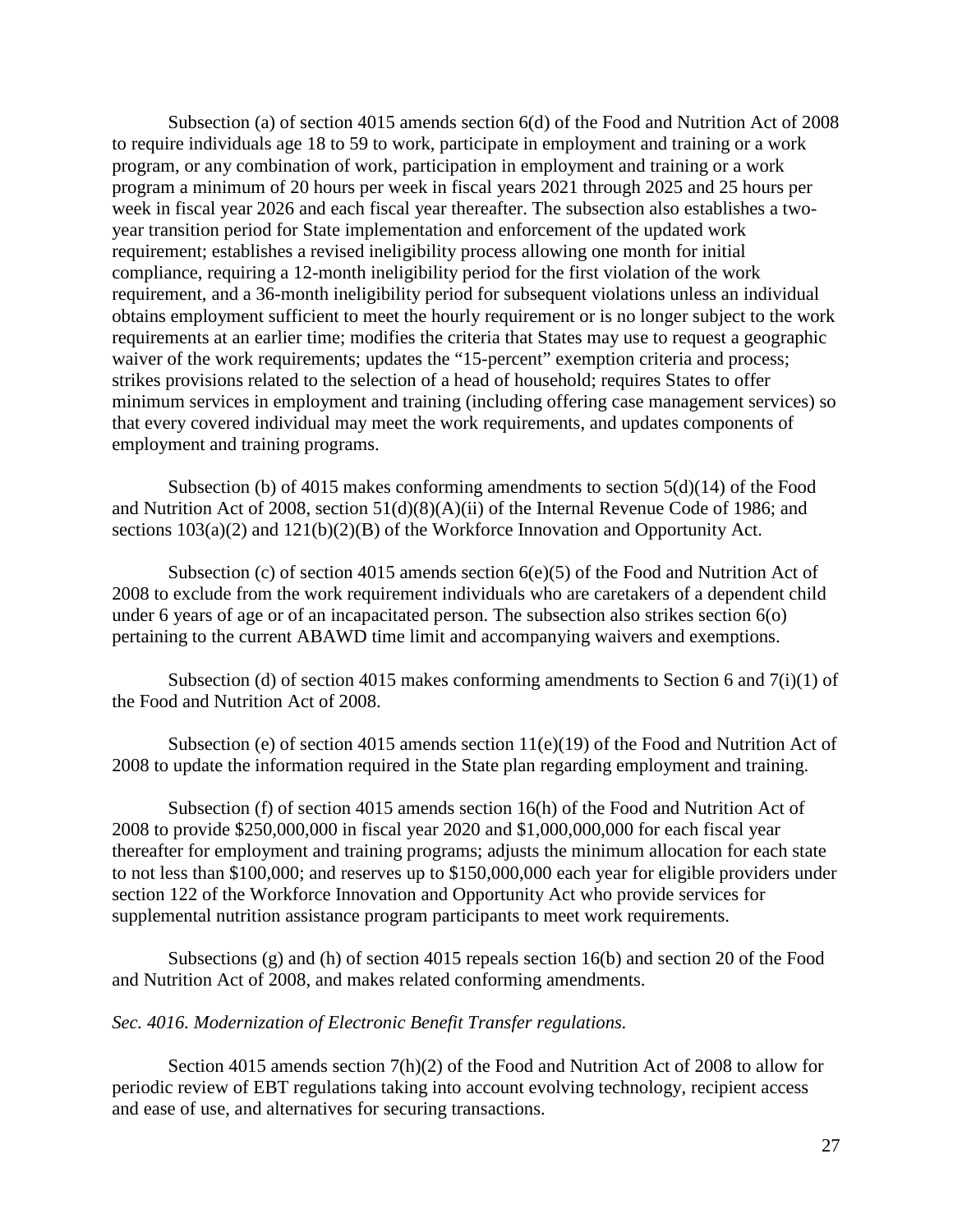### *Sec. 4017. Mobile technologies.*

Section 4017 amends section 7(h)(14) of the Food and Nutrition Act of 2008 to require the availability of use of mobile technologies for the redemption of supplemental nutrition assistance program benefits pending the completion of up to five authorized demonstration projects, unless the Secretary makes a determination that implementation requires further study, or is not in the best interest of the supplemental nutrition assistance program. If the Secretary makes such a determination, a report must be submitted to Congress that justifies the finding.

### *Sec. 4018. Processing fees.*

Subsection (a) of section 4018 amends section  $7(h)(13)$  of the Food and Nutrition Act of 2008 to affirm that neither a State, nor any agent, contractor, or subcontractor can charge any fee for switching or routing supplemental nutrition assistance program benefits.

Subsection (b) of section 4018 makes a conforming amendment to define the term "switching" within section  $7(j)(1)(H)$  of the Food and Nutrition Act of 2008.

## *Sec. 4019. Replacement of EBT cards.*

Section 4019 amends section 7(h)(8)(B)(ii) of the Food and Nutrition Act of 2008 to require the head of household to review program rights and responsibilities after two or more lost cards in a 12-month period.

## *Sec. 4020. Benefit recovery.*

Section 4019 amends section  $7(h)(12)$  of the Food and Nutrition Act of 2008 to adjust benefit storage from six to three months and benefit expungement from 12 to six months, or upon verification that all members of a household are deceased.

## *Sec. 4021. Requirements for online acceptance of benefits.*

Subsection (a) of section 4020 amends section  $3(0)(1)$  of the Food and Nutrition Act of 2008 to include online entities within the definition of "retail food store".

Subsection (b) of section 4020 amends section  $7(k)$  of the Food and Nutrition Act of 2008 to strike the required report to Congress, and require the nationwide implementation of the online acceptance of benefits.

### *Sec. 4022. National gateway.*

Subsection (a) of Section 4022 amends section 7(d) of the Food and Nutrition Act of 2008 to expand the parties for which the Secretary shall implement controls over related to the delivery of benefits. The subsection also adds a section 7(l) to the Food and Nutrition Act of 2008 to require the routing of all SNAP transactions through a national gateway for the purposes of transaction validation and settlement, pending completion of a feasibility study; provides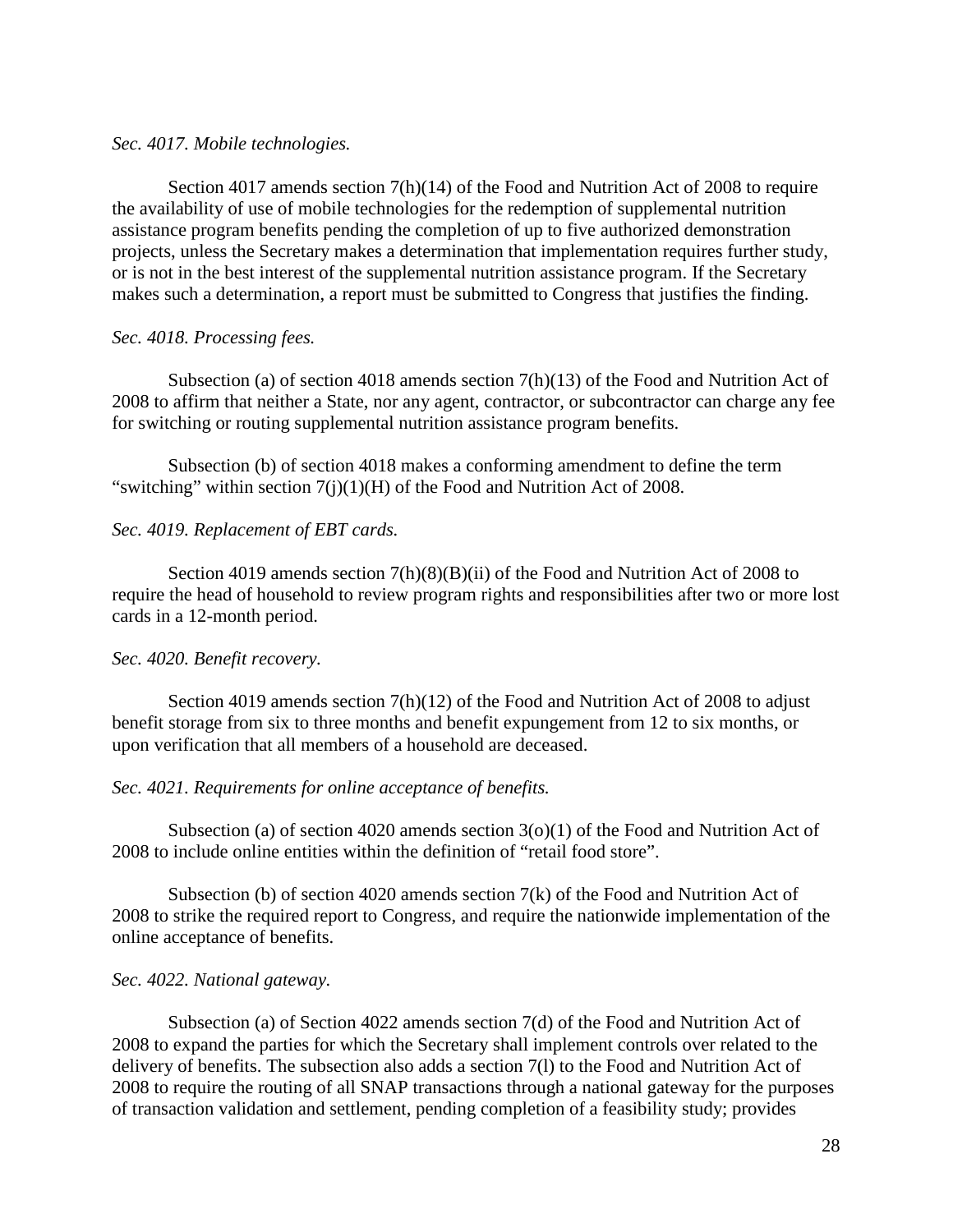funds of \$10,500,000 in fiscal year 2019 and \$9,500,000 in fiscal years 2020 through 2023; requires that the national gateway be sustained through the payment of fees by benefit issuers and third-party processors to the gateway operator, and requires the Secretary to monitor such fees.

Subsection (b) of Section 4022 amends section 9(c) of the Food and Nutrition Act of 2008 to require retail food stores and wholesale food concerns to submit contracts for electronic benefit transfer services and equipment and records necessary to validate the FNS authorization number.

### *Sec. 4023. Access to State systems.*

Section 4023 amends sections  $11(a)(3)(B)$  and 16 of the Food and Nutrition Act of 2008 to require that all State records and the entire information systems in which the records are contained are made available for inspection and audit by the Secretary, subject to security protocols agreed to by the State and the Secretary, for purposes of program oversight.

### *Sec. 4024. Transitional benefits.*

Section 4024 amends section 11(s) of the Food and Nutrition Act of 2008 by requiring states to offer transitional benefits for households that cease to receive cash assistance, for five months after the date on which cash assistance is terminated.

#### *Sec. 4025. Incentivizing technology modernization.*

Section 4025 amends section 11(t) of the Food and Nutrition Act of 2008 to limit grants to funding for simplified supplemental nutrition assistance program application and eligibility determination systems, and to update the allowed types of projects.

## *Sec. 4026. Supplemental Nutrition Assistance Program Benefit Transfer Transaction Data Report.*

Section 4026 amends section 9 of the Food and Nutrition Act of 2008 to require the Secretary, not more often than every two years, to collect a sample of retail food store transaction data to be summarized and reported in a manner that prevents identification of individual retail food store chains and SNAP participants.

### *Sec. 4027. Adjustment to percentage of recovered funds retained by States.*

Section 4027 amends section 16(a) of the Food and Nutrition Act of 2008 to increase from 35 to 50 percent the amount of recovered funds States are permitted to retain, and authorizes such funds to be used for supplemental nutrition assistance program investments in technology, improvements in administration and distribution, and actions to prevent fraud.

*Sec. 4028. Tolerance level for payment errors.*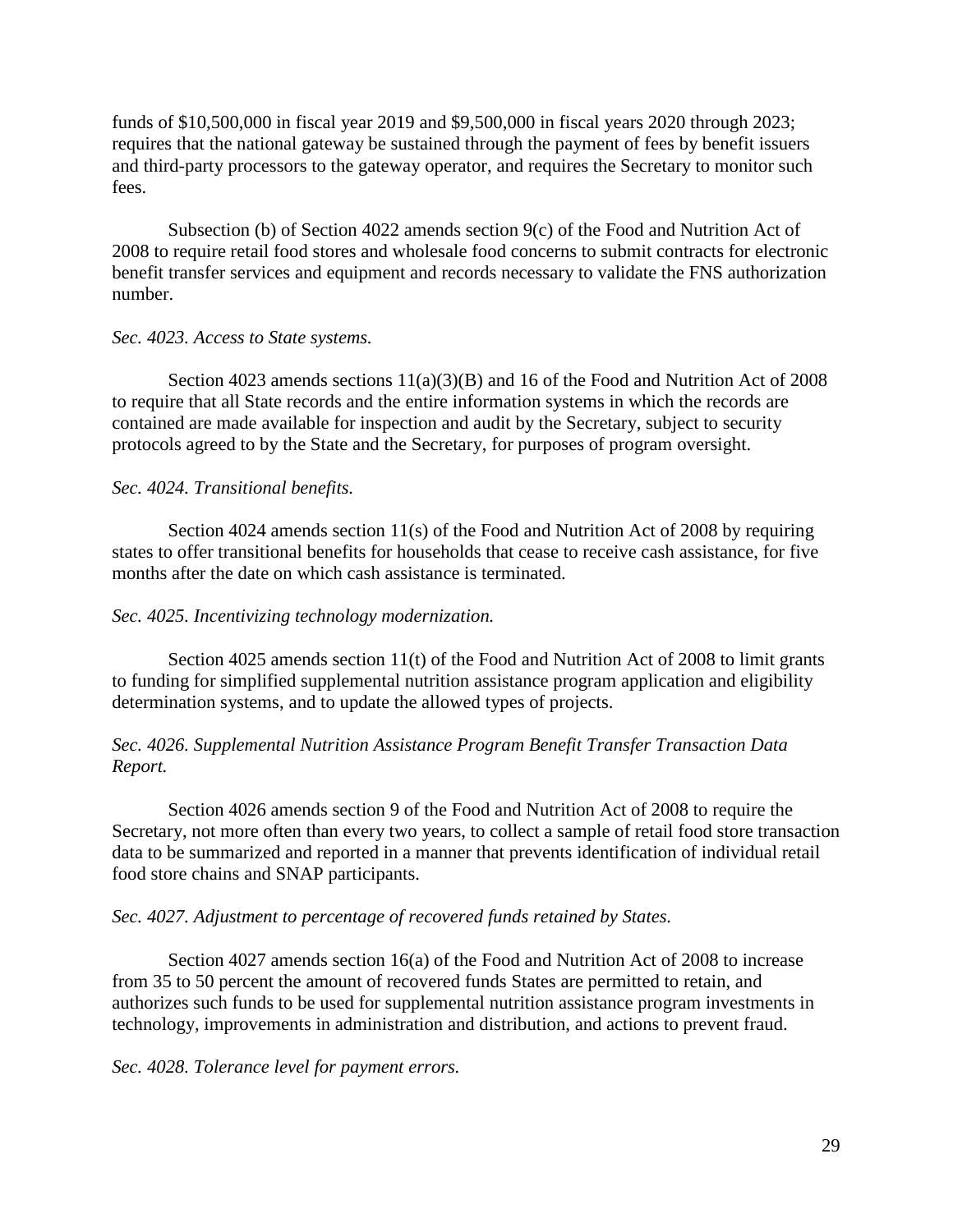Section 4028 amends section  $16(c)(1)$  of the Food and Nutrition Act of 2008 to adjust the tolerance level for payment errors from \$37 to \$0.

## *Sec. 4029. State performance indicators.*

Section 4029 amends section 16(d) of the Food and Nutrition Act of 2008 to repeal bonuses for States that demonstrate high or most improved performances for fiscal year 2018 and each fiscal year thereafter, while retaining requirements regarding performance criteria including actions taken to correct payment errors, reduce error rates, and improve eligibility determinations.

## *Sec. 4030. Public-private partnerships.*

Section 4030 amends Section 17 of the Food and Nutrition Act by permitting not more than 10 pilot projects to support public-private partnerships that address food insecurity and poverty. The section authorizes appropriations of \$5,000,000 to carry out the projects, to remain available until expended.

# *Sec. 4031. Authorization of appropriations.*

Section 4031 amends section 18(a)(1) of the Food and Nutrition Act of 2008 to extend the authorization of appropriations through 2023.

# *Sec. 4032. Emergency food assistance.*

Section 4032 amends section 27(a) of the Food and Nutrition Act of 2008 to provide \$60,000,000 in funding for fiscal years 2019 through 2023, and to establish a Farm-to-Food-Bank fund through which \$20,000,000 of the funds made available in the section are distributed to States to be used to procure, or to enter into agreements with food banks to procure excess fresh fruits and vegetables grown in the State or surrounding region to be provided to eligible recipient agencies under Section 201A(3) of the Emergency Food Assistance Act of 1983.

# *Sec. 4033. Nutrition education.*

Subsection (a) of section 4033 amends section 28 of the Food and Nutrition Act of 2008 to define 1862 and 1890 institutions as eligible institutions for purposes of carrying out the program; directs the Secretary, acting through the Administrator of the National Institute of Food and Agriculture, in consultation with the Administrator of the Food and Nutrition Service, to implement the program; requires eligible institutions to the extent practicable, to provide for the employment and training of professional and paraprofessional aides from the target population to engage in direct nutrition education, and to partner with other public and private entities as appropriate to optimize program delivery; increases mandatory funding for the program to \$485,000,000 beginning in fiscal year 2019; authorizes additional appropriations for the program of \$65,000,00 for fiscal years 2019 through 2023; updates the allocation of funds so that, beginning in fiscal year 2019, funds are allocated based solely on States' SNAP populations; and limits administrative costs for eligible intuitions to 10 percent.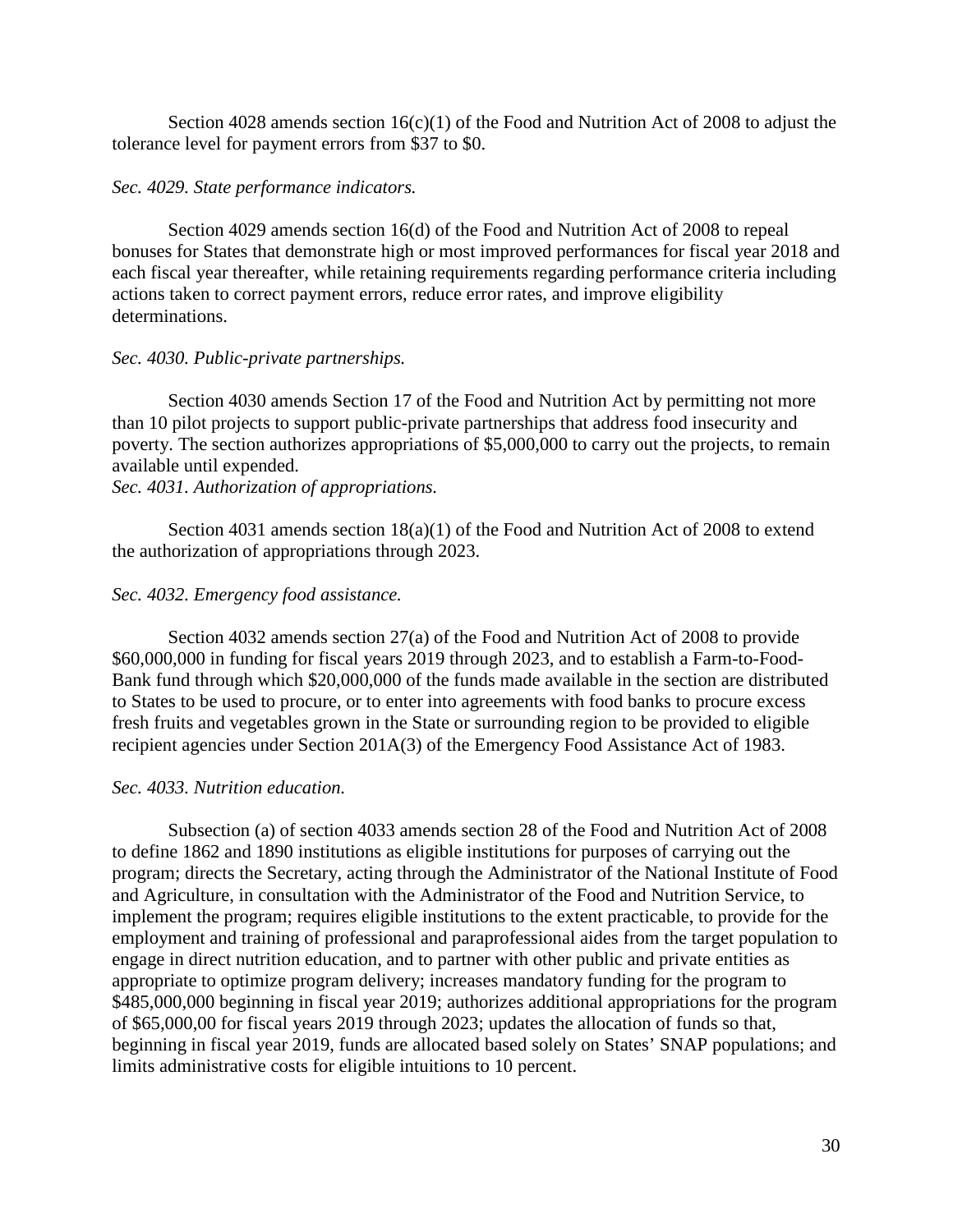Subsection (b) of section 4033 amends section 18(a)(3)(A)(ii) to reflect the repeal of the Expanded Food and Nutrition Education Program by section 7110 of this Act.

## *Sec. 4034. Retail food store and recipient trafficking.*

Section 4034 amends section  $29(c)(1)$  of the Food and Nutrition Act of 2008 to extend funding through 2023.

## *Sec. 4035. Technical corrections.*

Section 4035 makes technical corrections to sections 3, 5, 8, 10, 11, 15, 17, 25, and 26 of the Food and Nutrition Act of 2008.

### *Sec. 4036. Implementation funds.*

Section 4036 provides, out of any funds made available under section 18(a) of the Food and Nutrition Act of 2008 for fiscal year 2019, \$150,000,000, to remain available until expended to be used by the Secretary in carrying out the amendments made by Subtitle A.

## SUBTITLE B—COMMODITY DISTRIBUTION PROGRAMS

### *Sec. 4041. Commodity Distribution Program.*

Section 4041 amends section 4(a) of the Agriculture and Consumer Protection Act of 1973 to extend the authority for the Secretary to purchase and distribute agricultural commodities through 2023.

## *Sec. 4042. Commodity Supplemental Food Program*

Section 4042 amends section 5 of the Agriculture and Consumer Protection Act of 1973 to provide funding to allow the Secretary to continue to carry out the Commodity Supplemental Food Program through 2023.

*Sec. 4043. Distribution of surplus commodities to special nutrition projects.*

Section 4043 amends section 1114(a)(2)(A) of the Agriculture and Food Act of 1981 to reauthorize the program through 2023.

## SUBTITLE C—MISCELLANEOUS

*Sec. 4601. Purchase of fresh fruits and vegetables for distribution to schools and service institutions.*

Section 4601 amends section 10603(b) of the Farm Security and Rural Investment Act of 2002 to extend funding through 2023.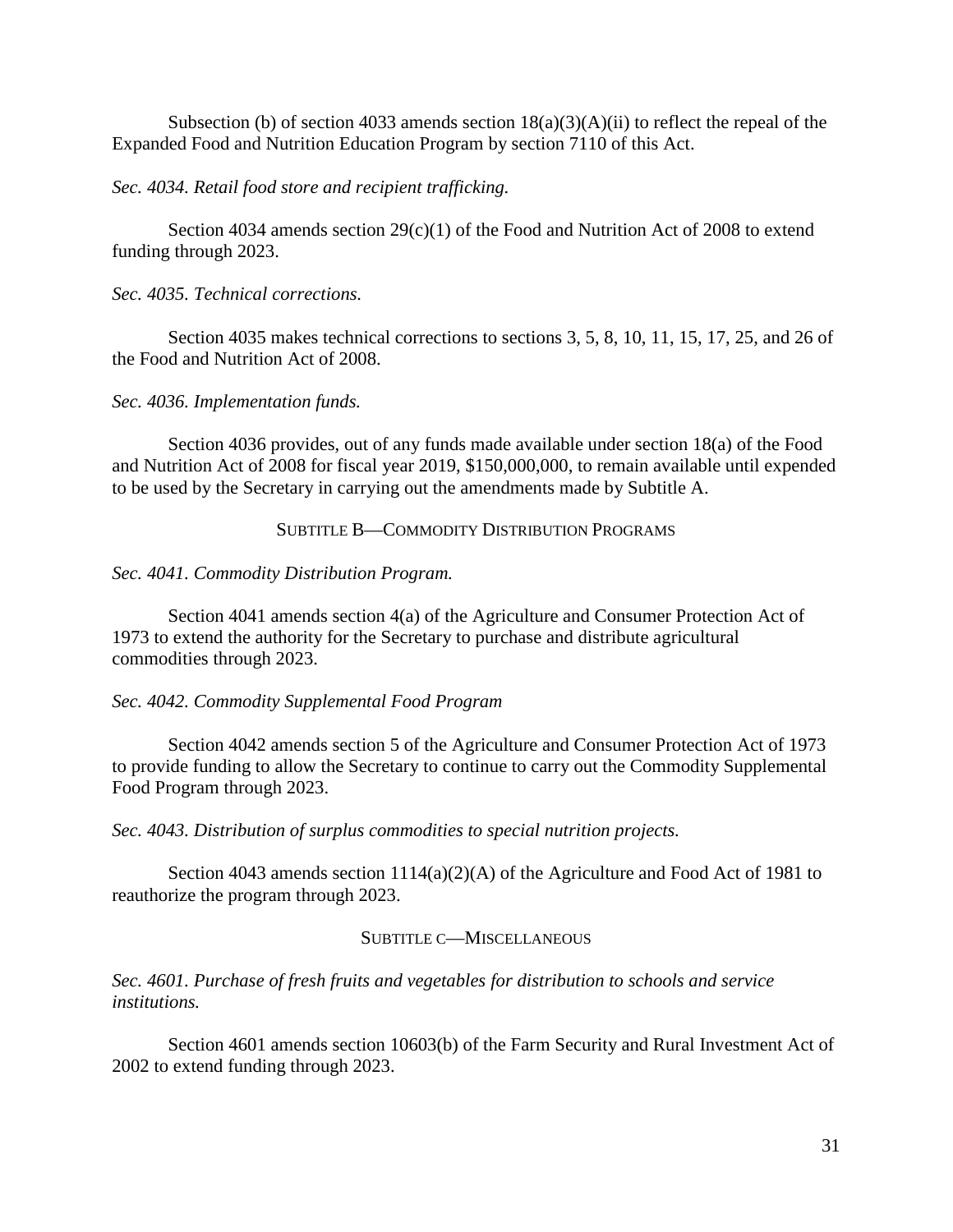*Sec. 4602. Seniors Farmers' Market Nutrition Program.*

Section 4602 amends section 4402(a) of the Farm Security and Rural Investment Act of 2002 to extend funding through 2023.

*Sec. 4603. Healthy Food Financing Initiative.*

Section 4603 amends section 243(d) of the Department of Agriculture Reorganization Act of 1994 to extend the existing authorization of appropriations until October 1, 2023.

*Sec. 4604. Amendments to the Fruit and Vegetable School Lunch Program.* 

Section 4604 amends Section 19 of the Richard B. Russell National School Lunch Act to provide grants for providing fresh, canned, frozen, and pureed fruits and vegetables in elementary schools.

### TITLE V—CREDIT

### SUBTITLE A—FARM OWNERSHIP LOANS

## *Sec. 5101. Modification of the 3-year experience eligibility requirement for farm ownership loans.*

Section 5101 amends Section 302(b) of the Consolidated Farm and Rural Development Act to expand eligibility for direct farm ownership loans by adding a list of criteria that can be deemed adequate for an applicant to meet or reduce the necessary experience requirements.

*Sec. 5102. Conservation loan and loan guarantee program.*

Section 5101 amends Section 304(h) of the Consolidated Farm and Rural Development Act to reauthorize appropriations of \$75,000,000 for the program for each fiscal year through fiscal year 2023.

*Sec. 5103. Farm ownership loan limits.* 

Section 5103 amends Section 305(a) of the Consolidated Farm and Rural Development Act to increase the maximum allowable indebtedness for guaranteed loans, from \$700,000 to \$1,750,000 adjusted for inflation beginning in fiscal year 2019.

## SUBTITLE B—OPERATING LOANS

*Sec. 5201. Limitations on amount of operating loans.* 

Section 5201 amends Section 313(a) of the Consolidated Farm and Rural Development Act to increase the maximum allowable indebtedness for guaranteed loans, from \$700,000 to \$1,750,000 adjusted for inflation beginning in fiscal year 2019.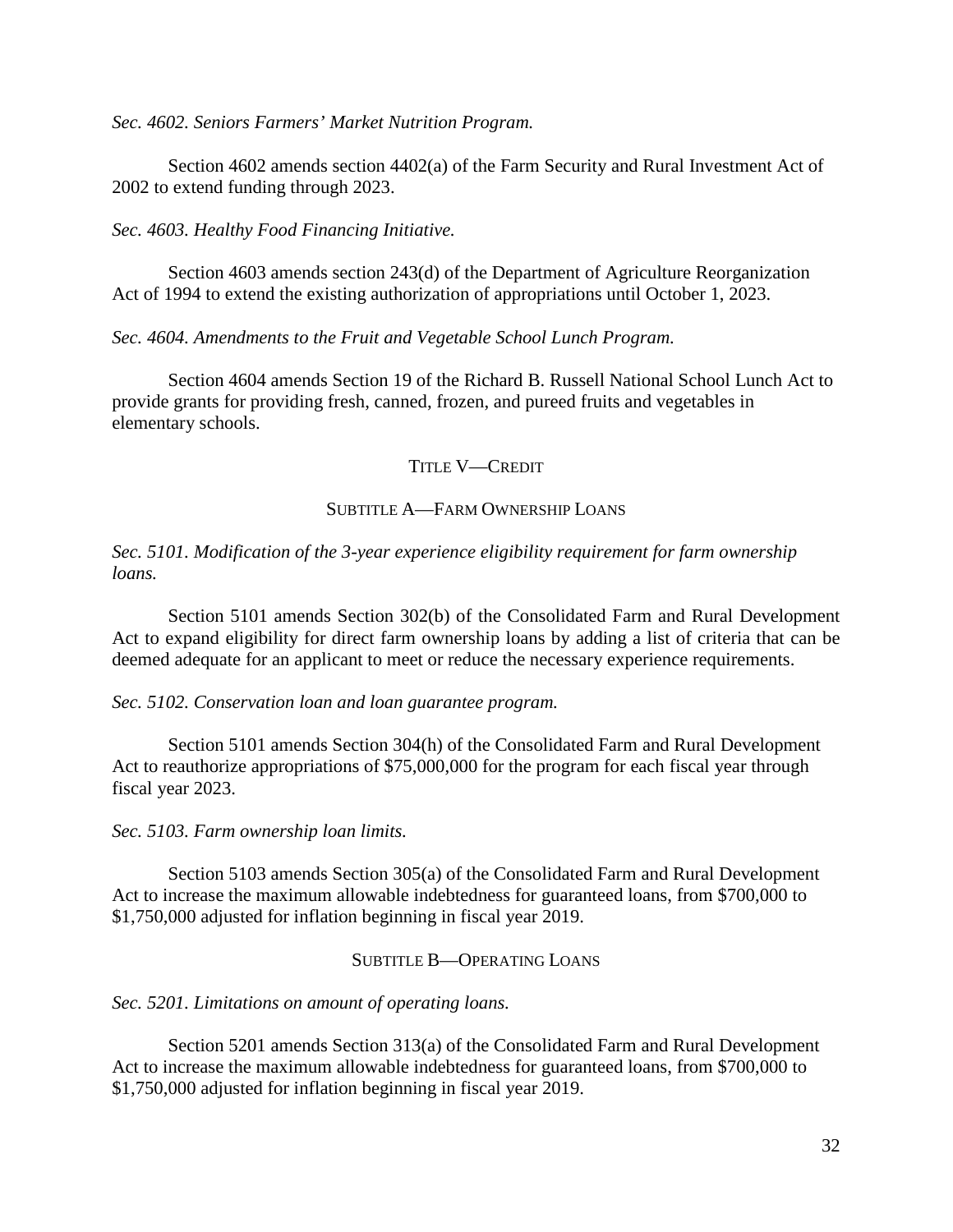### *Sec. 5202. Microloans*

Section 5202 amends Section 313(c)(2) of the Consolidated Farm and Rural Development Act to clarify that the \$50,000 indebtedness for microloans is limited to the specific subsection rather than the title.

### SUBTITLE C—ADMINISTRATIVE PROVISIONS

### *Sec. 5301. Beginning farmer and rancher individual development accounts pilot program.*

Section 5301 amends Section 333B(h) of the Consolidated Farm and Rural Development Act to reauthorize appropriations of \$5,000,000 for the program for each fiscal year through fiscal year 2023.

### *Sec. 5302. Loan authorization levels.*

Section 5302 amends Section 346(b)(1) of the Consolidated Farm and Rural Development Act to reauthorize existing funding levels for loan programs through 2023.

*Sec. 5303. Loan fund set-asides.*

Section 5303 amends Section 346(b)(2)(A)(ii)(III) of the Consolidated Farm and Rural Development Act to extend the 50% operating loan funds set aside for qualified beginning farmers and ranchers through 2023.

## SUBTITLE D—TECHNICAL CORRECTIONS TO THE CONSOLIDATED FARM AND RURAL DEVELOPMENT ACT

## *Sec. 5401. Technical corrections to the Consolidated Farm and Rural Development Act.*

Section 5401(a) amends Section 310E(d)(3) of the Consolidated Farm and Rural Development Act to clarify Congressional intent and resolve ambiguity from prior amendments to the Act.

Section 5401(b) amends Section 321(a) of the Consolidated Farm and Rural Development Act to clarify Congressional intent and resolve ambiguity from prior amendments to the Act.

Section 5401(c) amends Section 331D(e) of the Consolidated Farm and Rural Development Act to clarify Congressional intent and execute a prior amendment that could not be executed because of technical errors.

Section 5401(d) amends Section  $333A(f)(1)(A)$  of the Consolidated Farm and Rural Development Act to correct an erroneous reference.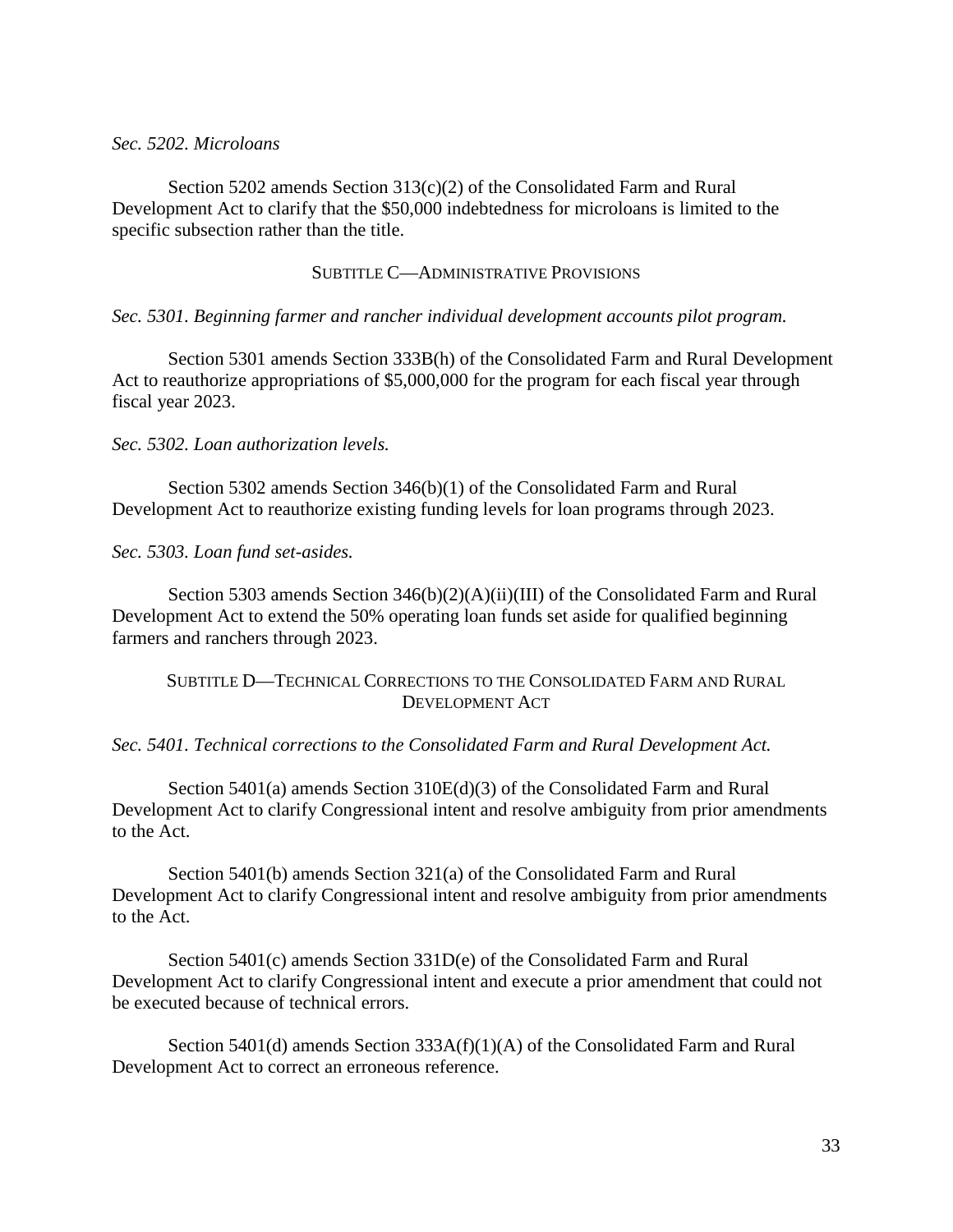Section 5401(e) amends Section 339(d)(3) of the Consolidated Farm and Rural Development Act to capitalize a defined term to conform with other references to such term.

Section 5401(f) amends Section 343(a)(11)(C) of the Consolidated Farm and Rural Development Act to clarify Congressional intent and conform phrasing within the section.

Section 5401(g) amends Section 343(b) of the Consolidated Farm and Rural Development Act to correct an erroneous reference.

Section 5401(h) amends Section 346(a) of the Consolidated Farm and Rural Development Act by striking an errant comma.

SUBTITLE E—AMENDMENTS TO THE FARM CREDIT ACT OF 1971

## *Sec. 5501. Elimination of obsolete references.*

Section 5501(a) amends Section 1.2(a) of the Farm Credit Act of 1971 to update the list of Farm Credit System institutions to include Agricultural Credit Banks, Agricultural Credit Associations, the Federal Farm Credit Banks Funding Corporation, Federal land credit associations, service corporations, and the Federal Agricultural Mortgage Corporation.

Section 5501(b) repeals Section 2.4(d) of the Farm Credit Act of 1971 which applies to a unique chartering situation that has been resolved.

Section 5501(c) amends Section 3.0 of the Farm Credit Act of 1971 to remove an obsolete reference to the Central Bank for Cooperatives and the required location of such bank.

Section 5501(d) amends Section  $3.2(a)(1)$  of the Farm Credit Act of 1971 to strike an obsolete reference to the United Bank of Cooperatives and National Bank of Cooperatives and clarifies the applicability of section 7.12(c) to merged banks for cooperatives.

Section 5501(e) amends Section  $3.2(a)(2)(A)$  of the Farm Credit Act of 1971 to strike an obsolete reference to the National Bank for Cooperatives.

Section 5501(f) amends Section 3.2 of the Farm Credit Act of 1971 to repeal subsection (b) regarding requirements for the board of directors of the now-obsolete Central Bank for Cooperatives.

Section  $5501(g)$  amends Section 3.5 of the Farm Credit Act of 1971 to strike an obsolete reference to district banks.

Section 5501(h) amends Section 3.7(a) of the Farm Credit Act of 1971 to strike an obsolete reference to the Central Bank for Cooperatives.

Section 5501(i) amends Section 3.8(b)(1)(A) of the Farm Credit Act of 1971 to update an obsolete reference to the Rural Electrification Administration.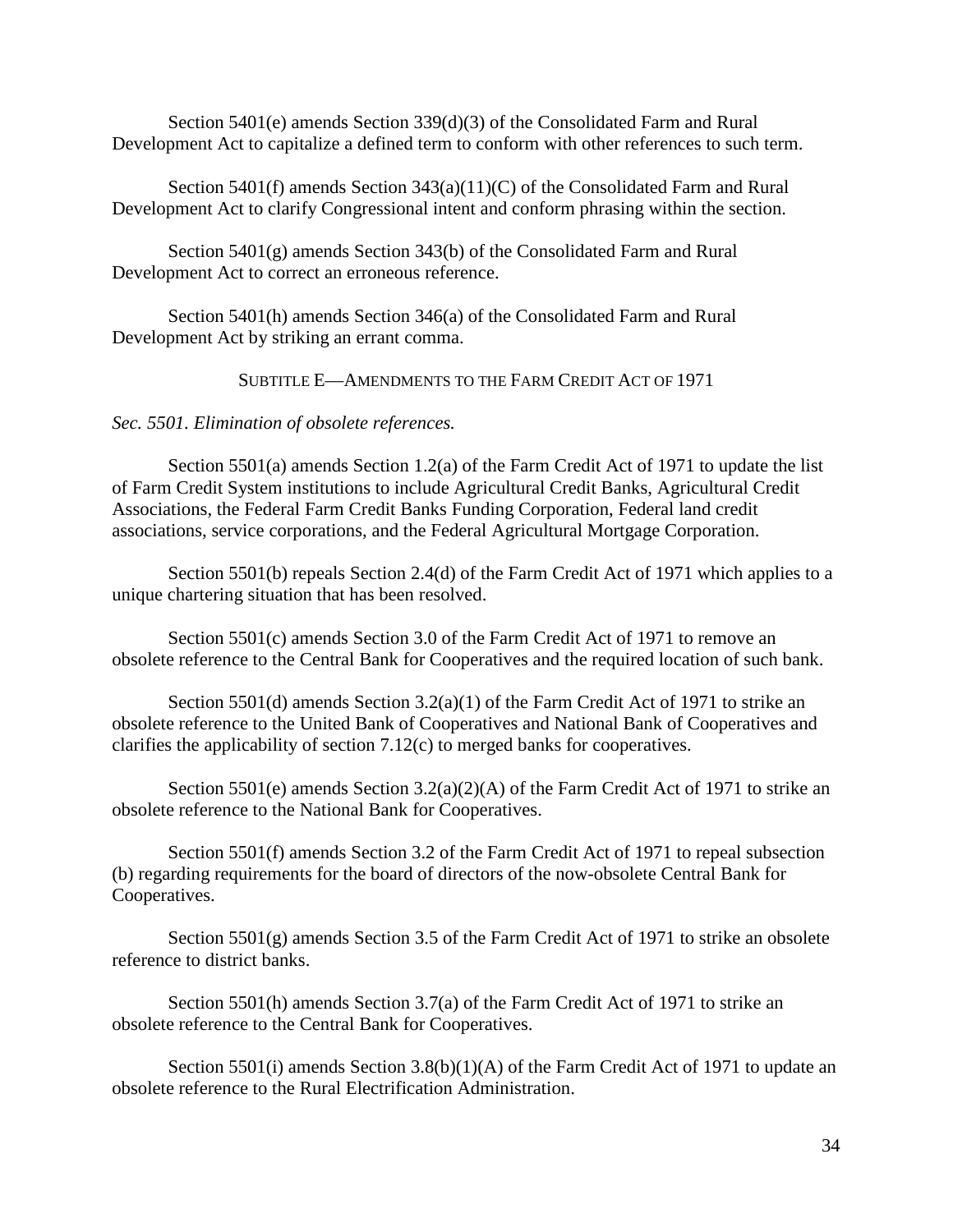Section 5501(j) amends Section 3.9(a) of the Farm Credit Act of 1971 to strike an obsolete reference to the Central Bank for Cooperatives.

Section 5501(k) amends Section 3.10(c) of the Farm Credit Act of 1971 to strike an obsolete reference to the Central Bank for Cooperatives.

Section 5501(l) amends Section 3.10(d) of the Farm Credit Act of 1971 to strike an obsolete reference to district banks.

Section 5501(m) amends Section 3.11 of the Farm Credit Act of 1971 in subsection (b) by striking an obsolete reference to district banks and by striking subsection (c) which includes an obsolete reference to the Central Bank for Cooperatives.

Section 5501(n) amends the heading for part B of title III of the Farm Credit Act of 1971 to strike an obsolete reference to the United Bank for Cooperatives.

Section 5501(o) amends Section 3.20(a) of the Farm Credit Act of 1971 to strike an obsolete reference to the United Bank for Cooperatives.

Section 5501(p) amends Section 3.20(b) of the Farm Credit Act of 1971 to update obsolete references to the Central Bank for Cooperatives and district banks.

Section 5501(q) repeals Section 3.21 of the Farm Credit Act of 1971 regarding the obsolete requirements for the board of directors for consolidated banks.

Section 5501(r) amends Section 3.28 of the Farm Credit Act of 1971 to update an obsolete reference to the Central Bank for Cooperatives.

Section 5501(s) repeals Section 3.29 from the Farm Credit Act of 1971 regarding an obsolete reporting requirement for merged banks for cooperatives.

Section 5501(t) repeals Section 4.0 of the Farm Credit Act of 1971 regarding the nowdefunct revolving fund made available to the Farm Credit Administration and to the now-defunct Assistance Board.

Section 5501(u) amends Section 4.8 of the Farm Credit Act of 1971 by striking subsection (b) regarding an expired authority.

Section  $5501(v)$  amends Section  $4.9(d)(2)$  of the Farm Credit Act of 1971 to prohibit representation from the Farm Credit System Insurance Corporation on the board of directors of the Federal Farm Credit Banks Funding Corporation.

Section 5501(w) repeals Section 4.9(e) of the Farm Credit Act of 1971 to eliminate obsolete transitional authority regarding the Federal Farm Credit Banks Funding Corporation.

Section  $5501(x)$  amends Section 4.9A(c) of the Farm Credit Act of 1971 to remove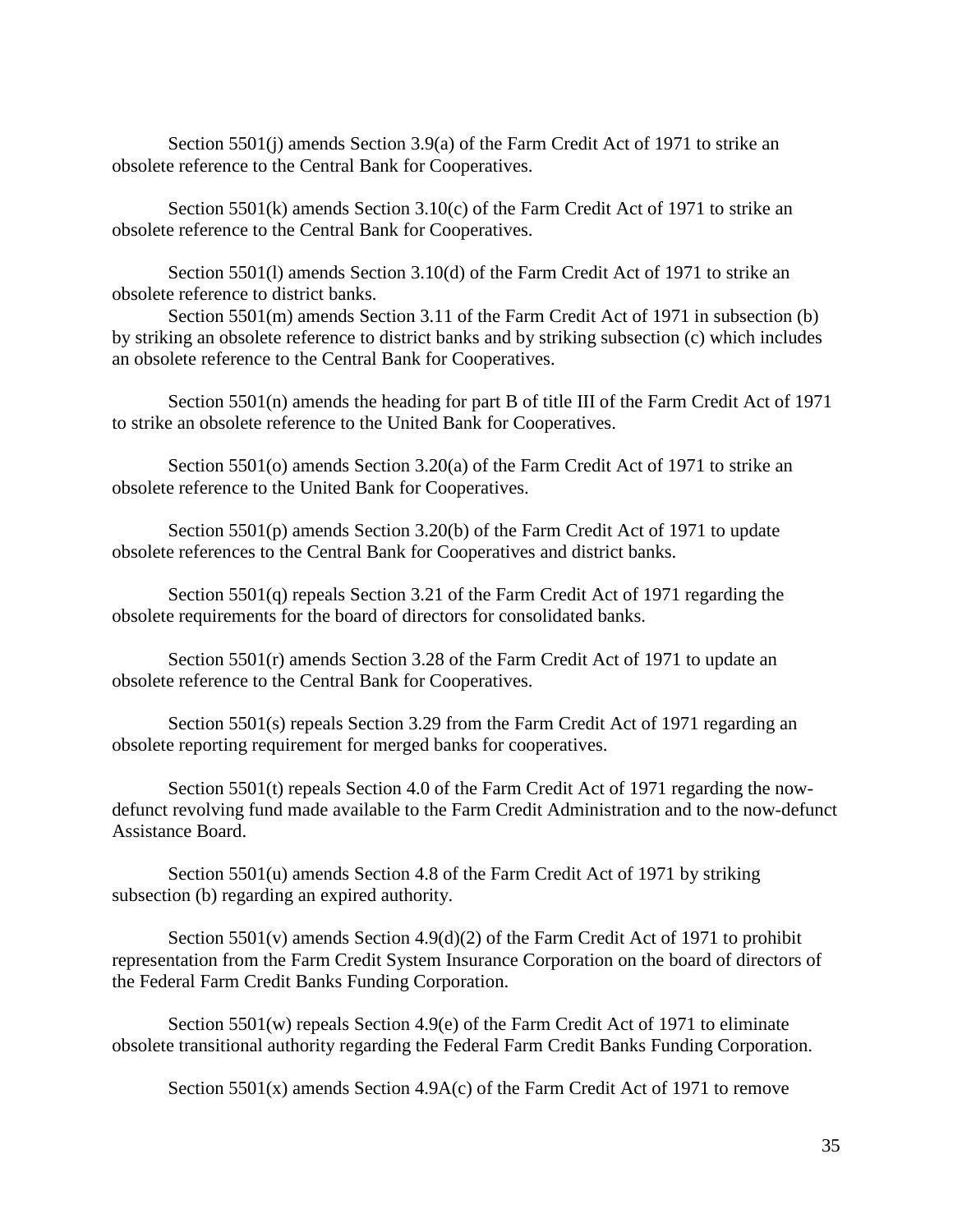obsolete provisions and update references within a provision regarding the retirement of eligible borrower stock at par value.

Section 5501(y) amends Section 4.12A(a)(1) of the Farm Credit Act of 1971 to update references within a provision regarding request for stockholder lists.

Section 5501(z) amends Section 4.14A(a) of the Farm Credit Act of 1971 to add a crossreference to section 4.36.

Section 5501(aa) amends Section 4.14A of the Farm Credit Act of 1971 to strike an outdated reference and repeal subsection (h) regarding an expired reporting requirement.

Section 5501(bb) repeals Section 4.14C of the Farm Credit Act of 1971 regarding loan restructuring by a Farm Credit System institution that was receiving financial assistance from the now-defunct Assistance Board.

Section 5501(cc) amends Section 4.17 of the Farm Credit Act of 1971 to strike an obsolete reference to "Federal intermediate credit banks".

Section 5501(dd) amends Section 4.19(a) of the Farm Credit Act of 1971 to strike obsolete references.

Section 5501(ee) amends Section 4.38 of the Farm Credit Act of 1971 to remove an obsolete reference to the now-defunct Assistance Board.

Section 5501(ff) amends Section 5.17(a)(2) of the Farm Credit Act of 1971 to strike a reference to an obsolete situation.

Section 5501(gg) repeals Section 5.18 of the Farm Credit Act of 1971 which sunset 12 months after enactment of the Farm Credits Amendments Act of 1985.

Section 5501(hh) amends Section 5.19(a) of the Farm Credit Act of 1971 to remove language that authorizes the Farm Credit Administration to examine Federal land bank associations less frequently than other Farm Credit System institutions.

Section 5501(ii) amends Section 5.19(b) of the Farm Credit Act of 1971 to strike obsolete authorities that have sunset and a provision regarding the now-defunct Assistance Board.

Section 5501(jj) amends Section 5.35(4) of the Farm Credit Act of 1971 to strike obsolete references to dates and to the now-defunct Assistance Board.

Section 5501(kk) amends Section 5.38 of the Farm Credit Act of 1971 to remove obsolete references including a reference to the now-defunct farm credit district board.

Section 5501(ll) repeals Section 5.44 of the Farm Credit Act of 1971 regarding an obsolete requirement for a GAO report.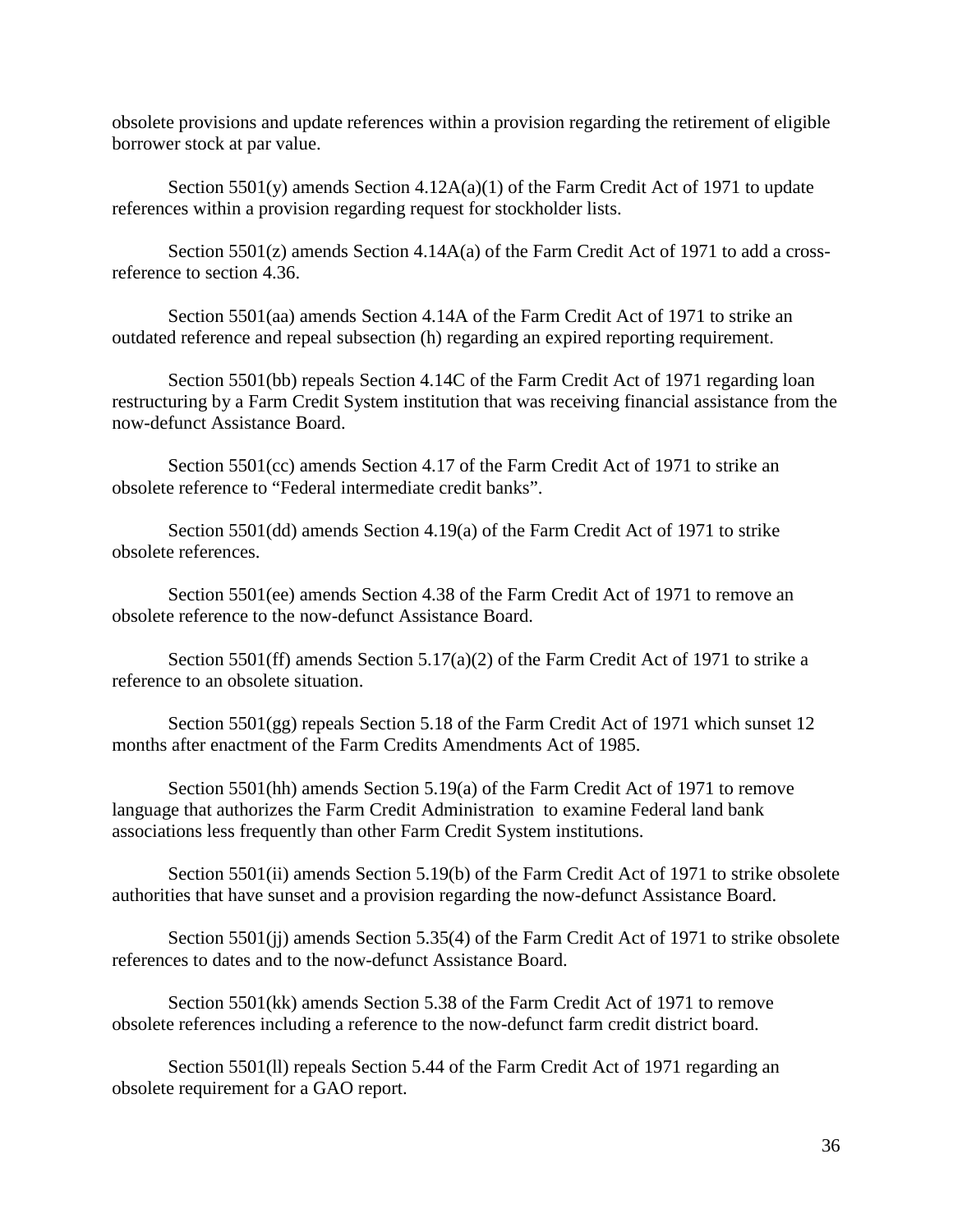Section 5501(mm) amends Section 5.58(2) of the Farm Credit Act of 1971 to remove obsolete references to the now-defunct Assistance Board.

Section 5501(nn) amends Title VI of the Farm Credit Act of 1971 to repeal Subtitle A which authorizes the now-defunct Assistance Board.

Section 5501(oo) amends Subtitle B of the Farm Credit Act of 1971 to insert section 6.32 to authorize the termination of the Subtitle on December 31, 2018.

Section 5501(pp) amends Section 7.9 of the Farm Credit Act of 1971 to repeal subsection (c) regarding an obsolete authority for stockholders to seek reconsideration of association mergers.

Section 5501(qq) amends Section 7.10(a)(4) of the Farm Credit Act of 1971 to remove an obsolete reference.

Section 5501(rr) amends Section 8.0(2) of the Farm Credit Act of 1971 to update the definition of "board" to reflect its meaning in Section 8.2.

Section 5501(ss) makes conforming amendments to Section 8.0 of the Farm Credit Act of 1971.

Section 5501(tt)(1) amends Section 8.2 of the Farm Credit Act of 1971 to repeal subsection (a), which pertains the now-defunct interim board of Farmer Mac, amend subsection (b)(1) to remove obsolete transition provisions, repeal subsection (b)(3) which pertains to the timing of the initial selection of the permanent board, and to make necessary conforming amendments.

Section  $5501$ (tt)(2) amends Section  $8.4(a)(1)$  of the Farm Credit Act of 1971 to move a provision from the deleted paragraph (9) of section 8.2 regarding the offering and distribution of voting common stock of Farmer Mac to paragraph (1) of Section 8.4(a) and to make necessary and conforming amendments.

Section 5501(uu) amends Section 8.6 of the Farm Credit Act of 1971 to repeal nowobsolete subsection (d).

Section 5501(vv) amends Section 8.32(a) of the Farm Credit Act of 1971 to remove outdated transition periods.

Section 5501(ww) amends Section 8.35 of the Farm Credit Act of 1971 to repeal nowobsolete subsection (e).

Section 5501(xx) repeals now-obsolete Section 8.38 of the Farm Credit Act of 1971.

*Sec. 5502. Conforming repeals.*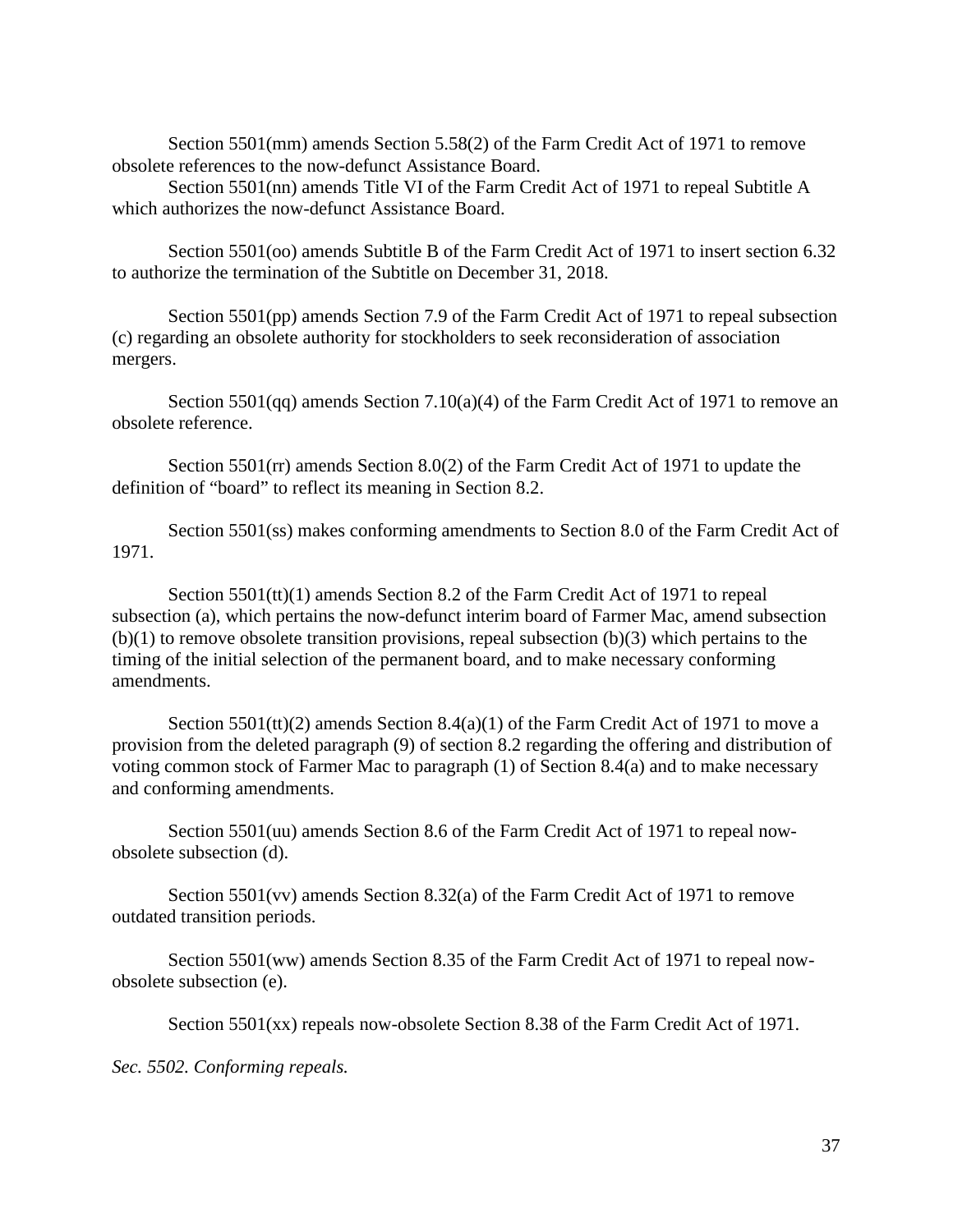Section 5502(a) amends the Agricultural Marketing Act to repeal now-obsolete Sections 4, 5, 6, 7, 8, 14, and 15 regarding the operation of the Farm Credit Administration.

Section 5502(b) repeals the Act of June 22, 1939 which provided terms for loans from the now-defunct Farm Credit Administration revolving fund.

Section 5502(c) amends Section 201 of the Emergency Relief and Construction Act of 1932 by repealing subsection (e) which provides conditions for the now-obsolete structure of the Farm Credit System.

Section 5502(d) amends the Act of July 14, 1953 to repeal section 2 which provides certain terms and conditions for loans for which the authorization was repealed in 1961.

Section 5502(e) amends the Farm Credit Act of 1937 to repeal sections 32 through 34 which relate to the now-defunct regional agricultural credit corporations.

Section 5502(f) amends the Act of March 3, 1932 by repealing sections 1 through 4 which relate to the now-obsolete authority for the Governor of the Farm Credit Administration to make loans to the now-defunct local agricultural-credit corporations and livestock-loan companies.

#### *Sec. 5503. Facility headquarters.*

Section 5503 amends Section 5.16 of the Farm Credit Act of 1971 by moving language regarding the location of the Farm Credit Administration headquarters from Section 4 of the Agricultural Marketing Act to Section 5.16(a) of the Farm Credit Act of 1971.

#### *Sec. 5504. Sharing privileged and confidential information.*

Section 5504 amends Section 5.19 of the Farm Credit Act of 1971 by inserting a new subsection (e) which provides authority for Farm Credit System institutions to provide privileged communications they have with attorneys or accountants to the Farm Credit Administration without losing the ability assert the privilege with respect to others.

#### *Sec. 5505. Scope of jurisdiction.*

Section 5505 amends title V of the Farm Credit Act of 1971 by inserting a new section 5.31A which provides authority for the Farm Credit Administration to hold "institution-affiliated parties" accountable for violations of laws and regulations governing the Farm Credit System even after such individuals and entities are no longer an "institution-affiliated party."

#### *Sec. 5506. Definition.*

Section 5506 amends Section 5.35 of the Farm Credit Act of 1971 to define "institutionaffiliated party."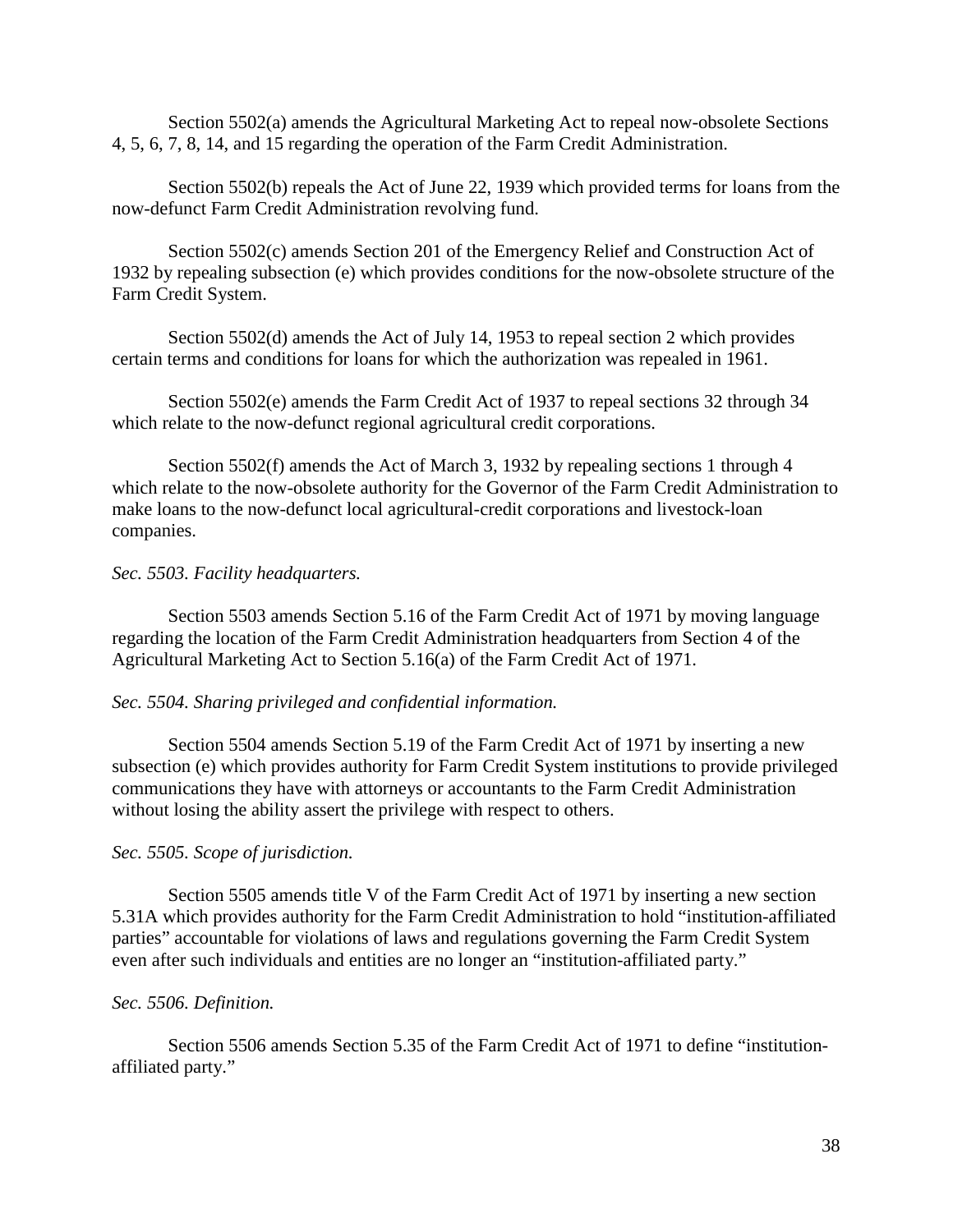#### *Section 5507. Expansion of acreage exception to loan amount limitation.*

Section 5507 amends Section 8.8(c)(2) of the Farm Credit Act of 1971 by increasing from 1,000 to 2,000 the acreage limitation under the acreage exception applicable to qualified loans under Section 8.8. The amendment does not become effective until one year after the Farm Credit Administration submits to Congress a study indicating the feasibility of such an increase.

#### *Section 5508. Compensation of bank directors.*

Section 5508 repeals Section 4.21 of the Farm Credit Act of 1971 which relates the compensation of members of boards of directors of Farm Credit System banks.

#### *Section 5509. Prohibition on use of funds.*

Section 5509 amends section 5.65 of the Farm Credit Act of 1971 to insert new subsection (e) to clarify that no funds from administrative accounts from the Farm Credit Insurance Fund may be used by the Corporation to provide assistance to the Federal Agricultural Mortgage Corporation, or to support any activities related to the Federal Agricultural Mortgage Corporation.

#### SUBTITLE **F—MISCELLANEOUS**

#### *Section 5601. State agricultural mediation programs.*

Section 5601 amends Section 506 of the Agricultural Credit Act of 1987 to extend the authorization of appropriations of \$7,500,000 for each fiscal year to carry out the program through 2023.

#### *Section 5602. Study on loan risk.*

Section 5602 requires that the Farm Credit Administration conduct a study that analyzes and compares the financial risks inherent in loans made, held, securitized, or purchased by Farm Credit banks, associations, and the Federal Agricultural Mortgage Corporation, and how such risks are required to be capitalized under current statute and regulations, and that assesses the feasibility of increasing the acreage exception provided in section 8.8(c)(2) of the Farm Credit Act of 1971 to 2,000 acres. The results of the study must be shared with Congress no later than 180 days after enactment of this provision.

#### TITLE VI—RURAL INFRASTRUCTURE AND ECONOMIC DEVELOPMENT

#### SUBTITLE A—IMPROVING HEALTH OUTCOMES IN RURAL COMMUNITIES

#### *Sec. 6001. Prioritizing projects to meet health crises in rural America.*

Section 6001(a) amends Title VI of the Rural Development Act of 1972 to include a new section which provides the Secretary the authority to announce a renewable, one-year, temporary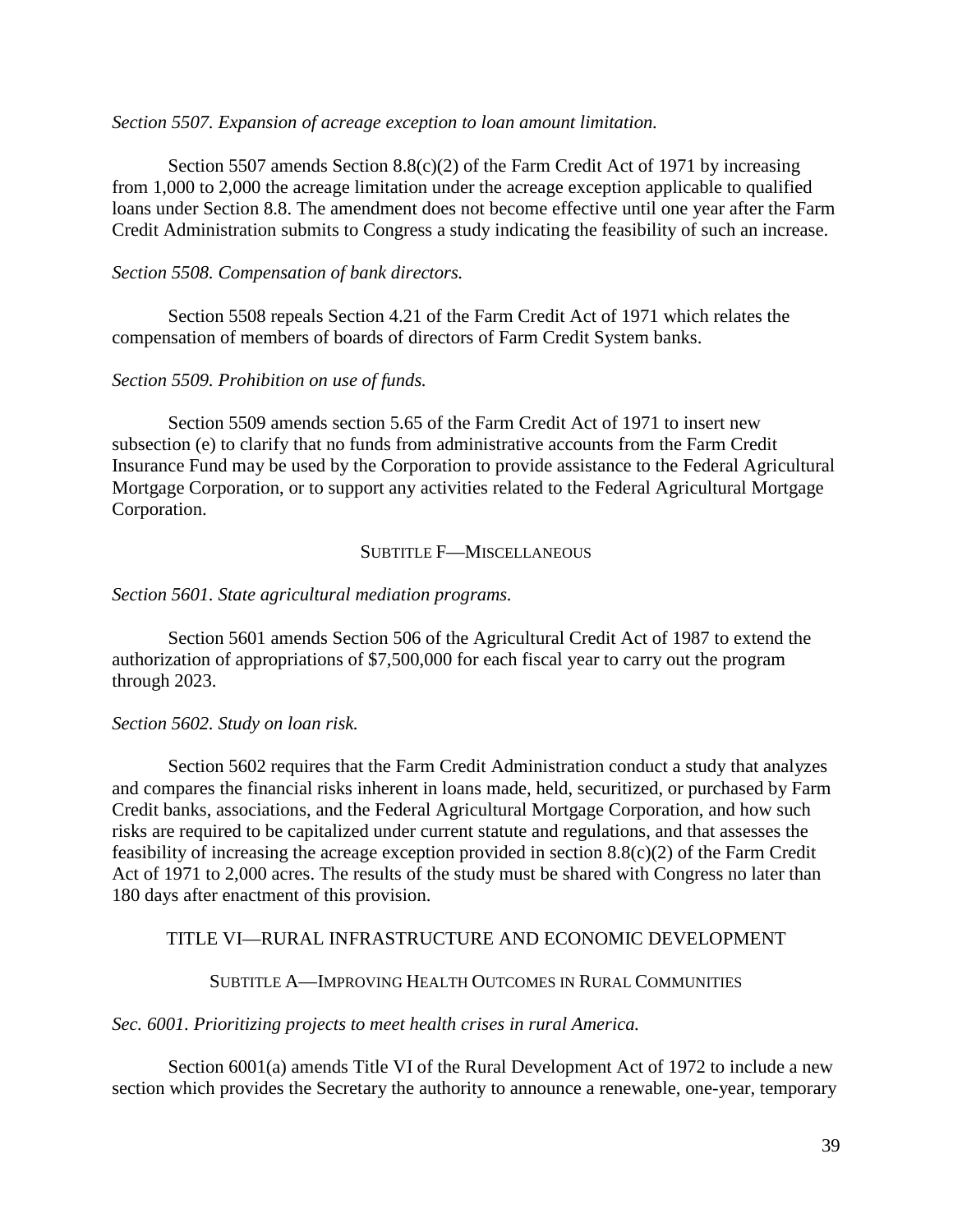reprioritization for certain rural development loan and grant applications to assist rural communities in responding to a specific rural health emergency. It requires the Secretary to issue an announcement that specifies the emergency, and to provide notice to the relevant congressional committees and the Secretary of Health and Human Services.

Section 6001(b) amends Section 2333(c) of the Food, Agriculture, Conservation, and Trade Act of 1990 to provide that, pursuant to an announcement under subsection (a), at least 10 percent of Distance Learning and Telemedicine Program funds are reserved for projects that address the rural health emergency.

Section 6001(c) amends Section 306(a) of the Consolidated Farm and Rural Development Act to provide that, pursuant to an announcement under subsection (a), Community Facilities Program funds may be prioritized for projects that address the rural health emergency, including facilities that provide prevention, treatment, and recovery services.

Section 6001(d) amends Section 502(i) of the Rural Development Act of 1972 to provide that, pursuant to an announcement under subsection (a), Rural Health and Safety Education Program funds may be prioritized for projects that address the rural health emergency

# *Sec. 6002. Distance learning and telemedicine.*

Section 6002 amends section 2335A of the Food, Agriculture, Conservation, and Trade Act of 1990 by increasing the authorization of appropriations to \$82,000,000 per fiscal year and reauthorizing the program through 2023.

*Sec. 6003. Reauthorization of the Farm and Ranch Stress Assistance Network.*

Section 6003 amends Section 7522 of the Food, Conservation, and Energy Act of 2008 by making technical changes, providing for new reporting requirements, and reauthorizing the program through 2023.

## *Sec. 6004. Supporting agricultural association health plans.*

Section 6004(a) establishes a new loan and grant program to assist in the establishment of agricultural association health plans.

Section 6004(b) provides the Secretary with the authority to make not more than 10 loans for the purposes of establishing agricultural association health plans, and provides for the terms of such loans.

Section 6004(c) provides the Secretary with the authority to make grants for the purposes of providing technical assistance in establishing agricultural association health plans.

Section 6004(d) authorizes a one-time appropriation of \$65,000,000 to be available until expended from 2019 through 2022.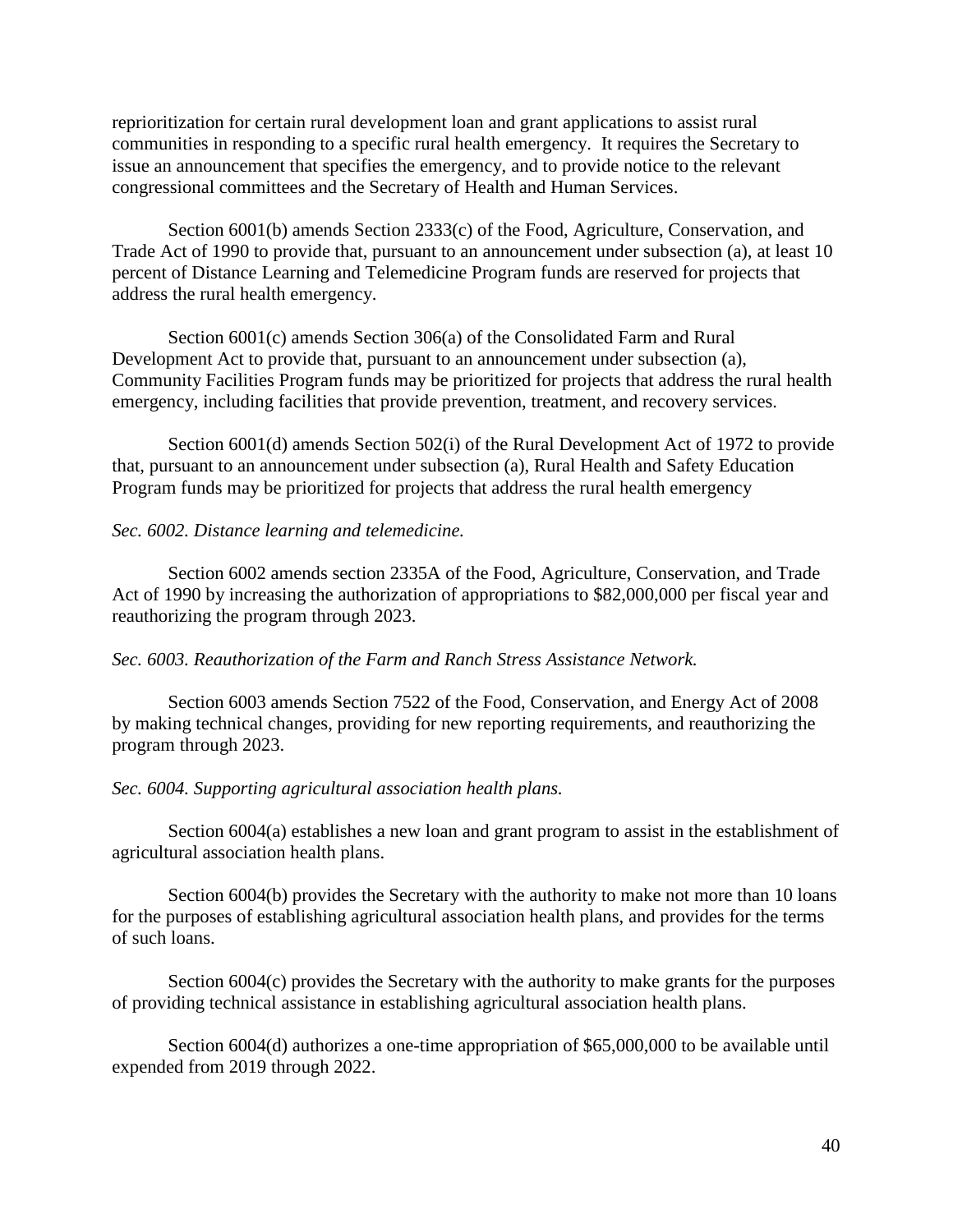Section 6004(e) provides the definitions for terms used in this section.

### SUBTITLE B—CONNECTING RURAL AMERICANS TO HIGH SPEED BROADBAND

# *Sec. 6101. Establishing forward-looking broadband standards.*

Section 6101 amends Section 601 of the Rural Electrification Act of 1936 to require the Secretary to promulgate a current minimum acceptable standard of broadband service, as well as projections of minimum acceptable standards of service for 5, 10, 15, 20, and 30 years into the future. The section further prohibits the Secretary from making any loan to finance a project that cannot meet the projected minimum acceptable standard of service equal to the length of the loan. This section also allows the Secretary and the applicant to agree to substitute standards if the standards are cost-prohibitive to meet. Finally, it requires the Secretary to require, for the lifetime of the loan, that the project is capable of meeting either the minimum standard currently in effect or the projected standard in place at the time the loan was agreed to.

# *Sec. 6102. Incentives for hard to reach communities.*

Section 6102 amends Title VI of the Rural Electrification Act of 1936 to include a new section that creates a grant program for borrowers under Title I, II, or VI of the Rural Electrification Act who are financing rural broadband projects that provide retail service. The section establishes a density formula used to qualify for certain grant amounts. The section provides that applicants which meet certain maximum density thresholds are eligible for a grant to be an increasing percentage of the total award.

## *Sec. 6103. Requiring guaranteed broadband lending.*

Section 6103 amends section  $601(c)(1)$  of the Rural Electrification Act of 1936 to require the Secretary to provide both a direct lending program and a guaranteed lending program to finance rural broadband projects.

## *Sec. 6104. Smart utility authority for broadband.*

Section 6104(a) amends section 331 of the Consolidated Farm and Rural Development Act to allow a recipient of certain grants, loans, or loan guarantees to use not more than 10 percent of the amount for rural broadband infrastructure projects, including both retail and nonretail activities.

Section 6104(b) amends Title I of the Rural Electrification Act of 1936 include a new section to allow a recipient of certain grants, loans or loan guarantees to set aside not more than 10 percent of the amount for retail broadband service. This subsection requires that any funds used for retail broadband service must meet the minimum acceptable level of broadband service.

## *Sec. 6105. Modifications to the Rural Gigabit Program.*

Section 6105 amends section 603 of the Rural Electrification Act of 1936 to authorize the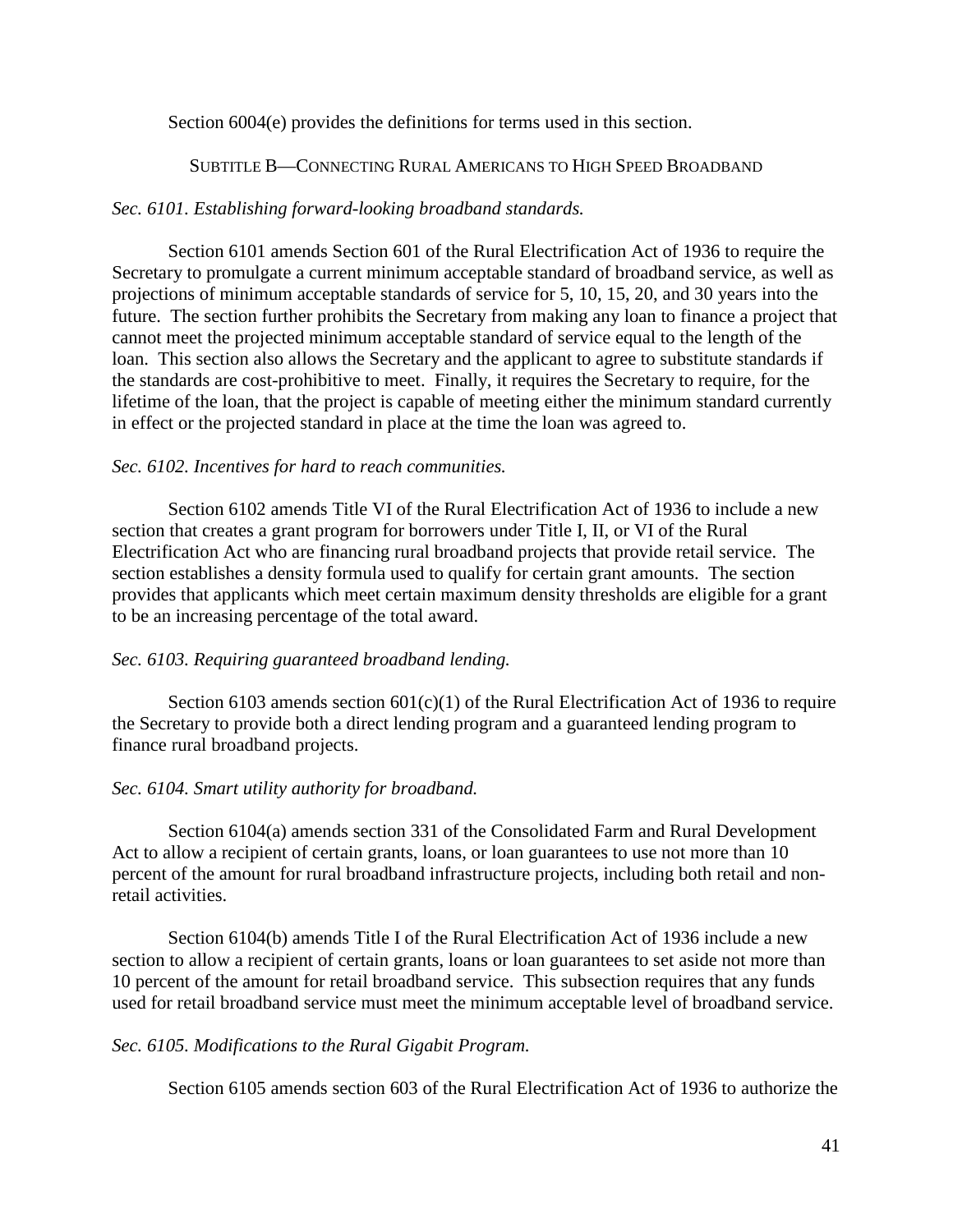Innovative Broadband Advancement Program, in place of the Rural Gigabit Network Pilot Program, from 2019 through 2023. It provides grants, loans or both to eligible entities for the purpose of demonstrating innovative broadband technologies or methods of broadband deployment that significantly reduce the cost of broadband deployment. Finally, this section provides for eligibility requirements and prioritization of awarding assistance.

### *Sec. 6106. Unified broadband reporting requirements.*

Section 6106 amends section 601(j) and (k)(2) of the Rural Electrification Act of 1936 to require the Secretary to submit a single report to Congress describing all the broadband financing activities administered by the Secretary.

### *Sec. 6107. Improving access by providing certainty to broadband borrowers.*

Section 6107(a) amends title II of the Rural Electrification Act of 1936 to permit the Secretary to obligate funds to approved applications while conditioning the disbursement of funds on the successful completion of environmental, historic, or other reviews of the project. Further, it permits the Secretary to deobligate funds if the reviews cannot be completed in a reasonable amount of time.

Section 6107(b) amends section 601(d) of the Rural Electrification Act of 1936 to permit the Secretary to obligate funds to approved applications while conditioning the disbursement of funds on the successful completion of environmental, historic, or other reviews of the project. Further, it permits the Secretary to deobligate funds if the reviews cannot be completed in a reasonable amount of time.

#### *Sec. 6108. Simplified application window.*

Section 6108 amends section  $601(c)(2)(A)$  of the Rural Electrification Act of 1936 to require the Secretary to require one application period per year for the broadband loan program.

#### *Sec. 6109. Elimination of requirement to give priority to certain applicants.*

Section 6109 amends section 601(c)(2) of the Rural Electrification Act of 1936 to eliminate an unused priority category.

#### *Sec. 6110. Modification of buildout requirement.*

Section 6110 amends section  $601(d)(1)(A)(iii)$  of the Rural Electrification Act of 1936 to provide 5 years for applicants to complete the buildout of a project financed under this section.

#### *Sec. 6111. Improving borrower refinancing options.*

Section 6111(a) amends section 201 of the Rural Electrification Act of 1936 to permit the Telephone Loan Program to refinance loans made under section 601 of this Act.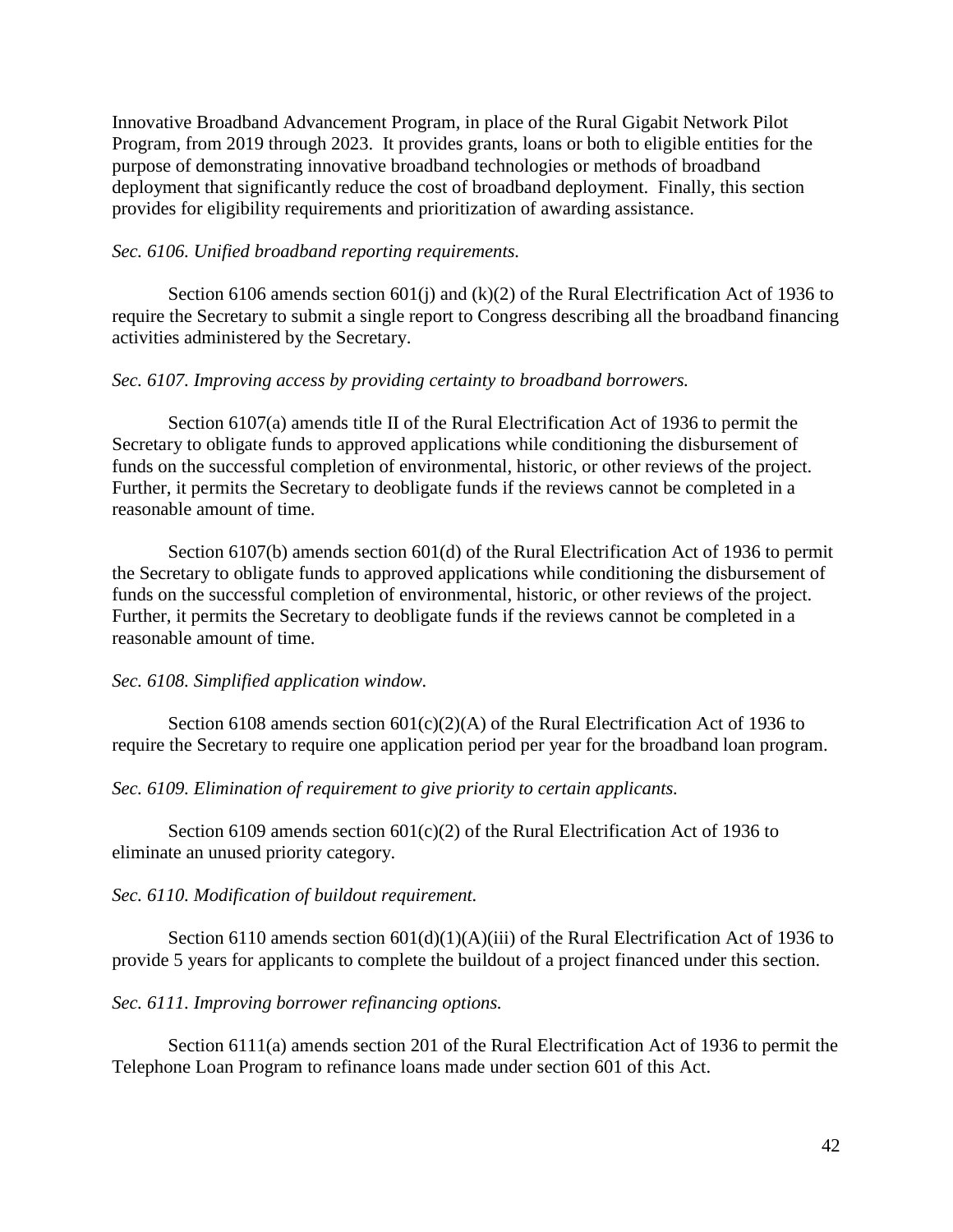Section 6111(b) amends section 601(i) of the Rural Electrification Act of 1936 to permit the Broadband Loan Program to refinance other telecommunications loans made under this Act.

# *Sec. 6112. Elimination of unnecessary reporting requirements.*

Section 6112 amends section 601(d)(8)(A)(ii) of the Rural Electrification Act of 1936 to eliminate certain reporting requirements on borrowers.

# *Sec. 6113. Access to broadband telecommunications services in rural areas.*

Section 6113(1) amends section 601(k) of the Rural Electrification Act of 1936 by increasing the authorization of appropriations to \$150,000,000 for each of fiscal years 2019 through 2023 and reauthorizing the program through fiscal year 2023.

Section 6113(2) amends section 601(l) of the Rural Electrification Act of 1936 by delaying the termination of authority to make loans and loan guarantees until September 30, 2023.

# *Sec. 6114. Effective date.*

Section 6114(a) provides that amendments made by this subtitle shall not take effect until the Secretary has issued final regulations to implement the amendments.

Section 6114(b) provides that the Secretary has 90 days after the date of enactment of this Act to finalize regulations to implement the amendments made by sections 6101 and 6102.

SUBTITLE C—CONSOLIDATED FARM AND RURAL DEVELOPMENT ACT

## *Sec. 6201. Strengthening regional economic development incentives.*

Section 6201 amends section 379H of the Consolidated Farm and Rural Development Act to require the Secretary to reserve a portion of funds for projects that support the implementation of a strategic community investment plan and to sets forth the requirements for such plans. It requires the Secretary provide technical assistance to communities in developing strategic community investment plans. Finally this section provides an authorization of appropriations \$5,000,000 for each fiscal year until 2023 for the purposes of carrying out the technical assistance.

# *Sec. 6202. Expanding access to credit for rural communities.*

Section 6202(a) amends section 343(a)(13) of the Consolidated Farm and Rural Development Act to ensure that any community that meets the definition of "rural" or "rural area" is eligible for guaranteed loans for certain programs.

Section 6202(b) amends section 601(b)(3)(A)(ii) of the Rural Electrification Act of 1936 to ensure that any community that meets the definition of "rural" or "rural area" is eligible for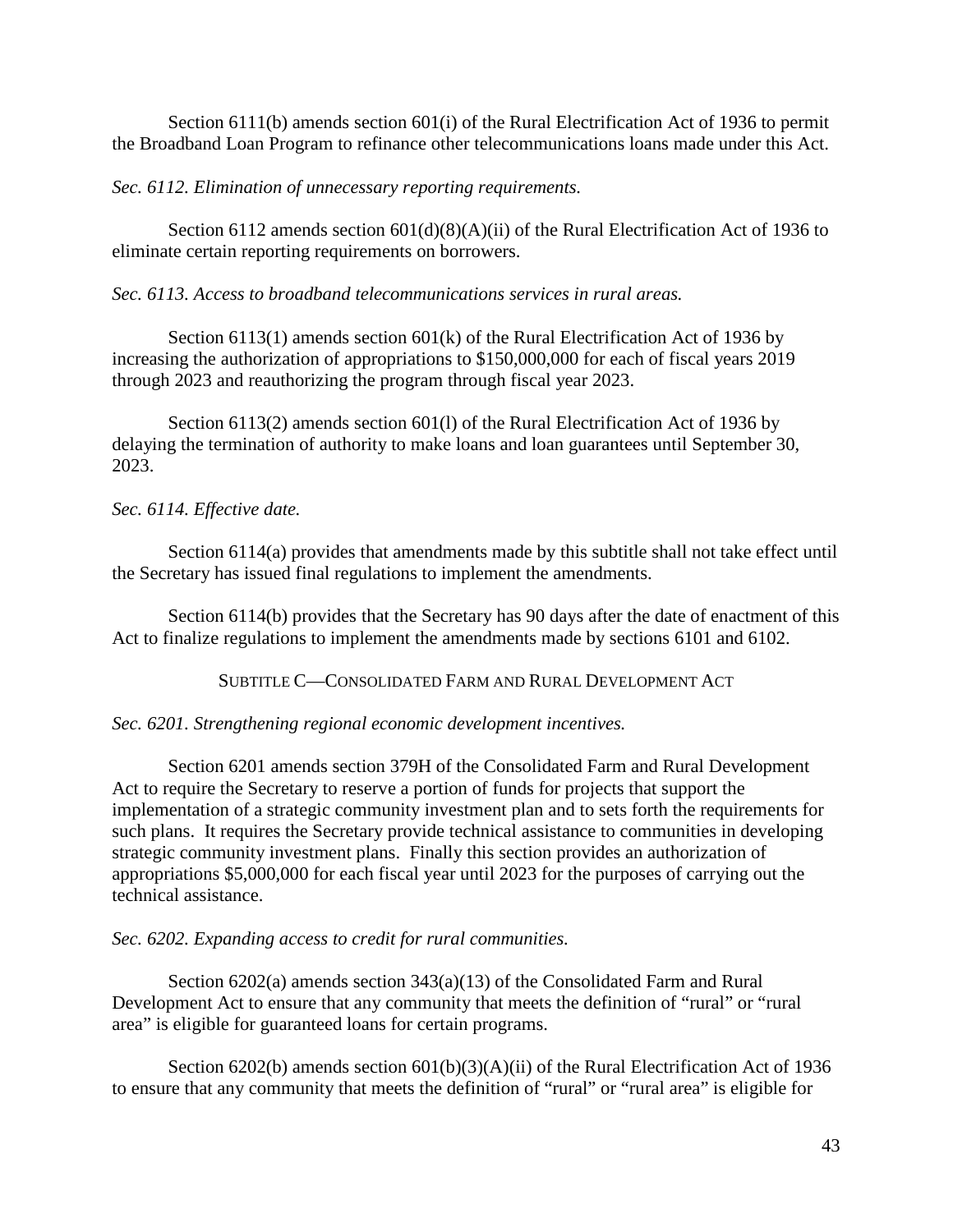guaranteed loans in the rural broadband program.

## *Sec. 6203. Providing for additional fees for guaranteed loans.*

Section *6203*(a) amends section 333D(b) of the Consolidated Farm and Rural Development Act to require the Secretary to collect loan fees on insured or guaranteed loans in amounts that when combined with any appropriated funds equal the subsidy on such loans.

Section *6203*(b) amends section 601(c) of the Rural Electrification Act of 1936 to require the Secretary to collect fees on loan guarantees in amounts that when combined with any appropriated funds equal the subsidy on such guarantees.

## *Sec. 6204. Water, waste disposal, and wastewater facility grants.*

Section 6204 amends section 306(a)(2)(B) of the Consolidated Farm and Rural Development Act by increasing the maximum amount for revolving funds for financing water and wastewater projects to \$200,000 while decreasing the authorization of appropriations to \$15,000,000 for each fiscal year and reauthorizing the program until 2023.

# *Sec. 6205. Rural water and wastewater technical assistance and training programs.*

Section 6204(a) amends section 306(a)(14)(A) of the Consolidated Farm and Rural Development Act to permit the Secretary to provide grants to entities which assist eligible rural water systems with long term sustainability planning.

Section 6204(b) amends section 306(a)(14)(C) of the Consolidated Farm and Rural Development Act to increase the set-aside of funds to 3 to 5 percent of funds appropriated.

## *Sec. 6206. Rural water and wastewater circuit rider program.*

Section 6206 amends section  $306(a)(22)(B)$  of the Consolidated Farm and Rural Development Act by increasing the authorization of appropriations to \$25,000,000.

## *Sec. 6207. Tribal college and university essential community facilities.*

Section 6207 amends section  $306(a)(25)(C)$  of the Consolidated Farm and Rural Development Act by decreasing the authorization of appropriations to \$5,000,000 for each fiscal year and reauthorizes the program until 2023.

## *Sec. 6208. Emergency and imminent community water assistance grant program.*

Section 6208 amends section 306A(i)(1) of the Consolidated Farm and Rural Development Act by permitting the Secretary to extend the reservation of funds for an additional 120 days in order to protect public health. The section further amends paragraph (2) by reducing the authorization of appropriations to \$27,000,000 for each fiscal year and reauthorizes the program until 2023.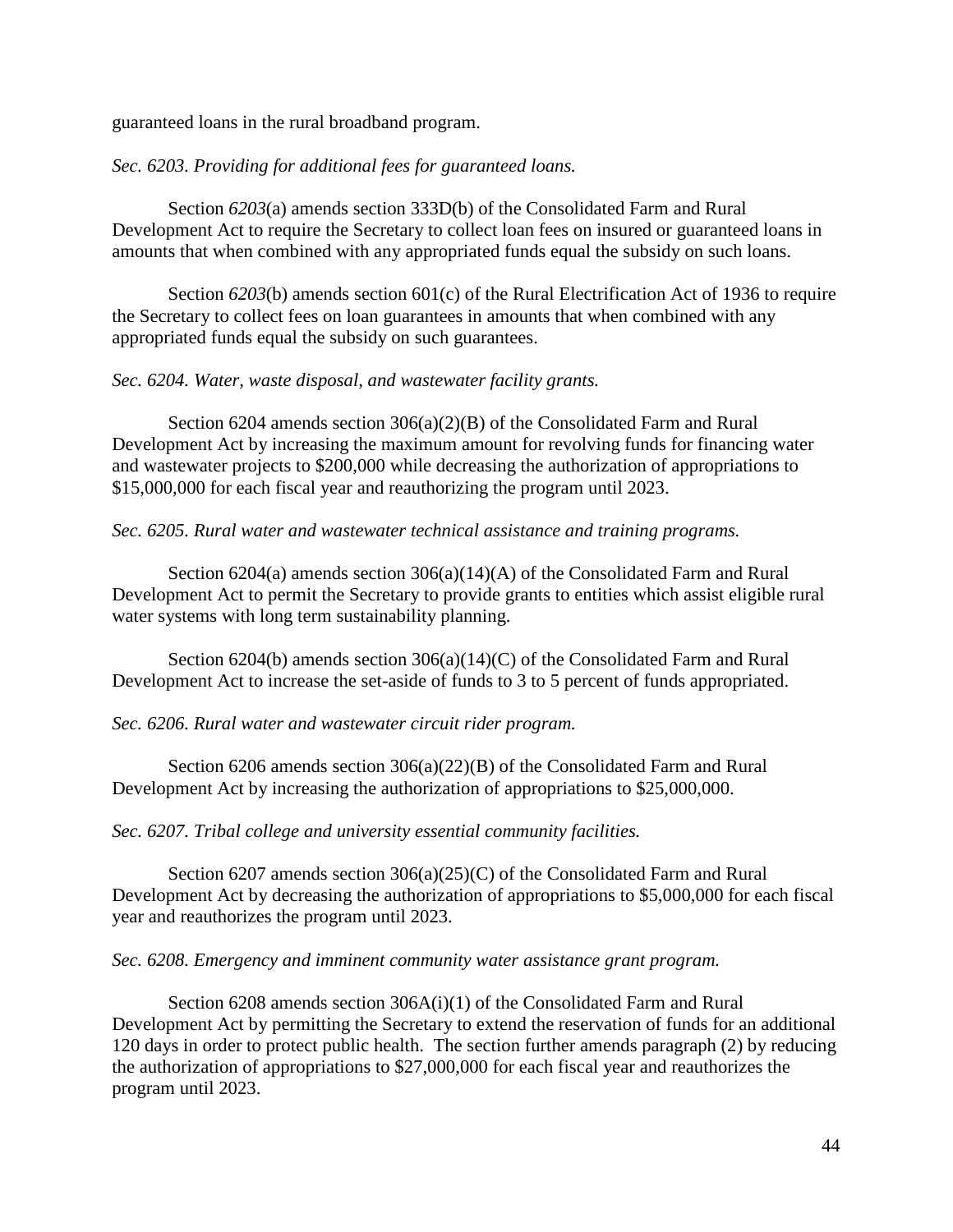*Sec. 6209. Water systems for rural and native villages in Alaska.*

Section 6209 amends section 306D(d)(1) of the Consolidated Farm and Rural Development Act by reauthorizing the program until 2023.

*Sec. 6210. Household water well systems.*

Section 6210 amends section 306E(d) of the Consolidated Farm and Rural Development Act by reauthorizing the program until 2023.

*Sec. 6211. Solid waste management grants.*

Section 6211 amends section 310B(b)(2) of the Consolidated Farm and Rural Development Act by reauthorizing the program until 2023.

*Sec. 6212. Rural business development grants.*

Section 6212 amends section  $310B(c)(4)(A)$  of the Consolidated Farm and Rural Development Act by reauthorizing the program until 2023.

*Sec. 6213. Rural cooperative development grants.*

Section 6213 amends section 310B(e)(13) of the Consolidated Farm and Rural Development Act by reauthorizing the program until 2023.

*Sec. 6214. Locally or regionally produced agricultural food products.*

Section 6214 amends section  $310B(g)(9)(B)(iv)(I)$  of the Consolidated Farm and Rural Development Act by reauthorizing the program until 2023.

*Sec. 6215. Appropriate technology transfer for rural areas program.*

Section 6215 amends section 310B(i)(4) of the Consolidated Farm and Rural Development Act by reauthorizing the program until 2023.

*Sec. 6216. Rural economic area partnership zones.*

Section 6216 amends section 310B(j) of the Consolidated Farm and Rural Development Act by reauthorizing the program until 2023.

*Sec. 6217. Intermediary relending program.*

Section 6217 amends section 310H(e) of the Consolidated Farm and Rural Development Act by reducing the authorization of appropriations to \$10,000,000 for each fiscal year and reauthorizing the program until 2023.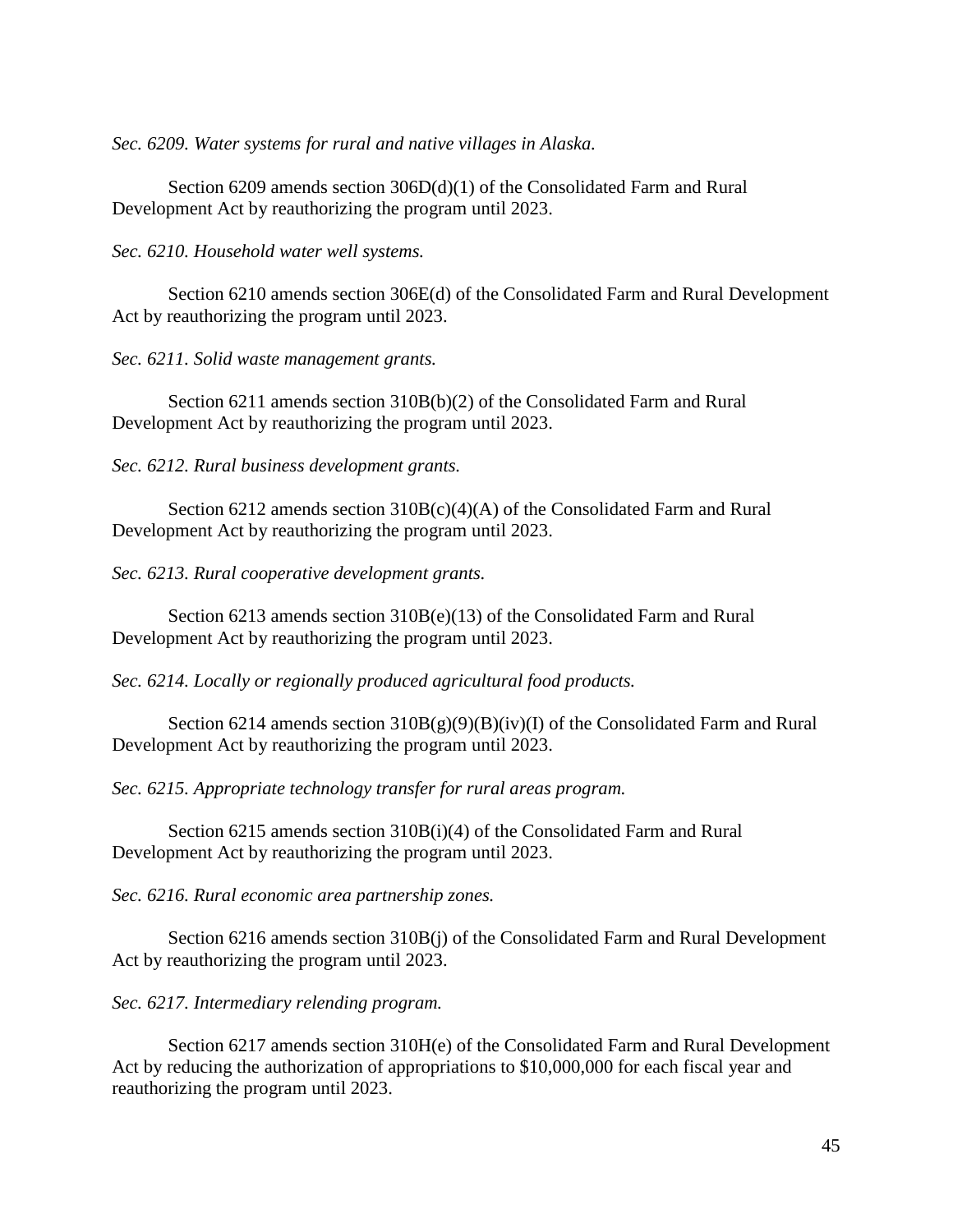*Sec. 6218. Exclusion of prison populations from definition of rural area.*

Section 6217 amends section 343(a)(13) of the Consolidated Farm and Rural Development Act by excluding incarcerated prison populations from inclusion in the determination of whether an area is "rural" or a "rural area."

*Sec. 6219. National Rural Development Partnership.*

Section 6219 amends section 378 of the Consolidated Farm and Rural Development Act by reauthorizing the program until 2023.

*Sec. 6220. Grants for NOAA weather radio transmitters.*

Section 6220 amends section 379B(d) of the Consolidated Farm and Rural Development Act by reauthorizing the program until 2023.

*Sec. 6221. Rural microentrepreneur assistance program.*

Section 6221 amends section 379E(d) of the Consolidated Farm and Rural Development Act by reducing the authorization of appropriations to \$4,000,000 for each fiscal year reauthorizing the program until 2023.

*Sec. 6222. Health care services.*

Section 6222 amends section 379G(e) of the Consolidated Farm and Rural Development Act by reauthorizing the program until 2023.

*Sec. 6223. Delta Regional Authority.*

Section 6223 amends section 382M(a) of the Consolidated Farm and Rural Development Act by reducing the authorization of appropriation to \$12,000,000 per fiscal year and reauthorizing the program until 2023.

*Sec. 6224. Northern Great Plains Regional Authority.*

Section 6224 amends section 383N(a) of the Consolidated Farm and Rural Development Act by reducing the authorization of appropriation to \$2,000,000 for each fiscal year and reauthorizing the program until 2023.

*Sec. 6225. Rural business investment program.*

Section 6225 amends section 384S of the Consolidated Farm and Rural Development Act by reauthorizing the program until 2023.

SUBTITLE D—RURAL ELECTRIFICATION ACT OF 1936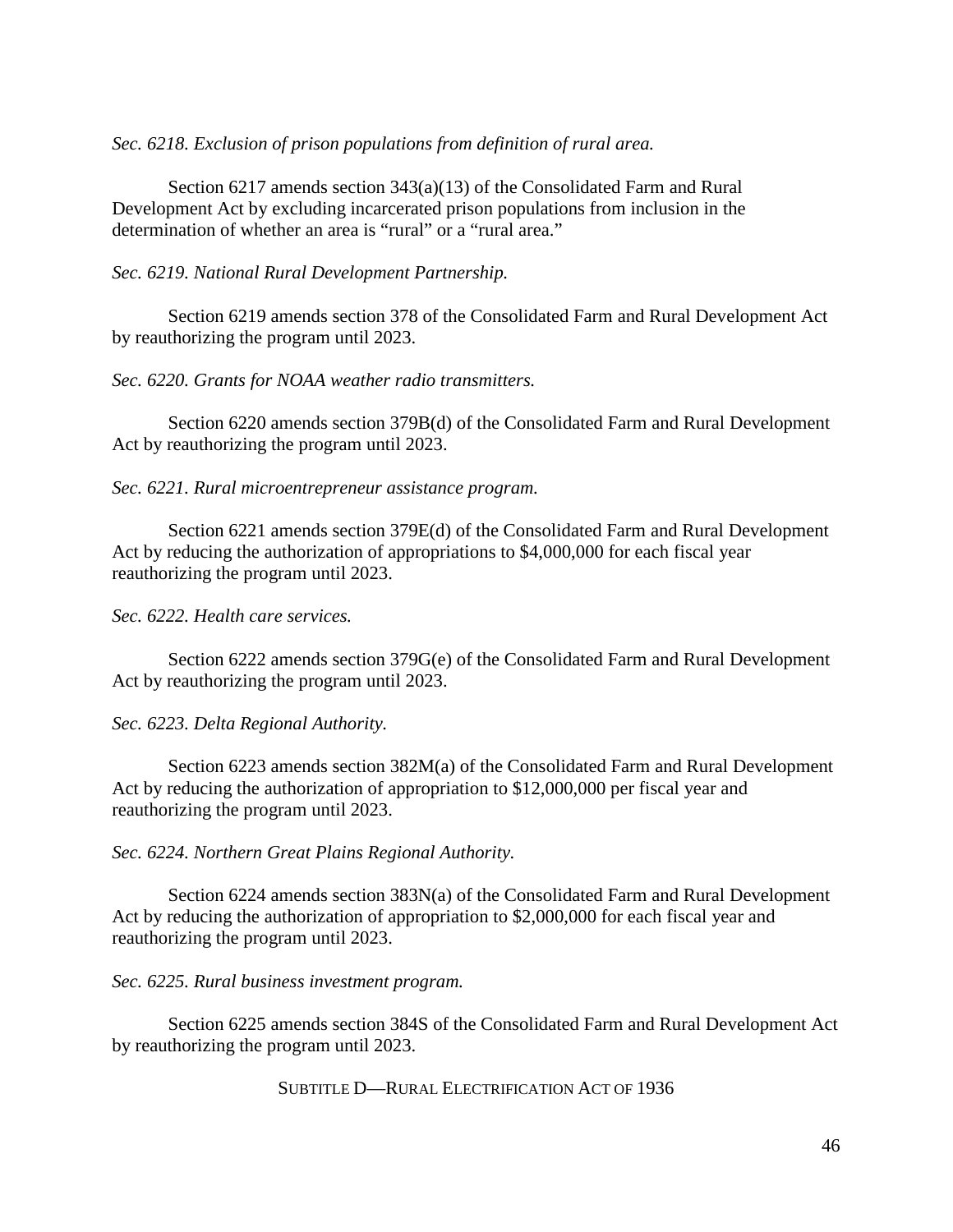*Sec. 6301. Guarantees for bonds and notes issued for electrification or telephone purposes.*

Section 6301 amends section 313A(f) of the Rural Electrification Act of 1936 by reauthorizing the program through 2023.

*Sec. 6302. Expansion of 911 access.*

Section 6302 amends section 315(d) of the Rural Electrification Act of 1936 by reauthorizing the program through 2023.

### *Sec. 6303. Improvements to the guaranteed underwriter program.*

Section 6303 amends section 313A of the Rural Electrification Act of 1936 by striking the requirement that loans be made solely for the purpose of electrification or telephone purpose under the Act, and requiring instead that utility infrastructure loans be made to eligible borrowers (electric cooperatives). In addition, section 313A is amended to include terms that provide flexibility for the borrower.

### *Sec. 6304. Extension of the rural economic development loan and grant program.*

Section 6304 amends the Rural Electrification Act of 1936 to create a new section 313B, and to consolidate the statutory description of the Rural Economic Development Loan and Grant Program in that section. Finally, this section reauthorizes the program through 2023.

SUBTITLE E—FARM SECURITY AND RURAL INVESTMENT ACT OF 2002

## *Sec. 6401. Rural energy savings program.*

Section 6401 amends section 6407 of the Farm Security and Rural Investment Act of 2002 by directing the Secretary not to include any other debt incurred in the calculation of a borrower's debt equity ratio for eligibility purposes, increasing the interest rate cap, and directing the Secretary to submit a study to authorizing committees on program administration. The section reauthorizes the program through 2023.

## *Sec. 6402. Biobased markets program.*

Section 6402 amends section 9002(i) of the Farm Security and Rural Investment Act of 2002 by authorizing appropriations of \$2,000,000 per fiscal year and reauthorizing the program through 2023. Additionally, the section prohibits other federal agencies from placing limitations on procurement of wood products.

*Sec. 6403. Biorefinery, renewable, chemical, and biobased product manufacturing assistance.*

Section 6403 amends section 9003 of the Farm Security and Rural Investment Act of 2002 by expanding eligibility of eligible projects. The section authorizes appropriations of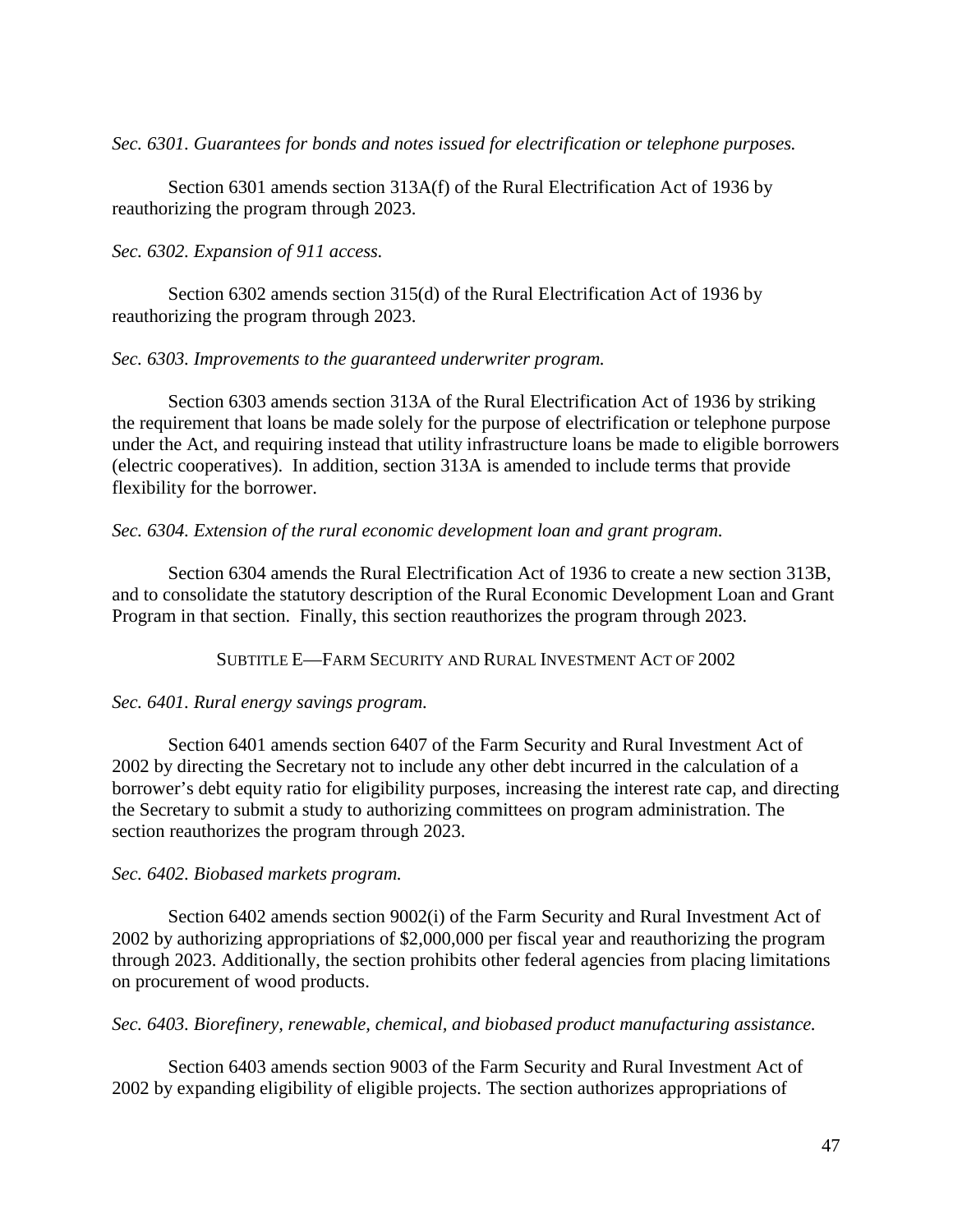\$75,000,000 per fiscal year and reauthorizing the program through 2023.

# *Sec. 6404. Repowering assistance program.*

Section 6404 amends section 9004 of the Farm Security and Rural Investment Act of 2002 by limiting payments to an eligible commodity. The section authorizes appropriations of \$10,000,000 per fiscal year and reauthorizing the program through 2023.

# *Sec. 6405. Bioenergy program for advanced biofuels.*

Section 6405 amends section 9005(g) of the Farm Security and Rural Investment Act of 2002 by authorizing appropriations of \$50,000,000 per fiscal year and reauthorizing the program through 2023.

# *Sec. 6406. Biodiesel fuel education program.*

Section 6406 amends section 9006(d) of the Farm Security and Rural Investment Act of 2002 by authorizing appropriations of \$2,000,000 per fiscal year and reauthorizing the program through 2023.

# *Sec. 6407. Rural Energy for America Program.*

Section 6407 amends section 9007(g) of the Farm Security and Rural Investment Act of 2002 by authorizing appropriations of \$45,000,000 per fiscal year and reauthorizing the program through 2023.

*Sec. 6408. Rural Energy Self-Sufficiency Initiative.*

Section 6408 repeals section 9009 of the Farm Security and Rural Investment Act of 2002.

## *Sec. 6409. Feedstock flexibility.*

Section 6409 amends section 9010(b) of the Farm Security and Rural Investment Act of 2002 by reauthorizing the program through 2023.

*Sec. 6410. Biomass Crop Assistance Program.*

Section 6410 amends section 9011(f) of the Farm Security and Rural Investment Act of 2002 by authorizing appropriations of \$25,000,000 per fiscal year and reauthorizing the program through 2023.

# SUBTITLE F—MISCELLANEOUS

*Sec. 6501. Value-added agricultural product market development grants.*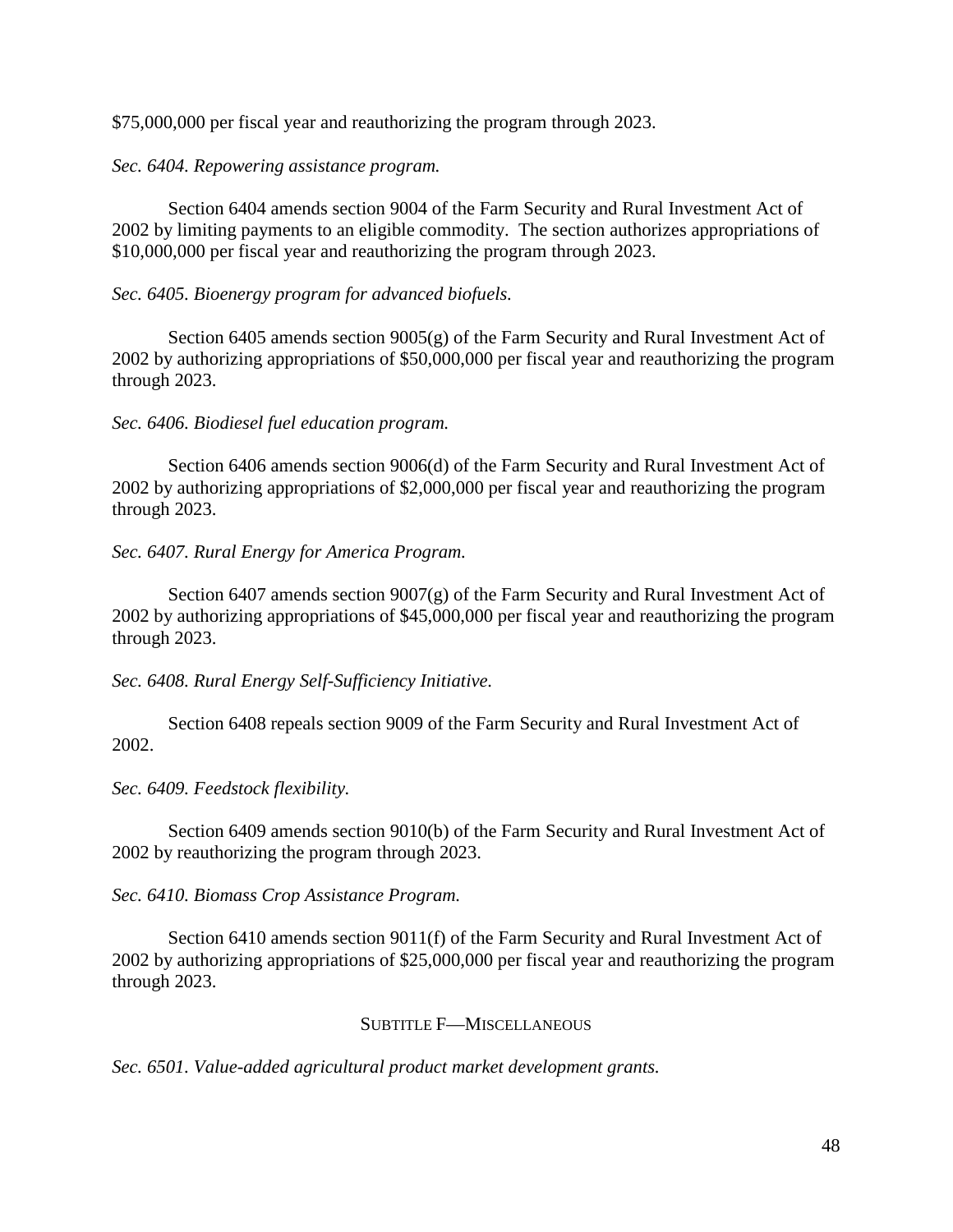Section 6501 amends section 231(b)(7) of the Agriculture Risk Protection Act of 2000 by increasing the authorization of appropriations to \$50,000,000 per fiscal year and reauthorizing the program through 2023.

*Sec. 6502. Agriculture innovation center demonstration program.*

Section 6502 amends section 6402(i) of the Farm Security and Rural Investment Act of 2002 by reauthorizing the program through 2023.

*Sec. 6503. Regional economic and infrastructure development commissions.*

Section 6503 amends section 15751(a) of title 40, United States Code, by reauthorizing the commissions through 2023.

*Sec. 6504. Definition of rural area for purposes of the Housing Act of 1949.*

Section 6504 amends section 520 of the Housing Act of 1949 to update the census years for the purposes of defining "rural" and "rural area".

## SUBTITLE G—PROGRAM REPEALS

*Sec. 6601. Elimination of unfunded programs.*

Section 6601(a) repeals sections 306(a)(23), 310B(f), 379, 379A, 379C, 379D, 379F, and Subtitle I of the Consolidated Farm and Rural Development Act and makes conforming amendments.

Section 6601(b) repeals sections 314 and 602 of the Rural Electrification Act of 1936 and makes conforming amendments.

*Sec. 6602. Repeal of Rural Telephone Bank.*

Section 6602 repeals Title IV of the Rural Electrification Act of 1936 and makes conforming amendments.

*Sec. 6603. Amendments to LOCAL TV Act.*

Section 6603 amends the Launching Our Communities' Access to Local Television Act of 2000 by retitling it and repealing section 1001, 1002, 1003, 1004, 1005, 1006, 1007, 1009, 1010, 1011, and 1012.

#### SUBTITLE H—TECHNICAL CORRECTIONS

*Sec. 6701. Corrections relating to the Consolidated Farm and Rural Development Act.*

Section 6701 provides technical corrections to the Consolidated Farm and Rural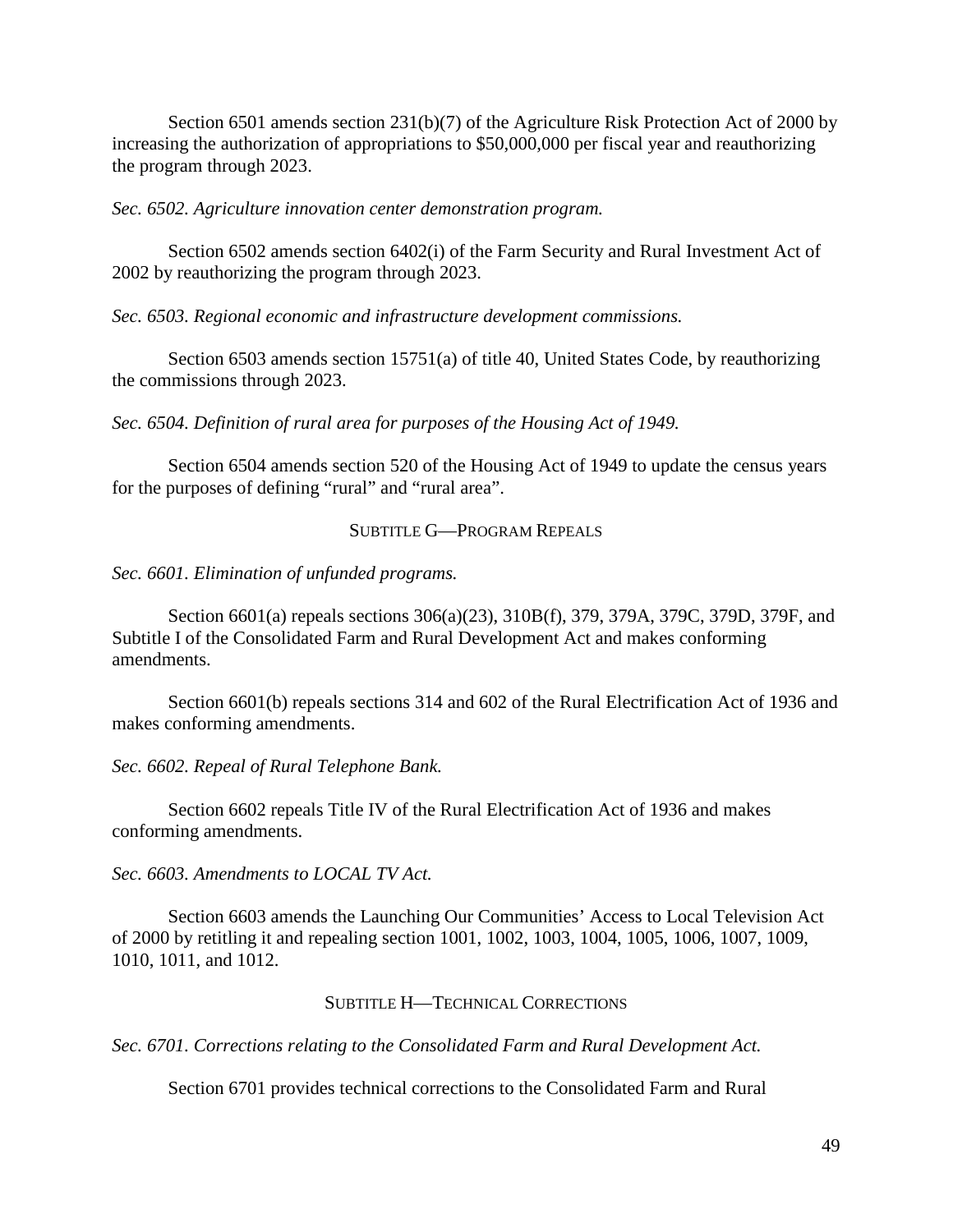Development Act.

*Sec. 6702. Corrections relating to the Rural Electrification Act of 1936.*

Section 6702 provides technical corrections to the Rural Electrification Act of 1936.

### TITLE VII—RESEARCH, EXTENSION, AND RELATED MATTERS

### SUBTITLE A—NATIONAL AGRICULTURAL RESEARCH, EXTENSION, AND TEACHING POLICY ACT OF 1977

#### *Section 7101. International agriculture research.*

Section 7101 amends section 1402 of the National Agricultural Research, Extension, and Teaching Policy Act of 1977 to add scientific collaboration that leverages resources and advances the food and agricultural interests of the United States to the list of purposes of federally supported agricultural research.

#### *Section 7102. Matters related to certain school designations and declarations.*

Subsection (a) of section 7102 amends section 1404(14)(A) of the National Agricultural Research, Extension, and Teaching Policy Act of 1977 to require colleges and universities seeking the Non-Land-Grant College of Agriculture designation to offer a baccalaureate or higher degree in any area of study specified in statute. Subsection (a) also requires the Secretary to establish a process to review each designated institution for compliance.

Subsection (b) of section 7102 amends paragraphs  $(5)(B)$  and  $(10)(C)$  of section 1404 of the National Agricultural Research, Extension, and Teaching Policy Act of 1977 to extend the termination of declaration dates for the definitions of a Cooperating Forestry School and a Hispanic-Serving Institution through fiscal year 2023.

## *Section 7103. National Agricultural Research, Extension, Education, and Economics Advisory Board.*

Section 7103 amends section 1408 of the National Agricultural Research, Extension, and Teaching Policy Act of 1977 to alter the membership categories of the National Agricultural Research, Extension, Education, and Economics Advisory Board, decrease the total number of board members to 15, clarify that the board shall make recommendations to the Secretary, and to include AFRI priority areas in its priority development process.

#### *Section 7104. Specialty crop committee.*

Section 7104 amends section  $1408A(a)(2)$  of the National Agricultural Research, Extension, and Teaching Policy Act of 1977 to extend the termination date of the specialty crop committee of the National Agricultural Research, Extension, Education, and Economics Advisory Board through fiscal year 2023 and to increase the number of members of the Citrus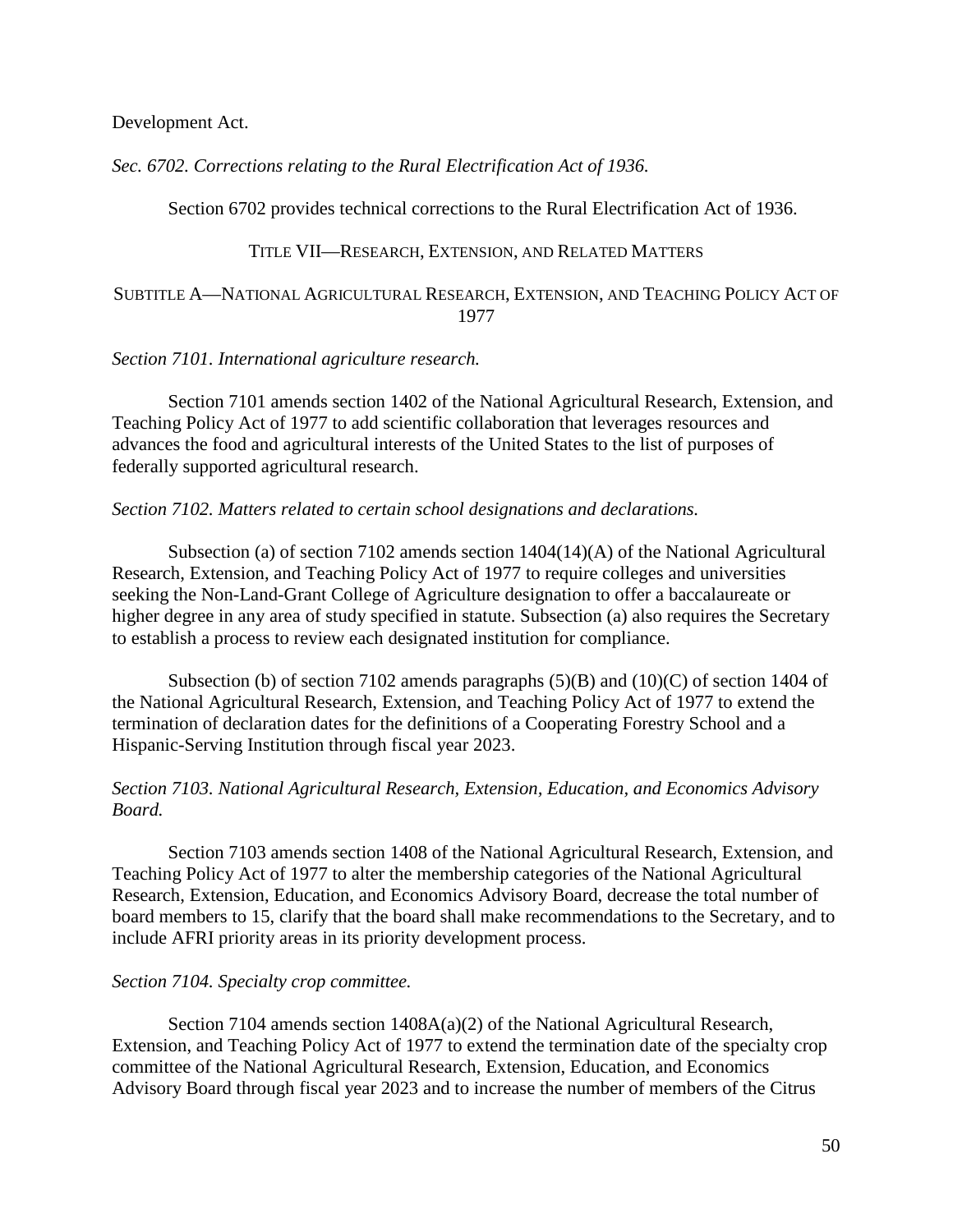Disease Subcommittee to 11 by adding two seats for members representing California or Arizona.

### *Section 7105. Renewable energy committee discontinued.*

Section 7105 strikes section 1408B of the National Agricultural Research, Extension, and Teaching Policy Act of 1977 to discontinue the renewable energy committee of the National Agricultural Research, Extension, Education, and Economics Advisory Board.

### *Section 7106. Report on allocations and matching funds for 1890 institutions.*

Section 7106 directs the Secretary to submit an annual report noting the allocations of Federal funds made to, and matching funds received by, 1890 institutions receiving funding pursuant to sections 1444 and 1445 of the National Agricultural Research, Extension, and Teaching Policy Act of 1977.

### *Section 7107. Grants and fellowships for food and agriculture sciences education.*

Section 7107 amends section 1417(m)(2) of the National Agricultural Research, Extension, and Teaching Policy Act of 1977 to reauthorize appropriations for grants and fellowships for food and agriculture sciences education through fiscal year 2023.

### *Section 7108. Agricultural and food policy research centers.*

Section 7108 amends section 1419A(e) of the National Agricultural Research, Extension, and Teaching Policy Act of 1977 to reauthorize appropriations for agricultural and food policy research centers through fiscal year 2023.

# *Section 7109. Education grants to Alaska Native serving institutions and Native Hawaiian serving institutions.*

Section 7109 amends section 1419B of the National Agricultural Research, Extension, and Teaching Policy Act of 1977 to reauthorize appropriations for education grants to Alaska native serving institutions and native Hawaiian serving institutions through fiscal year 2023.

*Section 7110. Repeal of nutrition education program.*

Section 7110 strikes section 1425 of the National Agricultural Research, Extension, and Teaching Policy Act of 1977 to discontinue the nutrition education program.

## *Section 7111. Continuing animal health and disease research programs.*

Section 7111 amends section 1433(c)(1) of the National Agricultural Research, Extension, and Teaching Policy Act of 1977 to reauthorize appropriations for continuing animal health and disease research programs through fiscal year 2023.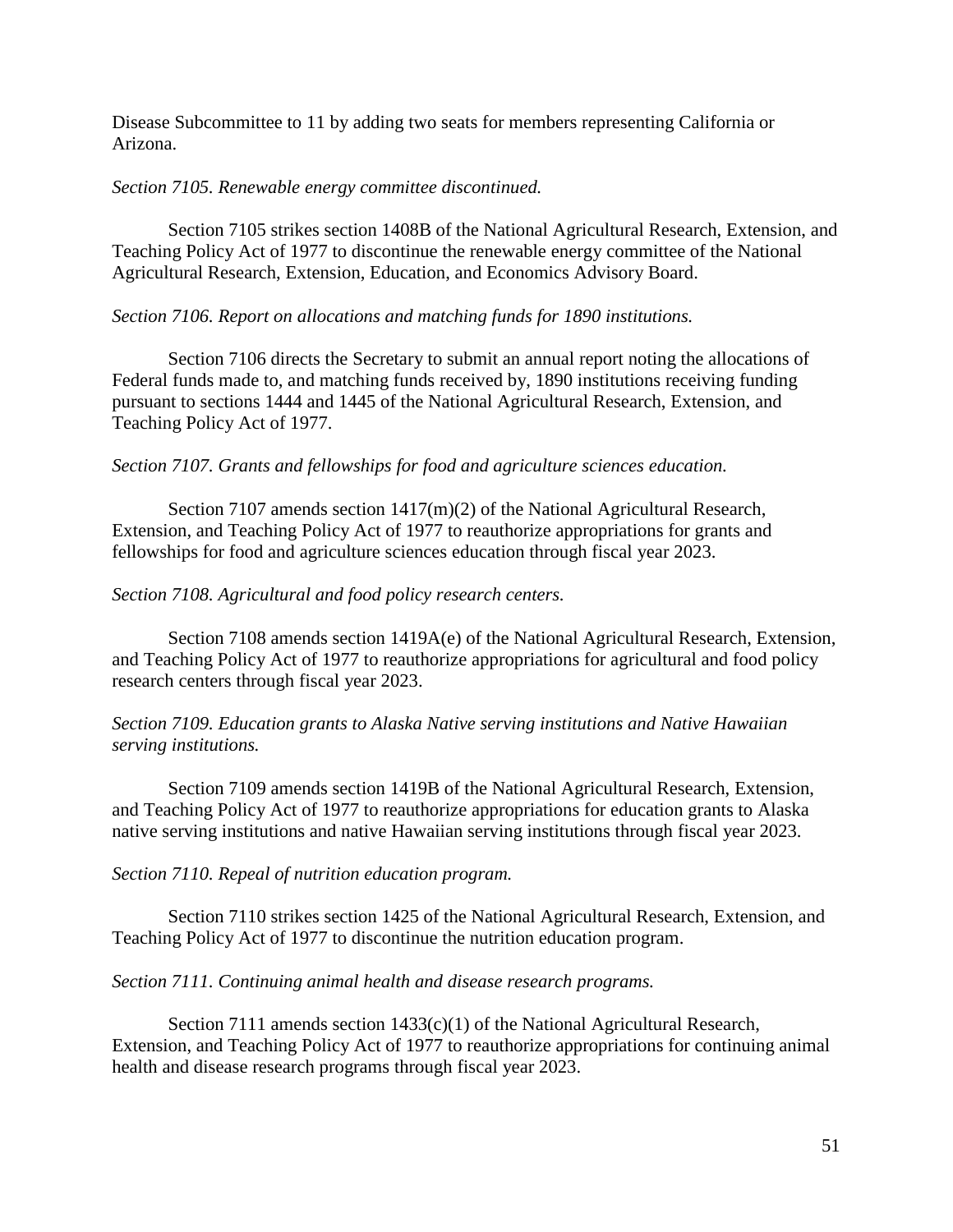*Section 7112. Extension carryover at 1890 land-grant colleges, including Tuskegee University.*

Section 7112 amends section 1444(a) of the National Agricultural Research, Extension, and Teaching Policy Act of 1977 to remove the carryover limitation for extension at 1890 landgrant institutions.

# *Section 7113. Scholarships for students at 1890 institutions.*

Section 7113 amends subtitle G of the National Agricultural Research, Extension, and Teaching Policy Act of 1977 by adding section 1446 to direct the Secretary to establish and carry out a grant program to 1890 land-grant institutions for purposes of awarding scholarships. \$19,000,000 is authorized to be appropriated for each fiscal year 2019 through 2023. Each grant made shall be in the amount of \$1,000,000.

# *Section 7114. Grants to upgrade agricultural and food sciences facilities at 1890 land-grant colleges, including Tuskegee University.*

Section 7114 amends section 1447(b) of the National Agricultural Research, Extension, and Teaching Policy Act of 1977 to reauthorize appropriations for grants to upgrade agricultural and food sciences facilities at 1890 land-grant institutions through fiscal year 2023.

# *Section 7115. Grants to upgrade agriculture and food sciences facilities and equipment at insular area land-grant institutions.*

Section 7115 amends section 1447B(d) of the National Agricultural Research, Extension, and Teaching Policy Act of 1977 to reauthorize appropriations for grants to upgrade agriculture and food sciences facilities and equipment at insular area land-grant institutions through fiscal year 2023.

# *Section 7116. Hispanic-serving institutions.*

Section 7116 amends section 1455(c) of the National Agricultural Research, Extension, and Teaching Policy Act of 1977 to reauthorize appropriations for education grants to Hispanicserving institutions through fiscal year 2023.

## *Section 7117. Land-grant designation.*

Section 7117 amends subtitle C of the National Agricultural Research, Extension, and Teaching Policy Act of 1977 by adding new section 1419C to prevent additional entities from being designated as eligible to receive capacity program or grant funding.

## *Section 7118. Competitive grants for international agricultural science and education programs.*

Section 7118 amends section  $1459A(c)(2)$  of the National Agricultural Research, Extension, and Teaching Policy Act of 1977 to reauthorize appropriations for competitive grants for international agricultural science and education programs through fiscal year 2023.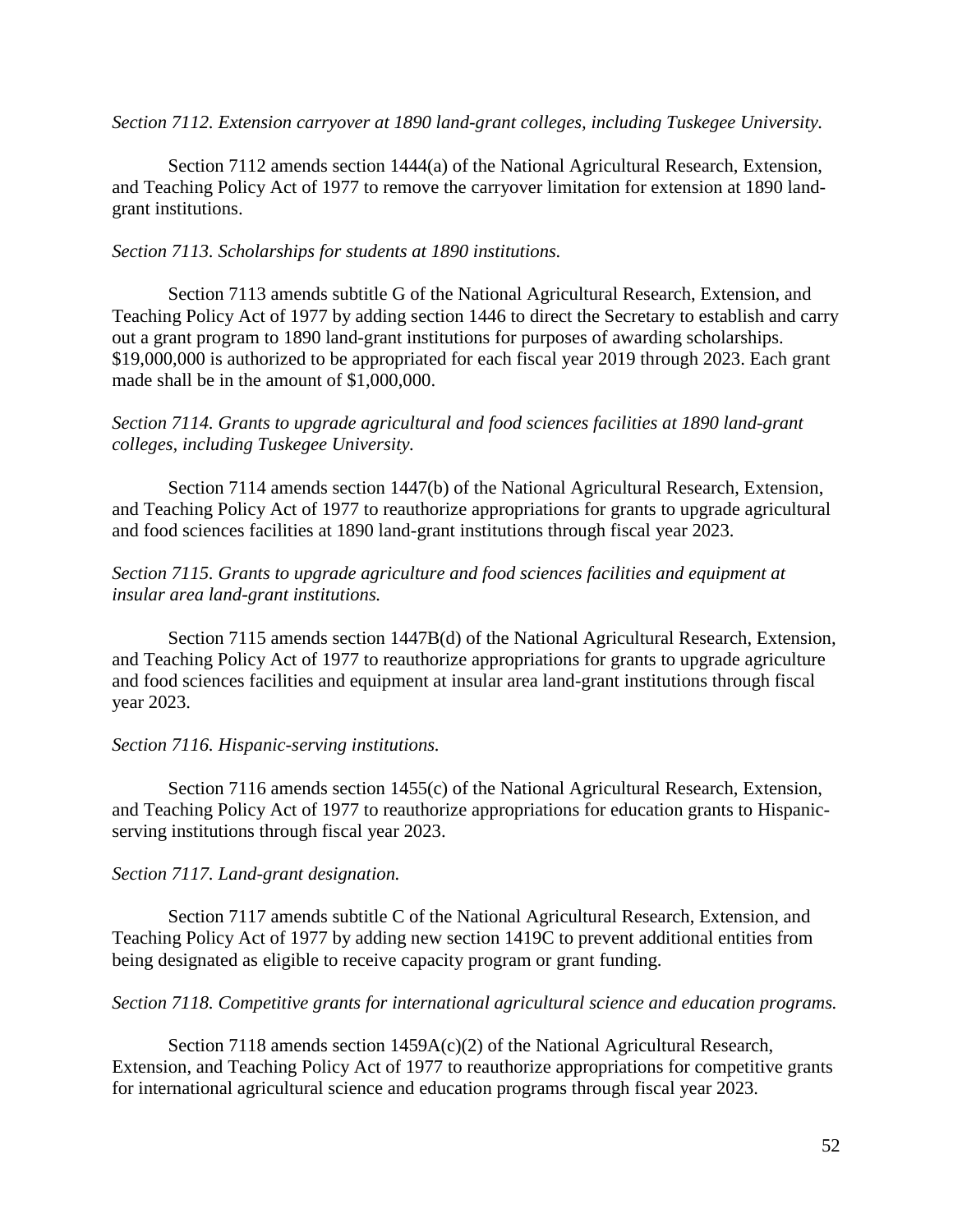# *Section 7119. Limitation on indirect costs for agricultural research, education, and extension programs.*

Section 7119 amends section 1462 of the National Agricultural Research, Extension, and Teaching Policy Act of 1977 to increase the limitation of indirect costs for agricultural research, education, and extension programs to 30 percent, and clarify that the limitation shall apply to both the initial grant award and any subgrant, so that the total of all indirect costs charged against the total of Federal funds provided under the initial grant award does not exceed such limitation.

## *Section 7120. Research equipment grants.*

Section 7120 amends the National Agricultural Research, Extension, and Teaching Policy Act of 1977 by adding section 1462A to authorize appropriations for research equipment grants for fiscal years 2019 through 2023.

### *Section 7121. University research.*

Section 7121 amends section 1463 of the National Agricultural Research, Extension, and Teaching Policy Act of 1977 to reauthorize appropriations for various agricultural research programs, including research at State agricultural experiment stations, through fiscal year 2023.

## *Section 7122. Extension service.*

Section 7122 amends section 1464 of the National Agricultural Research, Extension, and Teaching Policy Act of 1977 to reauthorize appropriations to carry out USDA extension programs through fiscal year 2023.

## *Section 7123. Supplemental and alternative crops.*

Section 7123 amends section 1473D of the National Agricultural Research, Extension, and Teaching Policy Act of 1977 to reauthorize appropriations for supplemental and alternative crops through fiscal year 2023, to include canola as a supplemental or alternative crop, and to emphasize the importance of supplemental or alternative crops for agronomical rotational purposes and for use as habitat for honey bees and other pollinators.

## *Section 7124. Capacity building grants for NLGCA institutions.*

Section 7124 amends section 1473F(b) of the National Agricultural Research, Extension, and Teaching Policy Act of 1977 to reauthorize appropriations for capacity building grants for Non Land-Grant College of Agriculture institutions through fiscal year 2023.

#### *Section 7125. Aquaculture assistance programs.*

Section 7125 amends section 1477(a)(2) of the National Agricultural Research, Extension, and Teaching Policy Act of 1977 to reauthorize appropriations for aquaculture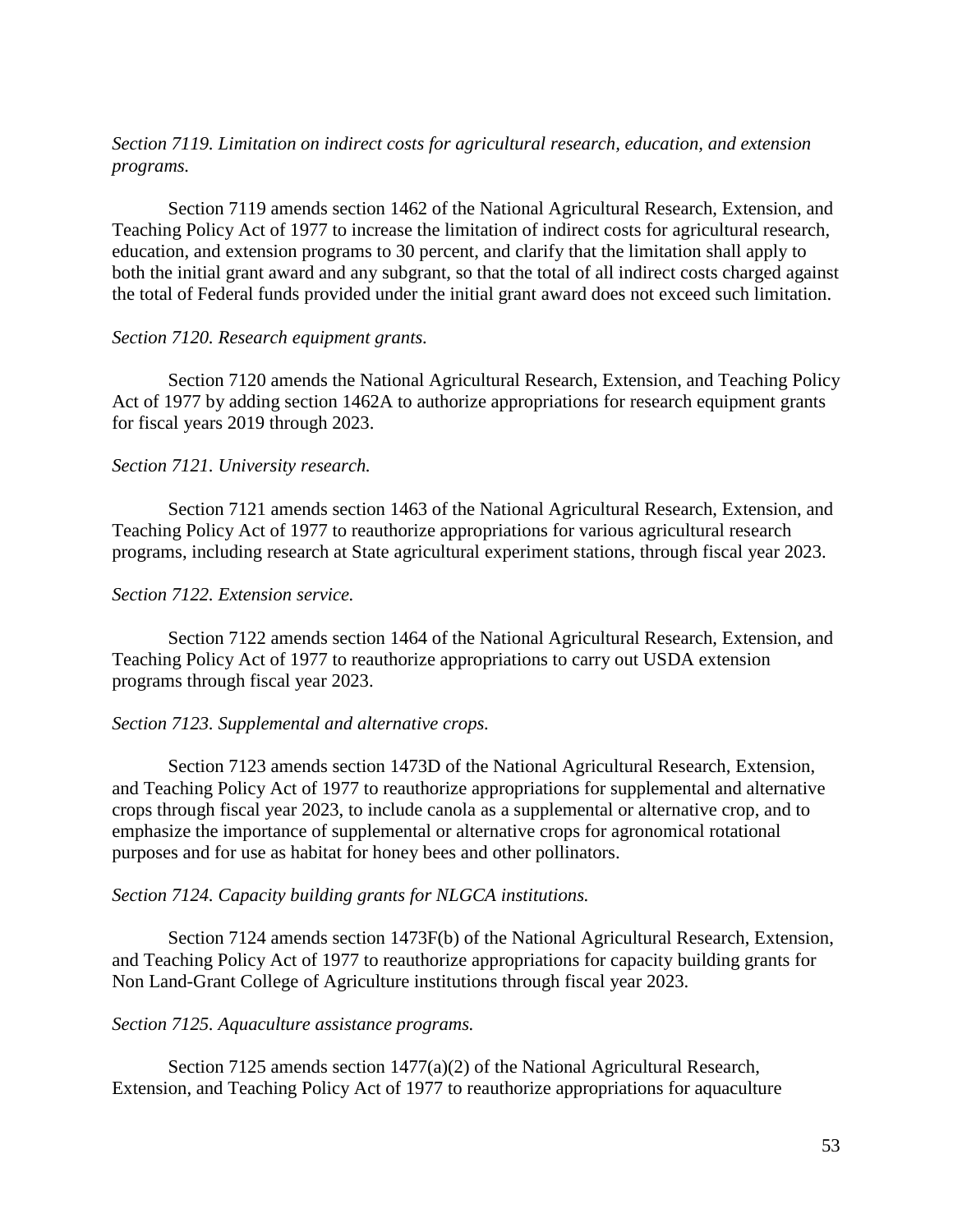assistance programs through fiscal year 2023.

# *Section 7126. Rangeland research programs.*

Section 7126 amends section 1483(a)(2) of the National Agricultural Research, Extension, and Teaching Policy Act of 1977 to reauthorize appropriations for rangeland research programs through fiscal year 2023.

# *Section 7127. Special authorization for biosecurity planning and response.*

Section 7127 amends section 1484 of the National Agricultural Research, Extension, and Teaching Policy Act of 1977 to increase the authorization of appropriations to \$30,000,000 each year through fiscal year 2023, to allow for funds to be used to enter into cooperative agreements in addition to grants, and to add the coordination of tactical science activities to the list of eligible uses of funds.

# *Section 7128. Distance education and resident instruction grants program for insular area institutions of higher education.*

Subsection (a) of section 7128 amends section 1490(f)(2) of the National Agricultural Research, Extension, and Teaching Policy Act of 1977 to reauthorize appropriations for distance education grants for insular areas through fiscal year 2023.

Subsection (b) of section 7128 amends section  $1491(c)(2)$  of the National Agricultural Research, Extension, and Teaching Policy Act of 1977 to reauthorize appropriations for resident instruction grants for insular areas through fiscal year 2023.

## *Section 7129. Removal of matching funds requirement.*

Section 7129 amends section 1492(d) of the National Agricultural Research, Extension, and Teaching Policy Act of 1977 to strike the Competitive, Special, and Facilities Research Grant Act from the list of covered laws subject to the matching requirement.

SUBTITLE B—FOOD, AGRICULTURE, CONSERVATION, AND TRADE ACT, OF 1990

*Section 7201. Best utilization of biological applications.*

Section 7201 amends section 1624 of the Food, Agriculture, Conservation, and Trade Act of 1990 to reauthorize appropriations for best utilization of biological applications through fiscal year 2023.

## *Section 7202. Integrated management systems.*

Section 7202 amends section 1627(d) of the Food, Agriculture, Conservation, and Trade Act of 1990 to reauthorize appropriations for integrated management systems through fiscal year 2023.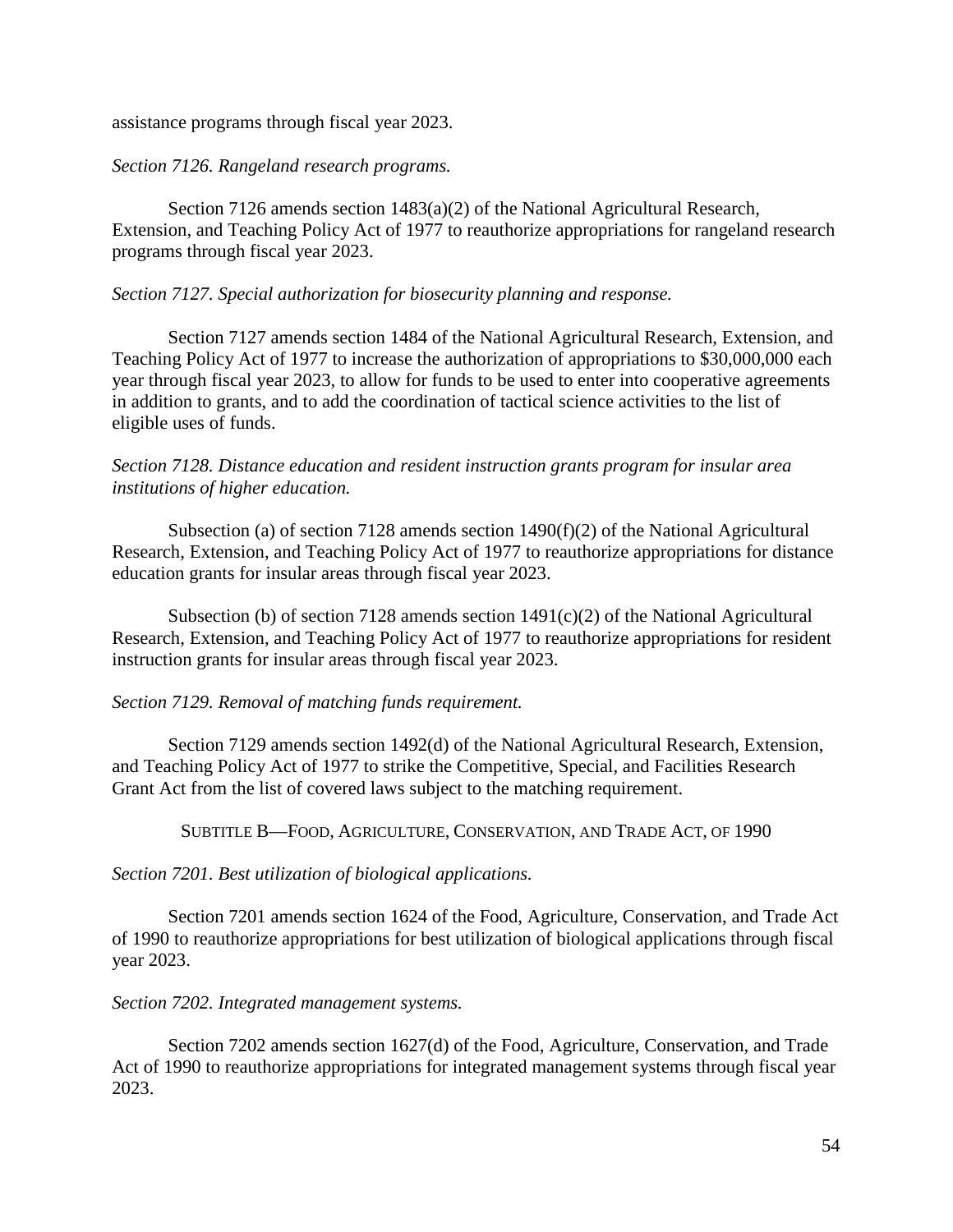### *Section 7203. Sustainable Agriculture Technology Development and Transfer Program.*

Section 7203 amends section 1628(f)(2) of the Food, Agriculture, Conservation, and Trade Act of 1990 to reauthorize appropriations for the Sustainable Agriculture Technology Development and Transfer Program through fiscal year 2023.

### *Section 7204. National Training Program.*

Section 7204 amends section 1629(i) of the Food, Agriculture, Conservation, and Trade Act of 1990 to reauthorize appropriations for a National Training Program in Sustainable Agriculture through fiscal year 2023.

### *Section 7205. National Genetics Resources Program.*

Section 7205 amends section 1635(b)(2) of the Food, Agriculture, Conservation, and Trade Act of 1990 to reauthorize appropriations for the National Genetics Resources Program through fiscal year 2023.

### *Section 7206. National Agricultural Weather Information System.*

Section 7206 amends section 1641(c) of the Food, Agriculture, Conservation, and Trade Act of 1990 to reauthorize appropriations for the National Agricultural Weather Information System through fiscal year 2023.

#### *Section 7207. Agricultural genome to phenome initiative.*

Section 7207 amends section 1671 of the Food, Agriculture, Conservation, and Trade Act of 1990 to change the name to the Agricultural Genome to Phenome Initiative, add phenome related language to the program's goals and duties of the Secretary, and authorize appropriations of \$30,000,000 for fiscal years 2019 through 2023.

#### *Section 7208. High-priority research and extension initiatives.*

Section 7208 amends section 1672 of the Food, Agriculture, Conservation, and Trade Act of 1990 to change the name of the Alfalfa and Forage Research Program to Alfalfa Seed and Alfalfa Forage Systems Research Program and making corresponding changes throughout the program authority; authorize the Macadamia Tree Health Initiative, the National Turfgrass Research Initiative, the Fertilizer Management Initiative, the Cattle Fever Tick Program, and the Laying Hen and Turkey Research Program; and reauthorize appropriations for the Pulse Crop Health Initiative, training coordination for food and agriculture protection, pollinator protection, and listed high-priority research and extension initiatives through fiscal year 2023.

#### *Section 7209. Organic agriculture research and extension initiative.*

Section 7209 amends section 1672B of the Food, Agriculture, Conservation, and Trade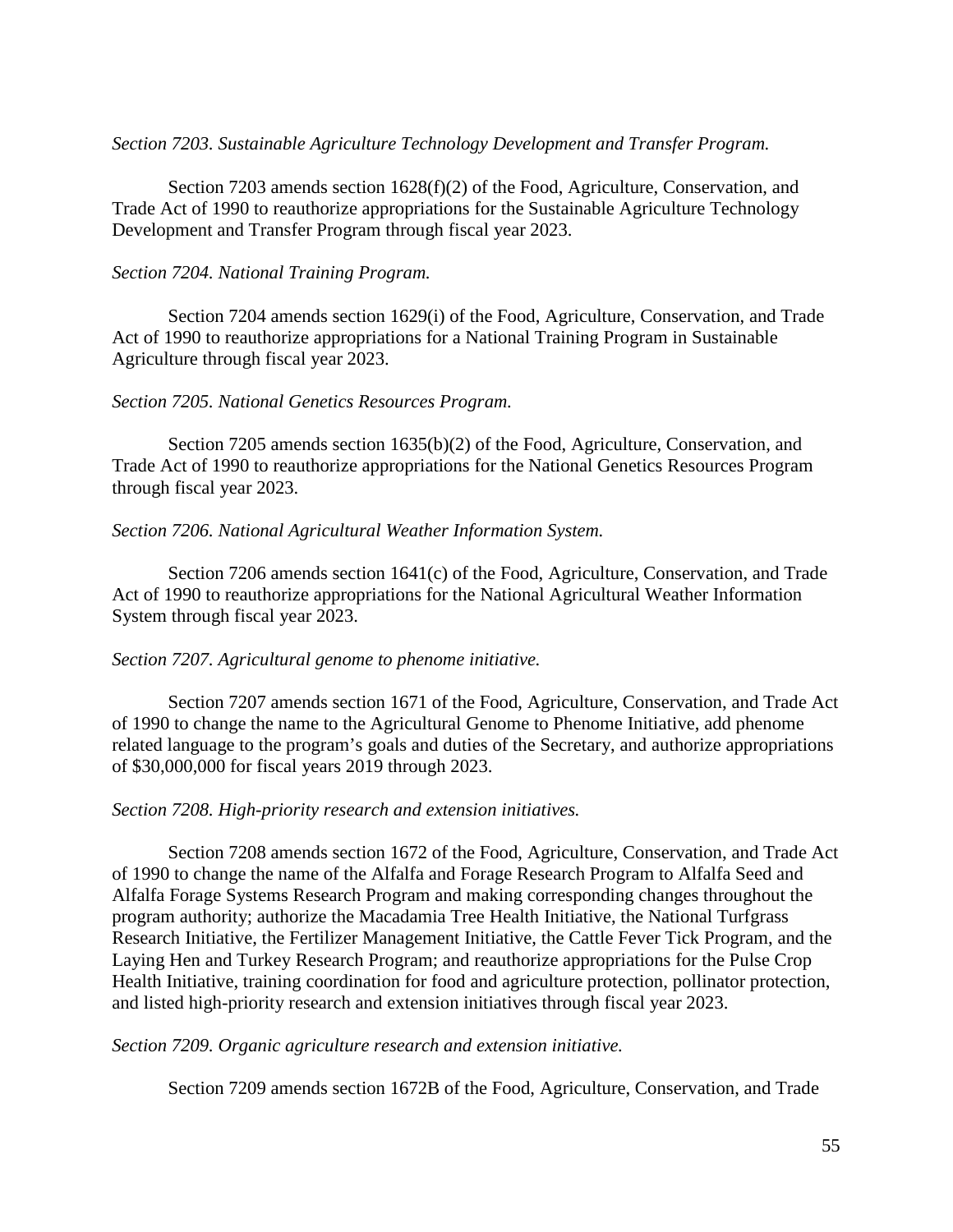Act of 1990 to add "soil health" to the list of program funding priorities, increase the authorization of mandatory funding to \$30,000,000 for fiscal years 2019 through 2023, and reauthorize appropriations through fiscal year 2023.

## *Section 7210. Farm business management.*

Section 7210 amends section 1672D of the Food, Agriculture, Conservation, and Trade Act of 1990 to clarify the purpose of the program and to reauthorize appropriations for farm business management through fiscal year 2023.

*Section 7211. Clarification of veteran eligibility for assistive technology program for farmers with disabilities.*

Section 7211 amends section 1680 of the Food, Agriculture, Conservation, and Trade Act of 1990 to clarify the eligibility of veterans with disabilities for program assistance and to reauthorize appropriations for the program through fiscal year 2023.

*Section 7212. National Rural Information Center Clearinghouse.*

Section 7212 amends section 2381(e) of the Food, Agriculture, Conservation, and Trade Act of 1990 to reauthorize appropriations for the National Rural Information Clearinghouse through fiscal year 2023.

SUBTITLE C—AGRICULTURAL RESEARCH, EXTENSION, AND EDUCATION REFORM ACT OF 1998

*Section 7301. National Food Safety Training, Education, Extension, Outreach, and Technical Assistance Program.*

Section 7301 amends section 405(j) of the Agricultural Research, Extension, and Education Reform Act of 1998 to reauthorize appropriations for the National Food Safety Training, Education, Extension, Outreach, and Technical Assistance Program through fiscal year 2023.

#### *Section 7302. Integrated research, education, and extension competitive grants program.*

Section 7302 amends section 406(e) of the Agricultural Research, Extension, and Education Reform Act of 1998 to reauthorize appropriations for integrated research, education, and extension competitive grants through fiscal year 2023.

## *Section 7303. Support for research regarding diseases of wheat, triticale, and barley caused by Fusarium graminearum or by Tilletia indica.*

Section 7303 amends section 408(e)(2) of the Agricultural Research, Extension, and Education Reform Act of 1998 to reauthorize appropriations for research regarding diseases of wheat, triticale, and barley caused by *Fusarium graminearum* or by *Tilletia indica* through fiscal year 2023.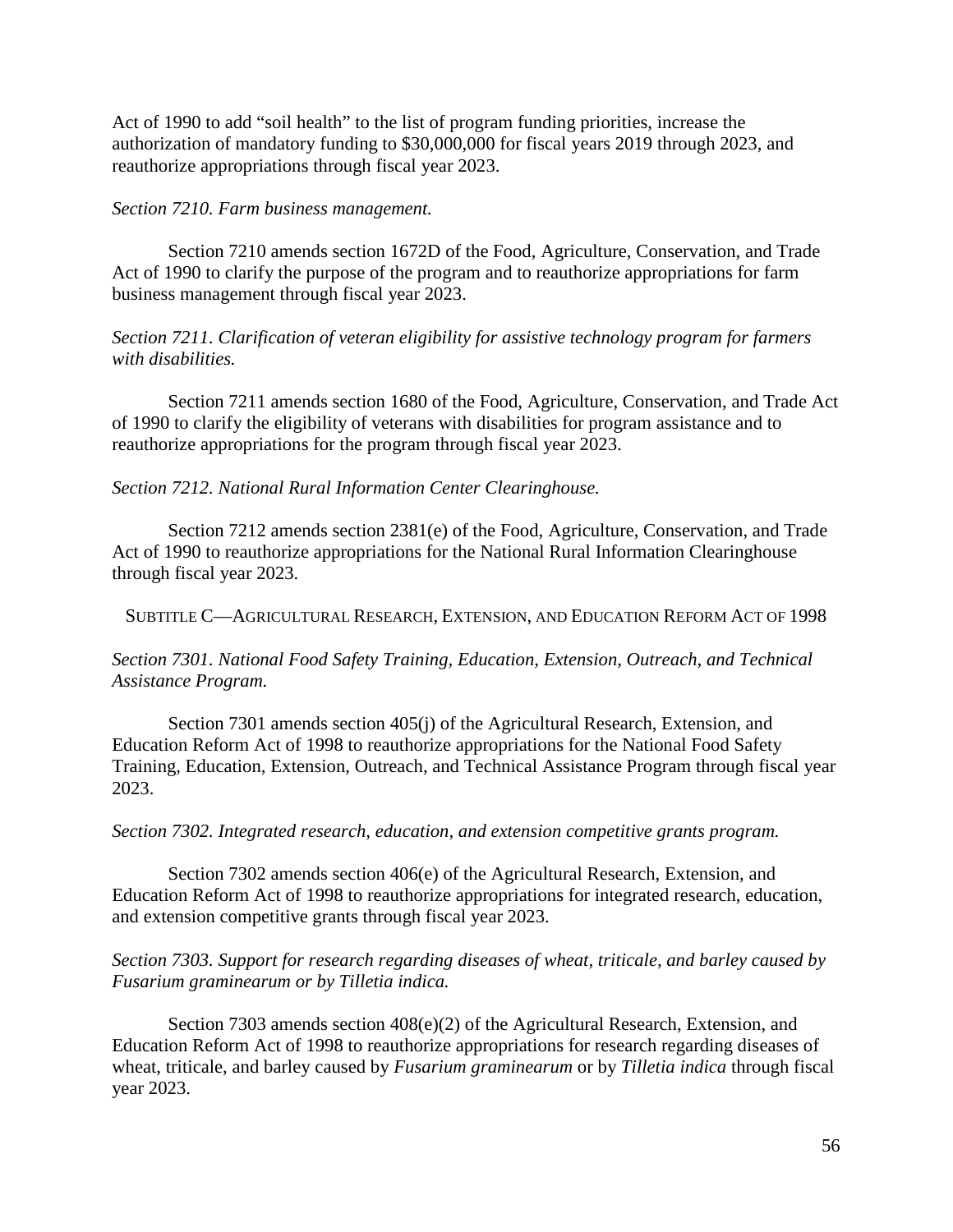#### *Section 7304. Grants for youth organizations.*

Section 7304 amends section  $410(d)(2)$  of the Agricultural Research, Extension, and Education Reform Act of 1998 to reauthorize appropriations for grants for youth organizations section 2023.

## *Section 7305. Specialty Crop Research Initiative.*

Subsection (a) of section 7305 amends section 412(b) of the Agricultural Research, Extension, and Education Reform Act of 1998 to clarify priority language regarding the critical needs of the specialty crop industry.

Subsection (b)(1) of section 7305 amends section 412(j)(5) of the Agricultural Research, Extension, and Education Reform Act of 1998 to reauthorize appropriations for the Emergency Citrus Disease Research and Extension Program through fiscal year 2023.

Subsection (b)(2) of section 7305 amends section  $412(k)(1)(C)$  of the Agricultural Research, Extension, and Education Reform Act of 1998 to extend the reservation of mandatory funding for the Emergency Citrus Disease Research and Extension Program through fiscal year 2023.

Subsection (c) of section 7305 amends section 412(k)(2) of the Agricultural Research, Extension, and Education Reform Act of 1998 to reauthorize appropriations for the Specialty Crop Research Initiative through fiscal year 2023.

#### *Section 7306. Food Animal Residue Avoidance Database Program.*

Section 7306 amends section 604(e) of the Agricultural Research, Extension, and Education Reform Act of 1998 to reauthorize appropriations for the Food Animal Residue Avoidance Database Program through fiscal year 2023.

## *Section 7307. Office of Pest Management Policy.*

Section 7307 amends section 614(f)(2) of the Agricultural Research, Extension, and Education Reform Act of 1998 to reauthorize appropriations for the Office of Pest Management Policy through fiscal year 2023.

## *Section 7308. Forestry products advanced utilization research.*

Section 7308 amends section  $617(f)(1)$  of the Agricultural Research, Extension, and Education Reform Act of 1998 to reauthorize appropriations for forestry products advanced utilization research through fiscal year 2023.

SUBTITLE D—FOOD, CONSERVATION, AND ENERGY ACT OF 2008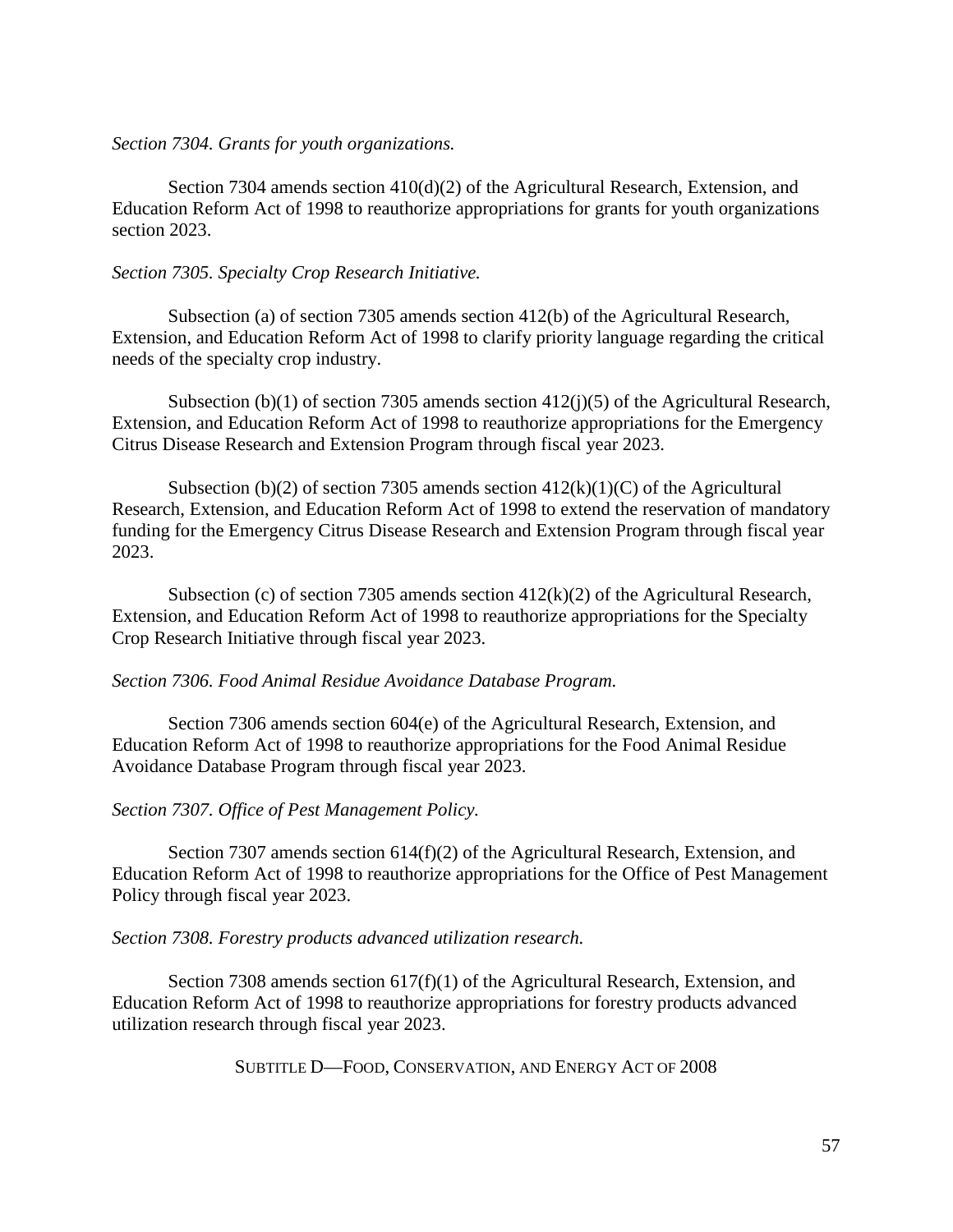#### PART I—AGRICULTURAL SECURITY

#### *Section 7401. Agricultural Biosecurity Communication Center.*

Section 7401 amends section  $14112(c)(2)$  of the Food, Conservation, and Energy Act of 2008 to reauthorize appropriations for the Agricultural Biosecurity Communication Center through fiscal year 2023.

*Section 7402. Assistance to build local capacity in agricultural biosecurity planning, preparation, and response.*

Section 7402 amends section 14113 of the Food, Conservation, and Energy Act of 2008 to reauthorize appropriations for advanced training programs and assessment and response capability in agricultural biosecurity through fiscal year 2023.

*Section 7403. Research and development of agricultural countermeasures.*

Section 7403 amends section 14121(b)(2) of the Food, Conservation, and Energy Act of 2008 to reauthorize appropriations for research and development of agricultural countermeasures through fiscal year 2023.

*Section 7404. Agricultural Biosecurity Grant Program.*

Section 7404 amends section  $14122(e)(2)$  of the Food, Conservation, and Energy Act of 2008 to reauthorize appropriations for the Agricultural Biosecurity Grant Program through fiscal year 2023.

#### PART II—MISCELLANEOUS

*Section 7411. Grazinglands Research Laboratory.*

Section 7411 amends section 7502 of the Food, Conservation, and Energy Act of 2008 to extend the date that the Grazinglands Research Laboratory cannot be declared excess or surplus Federal property through fiscal year 2023.

*Section 7412. National Products Research Program.*

Section 7412 amends section 7525(e) of the Food, Conservation, and Energy Act of 2008 to reauthorize appropriations for the Natural Products Research Program through fiscal year 2023.

*Section 7413. Sun Grant Program.*

Section 7413 amends section 7526(g) of the Food, Conservation, and Energy Act of 2008 to reauthorize appropriations for the Sun Grant Program through fiscal year 2023.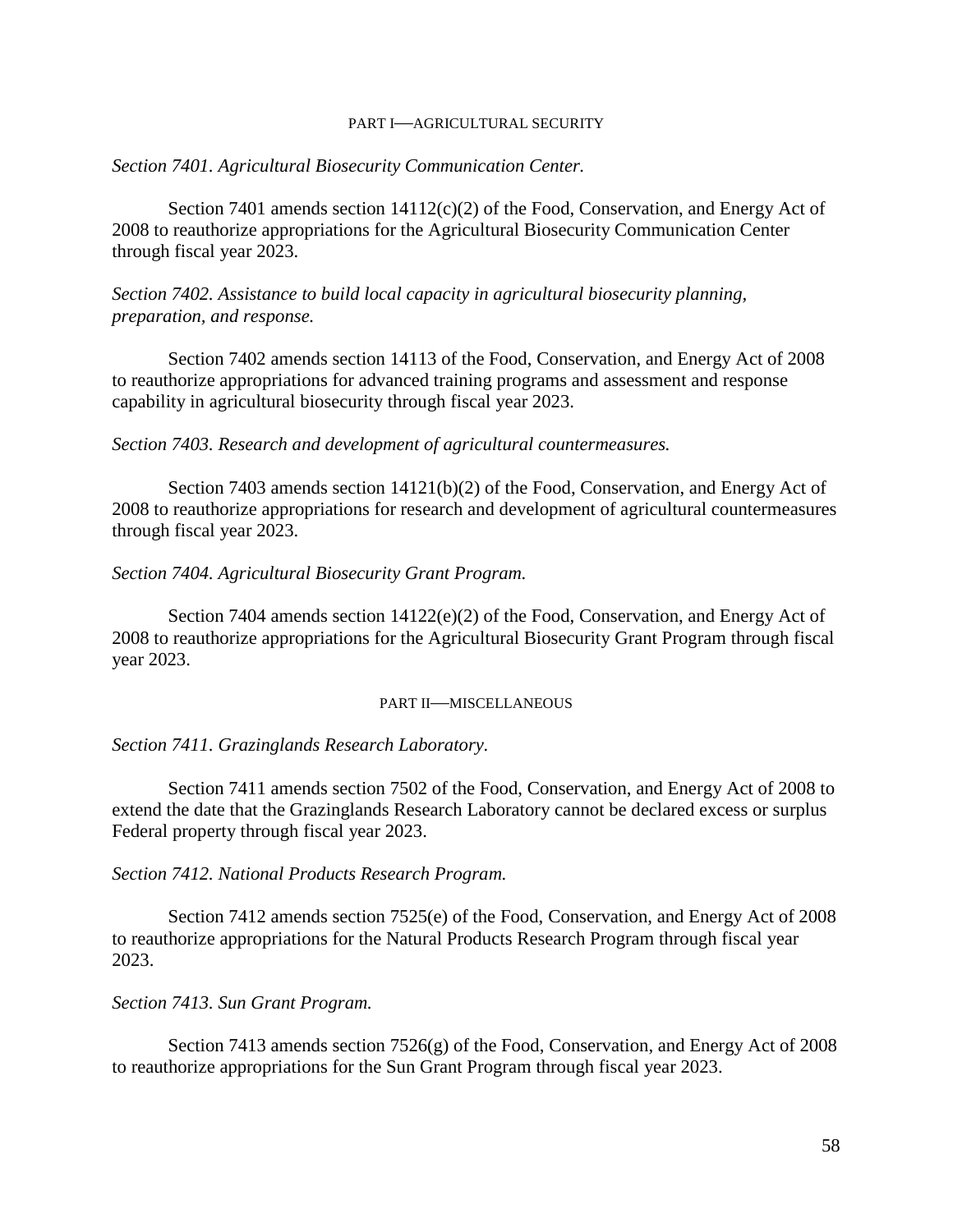#### SUBTITLE E—AMENDMENTS TO OTHER LAWS

#### *Section 7501. Critical Agricultural Materials Act.*

Section 7501 amends section  $16(a)(2)$  of the Critical Agricultural Materials Act to reauthorize appropriations through fiscal year 2023.

#### *Section 7502. Equity in Education Land-Grant Status Act of 1994.*

Subsection (a) of section 7502 amends section 532 of the Equity in Education Land-Grant Status Act of 1994 to update the list of 1994 institutions.

Subsection (b) of section 7502 amends section 533(b) of the Equity in Education Land-Grant Status Act of 1994 to reauthorize appropriations for the endowment for 1994 institutions through fiscal year 2023.

Subsection (c) of section 7502 amends section 535 of the Equity in Education Land-Grant Status Act of 1994 to reauthorize appropriations for 1994 institutional capacity building grants through fiscal year 2023.

Subsection (d) of section 7502 amends section 536(c) of the Equity in Education Land-Grant Status Act of 1994 to reauthorize research grants for 1994 institutions through fiscal year 2023.

#### *Section 7503. Research Facilities Act.*

Subsection (a) of section 7503 amends sections  $2(1)$  and  $3(c)(2)(D)$  of the Research Facilities Act to clarify program eligibility.

Subsection (b) of section 7503 amends section  $3(c)(2)(D)$  of the Research Facilities Act to include maintenance costs within the criteria for submitted proposals.

Subsection (c) of section 7503 adds section 4 to the Research Facilities Act to direct the Secretary to establish a competitive grant program to assist in construction and maintenance of agricultural research facilities.

Subsection (d) of section 7503 amends section 6 of the Research Facilities Act to reauthorize appropriations through fiscal year 2023 and impose project funding limitations.

#### *Section 7504. Competitive, Special, and Facilities Research Grant Act.*

Section 7504 amends subsection (b) of section 2 of the Competitive, Special, and Facilities Research Grant Act to update priority areas to include soil health, automation and mechanization for labor intensive tasks in the production and distribution of crops, bridges to farm entry for young, beginning, socially disadvantaged, veteran, and immigrant farmers and ranchers; make conforming amendments necessary due to the removal of the Competitive,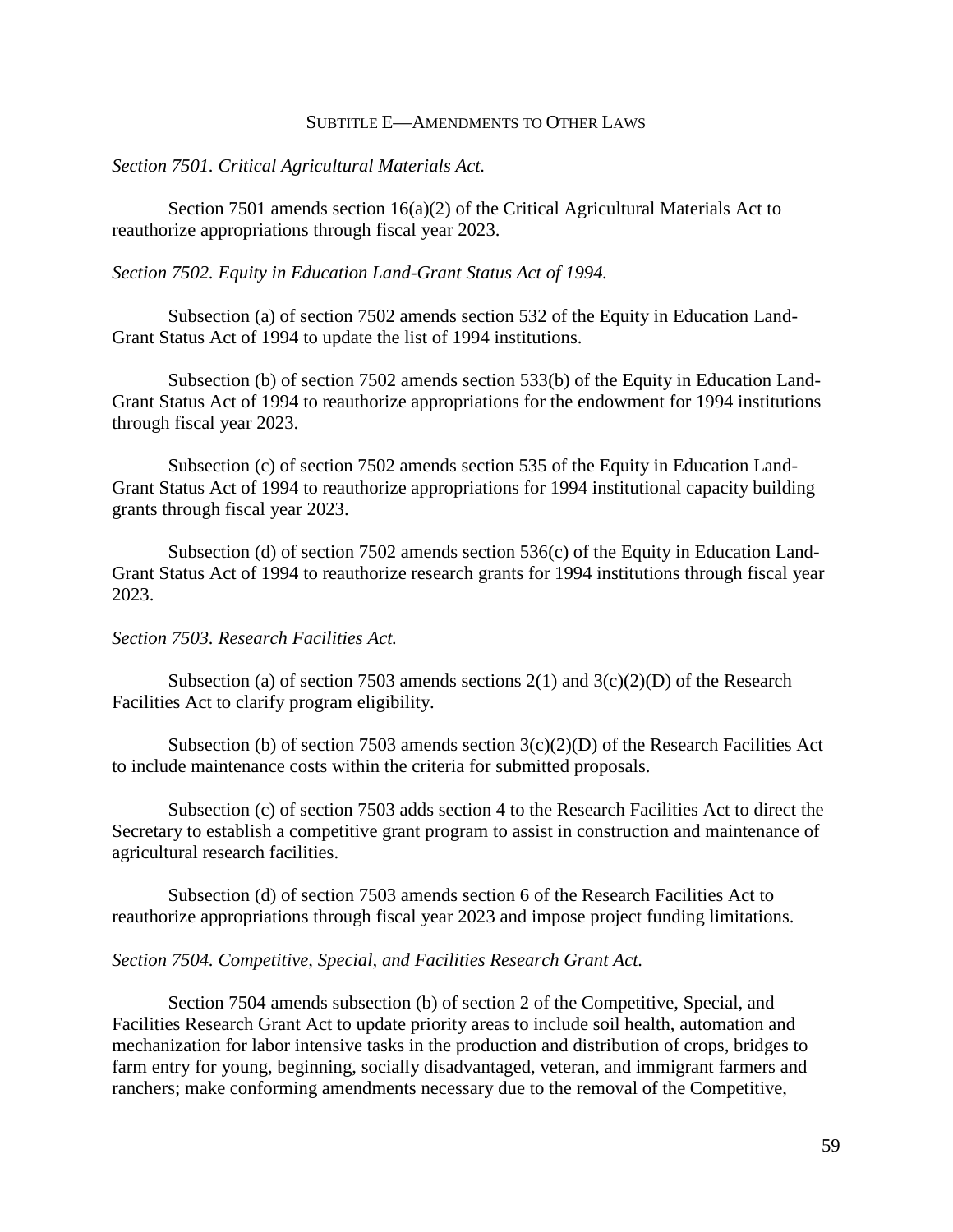Special, and Facilities Research Grant Act from the list of covered laws subject to matching requirements under section 1492 of the National Agricultural Research, Extension, and Teaching Policy Act of 1977; reauthorize appropriations for the Agriculture and Food Research Initiative through fiscal year 2023, and increase the amount the Secretary may retain for administrative costs to 5 percent.

#### *Section 7505. Renewable Resources Extension Act of 1978.*

Subsection (a) of section 7505 amends section 6 of the Renewable Resources Extension Act of 1978 to reauthorize appropriations through fiscal year 2023.

Subsection (b) of section 7505 amends section 8 of the Renewable Resources Extension Act of 1978 to extend the termination date through fiscal year 2023.

#### *Section 7506. National Aquaculture Act of 1980.*

Section 7506 amends section 10 of the National Aquaculture Act of 1980 to reauthorize appropriations through fiscal year 2023.

#### *Section 7507. Beginning Farmer and Rancher Development Program.*

Section 7507 amends section 7405 of the Farm Security and Rural Investment Act of 2002 to authorize the Secretary to enter into cooperative agreements, make structural changes to the authorization, add various priority areas, reauthorize mandatory funding of \$20 million each fiscal year through 2023, and reauthorize appropriations through fiscal year 2023.

#### *Section 7508. Federal agriculture research facilities.*

Section 7508 amends section 1431 of the National Agricultural Research, Extension, and Teaching Policy Act Amendments of 1985 to reauthorize appropriations for federal agriculture research facilities through fiscal year 2023.

#### *Section 7509. Biomass research and development.*

Section 7509 amends section 9008(h) of the Farm Security and Rural Investment Act of 2002 to reauthorize appropriations for biomass research and development through fiscal year 2023.

#### SUBTITLE F—OTHER MATTERS

#### *Section 7601. Enhanced use lease authority pilot program.*

Subsection (a) of section 7601 amends section 308(a) of the Department of Agriculture Reorganization Act of 1994 to strike "pilot" from the program's title and from an additional program reference.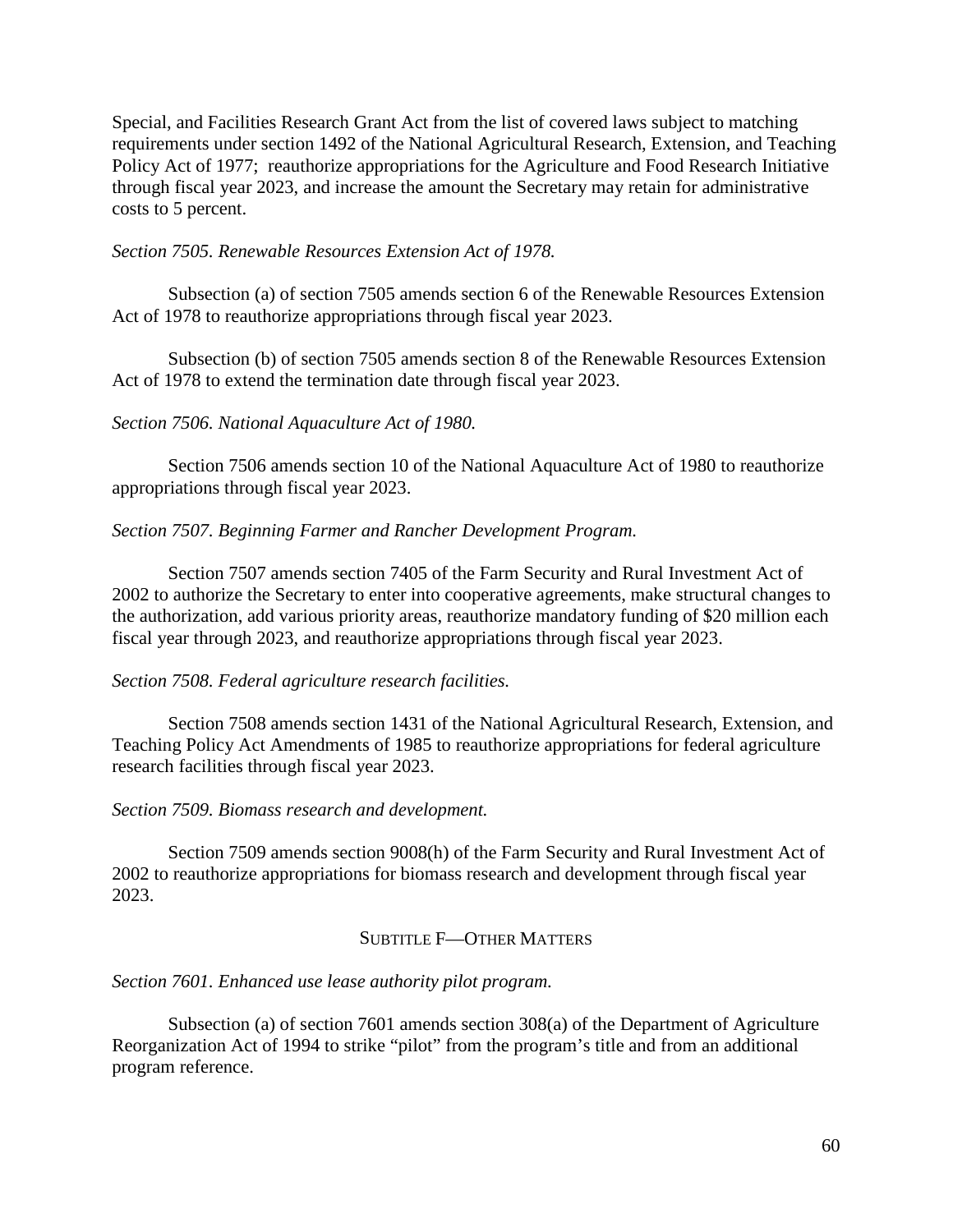Subsection (b) of section 7601 amends section  $308(b)(1)(C)$  of the Department of Agriculture Reorganization Act of 1994 to clarify allowed activities during a lease agreement.

Subsection (c) of section 7601 amends section 308(b)(6) of the Department of Agriculture Reorganization Act of 1994 to extend the termination of authority through fiscal year 2023.

Subsection (d) of section 7601 amends section 308(d)(2) of the Department of Agriculture Reorganization Act of 1994 to extend the reporting requirement through fiscal year 2023.

## *Section 7602. Function and duties of the Under Secretary.*

Section 7602 amends subparagraph (B) of section 251(d)(2) of the Department of Agriculture Reorganizations Act of 1994 to ensure that in carrying out the agricultural research, education, extension, economics, and statistical programs of the department, the Under Secretary consider AFRI priorities.

*Section 7603. Reinstatement of District of Columbia matching requirement for certain landgrant university assistance.*

Section 7603 amends section 209(c) of the District of Columbia Public Postsecondary Education Reorganization Act to require the District of Columbia to provide matching funds for Federal capacity appropriations.

## *Section 7604. Farmland tenure, transition, and entry data initiative.*

Section 7604 authorizes appropriations of \$2,000,000 each year through fiscal year 2023 to collect and report data and analysis on farmland ownership, tenure, transition, and entry of beginning farmers.

*Section 7605. Transfer of administrative jurisdiction, portion of Henry A. Wallace Beltsville Agricultural Research Center, Beltsville, Maryland.*

Section 7705 authorizes the Secretary to transfer administrative jurisdiction of roughly 100 acres of the Beltsville Agricultural Research Center to the Secretary of the Treasury.

#### *Section 7606. Simplified plan of work.*

Section 7607 simplifies the plan of work that is required by entities who receive formula funding through the Smith-Lever Act, Hatch Act, Evans-Allen grants, and 1890 institutions extension grants.

#### *Section 7607. Time and effort reporting exemption.*

Section 7607 exempts any entity receiving formula funds through the Smith-Lever Act,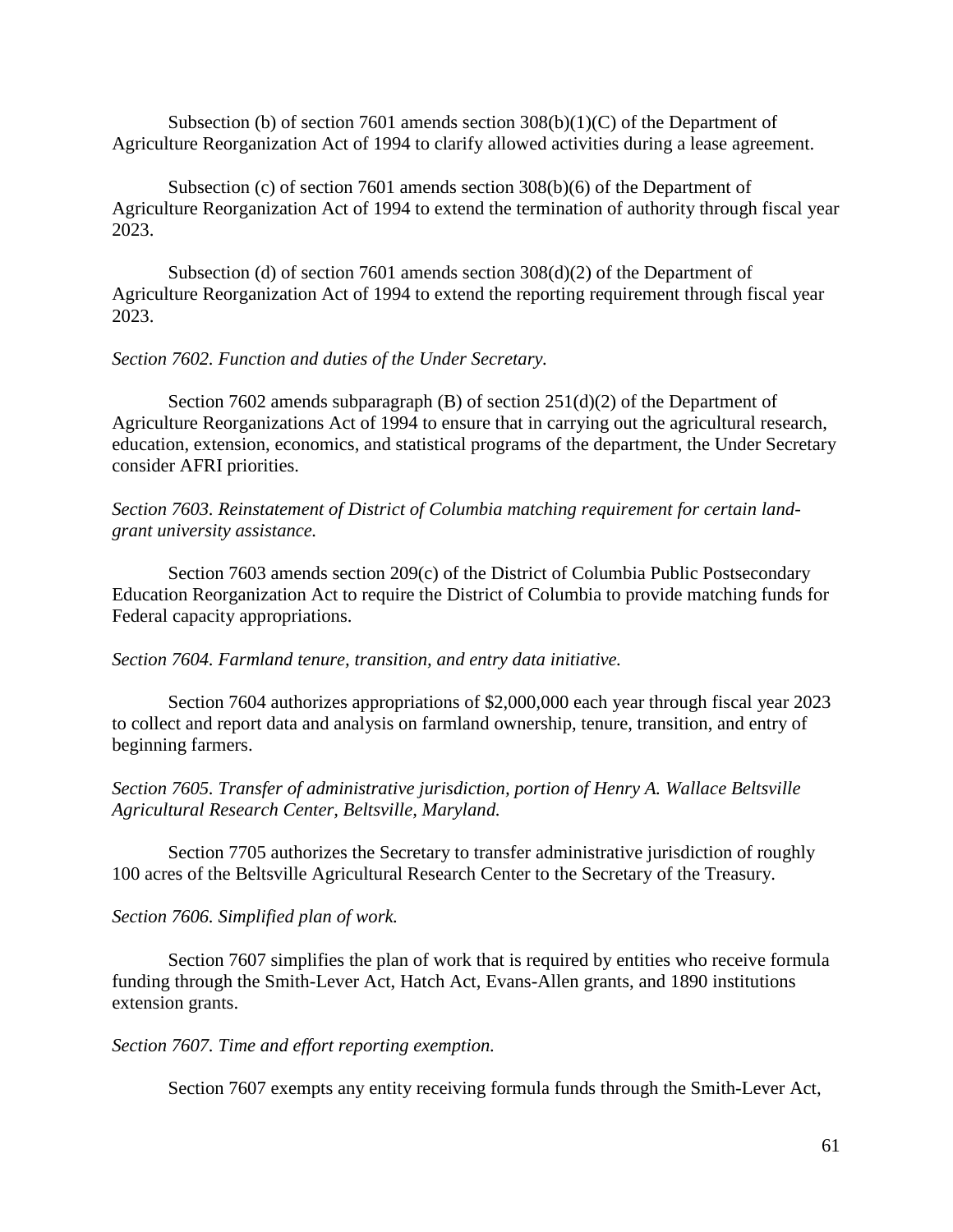Hatch Act, Evans-Allen grants, 1890 institutions extension grants, and McIntire-Stennis grants from time and effort reporting with respect to the use of formula funds.

# TITLE VIII—FORESTRY

SUBTITLE A—REAUTHORIZATION AND MODIFICATION OF CERTAIN FORESTRY PROGRAMS

*Sec. 8101. Support for State assessments and strategies for forest resources.*

Section 8101 amends section 2A(f)(1) of the Cooperative Forestry Assistance Act of 1978 by reauthorizing the funding for the required state assessment through 2023.

*Sec. 8102. Forest legacy program.*

Section 8102 amends section 7 of the Cooperative Forestry Assistance Act of 1978 by removing the authorization of appropriations of "such sums as necessary" and authorizing \$35,000,000 for each of fiscal years 2019 through 2023.

*Sec. 8103. Community forest and open space conservation program.*

Section 8103 amends section 7A of the Cooperative Forestry Assistance Act of 1978 by removing the authorization of appropriations of "such sums as necessary" and authorizing \$5,000,000 for each of fiscal years 2019 through 2023.

*Sec. 8104. State and private forest landscape-scale restoration program.*

Section 8104 amends section 13A of the Cooperative Forestry Assistance Act of 1978 to establish a landscape-scale restoration program.

Subsection (a) of the new program enumerates the purpose of the program as supporting activities that result in improvements to public benefits derived from State and private forest land.

Subsection (b) provides for the relevant definitions.

Subsection (c) establishes the program that provides financial and technical assistance for projects that maintain or improve benefits to trees and forests on land.

Subsection (d) enumerates the requirements under the program.

Subsection (e) requires the Secretary to establish a measurement tool to quantify the results of projects.

Subsection (f) allocates funding for projects equally between a national competitive process and to States.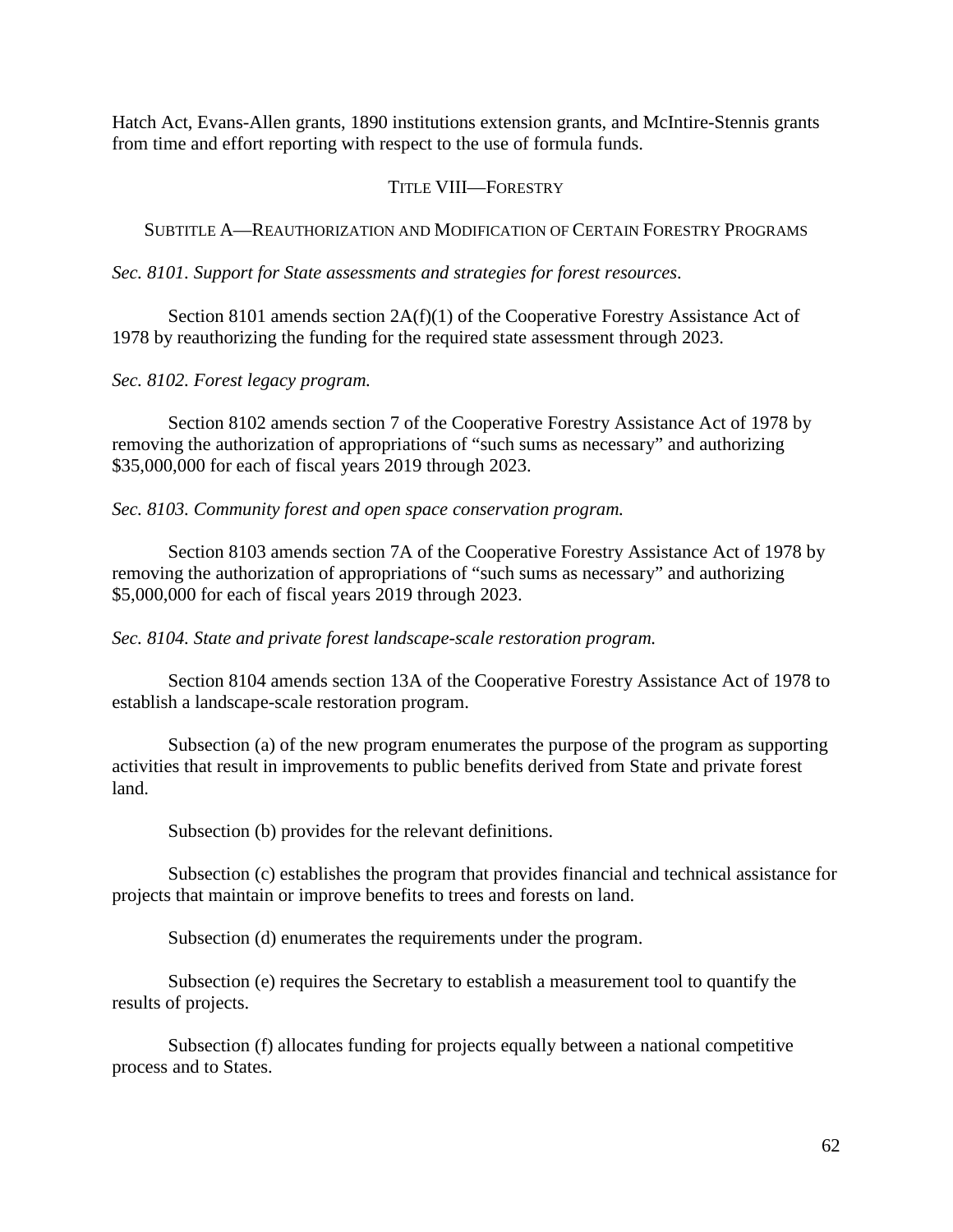Subsection (g) requires that the allocation through the competitive process maximize the achievement of the objects of the program. The subsection further requires the submission of proposals to the Secretary to be considered for the competitive process. The subsection requires the Secretary to give priority to proposals that best carry out priorities identified though the State-wide assessments.

Subsection (h) requires the Secretary to submit a report to Congress, not later than 3 years of the passage of the Farm Bill that describes the status of the implementation of the program, an accounting of expenditures under the program, and specific accomplishments that have resulted from projects under the program.

Subsection (i) authorizes \$10,000,000 to carry out the program for each of fiscal years 2019 through 2023, to remain available until expended.

#### *Sec. 8105. Rural revitalization technologies.*

Section 8105 amends section 2371(d)(2) of the Food, Agriculture, Conservation, and Trade Act of 1990 to reauthorize the Rural Revitalization Technologies Program at the current level of \$5,000,000 through 2023.

#### *Sec. 8106. Community wood energy and wood innovation program.*

Section 8106 amends section 9013 to amend the Community Wood Energy and Wood Innovation Program to include public and private facilities in the program. The section further establishes a priority to projects that use low value, low quality wood. The section includes an authorization of appropriations for \$25,000,000 for each of fiscal years 2019 through 2023.

#### *Sec. 8107. Healthy Forests Restoration Act of 2003 amendments.*

Paragraph (1) of subsection (a) of section 8107 amends section 501(a) of the Healthy Forests Restoration Act of 2003 to expand the purposes of the program to include the conservation of land that provides habitat for certain species and to ensure that forests that already provide suitable habitat, but are at risk for conversion, are eligible. Paragraph (2) amends section 502(b) of the Healthy Forests Restoration Act of 2003 by limiting eligibility to ensure that the land is not only restored but also provides benefits to specific types of species. Paragraphs (3) and (4) amend section 502 (c) and 502(e) to include conservation of forest lands that provide habitat to certain species as a consideration for enrollment of land under the program and are given a priority. Paragraph  $(5)$  amends section  $502(e)(2)(B)$  to allow Indian tribes to sell permanent easements on lands they own in fee simple. Paragraph (6) is a technical amendment. Paragraph (7) amends section 503(b) to clarify that restoration can be achieved through forest management. Paragraph (8) reauthorizes the appropriations for the program at the current level of \$12,000,000 each year through fiscal year 2023. Paragraph (9) is a technical correction.

Paragraph (1) of subsection (b) of section 8107 amends section  $602(d)(1)$  to expand Healthy Forest treatment areas to include priority projects that reduce hazardous fuels.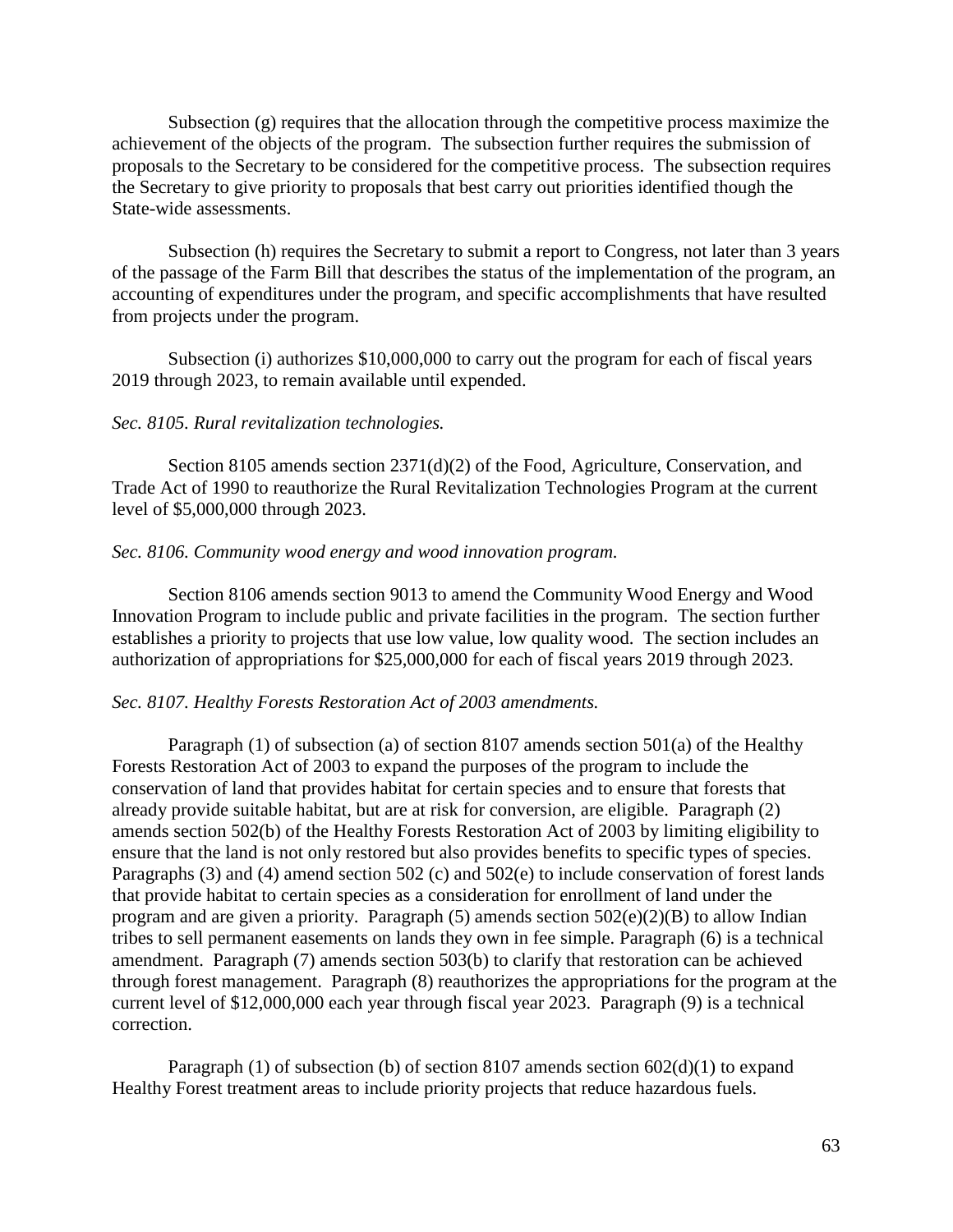Paragraph (2) extends the authority for treatment areas.

Subsection (c) includes a clarifying amendment and increases the project size limitation of the categorically excluded collaborative restoration projects from 3,000 acres to 6,000 acres.

# *Sec. 8108. National Forest Foundation Act authorities.*

Subsection (a) of section 8108 amends section 405(b) of the National Forest Foundation Act by reauthorizing the Secretary's authority to provide matching funds for the administration and expenses incurred by the Forest Foundation.

Subsection (b) amends section 410(b) of the National Forest Foundation Act by reauthorizing the appropriations at the current level of \$3,000,000 each of fiscal years through 2023 to provide for matching funds to be made available for the Forest Foundation.

# SUBTITLE B—SECURE RURAL SCHOOLS AND COMMUNITY SELF-DETERMINATION ACT OF 2000 **AMENDMENTS**

*Sec. 8201. Use of reserved funds for Title II projects on Federal land and certain non-Federal land.*

Section 8201 amends section 204(f) of the Secure Rural Schools and Community Self-Determination Act of 2000 to require 50% of Title II funds be spent on projects which include sale of forest products and meet land management objectives.

## *Sec. 8202. Resource advisory committees.*

Subsection (a) of section 8202 amends section 205(a)(4) of the Secure Rural Schools and Community Self-Determination Act of 2000 to extend Title II Resource Advisory Committee (RAC) functions, membership through fiscal year 2023.

Subsection (b) amends section 205(d) of the Secure Rural Schools and Community Self-Determination Act of 2000 to reduce the membership of RACs from 15 to 9 and to reduce the members that are representative of community interests from 5 to 3.

Subsection (c) adds a requirement for members of the RAC to reside in the county or adjacent county where the RAC has jurisdiction.

Subsection (d) allows for a designee of the Secretary to perform certain functions.

## *Sec. 8203. Program for Title II self-sustaining resource advisory committee projects.*

Section 8203 amends Title II of the Secure Rural Schools and Community Self-Determination Act of 2000 by authorizing the Chief of the Forest Service to choose ten RACs that may retain revenue from projects to fund future projects that accomplish forest management objectives.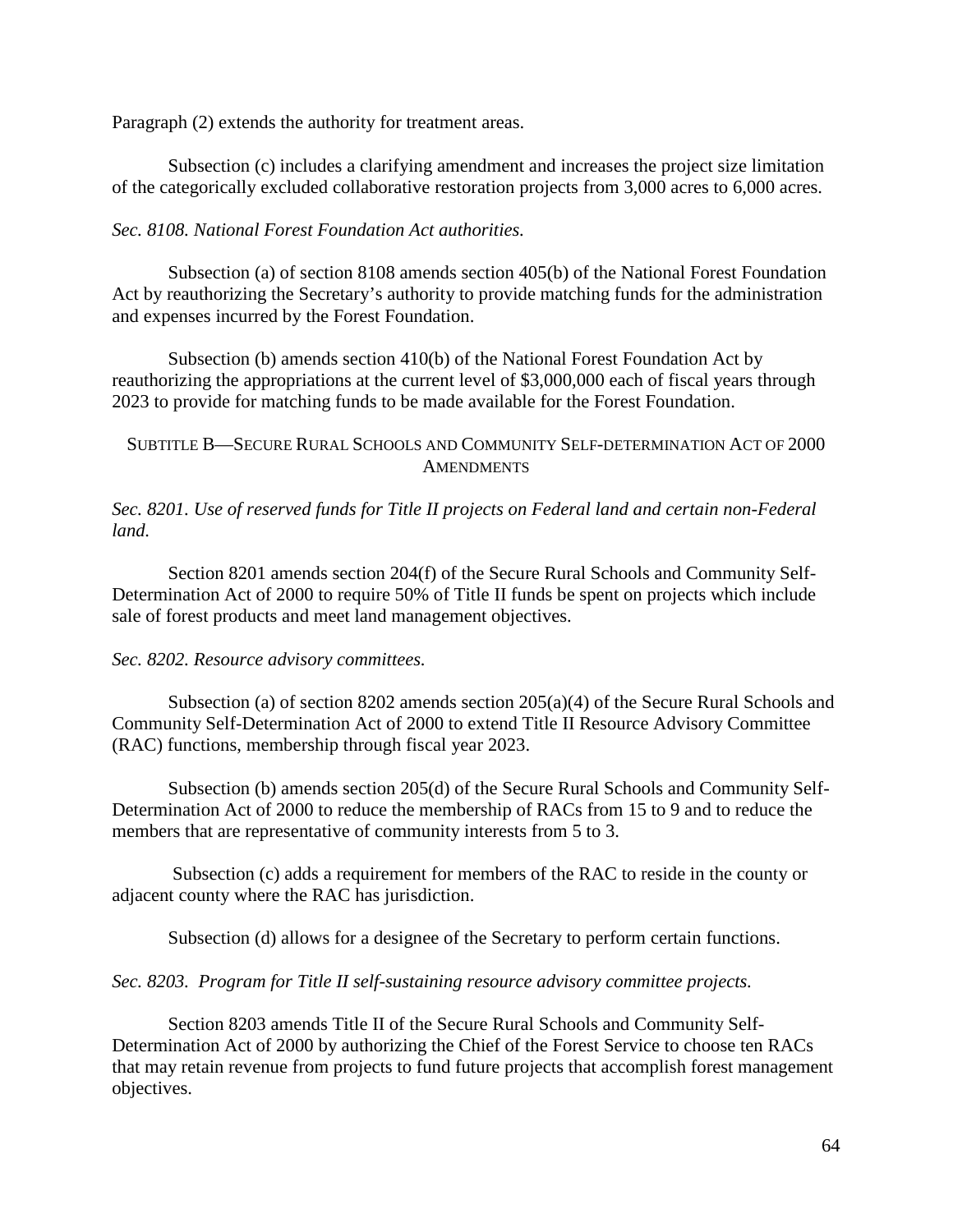# SUBTITLE C—AVAILABILITY OF CATEGORICAL EXCLUSIONS TO EXPEDITE FOREST MANAGEMENT **ACTIVITIES**

#### PART I—GENERAL PROVISIONS

### *Sec. 8301. Definitions.*

Section 8301 provides the relevant definitions for Subtitle C.

### *Sec. 8302. Rule of application for National Forest System Lands and public lands.*

Section 8302 is a rule of application, limiting the application of the authorities provided by subtitle C to National Forest or public lands that are not in the National Wilderness Preservation System, within an inventoried roadless area (unless the forest management activity is consistent with the applicable forest plan or allowed under the applicable roadless rule), or land on which timber harvest is prohibited by Federal law.

### *Sec. 8303. Consultation under the Endangered Species Act*

Subsection (a) removes the requirement for consultation under section 7 of the Endangered Species Act for a project carried out by the Forest Service if the project is found not likely to adversely affect a listed species.

Subsection (b) allows for an expedited consultation where the projects conducted under a CE for which a section 7 consultation is required, the action is deemed to have complied with the requirements of Section 7 after 90 days.

#### *Sec. 8304. Secretarial discretion in the case of two or more categorical exclusions.*

Section 8304 clarifies that if a forest management activity might fall under more than one of the categorical exclusions, the Secretary has full discretion in determining which categorical exclusion to apply.

#### PART II—CATEGORICAL EXCLUSIONS

*Sec. 8311. Categorical exclusion to expedite certain critical response actions.*

Subsections (a) and (b) of section 8302 authorize the use of CEs for addressing insect and disease infestation, reducing hazardous fuel loads, protecting municipal water sources, improving or enhancing critical habitat, and increasing water yield.

Subsection (c) provides for the availability of CEs under this section.

Subsection (d) limits the size of the CEs to 6,000 acres.

*Sec. 8312. Categorical exclusion to expedite salvage operations in response to catastrophic*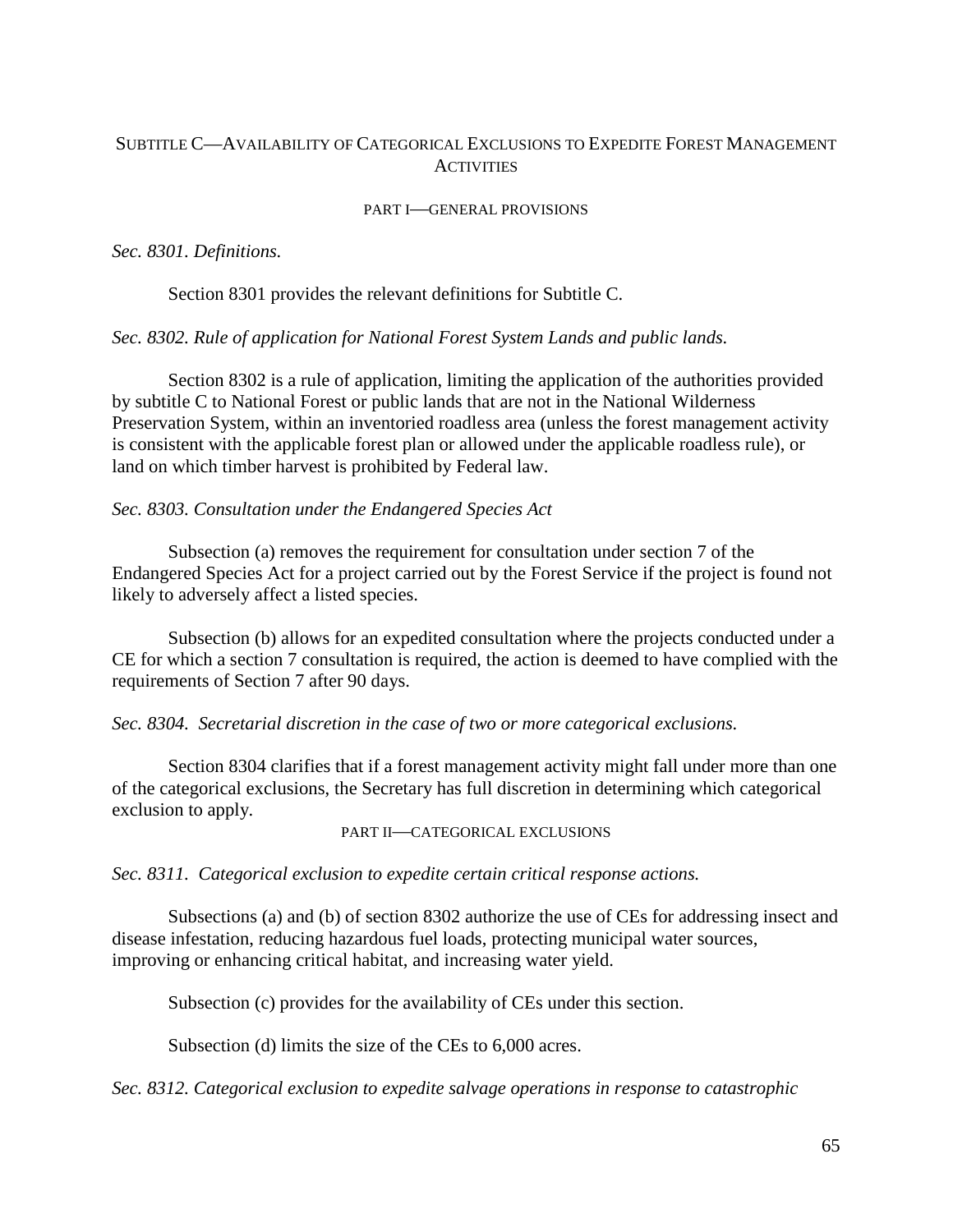*events.*

Subsection (a) of section 8303 authorizes the use of CEs for specific salvage operations carried out by the Secretary.

Subsection (b) provides for the availability of CEs under this section.

Subsection (c) limits the size of the CE to 6,000 acres.

Subsection (d) requires that salvage operations covered by a CE under this section protect streams and stream buffers as provided in the forest plan. The subsection further requires the development of a reforestation plan as part of the salvage operation.

*Sec. 8313. Categorical exclusion to meet forest plan goals for early successional forests.*

Subsections (a) and (b) of section 8304 authorize the use of CEs for the modification, improvement, enhancement, or creation of early successional forests for wildlife habitat improvement.

Subsection (c) provides for the availability of the CE under this section.

Subsection (d) directs the Secretary to maximize production and regeneration of priority species in the development of a forest management activity conducted under this section.

Subsection (e) limits the size of the CEs to 6,000 acres.

*Sec. 8314. Categorical exclusions for hazard trees.*

Section 8305 authorizes the use of CEs in order to remove hazardous trees and salvage timber to protect public safety, water supply, or public infrastructure.

*Sec. 8315. Categorical exclusion to improve or restore National Forest System lands or public land or reduce the risk of wildfire.*

Subsections (a) and (b) of section 8314 authorize the use of CEs for certain activities when the purpose of those activities is to improve, restore, or reduce the risk of wildfire on Forest System or public lands.

Subsection (c) provides for the availability of CEs under this section.

Subsection (d) limits the size of the CEs to 6,000 acres.

Subsection (e) provides the pertinent definitions.

*Sec. 8316. Categorical exclusion for forest restoration.*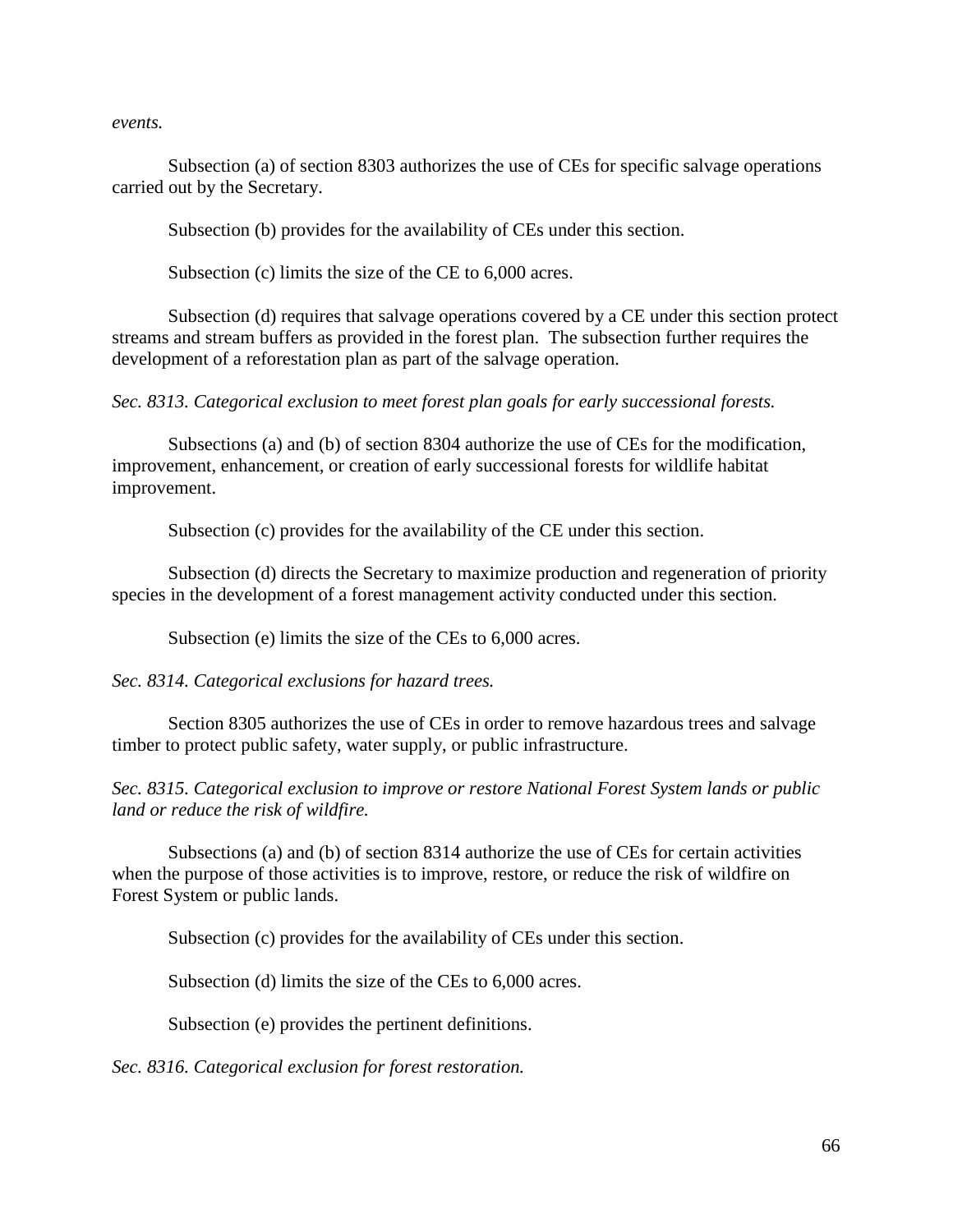Subsection (a) and (b) of section 8315 establish a CE for certain forest management activities on National Forest System lands, including timber harvest, hazardous, fuel reduction, and prescribed burning.

Subsection (c) provides for the availability of CEs under this section.

Subsection (d) limits the size of the CEs to 6,000 acres.

Subsection (e) provides for limitations on the building of permanent and temporary roads under this CE.

*Sec. 8317. Categorical exclusion for infrastructure forest management activities.*

Section 8317 establishes a CE for certain forest management activities related to infrastructure on National Forest System land, including activities related to roads, bridges, dams, and other facilities.

*Sec. 8318. Categorical exclusion for developed recreation sites.*

Section 8318 establishes a CE for certain forest management activities on National Forest System lands related to the operation, maintenance, modification, reconstruction or decommissioning of existing recreation sites.

## *Sec. 8319. Categorical exclusion for administrative sites.*

Subsections (a) and (b) of section 8318 establish a CE for certain forest management activities on National Forest System lands related to the construction, maintenance, decommissioning, relocation, and disposal of administrative sites.

Subsection (c) provides for the availability of CEs under this section.

Subsection (d) provides for a limitation on roads and pesticide use.

Subsection (e) provides a definition for administrative site.

*Sec. 8320. Categorical exclusion for special use authorization.*

Subsections (a) and (b) of section 8320 establish a CE for certain forest management activities on National Forest System lands related to special use authorizations.

Subsection (c) provides for the availability of CEs under this section.

Subsection (d) requires the preparation of certain documents in order to use the CE.

*Sec. 8321. Clarification of existing categorical exclusion authority related to insect and disease infestation.*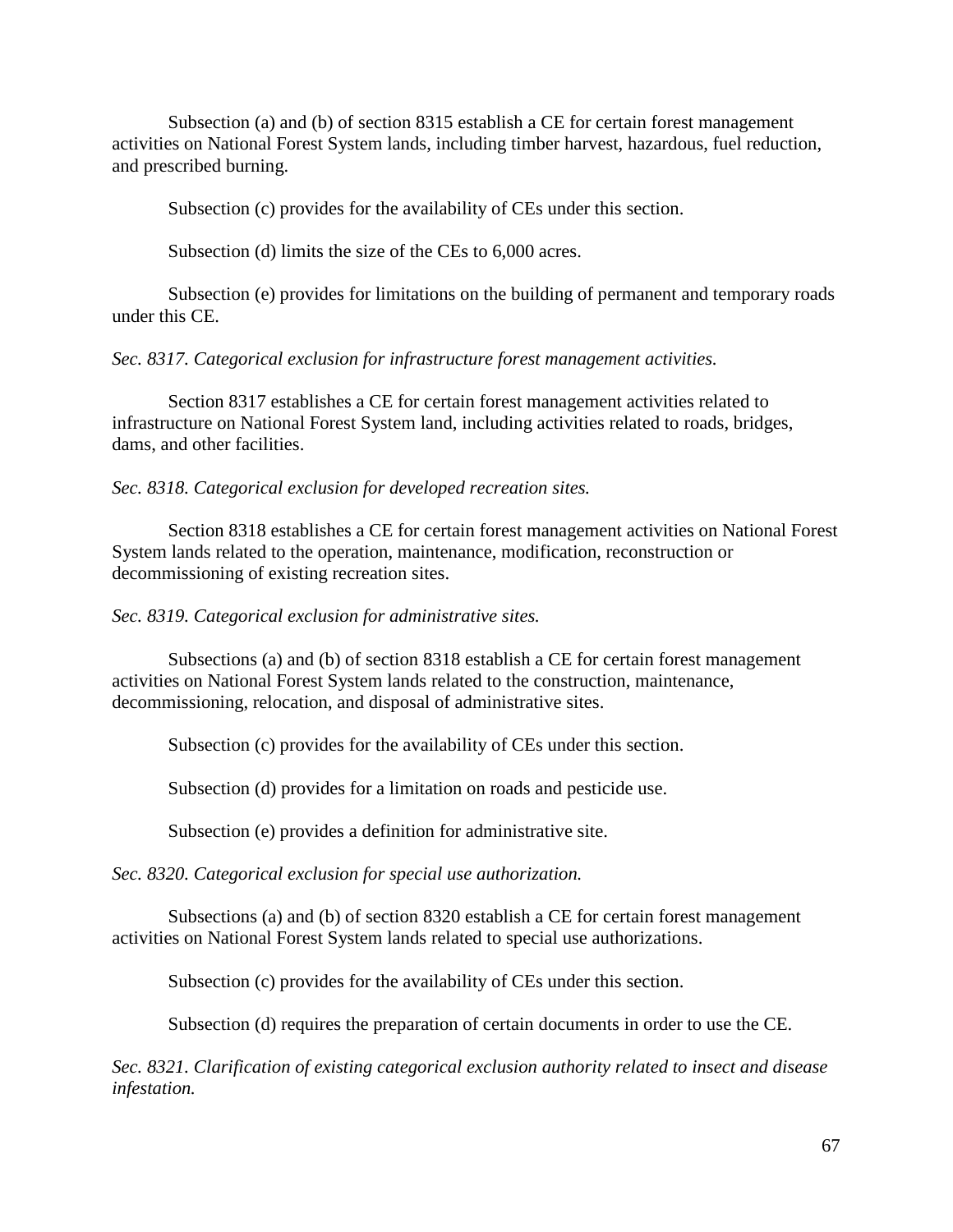Section 8321 amends section 603(c)(2)(B) of the Healthy Forests Restoration Act of 2003 to include Fire Regime IV and V (Lodgepole pine) in the Insect & Disease Categorical Exclusion included in the 2014 Farm Bill.

PART III—MISCELLANEOUS FOREST MANAGEMENT ACTIVITIES

### *Sec. 8331. Good neighbor agreements.*

Section 8331 amends section 8206 of the Agricultural Act of 2014 to extend the ability to use good neighbor authority to Indian Tribes.

### *Sec. 8332. Promoting cross-boundary wildfire mitigation.*

Section 8332 amends section 103 of the Healthy Forests Restoration Act of 2003 by including funding from the Forest Service's wildland fire hazardous fuels funding to perform cross-boundary work to reduce hazardous fuels, when the funding exceeds \$300,000,000 in any year. The section further amends section 103 by adding a new subsection that requires the funds to be used on Federal, State, county, tribal or private lands. The subsection also prioritizes high risk areas for use of the funds.

*Sec. 8333. Regulations regarding designation of dead or dying trees of certain tree species on National Forest System lands in California as exempt from prohibition on export of unprocessed timber originating from Federal lands.* 

Subsection (a) of section 8333 directs the Secretary to issue rulemaking to determine that unprocessed timber from the National Forest System lands in California is considered surplus to domestic needs and is therefore exempt from export prohibitions.

Subsection (b) requires the Secretary to consult with representatives of sawmills in California and make a reasonable effort to avoid adverse impacts to the industry.

Subsection (c) allows the Secretary to adjust contract provisions in region 5 of the National Forest System to carry out this section.

Subsection (d) exempts timber harvested under this section from the limitation of substitution of unprocessed Federal timber.

Subsection (e) provides authority to hire additional staff to implement the regulations issued under subsection (a).

Subsection (f) requires the regulations to remain in effect for10 years with periodic review.

Subsection (g) provides relevant definitions for this section.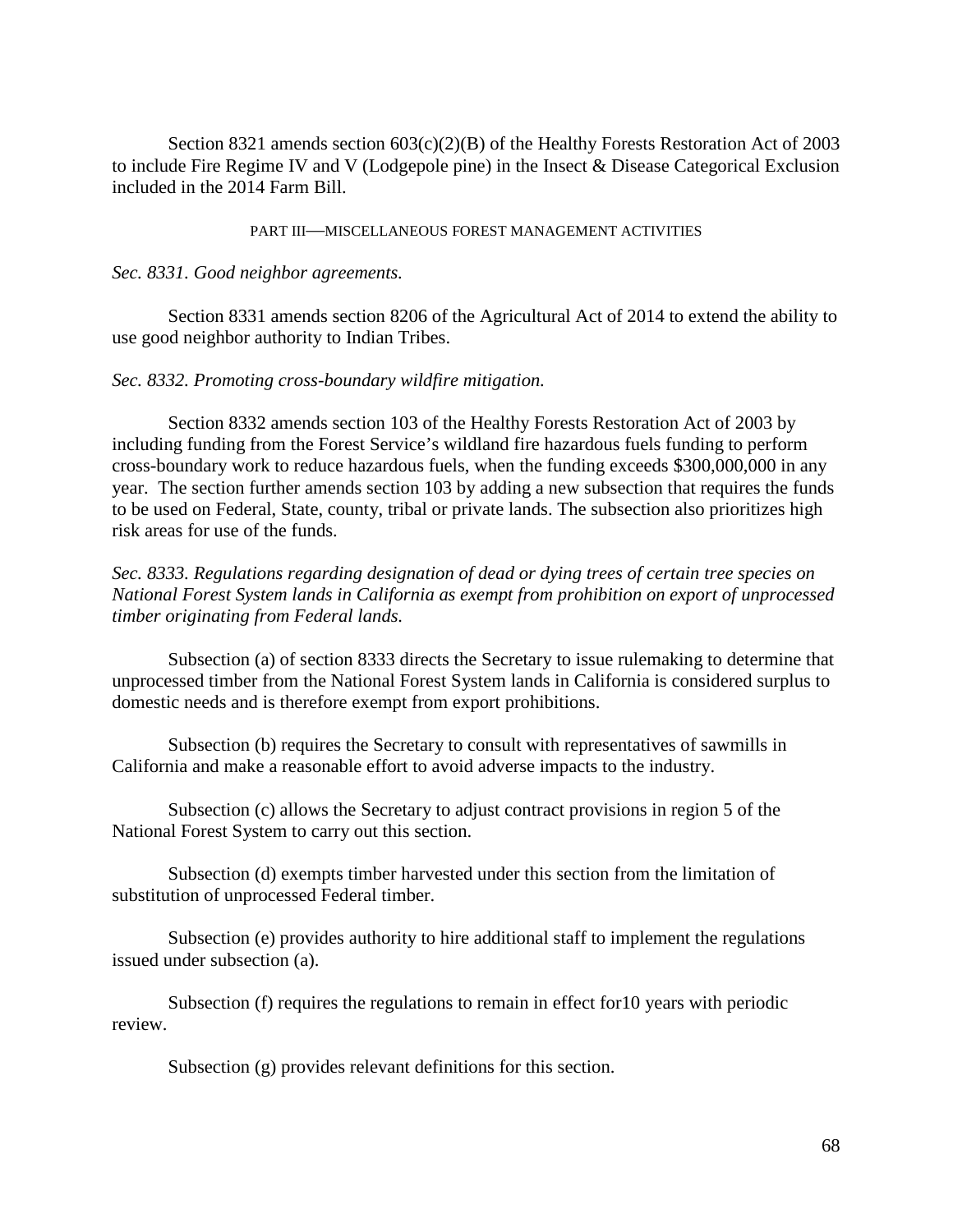### SUBTITLE D—TRIBAL FORESTRY PARTICIPATION AND PROTECTION

# *Sec. 8401. Protection of Tribal forest assets through use of stewardship end result contracting and other authorities.*

Subsection (a) of section 8401 amends section 2(b) of the Tribal Forest Protection Act of 2004 authorizing Federal land management agencies up to 120 days to respond to Tribal request for forest management on agency lands and two years to complete the analysis.

Subsection (b) includes conforming amendments.

# *Sec. 8402. Management of Indian forest land authorized to include related National Forest System lands and public lands.*

Section 8402 amends section 305 of the National Indian Forest Resources Management Act to give authority to Indian Tribes to request to conduct forest management activities on Federal lands where they have a Tribal interest. The authority to conduct those activities would come from authorities on Indian lands.

## *Sec. 8403. Tribal forest management demonstration projects.*

Section 8403 authorizes demonstration projects through which Tribes may contract to perform administrative, management, and other functions of the Tribal Forest Protection Act.

## SUBTITLE E—OTHER MATTERS

## *Sec. 8501. Clarification of research and development program for wood building construction.*

Subsection (a) of section 8601 directs the Secretary to conduct performance-driven research and development, education, and technical assistance for the purpose of facilitating the use of innovative wood products in wood building construction.

Subsection (b) requires the Secretary to collaborate with the wood products industry, conservation organizations, and institutions of higher education to meet these objectives at the Forest Products Laboratory or through the State and Private Forestry deputy area to achieve measurable performance goals. The subsection further requires the Secretary to make competitive grants to institutions of higher education to meet these measurable performance goals.

Subsection (c) identifies key priorities that are to be the focus of the research and development, education, and technical assistance to be conducted under the section including; commercialization, safety, life cycle environmental footprint, implications on wildlife, and other research areas.

Subsection (d) calls for a timeframe of 5 years to achieve the measurable performance goals called for under the section.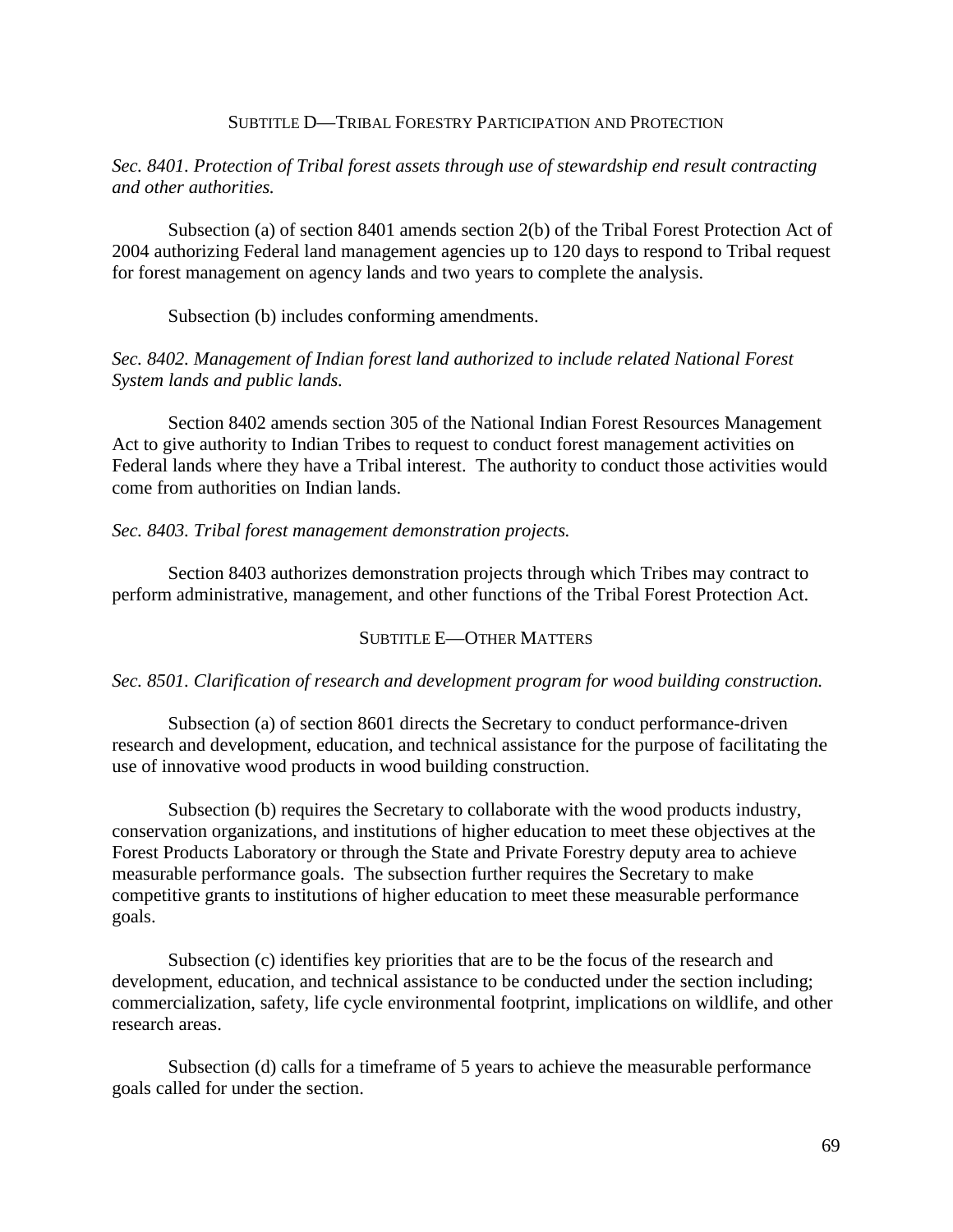Subsection (e) provides the relevant definitions for the section.

### *Sec. 8502. Utility infrastructure rights-of-way vegetation management pilot program.*

Subsection (a) of section 8502 establishes a limited, voluntary pilot program to encourage land owners and operators to perform vegetation management on a proactive basis. The pilot program permits vegetation management projects on National Forest System land that is adjacent to or near rights-of-way.

Subsection (b) requires that eligible participants have rights-of-way on National Forest System land. The subsection further gives priority to eligible participants who have worked with the Forest Service to improve utility infrastructure protection prescriptions.

Subsection (c) provides for the elements of a project under the pilot program. A project involves limited and select management activities that shall create the least amount of disturbance to protect utility infrastructure from wildfire; shall take place directly adjacent to or within 75 feet of the participant's right-of-way; and shall be subject to approval by the Forest Service. A project is prohibited from taking place within a designated wilderness area, wilderness study area, or inventoried roadless area. Activities under the pilot program may include thinning, fuel reduction, creation and treatment of shaded fuel breaks.

Subsection (d) requires that a participant be responsible for all costs incurred by participating unless the Secretary determines that it is in the public interest for the Forest Service to contribute funds.

Subsection (e) is a rule of construction that participation in the program does not affect any existing legal obligations of liability standards related to the right-of-way or fires resulting from causes other than activities performed under the project. A participant is not liable for damages caused by activities under the project unless in cases of gross negligence, in violation of criminal law, or where damages were caused by failure of the participant to comply with safety requirements imposed by the Forest Service as a condition of participation.

Subsection (f) directs the Secretary to use existing laws and regulations to conduct the pilot program. It further allows the Secretary to waive or modify specific provisions of the Federal Acquisition Regulation in order to implement the pilot program in an efficient and expeditious manner.

Subsection (g) allows the Secretary to retain funds provided to the Forest Service by a participant and use such funds, in amounts as may be appropriated, in the conduct of the pilot program, notwithstanding any other provision of law.

Subsection (h) provides the relevant definitions for the Act.

Subsection (i) sunsets the authority to conduct the pilot program on December 21, 2027.

Subsection (j) requires the Secretary to report to Congress, every two years, on the status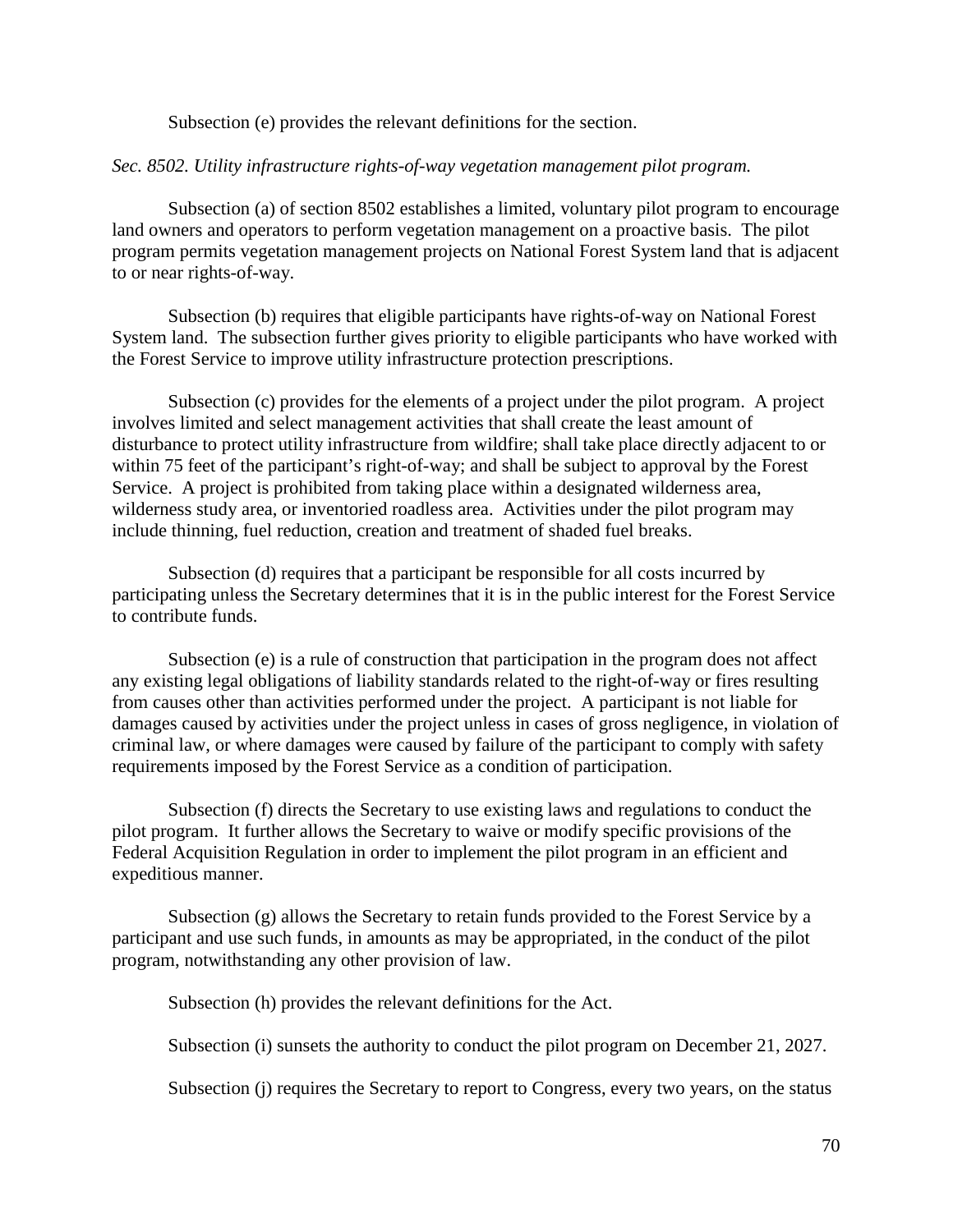of the pilot program and any related projects.

### *Sec. 8503. Revision of extraordinary circumstances regulations.*

Subsections (a) and (b) of section 8503 direct the Secretary to initiate a rulemaking to clarify that the following project characteristics do not need to be examined as part of determining whether extraordinary circumstances preclude a CE under NEPA; whether a project is within a proposed wilderness area; whether a project impacts a FS sensitive species; the cumulative impact of a project when added to other past, present, and reasonably foreseeable future actions; whether a project may affect, but is not likely to adversely affect, a listed species or designated critical habitat; and whether a project may affect, and is likely to adversely affect, a listed species or designated critical habitat, if the project is in compliance with the applicable provisions of the biological opinion.

Subsection (c) eliminates the requirement to perform an environmental impact statement for all projects that would substantially alter a potential wilderness area. Subsection (d) requires that the rulemaking be complete within 120 days of enactment.

## *Sec. 8504. No Loss of Funds for Wild-fire Suppression*

Section 8504 clarifies that nothing in this title or the amendments made by this title may be construed to limit from the availability of funds or other resources for wild-fire suppression.

## *Sec. 8505 Technical Corrections*

Section 8505 contains technical amendments to the Wildfire Suppression Funding and Forest Management Activities Act.

## TITLE IX—HORTICULTURE

#### SUBTITLE A—HORTICULTURE MARKETING AND INFORMATION

#### *Section 9001. Specialty crops market news allocation.*

Section 9001 amends section 10107(b) of the Food, Conservation, and Energy Act of 2008 to extend the authorization of appropriations for specialty crops market news allocation at the current level of \$9,000,000 for each fiscal year through 2023, to remain available until expended.

## *Section 9002. Farmers' Market and Local Food Promotion Program.*

Section 9002 amends section 6(g) of the Farmer-to-Consumer Direct Marketing Act of 1976 by extending the authorization of appropriations for the Farmers' Market and Local Food Promotion Program and increasing the authorized level from \$10,000,000 a year to \$30,000,000 a year for fiscal years 2019 through 2023. The section also strikes an expired one-year authorization of appropriations.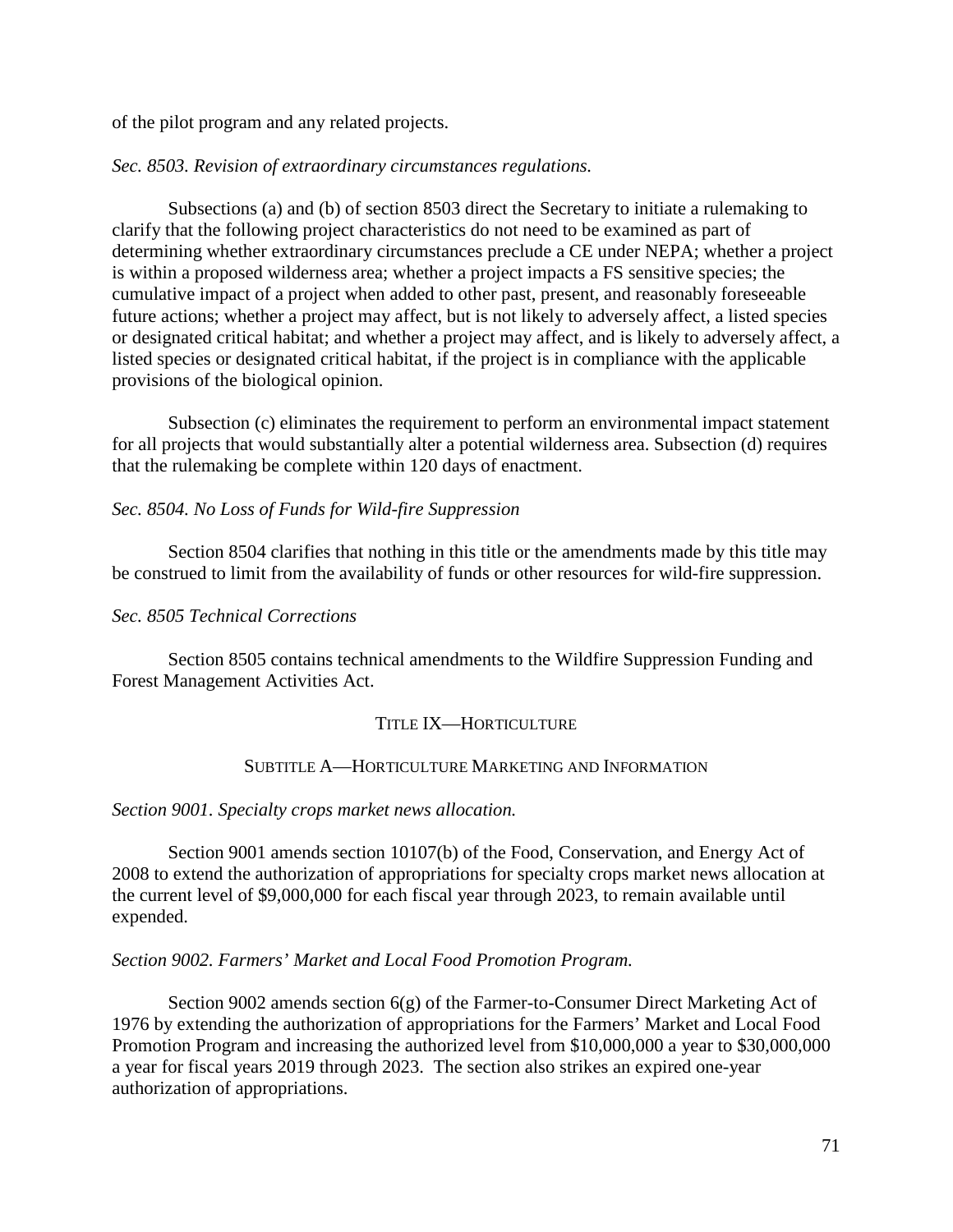### *Section 9003. Food safety education initiatives.*

Section 9003 amends section 10105(c) of the Food, Conservation, and Energy Act of 2008 to extend the authorization of appropriations for the food safety education initiatives at the current level of \$1,000,000 a year through fiscal year 2023, to remain available until expended.

## *Section 9004. Specialty Crop Block Grants.*

Section 9004 amends section 101 of the Specialty Crops Competitiveness Act of 2004 to extend the authority of the Secretary to make grants; expand the types of activities the grants can be used to carry out; require the Secretary to enter into cooperative agreements with the State departments of agriculture who receive the grants in order to develop performance measures to periodically evaluate program performance; and extend the mandatory funding available for multi-state projects at the existing level of \$5,000,000 for each year through fiscal year 2023, to remain available until expended.

### *Section 9005. Amendments to the Plant Variety Protection Act.*

Subsection (a) of section 9005 amends section 41(a) of the Plant Variety Protection Act to include a definition for the term "asexually reproduced."

Subsection (b) of section 9005 amends section 42(a) of the Plant Variety Protection Act to expand the authorized types of reproduction to include asexual reproduction for the purposes of variety protection under the Act.

Subsection (c) of section 9005 amends section 111(a)(3) of the Plant Variety Protection Act to expand the authorized types of reproduction to include asexual reproduction for the purposes of what constitutes infringement under the Act.

Subsection (d) of section 9005 amends section 128(a) of the Plant Variety Protection Act to expand the authorized types of reproduction to include asexual reproduction for the purposes of prohibited marketing claims under the Act.

#### *Section 9006. Organic programs.*

Subsection (a) of section 9006 amends section 2115 of the Organic Foods Production Act of 1990 to expand the certifying agent accreditation program to the oversight and approval of certifying agents certifying farms and handling operations in foreign countries.

Subsection (b) of section 9006 amends section 2118(d) of the Organic Foods Production Act of 1990 to direct the Secretary to establish expedited and emergency procedures for related to food, crop, or human safety for placing a substance on the National List.

Subsection (c) of section 9006 amends section 2119(b) of the Organic Foods Production Act of 1990 to allow for an employee of an owner or operator of an organic farming operation to represent the owner or operator on the National Organic Standards Board.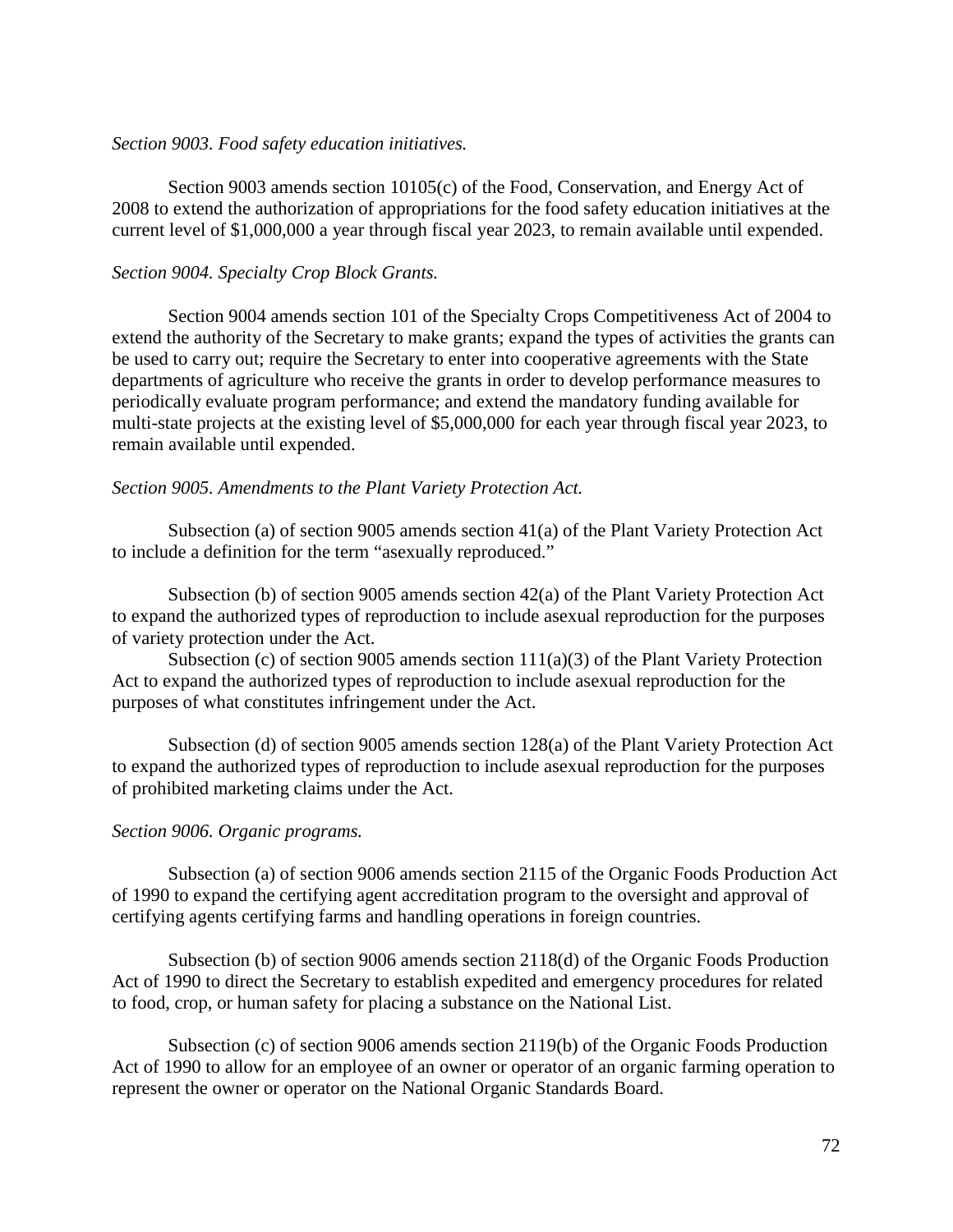Subsection (d) of section 9006 amends section 2119(l) of the Organic Foods Production Act of 1990 to allow for the convening of a task force to consult with the FDA or EPA when deciding if a substance that has been determined safe within the meaning of the Federal Food, Drug, and Cosmetic Act, or determined by the EPA to not be harmful, should be included on the National List.

Subsection (e) of section 9006 amends section 2120 of the Organic Foods Production Act of 1990 to authorize all parties to an investigation to share confidential business information with Federal and State government officials, authorize the Secretary to access trade data from other Federal agencies, and authorize the Secretary to require additional documentation or verification. The subsection directs the Secretary to promulgate regulations no later than 1 year after enactment to limit the type of operations that are excluded from certification.

Subsection (f) of section 9006 amends Section 2122 of the Organic Food Production Act of 1990 to require the Secretary to submit a report to Congress no later than March 1, 2019, and annually thereafter through March 1, 2023, describing National Organic Program activities with respect to all domestic and overseas investigations and compliance actions taken during the preceding year.

Subsection (g) of section 9006 amends subsection (b) of section 2123 of the Organic Foods Production Act of 1990 to reauthorize appropriations for the National Organic Program of \$15,000,000 for fiscal year 2018, \$16,500,000 for fiscal year 2019, \$18,000,000 for fiscal year 2020, \$20,000,000 for fiscal year 2021, \$22,000,000 for fiscal year 2022, and \$24,000,000 for fiscal year 2023.

Subsection (h) of section 9006 amends subsection (c) of section 2123 of the Organic Foods Production Act of 1990 to direct the Secretary to modernize international organic trade tracking and data collection systems and authorizes mandatory funding of \$5,000,000 for fiscal year 2019.

Subsection (i) of section 9006 amends section 7407(d) of the Farm Security and Rural Investment Act of 2002 to reauthorize appropriations for the Organic Production and Market Data Initiatives at the current level of \$5,000,000 for each fiscal year through 2023, to remain available until expended, and to provide mandatory funding of \$5,000,000 for fiscal year 2019, to remain available until expended.

#### SUBTITLE B—REGULATORY REFORM

#### PART I—STATE LEAD AGENCIES UNDER FEDERAL INSECTICIDE, FUNGICIDE, AND RODENTICIDE ACT

#### *Section 9101. Recognition and role of State lead agencies.*

Subsection (a) of section 9101 amends section 2(aa) of the Federal Insecticide, Fungicide, and Rodenticide Act to include a definition of "State lead agency" for the purposes of the Act.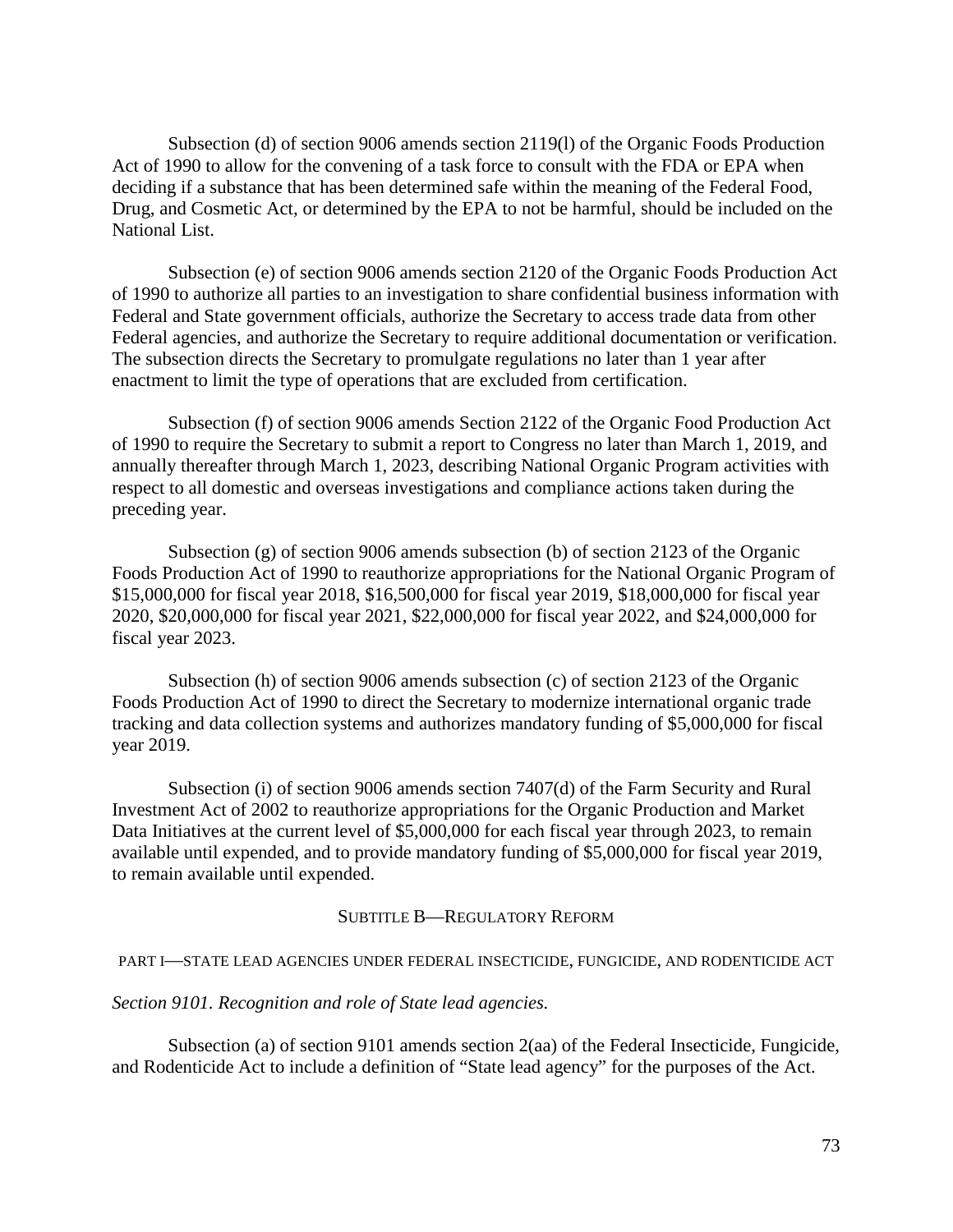Subsection (b) of section 9101 amends section 22(b) of the Federal Insecticide, Fungicide, and Rodenticide Act by limiting regulations to those promulgated by the EPA or within the authority of a State lead agency. The subsection further amends section 23(a)(1) of the Federal Insecticide, Fungicide, and Rodenticide Act to authorize States or Tribes to establish and maintain uniform regulation of pesticide through cooperative agreement with the Administrator of the EPA. The subsection further amends section 24(a) of the Federal Insecticide, Fungicide, and Rodenticide Act to restrict the authority of a political subdivision of a State to regulate a pesticide beyond the Federal limits.

Subsection (c) of section 9101 amends section 25(a)(2) of the Federal Insecticide, Fungicide, and Rodenticide Act by requiring the Administrator to publish any comments regarding prescribed regulations promulgated pursuant to the Act from the Secretary of Agriculture or any State lead agency in the *Federal Register,* including any response to the comments, if such comments are received within 30 days of receipt of a copy of any such regulation. The subsection further allows for the Secretary or a State lead agency to request any comments regarding prescribed regulations promulgated pursuant to the Act sent to the Administrator within 15 days of receipt of a copy of the regulation, including any response to the comments, be published in the *Federal Register.* 

#### PART II—PESTICIDE REGISTRATION AND USE

#### *Section 9111. Registration of pesticides.*

Subsection (a) of section 9111 amends section  $3(c)(5)$  of the Federal Insecticide, Fungicide, and Rodenticide Act to require the Administrator to register a pesticide if the Administrator determines that the pesticide, when used in accordance with widespread and commonly recognized practices, is not likely to jeopardize the survival of a federally listed threatened or endangered species or to alter habitat critical for the survival or recovery of such species. The subsection further amends section 3 to require the Administrator to use the best scientific and commercial information available and consider all restrictions on use when considering the criteria for the registration of a pesticide. The Administrator shall not be required to consult or communicate with the Secretary of the Interior or the Secretary of Commerce when making such determination, unless otherwise petitioned to by the registrant of the pesticide.

Subsection (b) of section 9111 amends section  $3(c)(7)$  of the Federal Insecticide, Fungicide, and Rodenticide Act to require the Administrator to conditionally register or amend the registration of a pesticide under special circumstances if the Administrator determines that the pesticide, when used in accordance with widespread and commonly recognized practices, is not likely to jeopardize the survival of a federally listed threatened or endangered species or to alter habitat critical for the survival or recovery of such species.

Subsection (c) of section 9111 amends section  $3(g)(1)(A)$  of the Federal Insecticide, Fungicide, and Rodenticide Act to require the Administrator to complete the determination, and subsequent periodic reviews, that a pesticide, when used in accordance with widespread and commonly recognized practices, is not likely to jeopardize the survival of a federally listed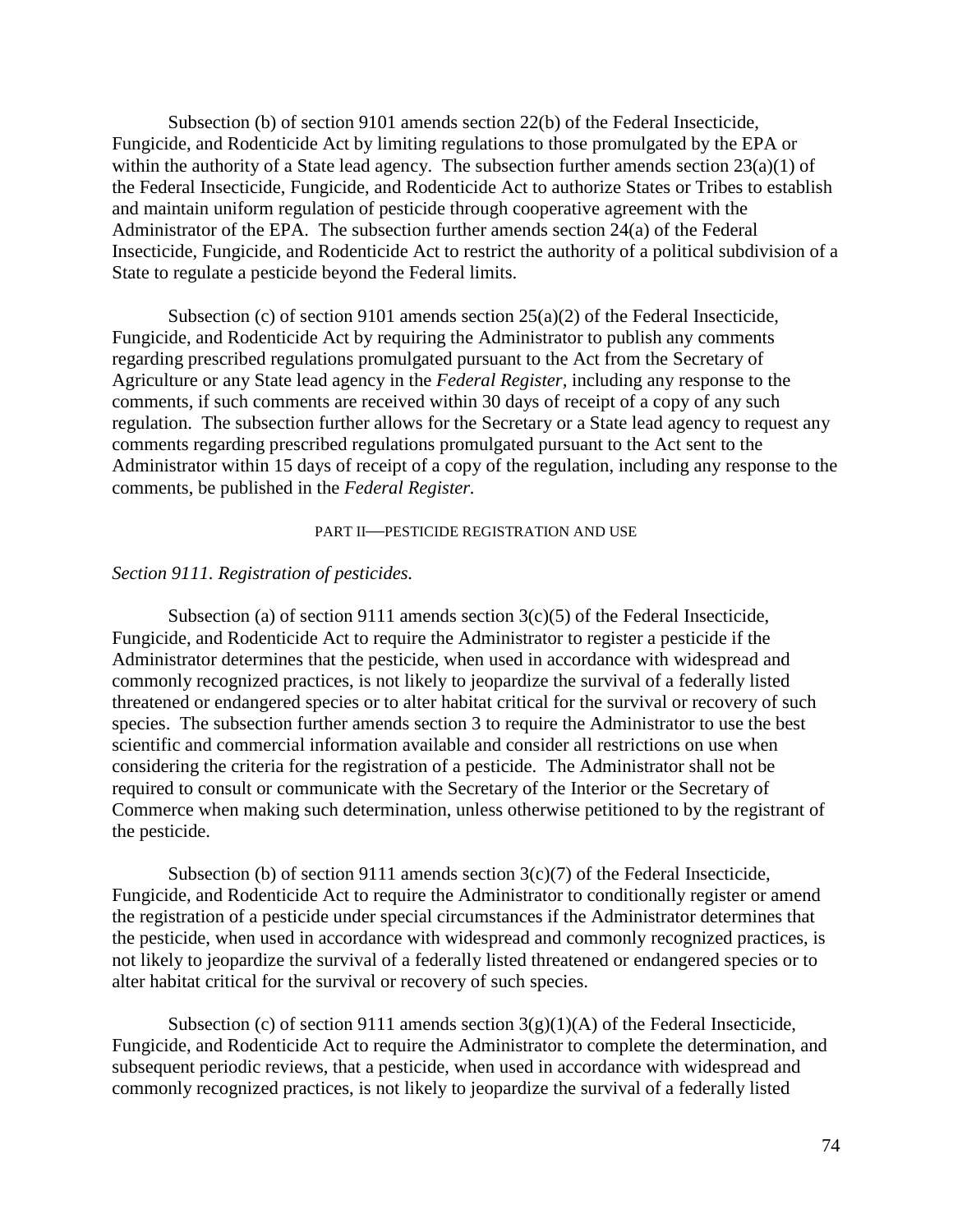threatened or endangered species or to alter habitat critical for the survival or recovery of such species, over the following schedule: by October 1, 2026 for an active ingredient first registered on or before October 1, 2007; by October 1, 2033 for an active ingredient first registered between October 1, 2007 and the day before enactment; and not later than 48 months after the effective date of registration for an active ingredient registered on or after the date of enactment.

## *Section 9112. Experimental use permits.*

Section 9112 amends section 5(a) of the Federal Insecticide, Fungicide, and Rodenticide Act to require the Administrator, when issuing an experimental use permit for a pesticide, to determine that the pesticide, when used in accordance with widespread and commonly recognized practices, is not likely to jeopardize the survival of a federally listed threatened or endangered species or to alter habitat critical for the survival or recovery of such species.

## *Section 9113. Administrative review; suspension.*

Section 9113 amends section 6(b) of the Federal Insecticide, Fungicide, and Rodenticide Act to require the Administrator, when issuing a notice to cancel or change the classification of a pesticide, to determine that the pesticide, when used in accordance with widespread and commonly recognized practices, is not likely to jeopardize the survival of a federally listed threatened or endangered species or to alter habitat critical for the survival or recovery of such species.

### *Section 9114. Unlawful acts.*

Section 9114 amends section 12 of the Federal Insecticide, Fungicide, and Rodenticide Act to clarify that any taking of a federally listed threatened or endangered species resulting from the lawful use of a pesticide determined by the Administrator to meet the criteria specified in section  $3(c)(5)(A)(v)$  is not considered unlawful.

#### *Section 9115. Authority of states.*

Section 9115 amends section 24(c) of the Federal Insecticide, Fungicide, and Rodenticide Act to require the Administrator, when disapproving a State pesticide registration, to determine that the pesticide, when used in accordance with widespread and commonly recognized practices, is not likely to jeopardize the survival of a federally listed threatened or endangered species or to alter habitat critical for the survival or recovery of such species.

#### *Section 9116. Regulations.*

Section 9116 directs the Administrator to publish and continue to review a work plan for completing required determinations and implementing and enforcing registration standards.

## *Section 9117. Use of authorized pesticides.*

Section 9117 amends section 3(f) of the Federal Insecticide, Fungicide, and Rodenticide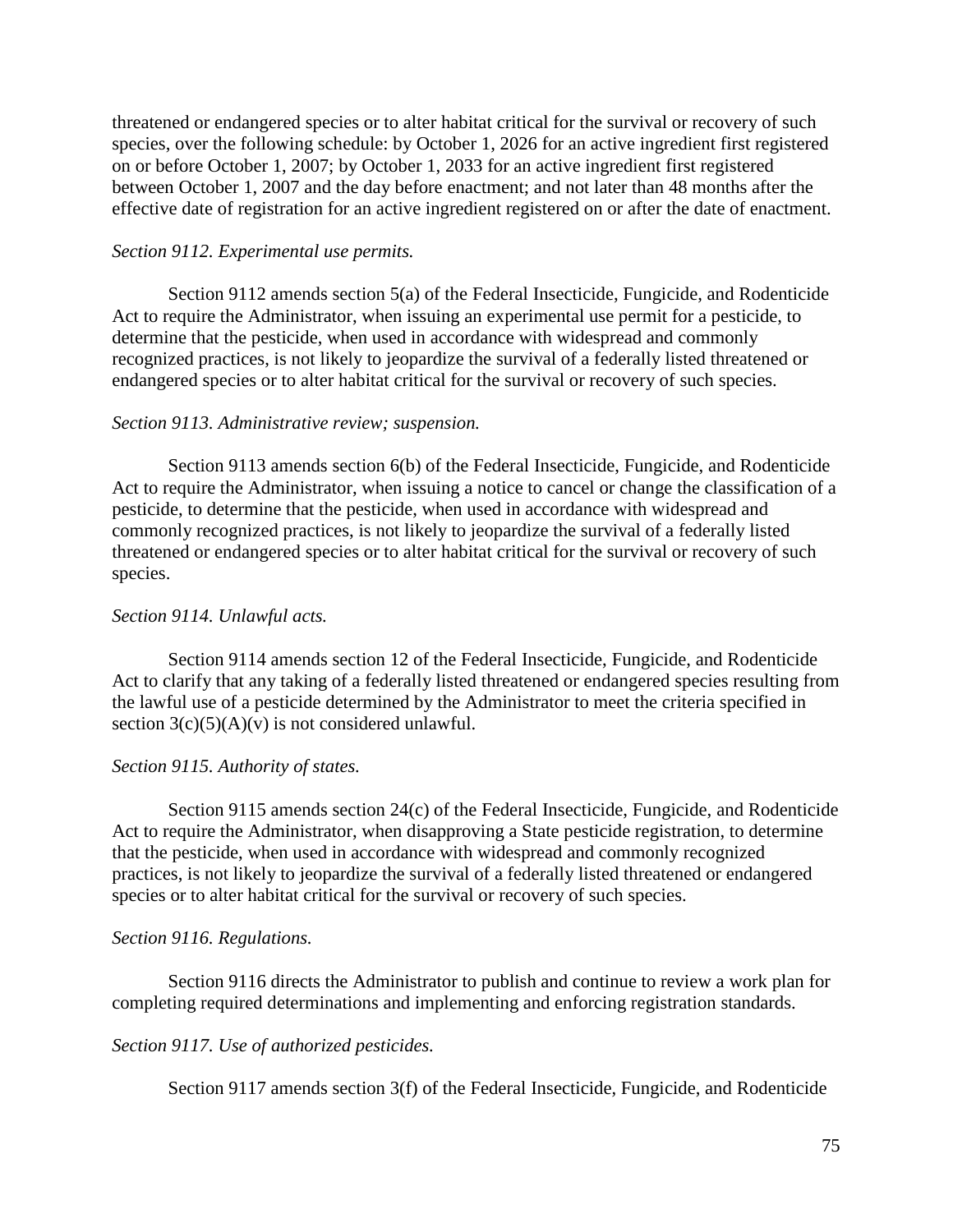Act to direct the Administrator or a State to not require a permit under the Federal Water Pollution Control Act for a discharge from a point source into navigable waters.

## *Section 9118. Discharges of pesticides.*

Section 9118 amends section 402 of the Federal Water Pollution Control Act by adding new subsection(s) to prevent the Administrator or a State from requiring a permit for a discharge into navigable waters of a pesticide authorized under the Federal Insecticide, Fungicide, and Rodenticide Act except under listed circumstances.

## *Section 9119. Enactment of Pesticide Registration Improvement Act of 2017.*

Section 9119 enacts into law H.R. 1029 of the 115<sup>th</sup> Congress.

PART III—AMENDMENTS TO THE PLANT PROTECTION ACT

## *Section 9121. Methyl bromide.*

Section 9121 amends section 419 of the Plant Protection Act to clarify the authorized uses of methyl bromide.

Subsection (a) of section 419 allows the Secretary of Agriculture or a State, local, or Tribal authority to authorize the qualified use of methyl bromide in response to an emergency event. Subsection (a) also requires that any State, local, or Tribal authority that authorizes such use notify the Secretary within 5 days of such determination. A State, local, or Tribal authority may not authorize the use of methyl bromide if the Secretary objects to the use within 5 days of the notification.

Subsection (b) of section 419 requires that a notification by any State, local, or Tribal government contain a certification of the authorization to use methyl bromide in response to an emergency event, a description of the emergency event and the economic loss that would result from such event, contact information for a designated responsible individual of the authority, the location of the emergency event including the total acreage of the event, the identity of the pests to be controlled, the total volume of methyl bromide to be used, and the anticipated date of such use.

Subsection (c) of section 419 allows the Secretary to object to an authorization of use within 5 days of receipt of notification by a State, local, or Tribal authority. The Secretary shall provide notification of the objection in writing, including reasons for such objection and any additional information that the Secretary would require to withdraw the objection. The Secretary may object to an authorization if the Secretary determines the notification does not contain all the information required, does not demonstrate the existence of an emergency event, or the qualified use does not comply with the enumerated limitations on use. Subsection (c) also allows the Secretary to withdraw an objection if, within 14 days of the transmission of the notification for authorized use, the State, local, or Tribal government submits additional information to the satisfaction of the Secretary. Upon issuance of the withdrawal, the State, local, or Tribal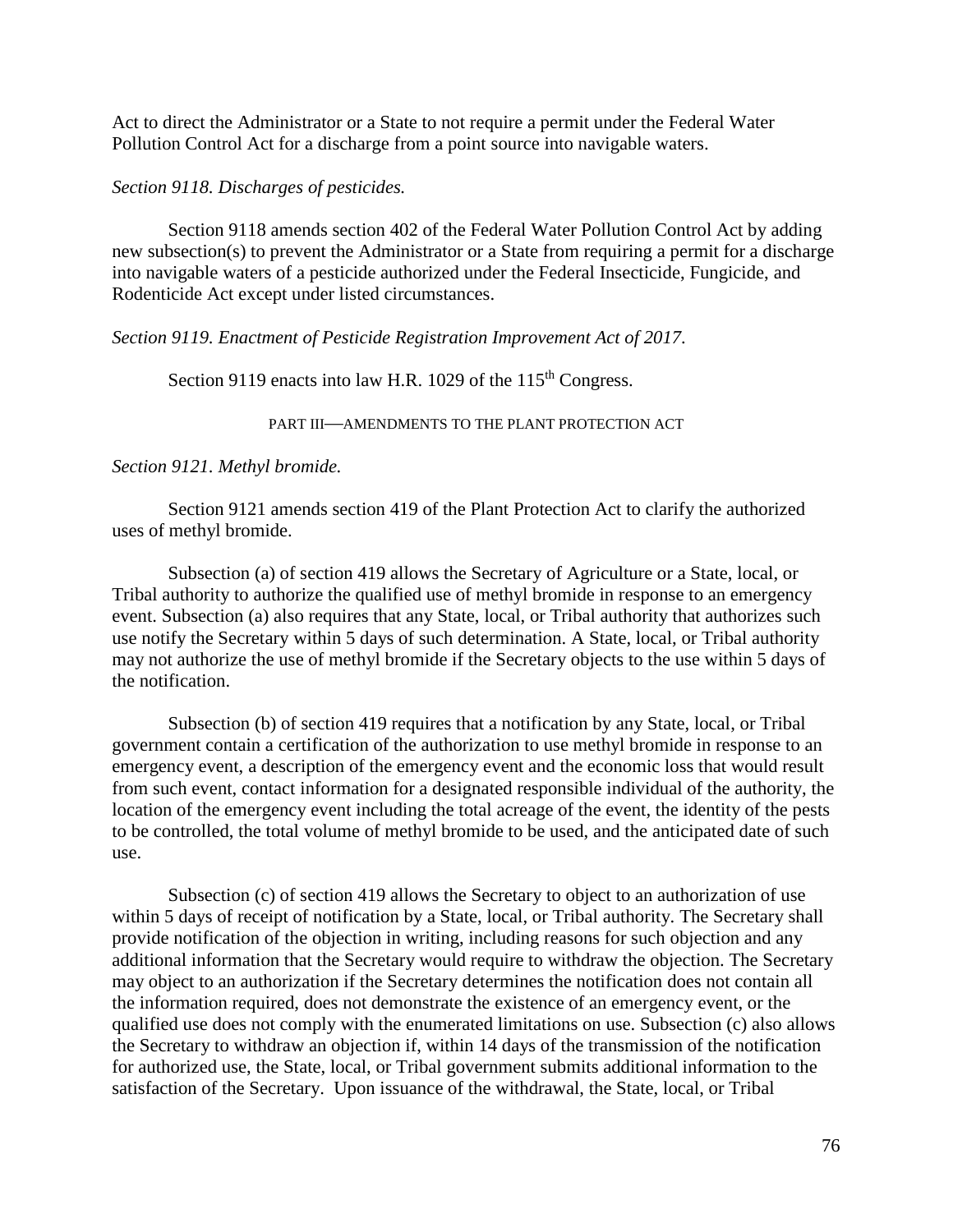authority may authorize the use of methyl bromide subject to the limitations of qualified use.

Subsection (d) of section 419 deems the production, distribution, sale, shipment, application, or use of a pesticide containing methyl bromide pursuant to an authorization under this section to also be authorized under the Federal Insecticide, Fungicide, and Rodenticide Act, regardless of whether the use is registered under the Act and included on the approved label for the product.

Subsection (e) of section 419 limits the amount of methyl bromide that may be used per specific location of an emergency to 20 metric tons. Further, the aggregate amount of methyl bromide that may be used in the U.S. in a calendar year shall not exceed the total amount authorized by the Montreal Protocol for critical use in the U.S. in calendar year 2011.

Subsection (f) of section 419 allows for the production or importation of methyl bromide in response to an emergency event, notwithstanding any other provision of law.

Subsection (g) of section 419 gives the Secretary exclusive authority for determining which species are considered quarantine pests.

Subsection (h) of section 419 includes definitions of relevant terms such as "emergency event," "pests," and "qualified use."

## PART IV—AMENDMENTS TO OTHER LAWS

*Section 9131. Definition of retail facilities.*

Section 9131 amends section 6 of the Occupational Safety and Health Act of 1970 to codify an existing exemption for agricultural retailers from the U.S. Occupational Safety and Health Administration's (OSHA) Process Safety Management (PSM) of Hazardous Chemicals standard.

## SUBTITLE C—OTHER MATTERS

## *Section 9201. Report on regulation of plant biostimulants.*

Subsection (a) of section 9201 requires the Secretary, not later than 1 year after enactment, to submit a report to the President and Congress that identifies potential regulatory and legislative reforms to ensure the expeditious and appropriate review, approval, uniform national labeling, and availability of plant biostimulant products to agricultural producers.

Subsection (b) of section 9201 requires the Secretary to prepare the report required in subsection (a) in consultation with the Administrator of the EPA.

Subsection (c) of section 9201 defines "plant biostimulant" as a substance or microorganism that, when applied to seeds, plants, or the rhizosphere, stimulates natural processes to enhance or benefit nutrient uptake, nutrient efficiency, tolerance to abiotic stress, or crop quality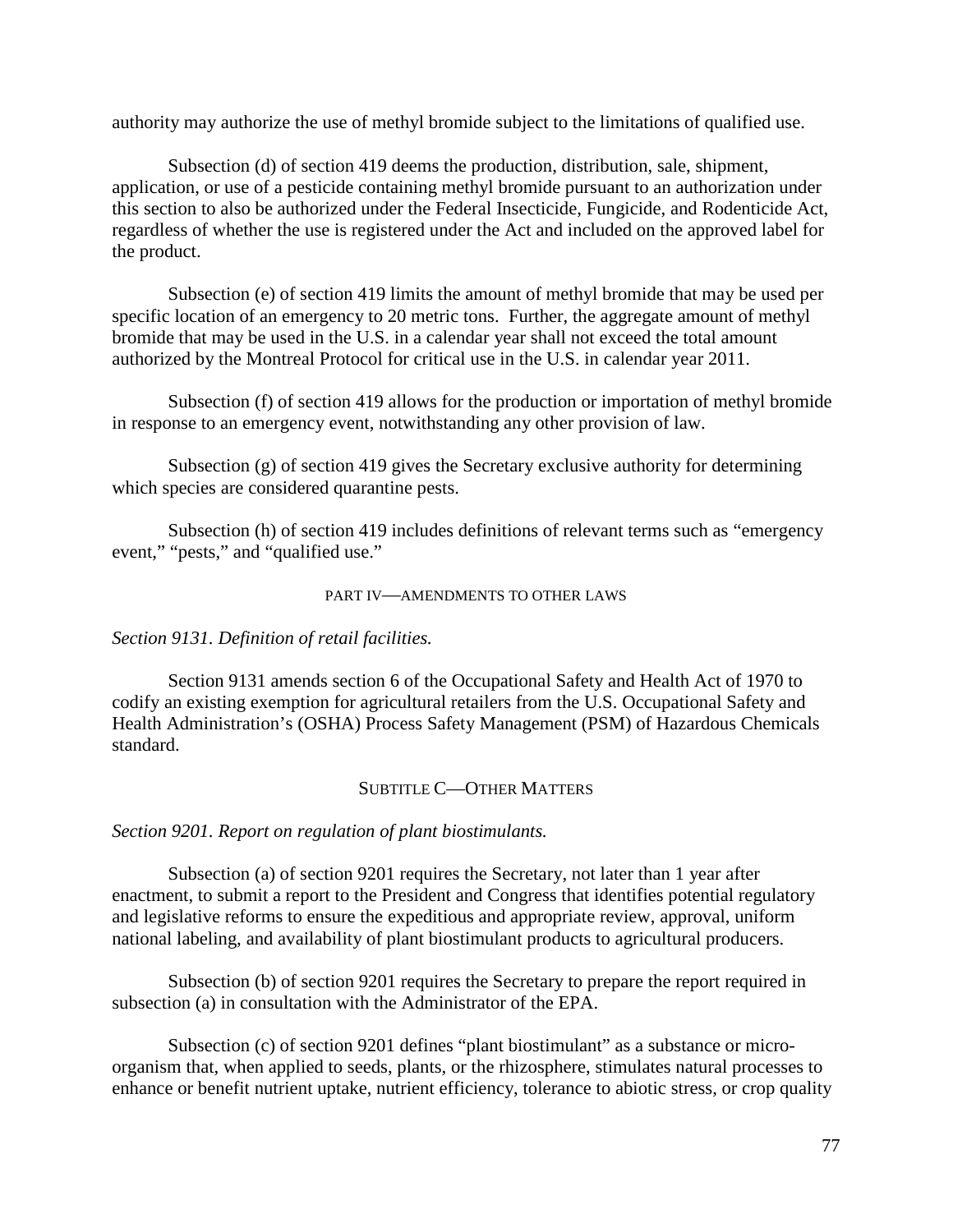and yield.

#### *Section 9202. Pecan marketing orders.*

Section 9202 amends section 8e(a) of the Agricultural Marketing Agreement Act of 1937 to add pecans to the list of imported agricultural products the Secretary has the authority to subject to marketing order terms and conditions regulating grade, size, quality, and maturity.

#### *Section 9203. Report on honey and maple syrup.*

Section 9203 requires the Secretary to submit a report not later than 60 days after enactment examining the effect of the Nutrition and Supplemental Facts Labels final rule regarding the "added sugar" statement required on packaged food in which no sugar is added during processing, including pure honey and maple syrup.

### TITLE X—CROP INSURANCE

*Sec. 10001. Treatment of forage and grazing.*

Section 10001(a) amends section 508(b)(1) of the Federal Crop Insurance Act to strike the exception that provides that catastrophic risk protection plans shall not be available for crops and grasses used for grazing.

Section 10001(b) amends section  $508(n)(2)$  of the Federal Crop Insurance Act to provide for an exception to the limitation on multiple benefits for the same loss for coverage described in the new section 508D of the Federal Crop Insurance Act.

Section 10001(c) amends the Federal Crop Insurance Act to include a new section 508D which permits separate crop insurance policies, including a catastrophic risk protection plan, to be purchased for crops that can be both grazed and mechanically harvested on the same acres during the same growing season.

#### *Sec. 10002. Administrative basic fee.*

Section 10002 amends section 508(b)(5)(A) of the Federal Crop Insurance Act to increase the administrative basic fee from \$300 to \$500.

#### *Sec. 10003. Prevention of duplicative coverage.*

Section 10003(a) amends section  $508(c)(1)$  of the Federal Crop Insurance Act to make crops for which the producer has elected agriculture risk coverage, or that are enrolled in the stacked income protection plan, ineligible for coverage based on an area yield and loss basis, coverage based on a margin basis, or supplemental coverage.

Section 10003(b) makes conforming amendments.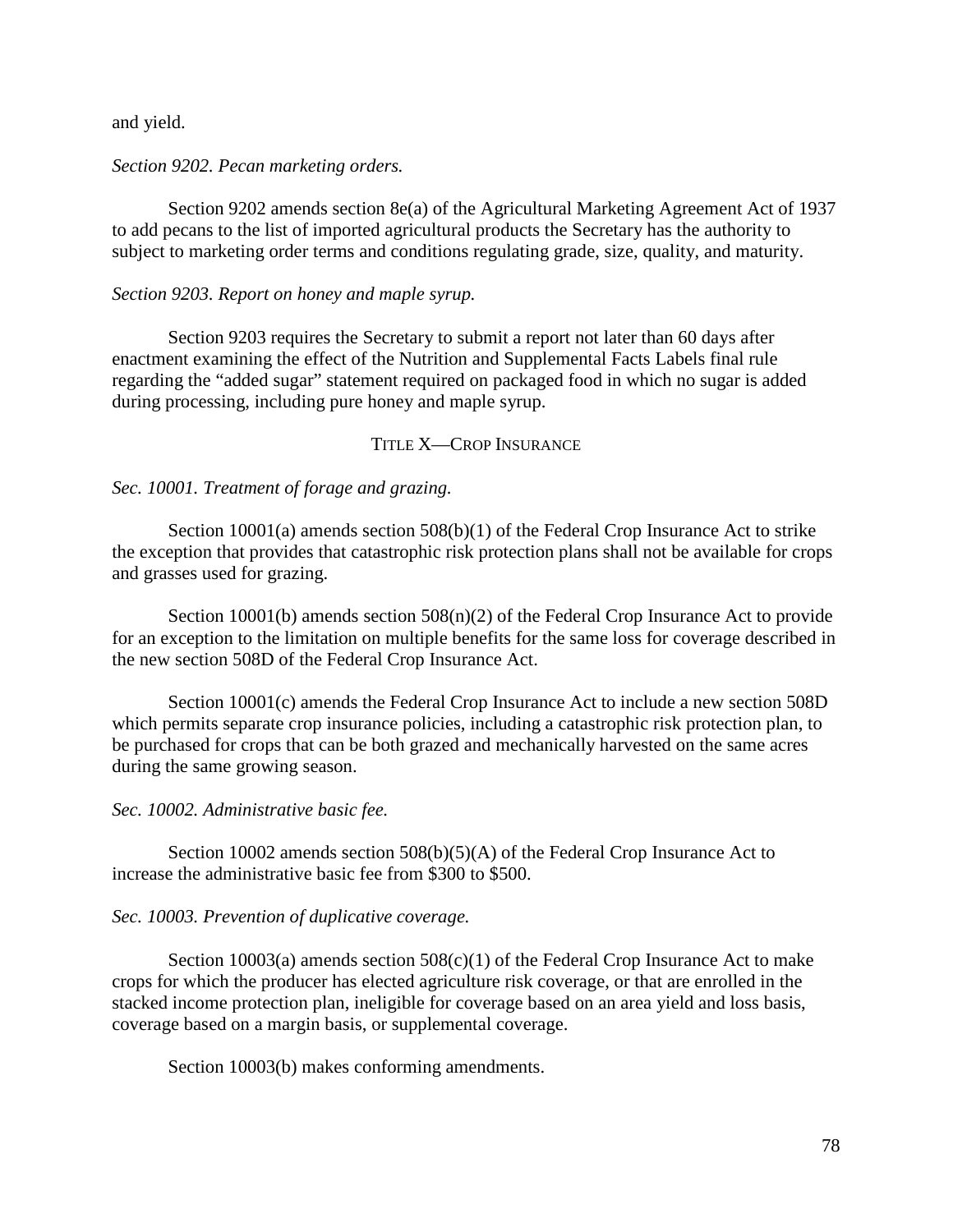*Sec. 10004. Repeal of unused authority.*

Section 10004(a) amends section 508(d) of the Federal Crop Insurance Act to repeal the performance-based discount for producers.

Section 10004(b) makes conforming amendments.

## *Sec. 10005. Continued authority.*

Section 10005 amends section 508(g) of the Federal Crop Insurance Act to continue the use of actual production history in the Risk Management Agency's underwriting rules as in current law.

## *Sec. 10006. Program administration.*

Section 10006 amends section 516(b)(2)(C)(i) of the Federal Crop Insurance Act to extend the authority of the Federal Crop Insurance Corporation to pay costs that assist in maintaining program actuarial soundness and financial integrity.

# *Sec. 10007. Maintenance of policies.*

Section 10007(a) amends section 522(b) of the Federal Crop Insurance Act to provide more specificity on the types of costs for research and development costs related to policies that have been approved by the Federal Crop Insurance Corporation Board that are considered reasonable; clarity on entities that may charge a fee for maintaining policies; and the circumstances under which a fee shall be disapproved.

Section 10007(b) provides that this section applies to reimbursement requests made on or after October 1, 2016, and that requests for reimbursement that were denied between October 1, 2016, and the date of enactment of this Act may be resubmitted.

## *Sec. 10008. Research and development priorities.*

Section 10008(a) amends section 522(c) of the Federal Crop Insurance Act to strike 16 completed studies and research and development contracts.

Section 10008(b) amends section  $522(c)(7)$  of the Federal Crop Insurance Act to define "beginning farmer or rancher" for the purposes of research and development of whole farm insurance plans.

Section 10008(c) amends section 522(c) of the Federal Crop Insurance Act to require that the Federal Crop Insurance Corporation conduct research and development on a policy to insure certain crops due to losses due to tropical storms or hurricanes; the creation of a separate practice for subsurface irrigation; the difference in rates, average yields, and coverage levels of grain sorghum policies as compared to other feed grains within a county; and the establishment of an alternative method of adjusting for quality losses that does not impact the average production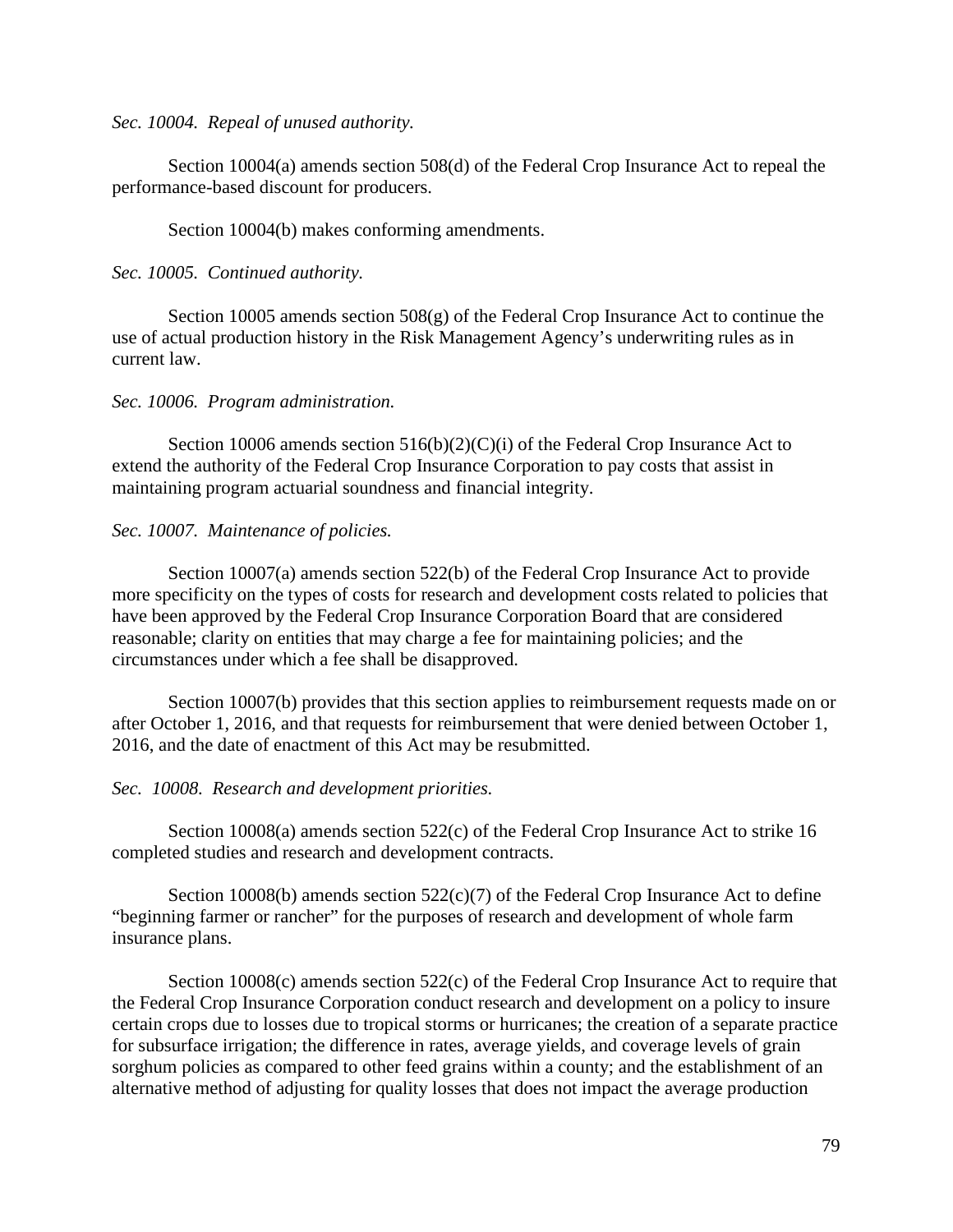history of producers.

*Sec. 10009. Extension of funding for research and development.*

Section 10009 amends section 522 of the Federal Crop Insurance Act to discontinue partnerships for risk management development and implementation, and to reauthorize the Commodity Credit Corporation's ability to conduct research and development and carry out contracting and partnerships at not more than \$8,000,000 for fiscal year 2019 and each subsequent fiscal year.

#### *Sec. 10010. Education and risk management assistance.*

Section 10010 amends section 524 of the Federal Crop Insurance Act to eliminate the crop insurance education and information program for targeted states carried out by the Risk Management Agency and the Agricultural Management Assistance Program, and to reauthorize the risk management education and assistance carried out through the National Institute of Food and Agriculture.

TITLE XI—MISCELLANEOUS

## SUBTITLE A-LIVESTOCK

#### *Sec. 11101. Animal Disease Preparedness and Response.*

Subsection (a) of section 11101 amends the Animal Health Protection Act by inserting after section 10409A a new Section 10409B to establish the National Animal Preparedness and Response Program to address the risk of introduction and spread of animal diseases that have an adverse effect on the livestock and related industries of the United States. The subsection defines eligible entities for purposes of the program; directs the Secretary to enter into cooperative agreements with such eligible entities to carry out listed program activities; gives priority to applications from a State department of agriculture, the office of the chief animal health officer of a State, and eligible entities carrying out programs in States or regions with known factors contributing to the increased risk of animal pest or disease; outlines an application process and consultation process for setting program priorities; and establishes reporting requirements for eligible entities that have completed activities using program funds.

Subsection (b) of section 11101 amends the Animal Health Protection Act by inserting after new Section 10409B, 10409C to establish a National Animal Health Vaccine Bank for the benefit of the domestic interests of the United States and to help protect the United States agriculture and food systems against terrorist attack, major disaster, and other emergencies. The subsection requires the Secretary to maintain within the bank, sufficient quantities of animal vaccine, antiviral, therapeutic, or other diagnostic products to appropriately and rapidly respond to an outbreak of animal disease, leveraging when appropriate, the infrastructure developed for the management of the National Veterinary Stockpile. The subsection further requires the Secretary to prioritize the acquisition of foot and mouth disease vaccine and accompanying diagnostic products and to consider contracting with one or more entities capable of producing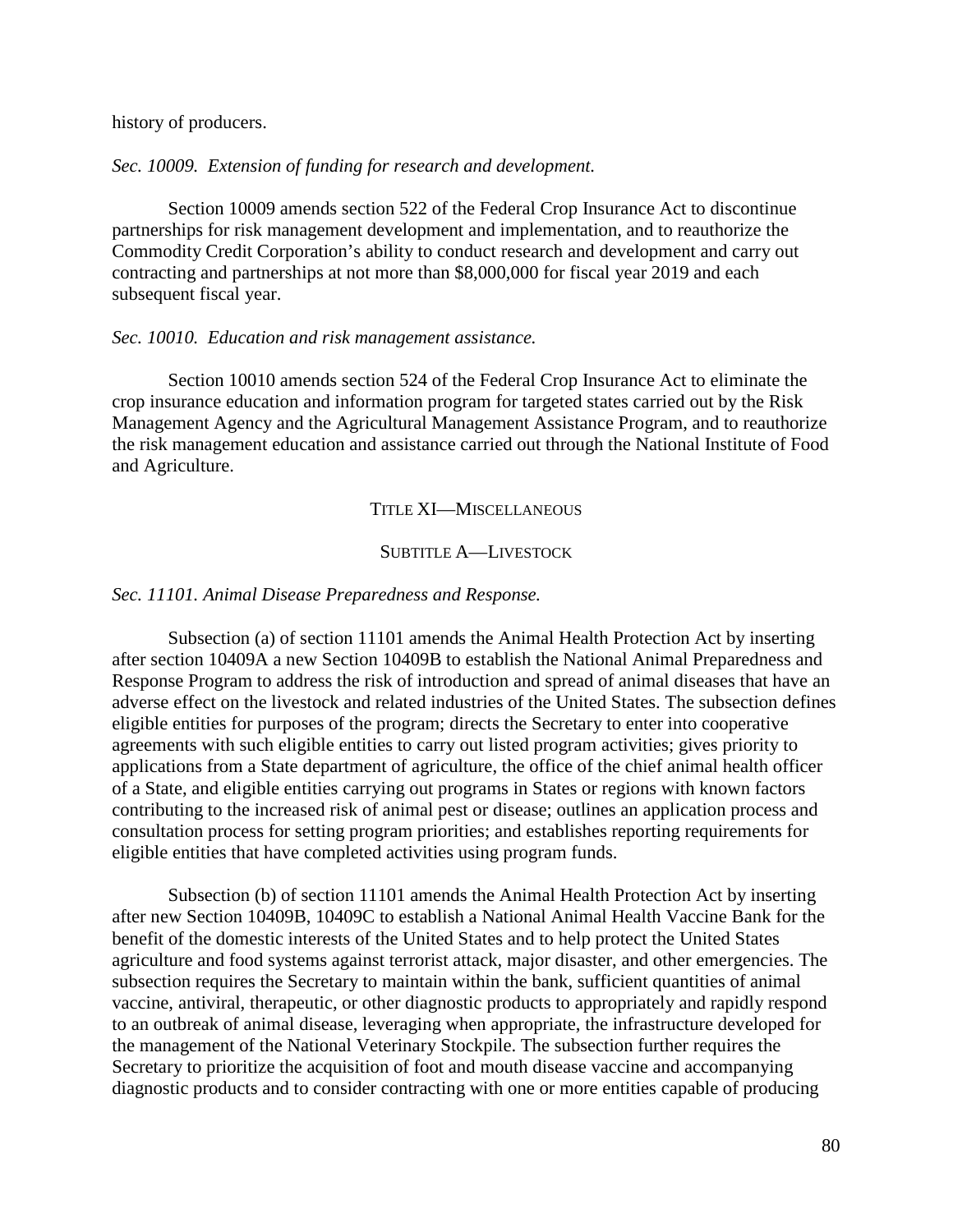the vaccine that have surge production capacity.

Subsection (c) of section 11101 amends section 10417 of the Animal Health Protection Act to provide mandatory funding of \$250,000,000 for fiscal year 2019 to remain available until expended, of which \$30,000,000 shall be made available to carry out the National Animal Health Laboratory Network, \$70,000,000 shall be made available to carry out the National Animal Disease Preparedness and Response Program, and \$150,000,000 shall be made available to establish and maintain the National Animal Health Vaccine Bank. The subsection provides \$50,000,000 in mandatory funding for fiscal years 2020 through 2023 to remain available to be expended, of which \$30,000,000 shall be made available each year to carry out the National Animal Disease Preparedness and Response Program, and reauthorizes annual appropriations of \$15,000,000 to carry out the National Animal Health Laboratory through 2023. Finally, the subsection limits administrative program costs; allows for proceeds from vaccine sales to be credited to the account for operation and maintenance of the vaccine bank; prohibits the use of program funds on the construction of new facilities; and makes a necessary conforming amendment.

# *Sec. 11102. National Aquatic Animal Health Plan.*

Section 11102 amends section 11013(d) of the Food, Conservation, and Energy Act of 2008 to reauthorize the national aquatic animal health program through 2023.

# *Sec. 11103. Veterinary training.*

Section 11103 amends section 10504 of the Farm Security and Rural Investment Act of 2002 to authorize the Secretary to maintain in all regions of the United States veterinary teams, including those based at colleges of veterinary medicine, who are capable of providing effective response services before, during and after emergencies.

## *Sec. 11104. Report on FSIS guidance and outreach to small meat processors.*

Section 11104 requires the USDA Inspector General, not later than one year after enactment of this Act, to conduct a study on the effectiveness of existing FSIS guidance materials and other tools used by small and very small establishments, as defined by FSIS regulations, and provide recommendations on measures FSIS should take to improve regulatory clarity and consistency.

SUBTITLE B—BEGINNING, SOCIALLY DISADVANTAGED, AND VETERAN PRODUCERS

# *Sec. 11201. Outreach and assistance for socially disadvantaged farmers and ranchers and veteran farmers and ranchers.*

Section 11201 amends section 2501(a)(4) of the Food, Agriculture, Conservation, and Trade Act of 1990 to reauthorize mandatory funding of \$10,000,000 for each fiscal year and reauthorize appropriations of \$20,000,000 for each fiscal year through 2023. The section also establishes a priority for projects that deliver agricultural education and provide agricultural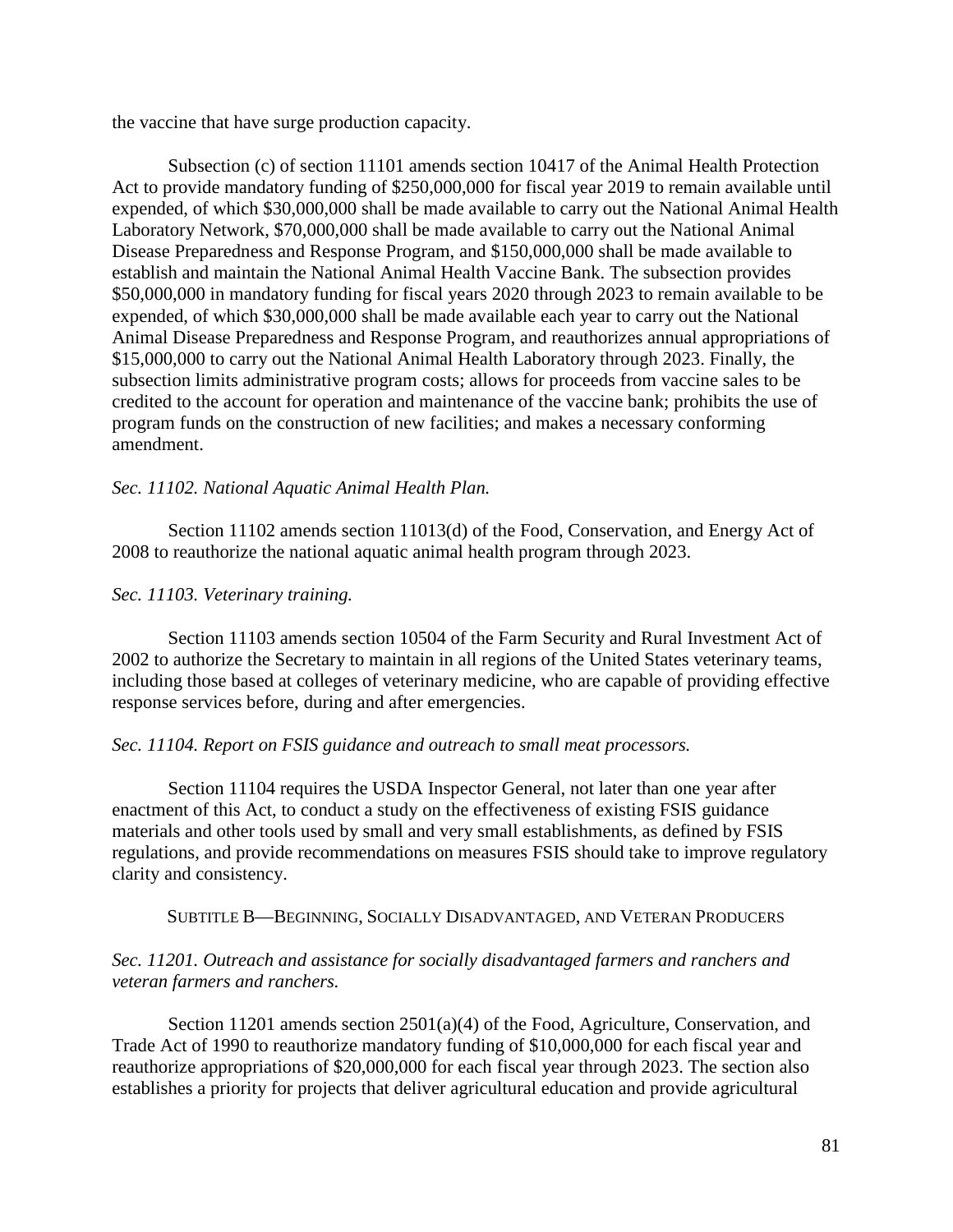employment or volunteer opportunities to youth in underserved and underrepresented communities.

## *Sec. 11202. Office of Partnerships and Public Engagement.*

Subsection (a) of section 11202 changes the name of the Office of Advocacy and Outreach to the Office of Partnerships and Public Engagement and updates references to such Office accordingly.

Subsection (b) of Section 11202 expands the purposes of the Office to expand outreach to limited resource producers, veteran farmers and ranchers, tribal farmers and ranchers, and to promote youth outreach.

Subsection (c) of section 11202 amends section  $226B(f)(3)(B)$  of the Department of Agriculture Reorganization Act of 1994 to reauthorize appropriations of \$2,000,0000 each fiscal year for the program through 2023.

Subsection (d) of section 11202 makes a conforming amendment to section 309 of the Department of Agriculture Reorganization Act of 1994.

# *Sec. 11203. Commission on Farm Transitions—Needs for 2050.*

Subsection (a) of section 11203 establishes the Commission on Farm Transitions-Needs for 2050.

Subsection (b) of section 11203 requires that the Commission conduct a study on issues impacting the transition of agricultural operations from established farmers and ranchers to the next generation of farmers and ranchers.

Subsection (c) of section 11203 outlines the membership composition of the Commission, which shall consist of 10 total members including three members appointed by the Secretary, 3 members appointed by the Committee on Agriculture, Nutrition, and Forestry of the Senate, 3 members appointed by the Committee on Agriculture of the House of Representatives, and the Chief economist of the Department of Agriculture. Subsection (c) requires that members be appointed no later than 60 days after enactment of this Act; establishes that member terms shall be for the life of the Commission; and requires that the initial meeting of the Commission occur not later than 30 days after all members have been appointed.

Subsection (d) of section 11203 establishes quorum requirements for purposes of conducting meetings and hearings.

Subsection (e) of section 11203 requires the Secretary to appoint one of the Commission members as Chairperson of the Commission.

Subsection (f) of section 11203 requires the Commission to, not later than one year after enactment of this Act, submit to the President, Committee on Agriculture, Nutrition, and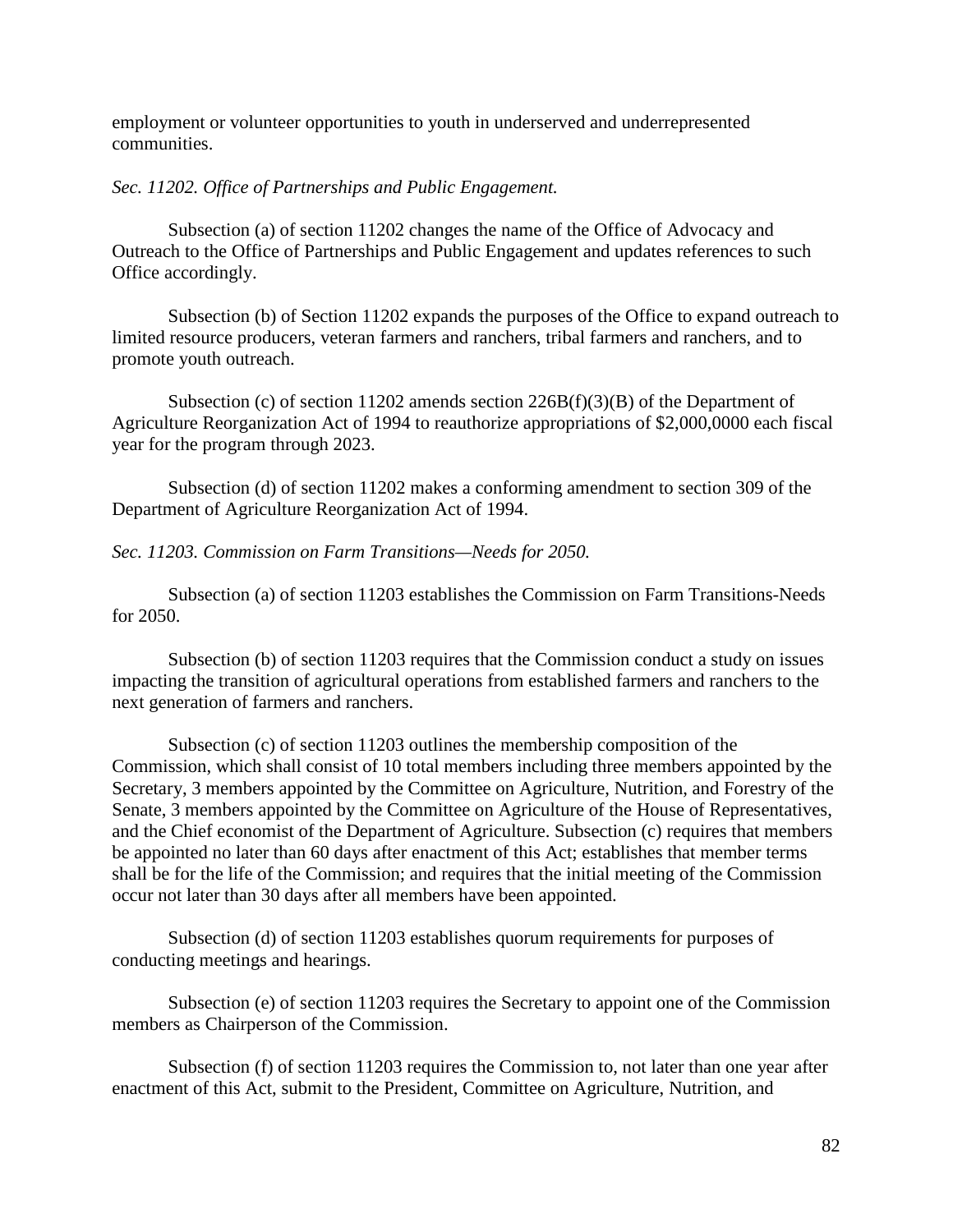Forestry of the Senate, and the Committee on Agriculture of the House of Representatives a report containing the results of the study required under subsection (b).

Subsection (g) of section 11203 authorizes the Commission to hold hearings, meet, take testimony, and receive evidence as the Commission considers advisable to carry out this section.

Subsection (h) of section 11203 authorizes the Commission to secure information directly from a Federal agency that the Commission considers necessary to carry out this section.

Subsection (i) of section 11203 authorizes the Commission to use the United States mail in the same manner as other Federal agencies.

Subsection (j) of section 11203 authorizes the Secretary to provide the Commission office space and reasonable administrative support services.

Subsection (k) of section 11203 establishes compensation levels for Commission members.

Subsection (l) of section 11203 exempts the Commission from the requirements of the Federal Advisory Committee Act.

## *Sec. 11204. Agricultural youth organization coordinator.*

Section 11204 amends Subtitle A of the Department of Agriculture Reorganization Act of 1994 by adding at the end, new section 221 to authorize the Secretary to establish the position of Agricultural Youth Organization Coordinator. Such coordinator shall, among other duties, promote the role of youth-serving organizations and school-based agricultural education; serve as a resource for assisting young farmers in applying for participation in agricultural programs; and advocate on behalf of young farmers in interactions with employees of the Department.

## SUBTITLE C—TEXTILES

*Sec. 11301. Repeal of Pima Agriculture Cotton Trust Fund.*

Section 11301 repeals Section 12314 of the Agricultural Act of 2014.

*Sec. 11302. Repeal of Agriculture Wool Apparel Manufacturers Trust Fund.*

Section 11302 repeals Section 12315 of the Agricultural Act of 2014.

*Sec. 11303. Repeal of wool research and promotion grants funding.*

Section 11303 repeals Section 12316 of the Agricultural Act of 2014.

*Sec. 11304. Textile Trust Fund.*

Section 11304(a) establishes the Textile Trust Fund for the purposes of reducing injury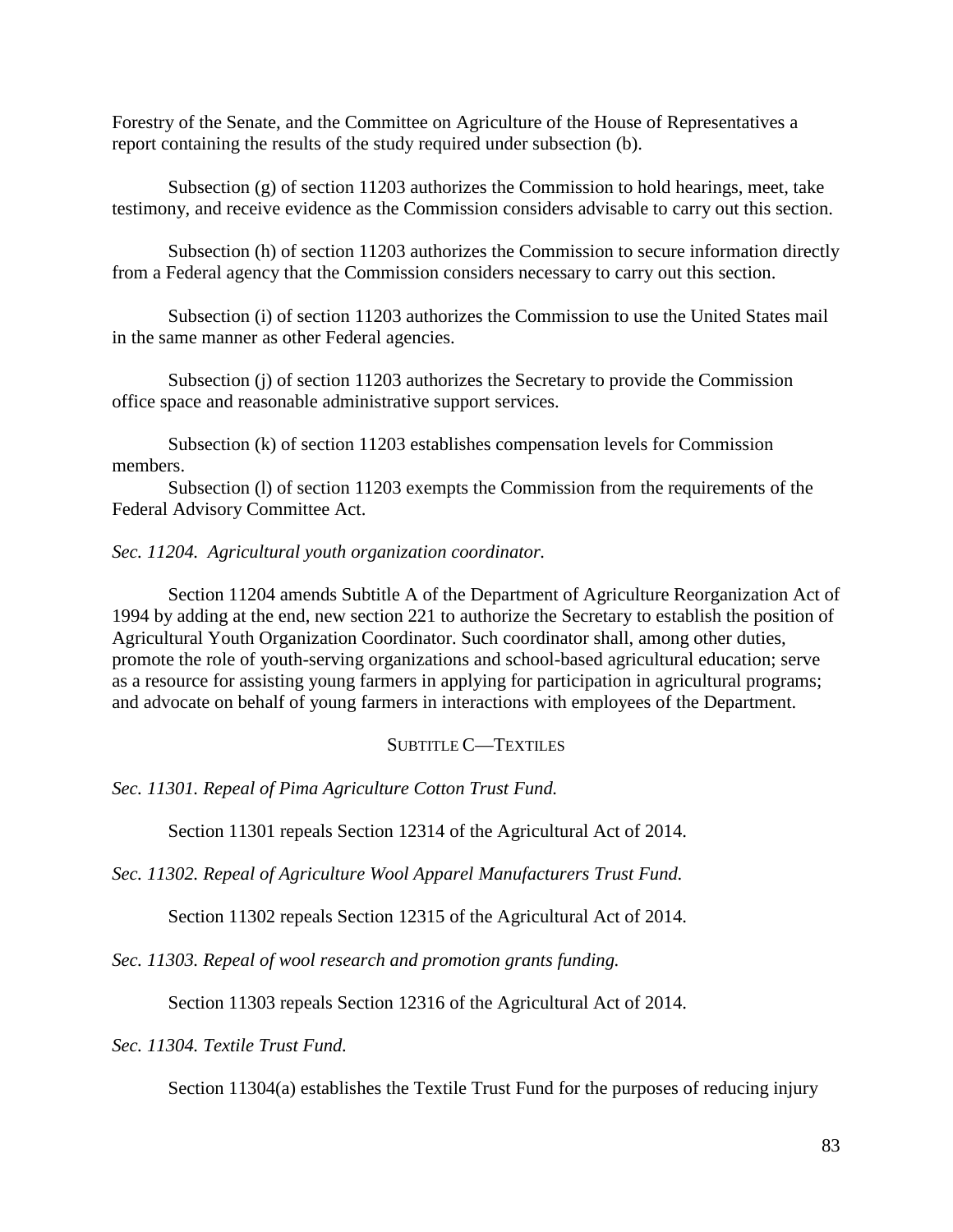for certain domestic manufacturers resulting from tariffs on certain cotton and wool products that are higher than tariffs on certain cotton and wool apparel articles made from those products.

Section 11304(b) and (c) provide for the distribution of funds from the Textile Trust Fund.

Section 11304(d) provides for the timing of distributions of funds from the Textile Trust Fund.

Section 11304(e) authorizes the Textile Trust Fund through 2023 and provides funding. The section also provides mandatory funding to carry out section 209 of the Agricultural Marketing Act of 1946.

SUBTITLE D—UNITED STATES GRAIN STANDARDS ACT

## *Sec. 11401. Restoring certain exceptions to United States Grain Standards Act.*

Section 11401(a) restores certain exceptions to the United States Grain Standards Act where an agreement between and eligible grain handling facility and the official agency has been reached and the Secretary of Agriculture has been notified of such agreement.

Section 11401(b) provides that grain handling facilities that were previously granted exceptions and had such exceptions revoked on or after September 30, 2015, may have exceptions restored.

Section 11401(c) provides that after the date of enactment of the Act, an exception may only be terminated if two or more of the parties to the exception agree to termination.

SUBTITLE E— NONINSURED CROP DISASTER ASSISTANCE PROGRAM

## *Sec. 11501 Eligible crops.*

Section 11501 amends section 196(a) of the Federal Agriculture Improvement and Reform Act to define 'eligible crops' for the purposes of non-insured assistance as commercial crops or other agricultural commodities which are produced for food or fiber (except livestock) for which catastrophic risk protection or certain additional coverage is not available.

## *Sec. 11502. Service Fee*

Section 11502 amends section 196(k) of the Federal Agriculture Improvement and Reform Act of 1996 to increase the service fees for eligible crops to the lesser of \$350 per crop per county or \$1,050 per producer per county, but not to exceed a total of \$2,100 per producer.

*Sec. 11503. Payments equivalent to additional coverage.*

Section 11503(a) amends section 196(l) of the Federal Agriculture Improvement and Reform Act of 1996 to add the producer's share of the crop to the list of multipliers available to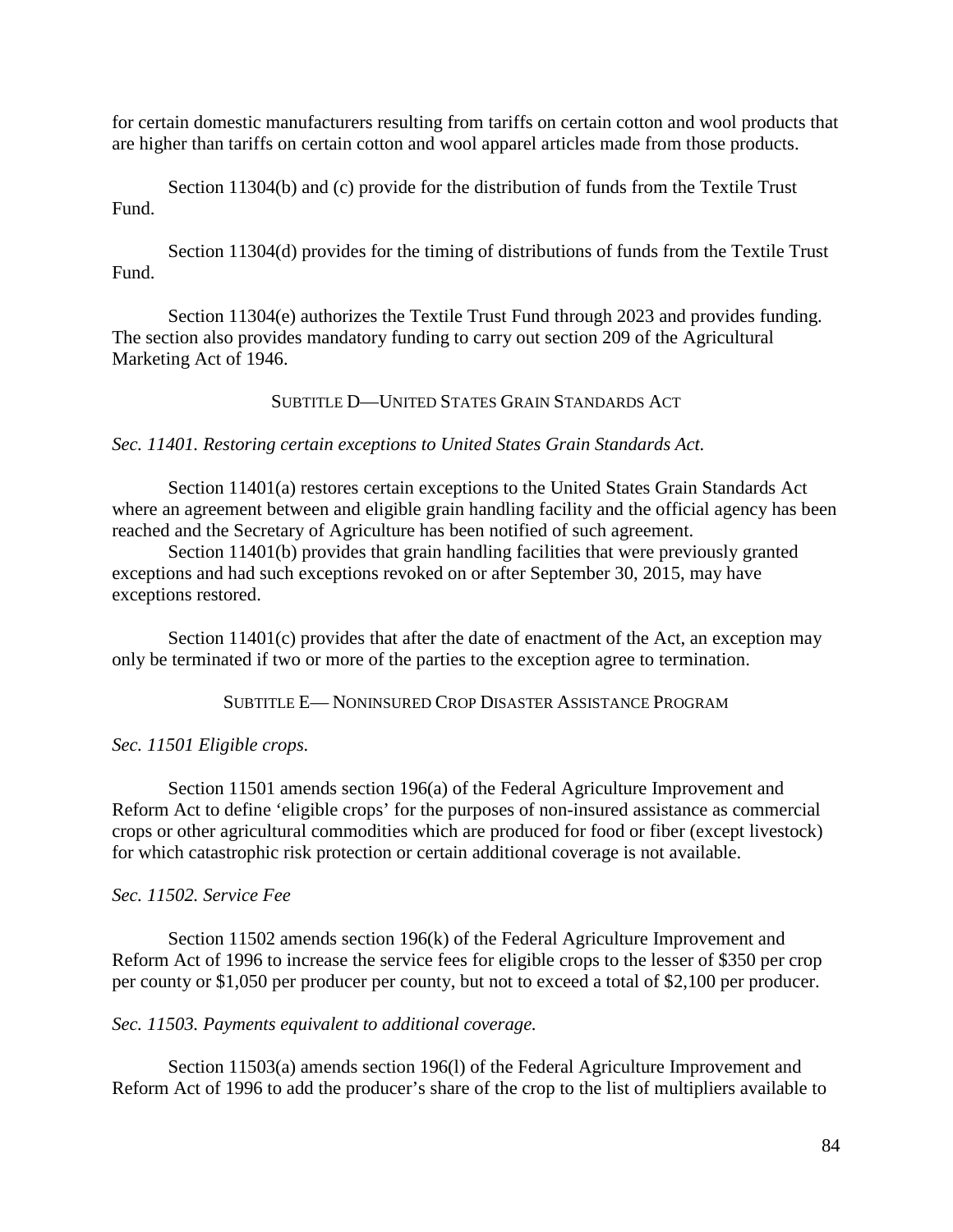calculate the service fee or premium required to be paid by the producer in order to receive payments under noninsured assistance.

Section 11503(b) strikes an obsolete paragraph.

Section 11503(c) reauthorizes the program through 2023.

## SUBTITLE F—OTHER MATTERS

*Sec. 11601. Under Secretary of Agriculture for Farm Production and Conservation.*

Section 11601 updates references to the Under Secretary of Agriculture for Farm Production and Conservation and other designated department official in various acts.

*Sec. 11602. Authority of Secretary to carry our certain programs under Department of Agriculture Reorganization Act of 1994.*

Section 11602 amends the Department of Agriculture Reorganization Act of 1994 to provide that the Secretary has the authority to carry out amendments made to that Act by the Agriculture, Rural Development, Food and Drug Administration, and Related Agencies Appropriations Act, 2018, and this Act.

*Sec. 11603 Conference report requirement threshold*

Section 11603 amends the threshold for reporting conferences to \$75,000.

*Sec. 11604. National agriculture imagery program.*

Section 11604(a) requires the Secretary of Agriculture to carry out a national agriculture imagery program.

Section 11604(b) sets forth the requirements for the aerial imagery acquired under the national agriculture imagery program.

Section 11604(c) provides an authorization of supplemental satellite imagery.

Section 11604(d) provides an authorization of appropriations for the program.

*Sec. 11605. Report on inclusion of natural stone products in Commodity Promotion, Research, and Information Act of 1996.*

Section 11605 requires the Secretary to provide a report on the potential inclusion of "products of natural stone" under the Commodity Promotion, Research, and Information Act of 1996.

*Sec. 11606. South Carolina Inclusion in Virginia/Carolina Peanut Producing Region.*